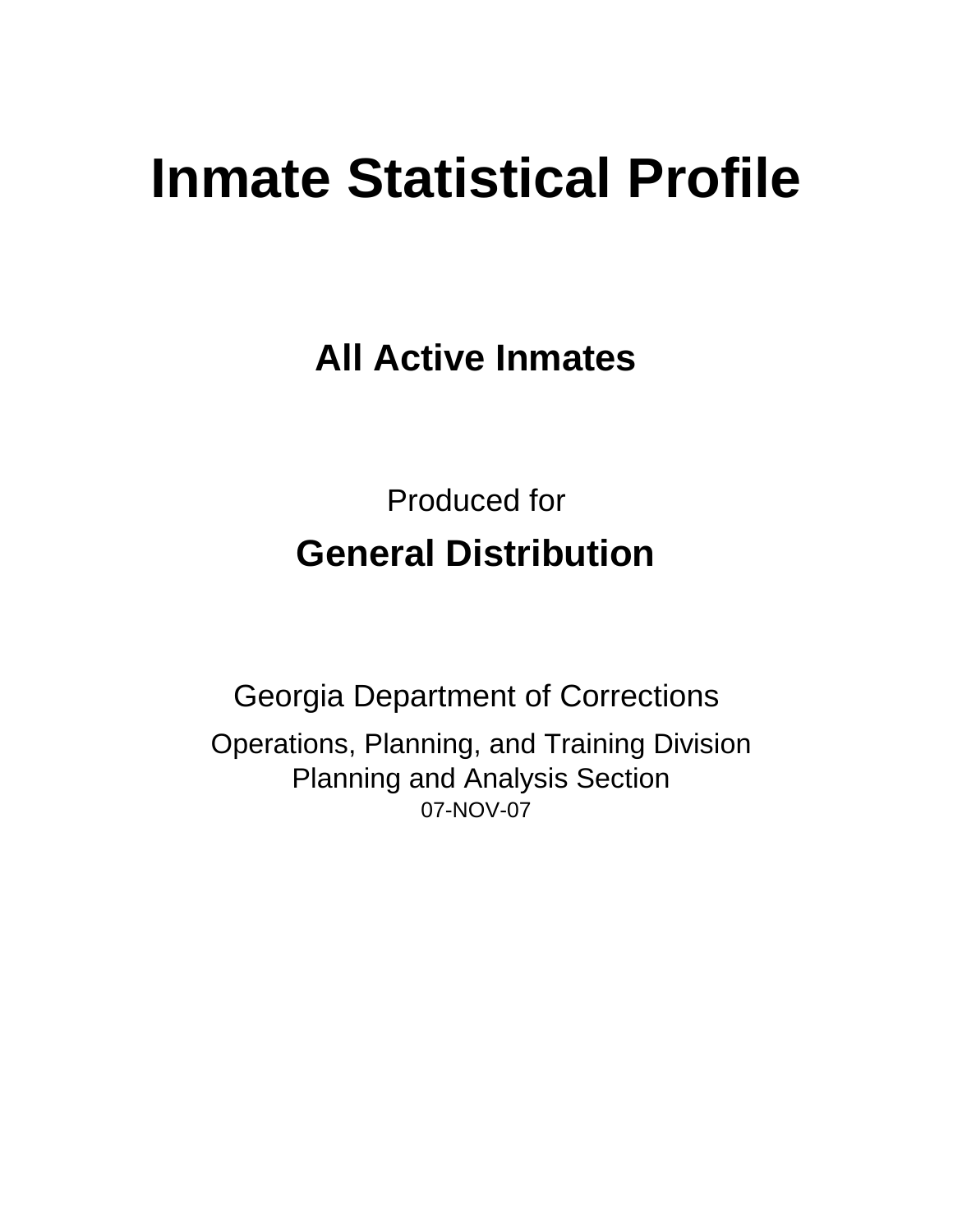**Contents** 

**All Active Inmates**

Produced for **General Distribution**

# Table of Contents

| <b>Demographic information</b>                                       |  |
|----------------------------------------------------------------------|--|
| 5 Current age, broken out in ten year age groups                     |  |
| 6 Race group                                                         |  |
| 7 Hispanic Origin                                                    |  |
| 8 Marital status, self-reported at entry to prison                   |  |
| 9 Number of children, self-reported at entry to prison               |  |
| 10 Religious affiliation, self-reported at entry to prison           |  |
| 11 Home county - self-reported at entry to prison                    |  |
| 16 Environment to age 16, self-reported at entry to prison           |  |
| 17 Guardian status to age 16, self-reported at entry to prison       |  |
| 18 Employment status before prison, self-reported at entry to prison |  |
| 19 Age at admission                                                  |  |
| 21 Age at release                                                    |  |
| 22 Height, measured at entry to prison                               |  |
| 24 Weight, measured at entry to prison                               |  |
| 26 Military service                                                  |  |
| <b>Correctional information</b>                                      |  |
| 27 Type of admission to prison                                       |  |
| 28 Current / last security status                                    |  |
| 29 Current / last institution type                                   |  |
| 30 Institution type - transitional centers                           |  |
| 31 Institution type - mental hospitals                               |  |
| 32 Institution type - county prisons                                 |  |
| 33 Institution type - state prisons                                  |  |
| 35 Institution type - private prisons                                |  |
| 36 Institution type - prison annexes                                 |  |
| 37 Institution type - pre-release centers                            |  |
| 38 Institution type - inmate boot camp                               |  |
| 39 Number of disciplinary reports                                    |  |
| 40 Number of transfers                                               |  |
| 41 Number of escapes                                                 |  |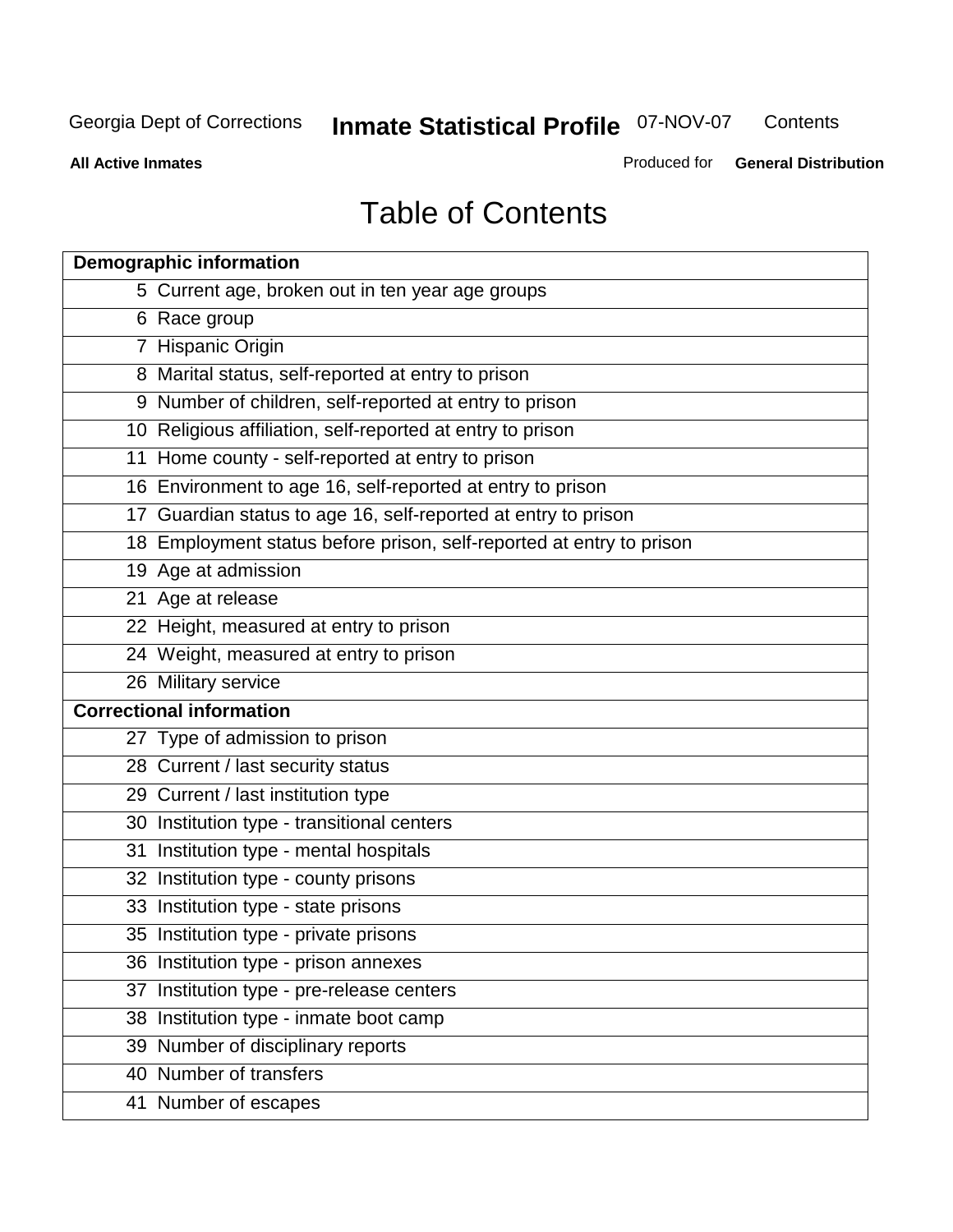**Contents** 

**All Active Inmates**

Produced for **General Distribution**

# Table of Contents

| <b>Correctional information</b>                                  |
|------------------------------------------------------------------|
| 42 Probable future release type                                  |
| 43 Actual release type                                           |
| 44 Time served in current (or last) institution                  |
| Educational, psychological and physical information              |
| 45 Highest grade level attained                                  |
| 46 Culture fair IQ scores                                        |
| 47 Wide Range Achievement Test (WRAT) reading score              |
| 48 Wide Range Achievement Test (WRAT) math score                 |
| 49 Wide Range Achievement Test (WRAT) spelling score             |
| 50 Scope of substance abuse - summary                            |
| 51 Scope of substance abuse - detail                             |
| 52 Current / last mental health treatment level                  |
| 53 PULHESDWIT medical scale - 'P' overall condition ('P'hysical) |
| 54 PULHESDWIT medical scale - 'U' upper body                     |
| 55 PULHESDWIT medical scale - 'L' lower body                     |
| 56 PULHESDWIT medical scale - 'H' hearing                        |
| 57 PULHESDWIT medical scale - 'E' vision                         |
| 58 PULHESDWIT medical scale -'S' psychiatric                     |
| 59 PULHESDWIT medical scale - 'D' dental                         |
| 60 PULHESDWIT medical scale - 'W' work ability                   |
| 61 PULHESDWIT medical scale - 'I' impairment                     |
| 62 PULHESDWIT medical scale - 'T' transportability               |
| 63 Criminality in family, self-reported                          |
| 64 Alcoholism in family, self-reported                           |
| 65 Drug abuse in family, self-reported                           |
| 66 Subjected to frequent beatings, self-reported                 |
| 67 Father absent during inmate's childhood                       |
| 68 Mother absent during inmate's childhood                       |
| <b>Crimes and criminal history information</b>                   |
| 69 Number of prior Georgia incarcerations                        |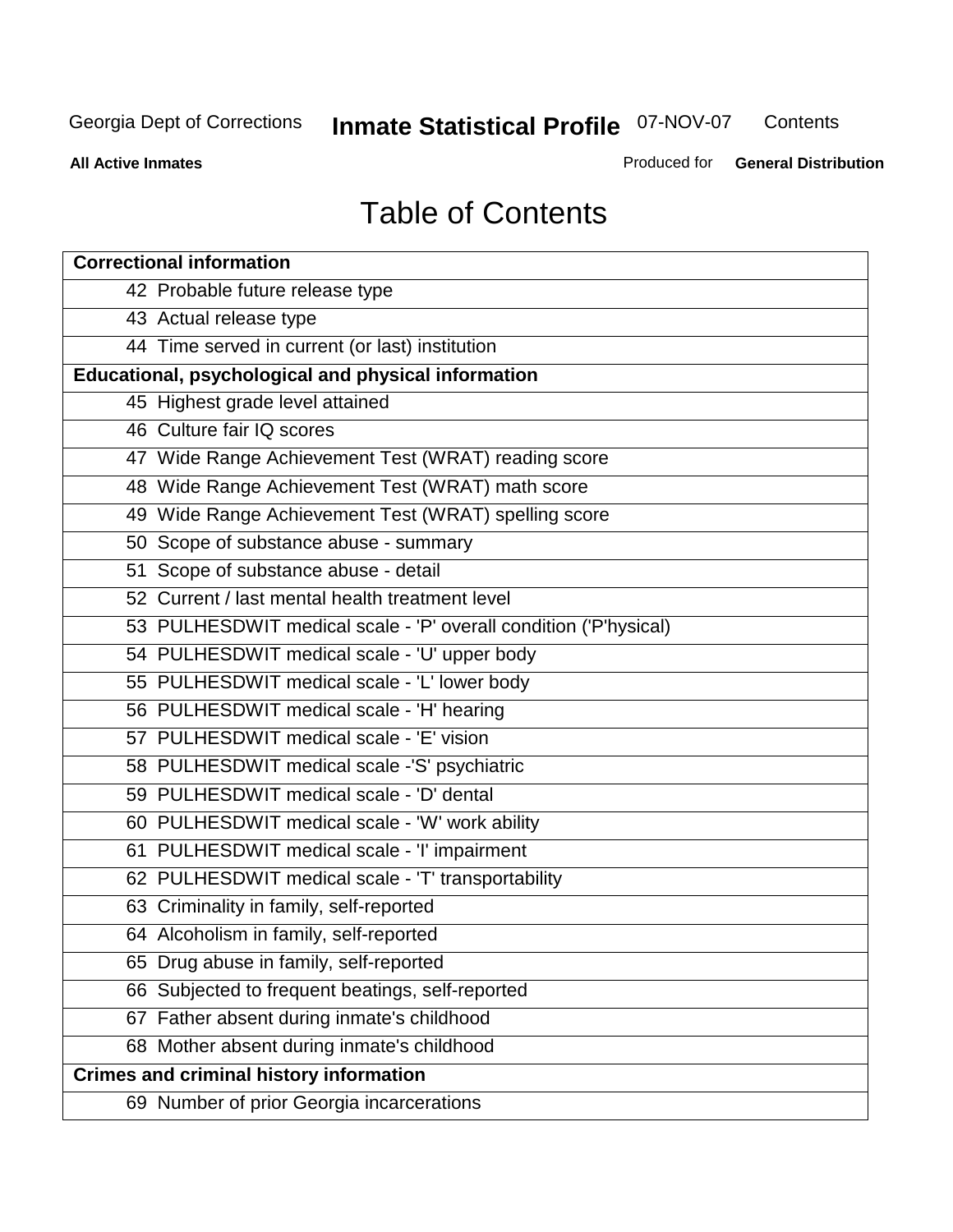**Contents** 

**All Active Inmates**

Produced for **General Distribution**

# Table of Contents

| <b>Crimes and criminal history information</b>                 |
|----------------------------------------------------------------|
| 70 Prison sentence in years                                    |
| 71 Primary offense, broken out into felonies vs misdemeanors   |
| 72 Primary offense, broken out into six broad crime categories |
| 73 Primary offense, detailed offense code                      |
| 81 County of conviction of primary offense                     |
| 86 Circuit of conviction of primary offense                    |
| 88 Years served (jail + prison) in this incarceration          |
| <b>Medical information</b>                                     |
| 89 Results of most recent HIV test                             |
| 90 Results of most recent tuberculosis test                    |
| 91 Results of most recent syphilis test                        |
| 92 Results of most recent Hepatitis-C test                     |
| 93 Results of most recent pregnancy test                       |
| 94 Results of most recent diabetes test                        |
| 95 Results of most recent hypertension test                    |
| 96 Results of most recent asthma test                          |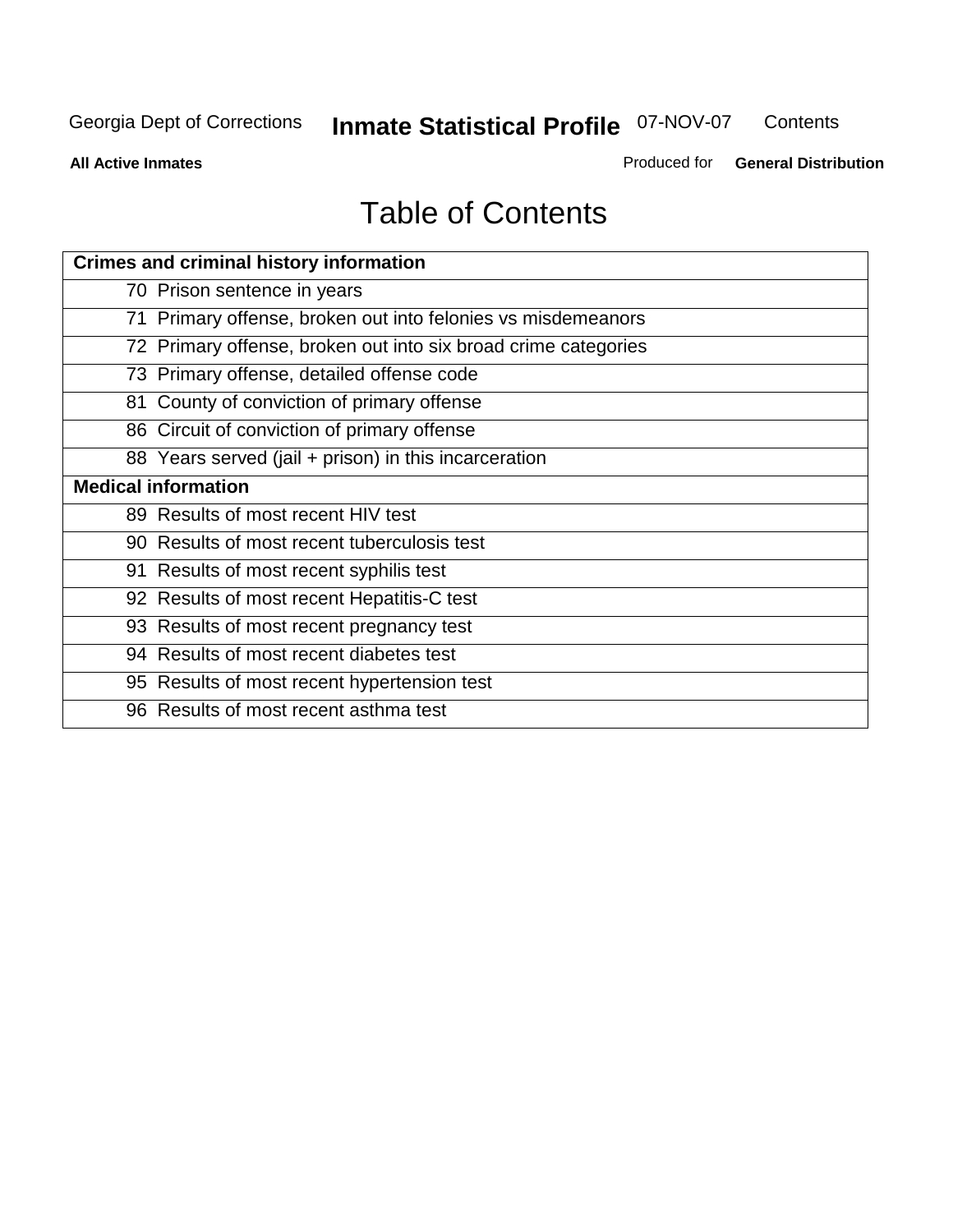#### **All Active Inmates**

#### Produced for **General Distribution**

### Current age, broken out in ten-year age groups

|                       |              | <b>Male</b> |        |              | <b>Female</b> |          | <b>Total</b> |                 |
|-----------------------|--------------|-------------|--------|--------------|---------------|----------|--------------|-----------------|
| <b>Current Age</b>    | <b>Count</b> | Col %       | Row %  | <b>Count</b> | Col %         | Row %    | <b>Total</b> | Col %           |
| <b>Teens</b>          | 2,929        | $5.86\%$    | 95.25% | 146          | 4.08%         | 4.75%    | 3,075        | 5.74%           |
| <b>Twenties</b>       | 15,874       | 31.78%      | 93.97% | 1,018        | 28.45%        | $6.03\%$ |              | 16,892 31.55%   |
| <b>Thirties</b>       | 14,258       | 28.54%      | 92.48% | 1,159        | 32.39%        | $7.52\%$ |              | 15,417 28.80%   |
| <b>Forties</b>        | 11,534       | 23.09%      | 92.25% | 969          | 27.08%        | 7.75%    |              | 12,503   23.36% |
| <b>Fifties</b>        | 4,268        | 8.54%       | 94.59% | 244          | 6.82%         | $5.41\%$ | 4,512        | 8.43%           |
| <b>Sixties</b>        | 932          | 1.87%       | 96.38% | 35           | 0.98%         | 3.62%    | 967          | 1.81%           |
| Seventy +             | 161          | 0.32%       | 95.83% |              | 0.20%         | 4.17%    | 168          | 0.31%           |
| <b>Total Reported</b> | 49,956       | 100%        | 93.32% | 3,578        | 100%          | 6.68%    | 53,534       | 100%            |

| <b>Not Renor</b><br><b>orted</b> |        |            |      |
|----------------------------------|--------|------------|------|
| <b>Fotal</b>                     | 49,956 | <b>E70</b> | .534 |

| <b>Mean</b><br>(average) | 36.08     | 36.42 | 36.11     |
|--------------------------|-----------|-------|-----------|
| <b>Median (middle)</b>   | 25<br>JJ. | 36    | 35        |
| Mode<br>(most frequent)  |           |       | ^7<br>. . |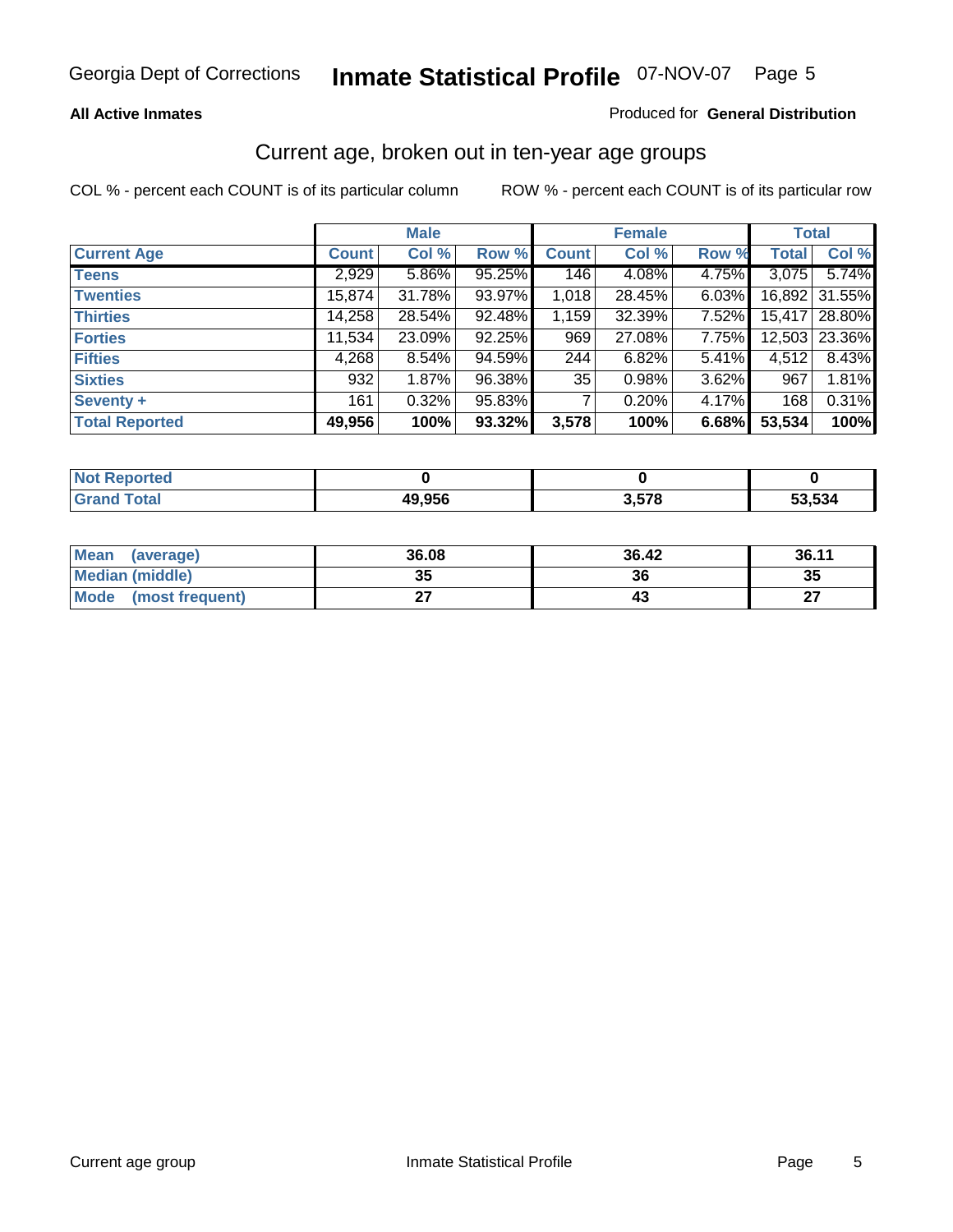**All Active Inmates**

#### Produced for **General Distribution**

### Race group

|                       |              | <b>Male</b> |                    |       | <b>Female</b> |          |        | <b>Total</b> |
|-----------------------|--------------|-------------|--------------------|-------|---------------|----------|--------|--------------|
| <b>Race Group</b>     | <b>Count</b> | Col %       | <b>Row % Count</b> |       | Col %         | Row %    | Total  | Col %        |
| <b>White</b>          | 18,563       | 37.33%      | $90.55\%$          | 1,937 | 54.33%        | 9.45%    | 20,500 | 38.46%       |
| <b>Black</b>          | 31,069       | $62.47\%$   | 95.04%             | .621  | 45.47%        | 4.96%    | 32,690 | 61.34%       |
| <b>Indian</b><br>3    | 56           | $.11\%$     | 93.33%             |       | $.11\%$       | $6.67\%$ | 60     | .11%         |
| <b>Asian</b>          | 43           | .09%        | 93.48%             | ົ     | .08%          | $6.52\%$ | 46     | .09%         |
| <b>Total Reported</b> | 49,731       | 100%        | 93.31%             | 3,565 | 100%          | 6.69%    | 53,296 | 100%         |

| つつに<br>ZZJ | יי             | <b>000</b><br>290 |
|------------|----------------|-------------------|
| C<br>10    | . .-^<br>5.J/O | 53.534            |

| $ -$ | White<br>Mc<br>DIACK<br>nacn |  |
|------|------------------------------|--|
|------|------------------------------|--|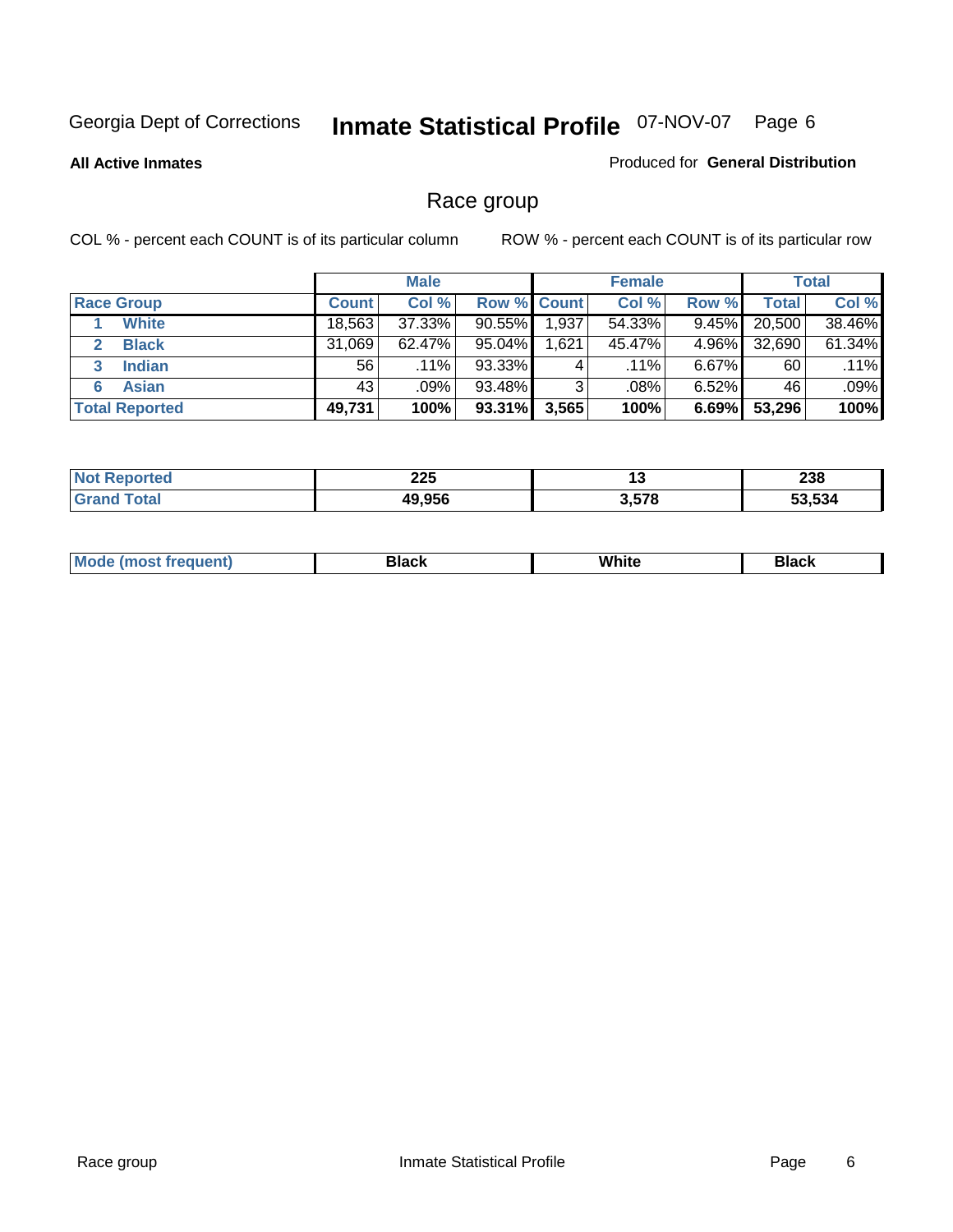**All Active Inmates**

Produced for **General Distribution**

### Hispanic Origin

COL % - percent each COUNT is of its particular column ROW % - percent each COUNT is of its particular row

|                        |              | <b>Male</b> |                    |    | <b>Female</b> |          |                 | <b>Total</b> |
|------------------------|--------------|-------------|--------------------|----|---------------|----------|-----------------|--------------|
| <b>Hispanic Origin</b> | <b>Count</b> | Col %       | <b>Row % Count</b> |    | Col %         | Row %    | Total           | Col %        |
| <b>Non Hispanic</b>    | 47.619       | $95.32\%$   | $93.18\%$ 3,484    |    | $97.37\%$     |          | $6.82\%$ 51,103 | 95.46%       |
| <b>Hispanic</b>        | 2,337        | 4.68%       | 96.13%             | 94 | 2.63%         | $3.87\%$ | 2,431           | $4.54\%$     |
| <b>Total Reported</b>  | 49,956       | 100%        | $93.32\%$ 3,578    |    | 100%          | 6.68%    | 53,534          | 100%         |

**An inmate is counted as Hispanic if** 

**(a) he self-reported as Hispanic during the diagnostic process, or** 

**(b) his primary language is Spanish, or** 

**(c) he claimed birth or citizenship in Spain or a Latin American country, or** 

**(d) he had a common Spanish surname such as Lopez or Garcia**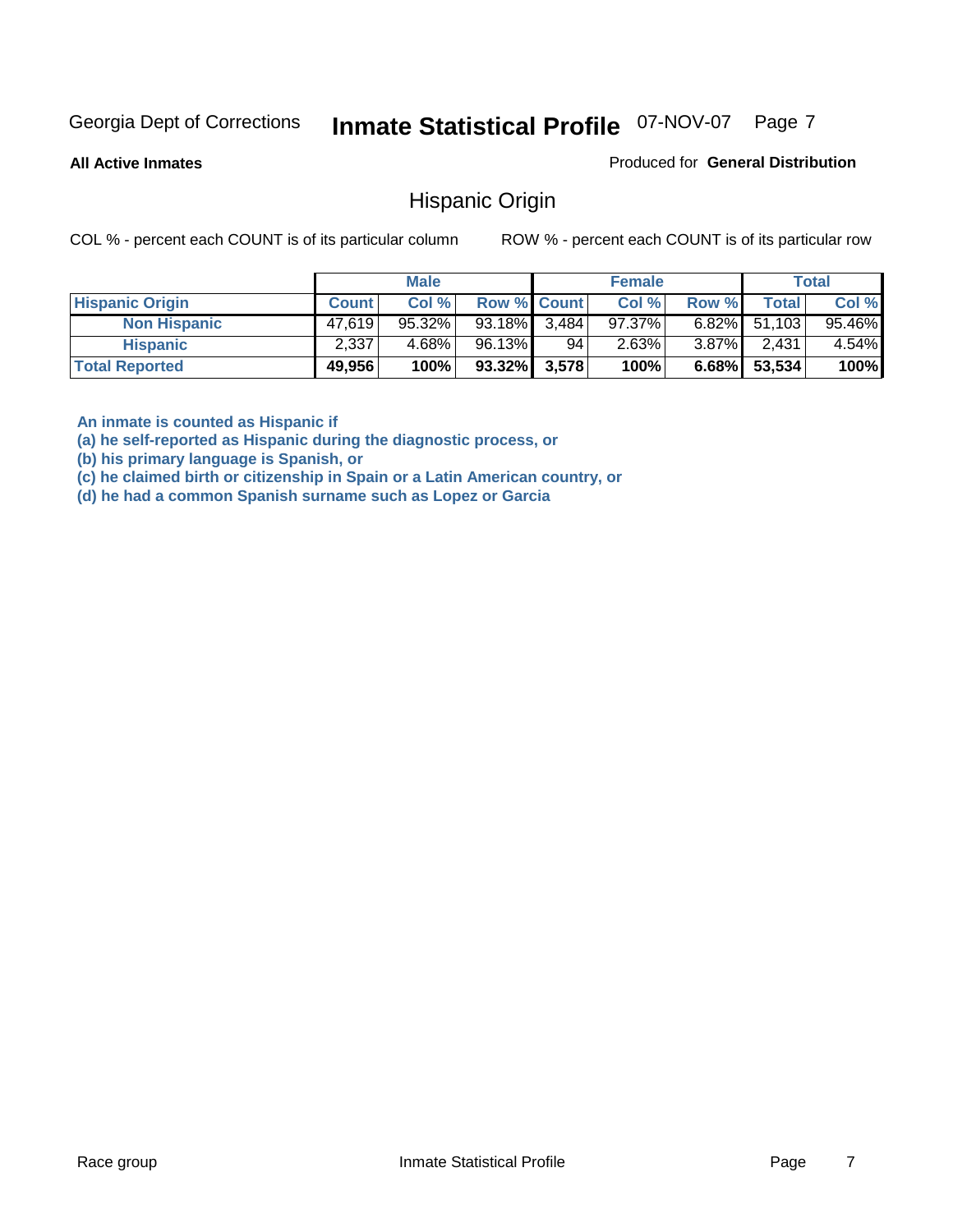#### **All Active Inmates**

#### Produced for **General Distribution**

### Marital status, self-reported at entry to prison

|                                |              | <b>Male</b> |        |              | <b>Female</b> |        |              | <b>Total</b> |
|--------------------------------|--------------|-------------|--------|--------------|---------------|--------|--------------|--------------|
| <b>Marital Status</b>          | <b>Count</b> | Col %       | Row %  | <b>Count</b> | Col %         | Row %  | <b>Total</b> | Col %        |
| <b>Single</b>                  | 29,725       | $61.20\%$   | 94.54% | 1,716        | 49.24%        | 5.46%  | 31,441       | 60.40%       |
| <b>Married</b><br>$\mathbf{2}$ | 6,104        | 12.57%      | 91.67% | 555          | 15.93%        | 8.33%  | 6,659        | 12.79%       |
| <b>Separated</b><br>3          | 2,620        | 5.39%       | 86.13% | 422          | 12.11%        | 13.87% | 3,042        | 5.84%        |
| <b>Divorced</b><br>4           | 6,117        | 12.59%      | 91.97% | 534          | 15.32%        | 8.03%  | 6,651        | 12.78%       |
| <b>Widowed</b><br>5            | 588          | 1.21%       | 80.77% | 140          | 4.02%         | 19.23% | 728          | 1.40%        |
| <b>Common Law</b><br>6.        | 3,418        | 7.04%       | 96.66% | 118          | 3.39%         | 3.34%  | 3,536        | 6.79%        |
| <b>Total Reported</b>          | 48,572       | 100%        | 93.31% | 3,485        | 100%          | 6.69%  | 52,057       | 100%         |

|       | 201<br>.ാഠെ          | ึ୰  | $\overline{a}$<br>л<br>.         |
|-------|----------------------|-----|----------------------------------|
| _____ | 0.OEC<br><u>так.</u> | E70 | $F^{\alpha}$ $F^{\alpha}$<br>534 |

|  | Mode (most f<br>freauent) | `ınale |  | `inale |
|--|---------------------------|--------|--|--------|
|--|---------------------------|--------|--|--------|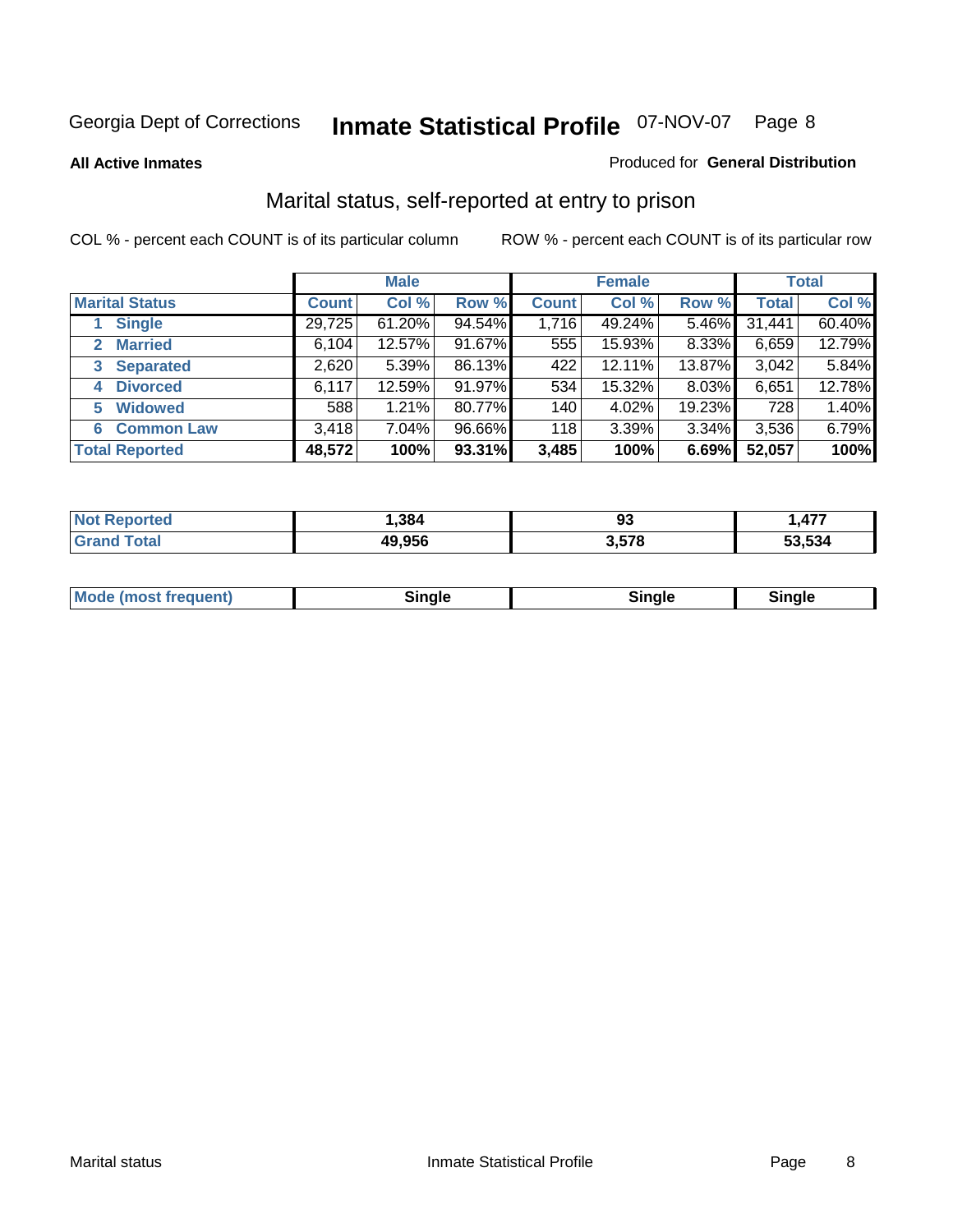#### **All Active Inmates**

#### Produced for **General Distribution**

### Number of children, self reported at entry to prison

|                           | <b>Male</b>  |        |        |              | <b>Female</b> |        | <b>Total</b> |        |
|---------------------------|--------------|--------|--------|--------------|---------------|--------|--------------|--------|
| <b>Number of Children</b> | <b>Count</b> | Col %  | Row %  | <b>Count</b> | Col %         | Row %  | <b>Total</b> | Col %  |
| $\bf{0}$                  | 20,043       | 40.62% | 96.09% | 816          | 22.88%        | 3.91%  | 20,859       | 39.43% |
|                           | 11,060       | 22.42% | 94.45% | 650          | 18.22%        | 5.55%  | 11,710       | 22.13% |
| $\overline{2}$            | 8,418        | 17.06% | 90.43% | 891          | 24.98%        | 9.57%  | 9,309        | 17.60% |
| 3                         | 4,994        | 10.12% | 88.08% | 676          | 18.95%        | 11.92% | 5,670        | 10.72% |
| 4                         | 2,518        | 5.10%  | 89.67% | 290          | 8.13%         | 10.33% | 2,808        | 5.31%  |
| 5                         | 1,270        | 2.57%  | 90.39% | 135          | 3.78%         | 9.61%  | 1,405        | 2.66%  |
| $6\phantom{a}$            | 548          | 1.11%  | 90.13% | 60           | 1.68%         | 9.87%  | 608          | 1.15%  |
| 7                         | 243          | 0.49%  | 89.34% | 29           | 0.81%         | 10.66% | 272          | 0.51%  |
| 8                         | 113          | 0.23%  | 92.62% | 9            | 0.25%         | 7.38%  | 122          | 0.23%  |
| 9                         | 52           | 0.11%  | 94.55% | 3            | 0.08%         | 5.45%  | 55           | 0.10%  |
| 10                        | 26           | 0.05%  | 81.25% | 6            | 0.17%         | 18.75% | 32           | 0.06%  |
| Over 10                   | 52           | 0.11%  | 96.30% | 2            | 0.06%         | 3.70%  | 54           | 0.10%  |
| <b>Total Reported</b>     | 49,337       | 100%   | 93.26% | 3,567        | 100%          | 6.74%  | 52,904       | 100%   |

| 34 O<br>, , ,   |     | 629    |
|-----------------|-----|--------|
| $\lambda$ a aee | E70 | 53,533 |

| <b>Mean</b><br>(average) | .35 | 1.97 | .39 |
|--------------------------|-----|------|-----|
| <b>Median (middle)</b>   |     |      |     |
| Mode<br>(most frequent)  |     |      |     |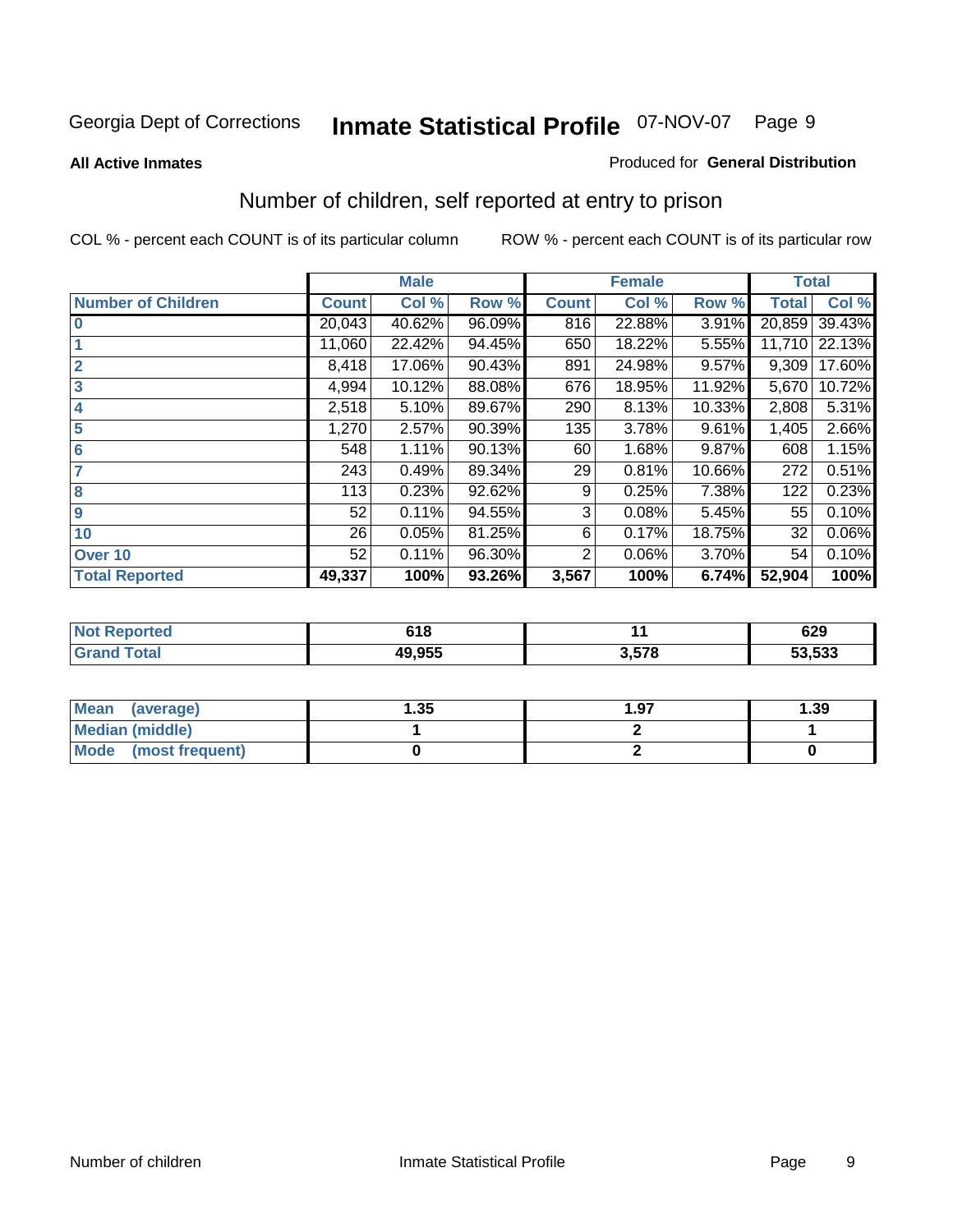#### **All Active Inmates**

#### Produced for **General Distribution**

### Religious affiliation, self-reported at entry to prison

|                  |                              | <b>Male</b>    |        |         |                  | <b>Female</b> |        | <b>Total</b>    |        |
|------------------|------------------------------|----------------|--------|---------|------------------|---------------|--------|-----------------|--------|
|                  | <b>Religious Affiliation</b> | <b>Count</b>   | Col %  | Row %   | <b>Count</b>     | Col %         | Row %  | <b>Total</b>    | Col %  |
| 1                | <b>Islam</b>                 | 1,465          | 3.41%  | 98.85%  | $\overline{17}$  | .50%          | 1.15%  | 1,482           | 3.19%  |
| $\overline{2}$   | <b>Catholic</b>              | 2,190          | 5.09%  | 92.88%  | 168              | 4.92%         | 7.12%  | 2,358           | 5.08%  |
| 3                | <b>Baptist</b>               | 20,643         | 48.00% | 91.39%  | 1,945            | 56.94%        | 8.61%  | 22,588          | 48.66% |
| 4                | <b>Methodist</b>             | 917            | 2.13%  | 88.43%  | 120              | 3.51%         | 11.57% | 1,037           | 2.23%  |
| 5                | <b>EpiscopIn</b>             | 55             | .13%   | 90.16%  | 6                | .18%          | 9.84%  | 61              | .13%   |
| 6                | <b>Presbytrn</b>             | 114            | .27%   | 94.21%  | 7                | .20%          | 5.79%  | 121             | .26%   |
| 7                | <b>Chc Of God</b>            | 520            | 1.21%  | 89.81%  | 59               | 1.73%         | 10.19% | 579             | 1.25%  |
| 8                | <b>Holiness</b>              | 1,599          | 3.72%  | 85.42%  | $\overline{273}$ | 7.99%         | 14.58% | 1,872           | 4.03%  |
| $\boldsymbol{9}$ | <b>Jewish</b>                | 52             | .12%   | 98.11%  |                  | .03%          | 1.89%  | $\overline{53}$ | .11%   |
| 10               | <b>Anglican</b>              | 7              | .02%   | 87.50%  |                  | .03%          | 12.50% | 8               | .02%   |
| 11               | <b>Grk Orthdx</b>            |                | .02%   | 77.78%  | $\overline{2}$   | .06%          | 22.22% | 9               | .02%   |
| 12               | <b>Hindu</b>                 | 6              | .01%   | 100.00% |                  |               |        | 6               | .01%   |
| 13               | <b>Buddhist</b>              | 46             | .11%   | 97.87%  | 1                | .03%          | 2.13%  | $\overline{47}$ | .10%   |
| 14               | <b>Taoist</b>                | 5              | .01%   | 100.00% |                  |               |        | 5               | .01%   |
| 15               | <b>Shintoist</b>             | $\overline{3}$ | .01%   | 100.00% |                  |               |        | 3               | .01%   |
| 16               | <b>Seven D Ad</b>            | 154            | .36%   | 96.25%  | 6                | .18%          | 3.75%  | 160             | .34%   |
| 17               | <b>Jehovah Wt</b>            | 419            | .97%   | 92.09%  | 36               | 1.05%         | 7.91%  | 455             | .98%   |
| 18               | <b>Latr Day S</b>            | 52             | .12%   | 96.30%  | $\overline{2}$   | .06%          | 3.70%  | 54              | .12%   |
| 20               | <b>Other Prot</b>            | 6,500          | 15.11% | 91.05%  | 639              | 18.71%        | 8.95%  | 7,139           | 15.38% |
| 96               | <b>None</b>                  | 8,254          | 19.19% | 98.41%  | 133              | 3.89%         | 1.59%  | 8,387           | 18.07% |
|                  | <b>Total Reported</b>        | 43,008         | 100%   | 92.64%  | 3,416            | 100%          | 7.36%  | 46,424          | 100%   |

| ortec | 6,948  | 162   | 7,110  |  |
|-------|--------|-------|--------|--|
| ัวtar | 49,956 | 3,578 | 53,534 |  |

| <b>Mode</b><br>frequent)<br>umost | 3aptist | 3aptist | <b>Baptist</b> |
|-----------------------------------|---------|---------|----------------|
|                                   |         |         |                |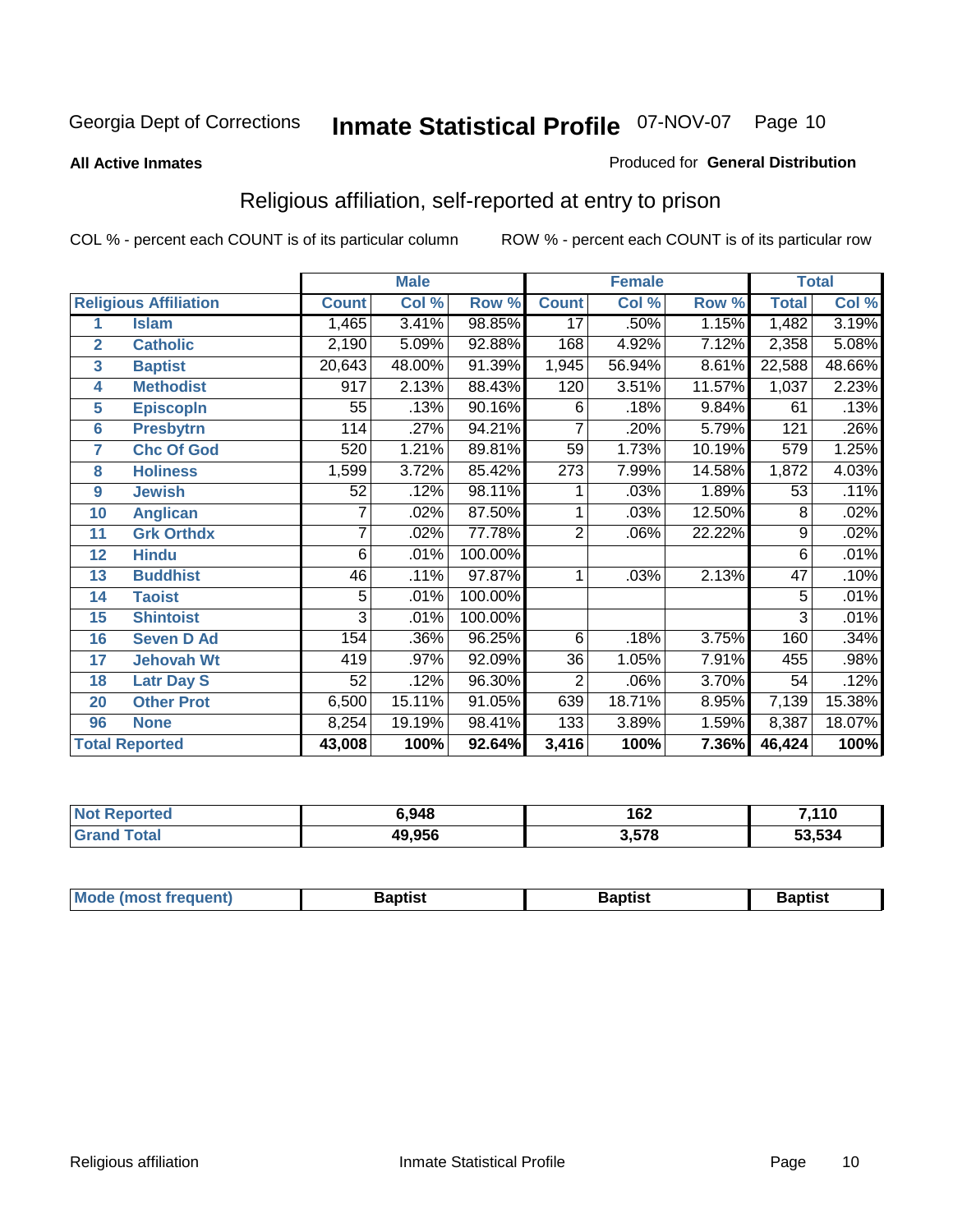**All Active Inmates**

#### Produced for **General Distribution**

### Home county, self-reported at entry to prison

|                 |                      |                  | <b>Male</b> |         |                  | <b>Female</b> |        | <b>Total</b>     |       |  |
|-----------------|----------------------|------------------|-------------|---------|------------------|---------------|--------|------------------|-------|--|
|                 | <b>Home County</b>   | <b>Count</b>     | Col %       | Row %   | <b>Count</b>     | Col %         | Row %  | <b>Total</b>     | Col % |  |
| 1               | <b>Appling</b>       | 100              | .21%        | 92.59%  | $\overline{8}$   | .23%          | 7.41%  | 108              | .21%  |  |
| $\overline{2}$  | <b>Atkinson</b>      | $\overline{39}$  | .08%        | 92.86%  | $\overline{3}$   | .09%          | 7.14%  | $\overline{42}$  | .08%  |  |
| 3               | <b>Bacon</b>         | 64               | .13%        | 95.52%  | $\overline{3}$   | .09%          | 4.48%  | 67               | .13%  |  |
| 4               | <b>Baker</b>         | $\overline{8}$   | .02%        | 100.00% |                  |               |        | $\overline{8}$   | .02%  |  |
| 5               | <b>Baldwin</b>       | $\overline{276}$ | .58%        | 95.50%  | $\overline{13}$  | .37%          | 4.50%  | 289              | .56%  |  |
| $6\phantom{a}$  | <b>Banks</b>         | $\overline{53}$  | .11%        | 91.38%  | $\overline{5}$   | .14%          | 8.62%  | $\overline{58}$  | .11%  |  |
| $\overline{7}$  | <b>Barrow</b>        | $\overline{275}$ | .58%        | 92.28%  | $\overline{23}$  | .66%          | 7.72%  | 298              | .58%  |  |
| 8               | <b>Bartow</b>        | $\overline{564}$ | 1.18%       | 89.67%  | 65               | 1.87%         | 10.33% | 629              | 1.23% |  |
| 9               | <b>Ben Hill</b>      | 226              | .47%        | 91.50%  | $\overline{21}$  | .60%          | 8.50%  | $\overline{247}$ | .48%  |  |
| 10              | <b>Berrien</b>       | $\overline{77}$  | .16%        | 92.77%  | 6                | .17%          | 7.23%  | $\overline{83}$  | .16%  |  |
| 11              | <b>Bibb</b>          | 1,193            | 2.50%       | 94.98%  | 63               | 1.81%         | 5.02%  | 1,256            | 2.45% |  |
| 12              | <b>Bleckley</b>      | $\overline{81}$  | .17%        | 91.01%  | $\overline{8}$   | .23%          | 8.99%  | 89               | .17%  |  |
| $\overline{13}$ | <b>Brantley</b>      | 49               | .10%        | 87.50%  | $\overline{7}$   | .20%          | 12.50% | $\overline{56}$  | .11%  |  |
| $\overline{14}$ | <b>Brooks</b>        | $\overline{77}$  | .16%        | 97.47%  | $\overline{2}$   | .06%          | 2.53%  | $\overline{79}$  | .15%  |  |
| 15              | <b>Bryan</b>         | $\overline{98}$  | .21%        | 95.15%  | $\overline{5}$   | .14%          | 4.85%  | 103              | .20%  |  |
| 16              | <b>Bulloch</b>       | 359              | .75%        | 94.47%  | $\overline{21}$  | .60%          | 5.53%  | 380              | .74%  |  |
| $\overline{17}$ | <b>Burke</b>         | 192              | .40%        | 95.52%  | $\overline{9}$   | .26%          | 4.48%  | $\overline{201}$ | .39%  |  |
| 18              | <b>Butts</b>         | 145              | .30%        | 94.77%  | $\overline{8}$   | .23%          | 5.23%  | 153              | .30%  |  |
| 19              | <b>Calhoun</b>       | $\overline{52}$  | .11%        | 98.11%  | 1                | .03%          | 1.89%  | $\overline{53}$  | .10%  |  |
| 20              | <b>Camden</b>        | $\overline{118}$ | .25%        | 95.16%  | $\overline{6}$   | .17%          | 4.84%  | 124              | .24%  |  |
| 21              | <b>Candler</b>       | $\overline{78}$  | .16%        | 91.76%  | $\overline{7}$   | .20%          | 8.24%  | 85               | .17%  |  |
| $\overline{22}$ | <b>Carroll</b>       | 546              | 1.14%       | 89.80%  | $\overline{62}$  | 1.78%         | 10.20% | 608              | 1.19% |  |
| 23              | <b>Catoosa</b>       | 213              | .45%        | 89.50%  | $\overline{25}$  | .72%          | 10.50% | 238              | .46%  |  |
| 24              | <b>Charlton</b>      | $\overline{41}$  | .09%        | 100.00% |                  |               |        | $\overline{41}$  | .08%  |  |
| 25              | <b>Chatham</b>       | 2,204            | 4.61%       | 94.75%  | $\overline{122}$ | 3.51%         | 5.25%  | 2,326            | 4.54% |  |
| 26              | <b>Chattahoochee</b> | $\overline{17}$  | .04%        | 85.00%  | 3                | .09%          | 15.00% | $\overline{20}$  | .04%  |  |
| 27              | <b>Chattooga</b>     | 234              | .49%        | 90.70%  | $\overline{24}$  | .69%          | 9.30%  | 258              | .50%  |  |
| 28              | <b>Cherokee</b>      | 391              | .82%        | 88.86%  | 49               | 1.41%         | 11.14% | 440              | .86%  |  |
| 29              | <b>Clarke</b>        | 491              | 1.03%       | 94.61%  | $\overline{28}$  | .81%          | 5.39%  | 519              | 1.01% |  |
| 30              | <b>Clay</b>          | $\overline{13}$  | .03%        | 86.67%  | $\overline{2}$   | .06%          | 13.33% | $\overline{15}$  | .03%  |  |
| $\overline{31}$ | <b>Clayton</b>       | 1,374            | 2.88%       | 93.66%  | $\overline{93}$  | 2.67%         | 6.34%  | 1,467            | 2.86% |  |
| 32              | <b>Clinch</b>        | 44               | .09%        | 93.62%  | 3                | .09%          | 6.38%  | 47               | .09%  |  |
| 33              | <b>Cobb</b>          | 2,176            | 4.55%       | 91.85%  | $\overline{193}$ | 5.55%         | 8.15%  | 2,369            | 4.62% |  |
| 34              | <b>Coffee</b>        | $\overline{219}$ | .46%        | 90.87%  | $\overline{22}$  | .63%          | 9.13%  | $\overline{241}$ | .47%  |  |
| 35              | <b>Colquitt</b>      | $\overline{290}$ | .61%        | 94.16%  | $\overline{18}$  | .52%          | 5.84%  | 308              | .60%  |  |
| 36              | <b>Columbia</b>      | 183              | .38%        | 91.96%  | 16               | .46%          | 8.04%  | 199              | .39%  |  |
| 37              | <b>Cook</b>          | 118              | .25%        | 92.19%  | $\overline{10}$  | .29%          | 7.81%  | 128              | .25%  |  |
| 38              | <b>Coweta</b>        | 470              | .98%        | 91.09%  | 46               | 1.32%         | 8.91%  | 516              | 1.01% |  |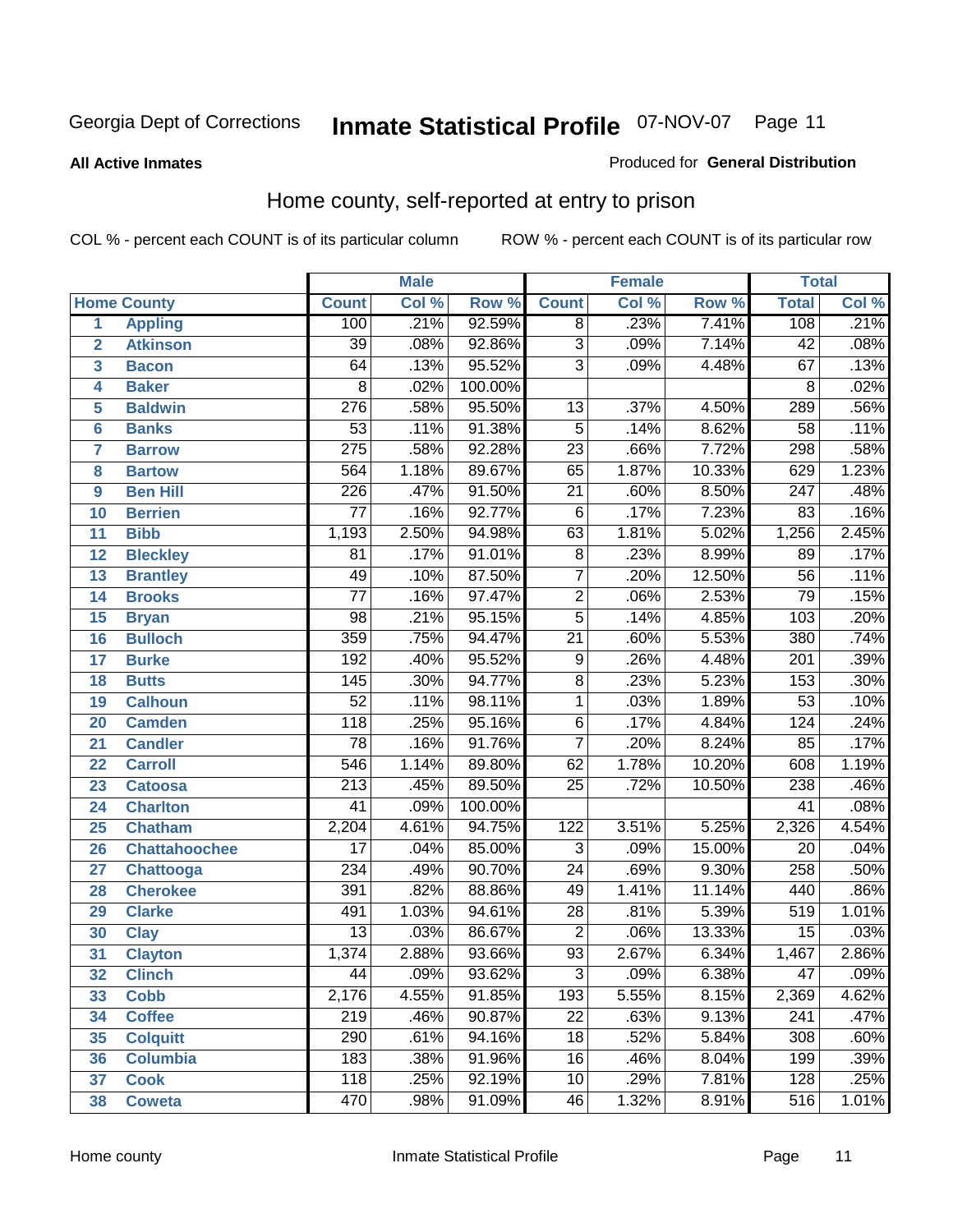**All Active Inmates**

#### Produced for **General Distribution**

### Home county, self-reported at entry to prison

|                 |                    | <b>Male</b>      |        |         |                 | <b>Female</b> |        | <b>Total</b>     |        |  |
|-----------------|--------------------|------------------|--------|---------|-----------------|---------------|--------|------------------|--------|--|
|                 | <b>Home County</b> | <b>Count</b>     | Col %  | Row %   | <b>Count</b>    | Col %         | Row %  | <b>Total</b>     | Col %  |  |
| 39              | <b>Crawford</b>    | $\overline{32}$  | .07%   | 91.43%  | $\overline{3}$  | .09%          | 8.57%  | $\overline{35}$  | .07%   |  |
| 40              | <b>Crisp</b>       | $\overline{245}$ | .51%   | 94.59%  | $\overline{14}$ | .40%          | 5.41%  | 259              | .51%   |  |
| 41              | <b>Dade</b>        | 68               | .14%   | 95.77%  | $\overline{3}$  | .09%          | 4.23%  | $\overline{71}$  | .14%   |  |
| 42              | <b>Dawson</b>      | $\overline{84}$  | .18%   | 90.32%  | $\overline{9}$  | .26%          | 9.68%  | $\overline{93}$  | .18%   |  |
| 43              | <b>Decatur</b>     | $\overline{264}$ | .55%   | 92.96%  | $\overline{20}$ | .58%          | 7.04%  | 284              | .55%   |  |
| 44              | <b>Dekalb</b>      | 2,489            | 5.21%  | 94.82%  | 136             | 3.91%         | 5.18%  | 2,625            | 5.12%  |  |
| 45              | <b>Dodge</b>       | 146              | .31%   | 93.59%  | 10              | .29%          | 6.41%  | 156              | .30%   |  |
| 46              | <b>Dooly</b>       | $\overline{74}$  | .15%   | 94.87%  | 4               | .12%          | 5.13%  | $\overline{78}$  | .15%   |  |
| 47              | <b>Dougherty</b>   | 989              | 2.07%  | 94.28%  | 60              | 1.73%         | 5.72%  | 1,049            | 2.05%  |  |
| 48              | <b>Douglas</b>     | 595              | 1.25%  | 90.56%  | 62              | 1.78%         | 9.44%  | 657              | 1.28%  |  |
| 49              | <b>Early</b>       | 76               | .16%   | 97.44%  | $\overline{2}$  | .06%          | 2.56%  | $\overline{78}$  | .15%   |  |
| 50              | <b>Echols</b>      | $\overline{6}$   | .01%   | 100.00% |                 |               |        | 6                | .01%   |  |
| $\overline{51}$ | Effingham          | 140              | .29%   | 91.50%  | $\overline{13}$ | .37%          | 8.50%  | 153              | .30%   |  |
| 52              | <b>Elbert</b>      | 138              | .29%   | 92.62%  | $\overline{11}$ | .32%          | 7.38%  | 149              | .29%   |  |
| 53              | <b>Emanuel</b>     | 139              | .29%   | 92.67%  | $\overline{11}$ | .32%          | 7.33%  | 150              | .29%   |  |
| 54              | <b>Evans</b>       | $\overline{91}$  | .19%   | 97.85%  | $\overline{2}$  | .06%          | 2.15%  | $\overline{93}$  | .18%   |  |
| 55              | <b>Fannin</b>      | $\overline{97}$  | .20%   | 90.65%  | $\overline{10}$ | .29%          | 9.35%  | 107              | .21%   |  |
| 56              | <b>Fayette</b>     | 142              | .30%   | 89.31%  | $\overline{17}$ | .49%          | 10.69% | 159              | .31%   |  |
| 57              | <b>Floyd</b>       | $\overline{717}$ | 1.50%  | 90.64%  | $\overline{74}$ | 2.13%         | 9.36%  | 791              | 1.54%  |  |
| 58              | <b>Forsyth</b>     | 195              | .41%   | 88.64%  | $\overline{25}$ | .72%          | 11.36% | $\overline{220}$ | .43%   |  |
| 59              | <b>Franklin</b>    | 136              | .28%   | 93.79%  | $\overline{9}$  | .26%          | 6.21%  | 145              | .28%   |  |
| 60              | <b>Fulton</b>      | 5,623            | 11.77% | 95.42%  | 270             | 7.76%         | 4.58%  | 5,893            | 11.50% |  |
| 61              | Gilmer             | $\overline{103}$ | .22%   | 94.50%  | 6               | .17%          | 5.50%  | 109              | .21%   |  |
| 62              | <b>Glascock</b>    | $\overline{8}$   | .02%   | 100.00% |                 |               |        | $\overline{8}$   | .02%   |  |
| 63              | <b>Glynn</b>       | $\overline{375}$ | .78%   | 95.18%  | 19              | .55%          | 4.82%  | 394              | .77%   |  |
| 64              | <b>Gordon</b>      | 292              | .61%   | 92.11%  | $\overline{25}$ | .72%          | 7.89%  | $\overline{317}$ | .62%   |  |
| 65              | <b>Grady</b>       | 179              | .37%   | 92.75%  | $\overline{14}$ | .40%          | 7.25%  | 193              | .38%   |  |
| 66              | <b>Greene</b>      | $\overline{82}$  | .17%   | 93.18%  | 6               | .17%          | 6.82%  | $\overline{88}$  | .17%   |  |
| 67              | <b>Gwinnett</b>    | 1,521            | 3.18%  | 93.54%  | 105             | 3.02%         | 6.46%  | 1,626            | 3.17%  |  |
| 68              | <b>Habersham</b>   | 113              | .24%   | 92.62%  | 9               | .26%          | 7.38%  | $\overline{122}$ | .24%   |  |
| 69              | <b>Hall</b>        | 687              | 1.44%  | 91.11%  | 67              | 1.93%         | 8.89%  | 754              | 1.47%  |  |
| 70              | <b>Hancock</b>     | 59               | .12%   | 98.33%  | 1               | .03%          | 1.67%  | 60               | .12%   |  |
| 71              | <b>Haralson</b>    | 132              | .28%   | 94.29%  | $\overline{8}$  | .23%          | 5.71%  | 140              | .27%   |  |
| 72              | <b>Harris</b>      | 94               | .20%   | 93.07%  | 7               | .20%          | 6.93%  | 101              | .20%   |  |
| 73              | <b>Hart</b>        | $\overline{93}$  | .19%   | 90.29%  | $\overline{10}$ | .29%          | 9.71%  | 103              | .20%   |  |
| 74              | <b>Heard</b>       | 62               | .13%   | 92.54%  | 5               | .14%          | 7.46%  | 67               | .13%   |  |
| 75              | <b>Henry</b>       | 509              | 1.07%  | 91.38%  | 48              | 1.38%         | 8.62%  | 557              | 1.09%  |  |
| 76              | <b>Houston</b>     | $\overline{534}$ | 1.12%  | 92.87%  | 41              | 1.18%         | 7.13%  | 575              | 1.12%  |  |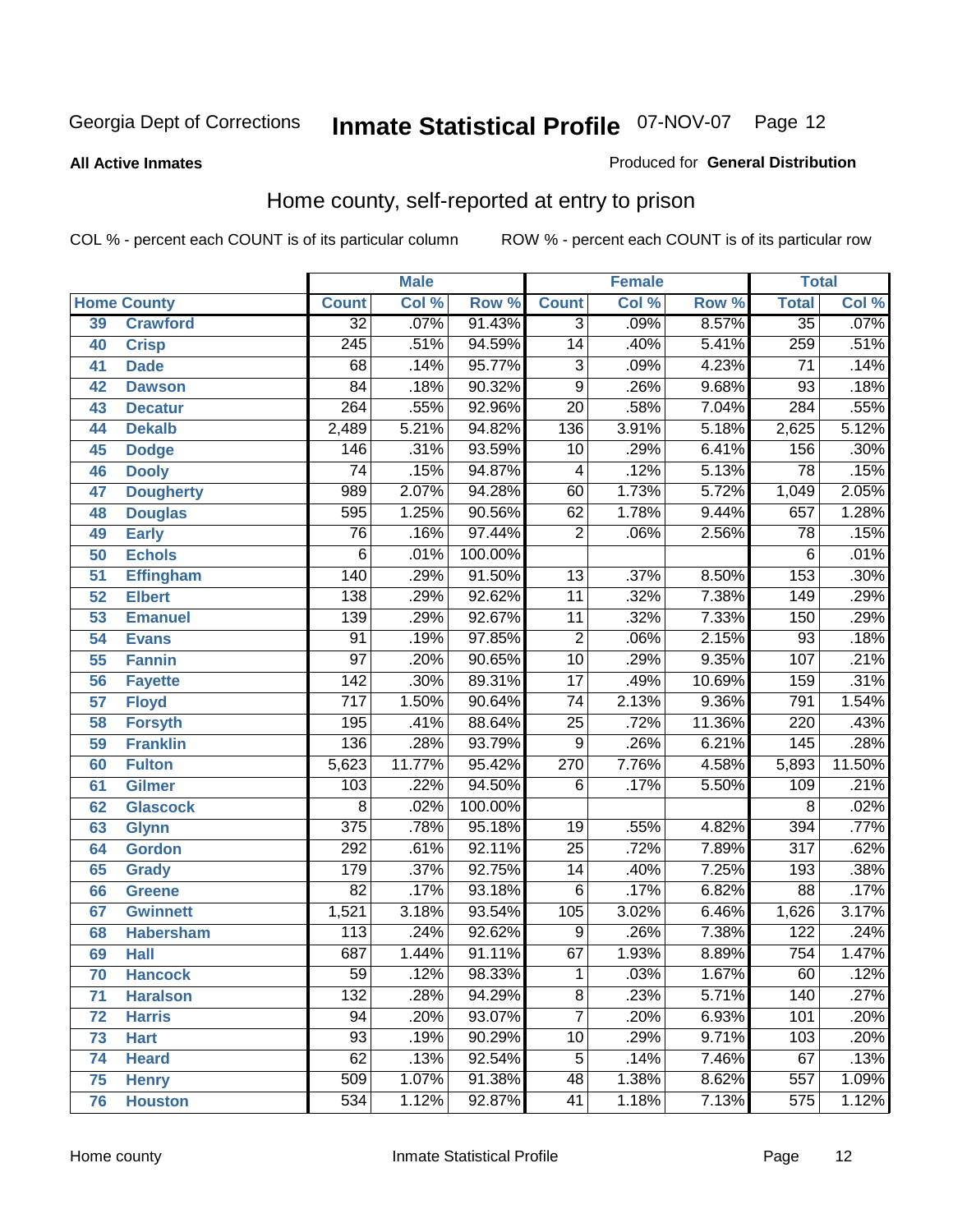#### **All Active Inmates**

#### Produced for **General Distribution**

### Home county, self-reported at entry to prison

|     |                    |                  | <b>Male</b> |         |                           | <b>Female</b> |        | <b>Total</b>     |       |
|-----|--------------------|------------------|-------------|---------|---------------------------|---------------|--------|------------------|-------|
|     | <b>Home County</b> | <b>Count</b>     | Col %       | Row %   | <b>Count</b>              | Col %         | Row %  | <b>Total</b>     | Col % |
| 77  | <b>Irwin</b>       | 68               | .14%        | 100.00% |                           |               |        | 68               | .13%  |
| 78  | <b>Jackson</b>     | 197              | .41%        | 90.37%  | $\overline{21}$           | .60%          | 9.63%  | $\sqrt{218}$     | .43%  |
| 79  | <b>Jasper</b>      | 67               | .14%        | 97.10%  | $\overline{2}$            | .06%          | 2.90%  | 69               | .13%  |
| 80  | <b>Jeff Davis</b>  | $\overline{68}$  | .14%        | 93.15%  | $\overline{5}$            | .14%          | 6.85%  | $\overline{73}$  | .14%  |
| 81  | <b>Jefferson</b>   | $\overline{107}$ | .22%        | 94.69%  | $\overline{6}$            | .17%          | 5.31%  | $\overline{113}$ | .22%  |
| 82  | <b>Jenkins</b>     | 62               | .13%        | 93.94%  | 4                         | .12%          | 6.06%  | 66               | .13%  |
| 83  | <b>Johnson</b>     | $\overline{50}$  | .10%        | 89.29%  | $\overline{6}$            | .17%          | 10.71% | $\overline{56}$  | .11%  |
| 84  | <b>Jones</b>       | 64               | .13%        | 92.75%  | $\overline{5}$            | .14%          | 7.25%  | 69               | .13%  |
| 85  | <b>Lamar</b>       | $\overline{81}$  | .17%        | 96.43%  | $\overline{\overline{3}}$ | .09%          | 3.57%  | $\overline{84}$  | .16%  |
| 86  | <b>Lanier</b>      | $\overline{32}$  | .07%        | 80.00%  | $\overline{8}$            | .23%          | 20.00% | 40               | .08%  |
| 87  | <b>Laurens</b>     | 304              | .64%        | 93.83%  | $\overline{20}$           | .58%          | 6.17%  | 324              | .63%  |
| 88  | <b>Lee</b>         | 63               | .13%        | 98.44%  | 1                         | .03%          | 1.56%  | 64               | .12%  |
| 89  | <b>Liberty</b>     | $\overline{241}$ | .50%        | 92.69%  | $\overline{19}$           | .55%          | 7.31%  | 260              | .51%  |
| 90  | <b>Lincoln</b>     | 42               | .09%        | 100.00% |                           |               |        | 42               | .08%  |
| 91  | Long               | $\overline{35}$  | .07%        | 89.74%  | 4                         | .12%          | 10.26% | $\overline{39}$  | .08%  |
| 92  | <b>Lowndes</b>     | 537              | 1.12%       | 94.21%  | $\overline{33}$           | .95%          | 5.79%  | 570              | 1.11% |
| 93  | <b>Lumpkin</b>     | $\overline{80}$  | .17%        | 85.11%  | $\overline{14}$           | .40%          | 14.89% | 94               | .18%  |
| 94  | <b>Macon</b>       | $\overline{84}$  | .18%        | 94.38%  | $\overline{5}$            | .14%          | 5.62%  | 89               | .17%  |
| 95  | <b>Madison</b>     | $\overline{116}$ | .24%        | 91.34%  | $\overline{11}$           | .32%          | 8.66%  | 127              | .25%  |
| 96  | <b>Marion</b>      | 46               | .10%        | 97.87%  | 1                         | .03%          | 2.13%  | $\overline{47}$  | .09%  |
| 97  | <b>Mcduffie</b>    | 165              | .35%        | 95.93%  | $\overline{7}$            | .20%          | 4.07%  | $\overline{172}$ | .34%  |
| 98  | <b>Mcintosh</b>    | 63               | .13%        | 92.65%  | $\overline{5}$            | .14%          | 7.35%  | 68               | .13%  |
| 99  | <b>Meriwether</b>  | 196              | .41%        | 93.33%  | $\overline{14}$           | .40%          | 6.67%  | $\overline{210}$ | .41%  |
| 100 | <b>Miller</b>      | $\overline{32}$  | .07%        | 96.97%  | 1                         | .03%          | 3.03%  | $\overline{33}$  | .06%  |
| 101 | <b>Mitchell</b>    | 173              | .36%        | 92.51%  | $\overline{14}$           | .40%          | 7.49%  | 187              | .36%  |
| 102 | <b>Monroe</b>      | $\overline{129}$ | .27%        | 94.16%  | $\overline{8}$            | .23%          | 5.84%  | 137              | .27%  |
| 103 | <b>Montgomery</b>  | $\overline{43}$  | .09%        | 95.56%  | $\overline{2}$            | .06%          | 4.44%  | 45               | .09%  |
| 104 | <b>Morgan</b>      | 69               | .14%        | 90.79%  | $\overline{7}$            | .20%          | 9.21%  | $\overline{76}$  | .15%  |
| 105 | <b>Murray</b>      | 238              | .50%        | 90.84%  | $\overline{24}$           | .69%          | 9.16%  | $\overline{262}$ | .51%  |
| 106 | <b>Muscogee</b>    | 1,561            | 3.27%       | 93.53%  | 108                       | 3.11%         | 6.47%  | 1,669            | 3.26% |
| 107 | <b>Newton</b>      | 493              | 1.03%       | 91.13%  | 48                        | 1.38%         | 8.87%  | 541              | 1.06% |
| 108 | <b>Oconee</b>      | 51               | .11%        | 92.73%  | 4                         | .12%          | 7.27%  | 55               | .11%  |
| 109 | <b>Oglethorpe</b>  | $\overline{52}$  | .11%        | 92.86%  | 4                         | .12%          | 7.14%  | $\overline{56}$  | .11%  |
| 110 | <b>Paulding</b>    | $\overline{245}$ | .51%        | 91.08%  | $\overline{24}$           | .69%          | 8.92%  | 269              | .52%  |
| 111 | <b>Peach</b>       | 115              | .24%        | 97.46%  | $\overline{3}$            | .09%          | 2.54%  | 118              | .23%  |
| 112 | <b>Pickens</b>     | 91               | .19%        | 85.85%  | $\overline{15}$           | .43%          | 14.15% | 106              | .21%  |
| 113 | <b>Pierce</b>      | $\overline{56}$  | .12%        | 91.80%  | $\overline{5}$            | .14%          | 8.20%  | 61               | .12%  |
| 114 | <b>Pike</b>        | $\overline{58}$  | .12%        | 90.63%  | $\overline{6}$            | .17%          | 9.38%  | 64               | .12%  |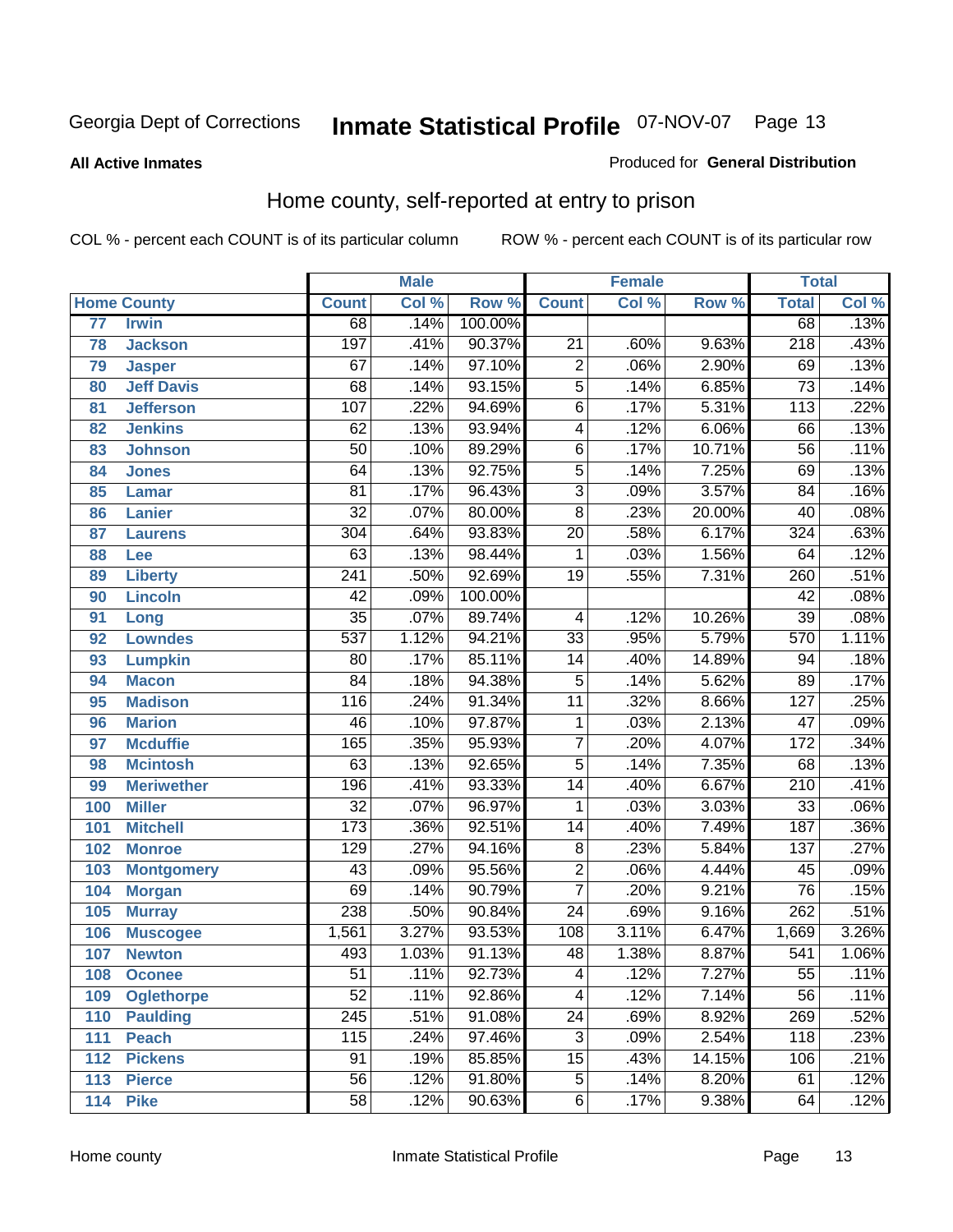#### **All Active Inmates**

#### Produced for **General Distribution**

### Home county, self-reported at entry to prison

|     |                    |                  | <b>Male</b> |         |                         | <b>Female</b> |        | <b>Total</b>     |       |
|-----|--------------------|------------------|-------------|---------|-------------------------|---------------|--------|------------------|-------|
|     | <b>Home County</b> | <b>Count</b>     | Col %       | Row %   | <b>Count</b>            | Col %         | Row %  | <b>Total</b>     | Col % |
| 115 | <b>Polk</b>        | 187              | .39%        | 91.22%  | $\overline{18}$         | .52%          | 8.78%  | 205              | .40%  |
| 116 | <b>Pulaski</b>     | $\overline{80}$  | .17%        | 86.96%  | $\overline{12}$         | .35%          | 13.04% | $\overline{92}$  | .18%  |
| 117 | <b>Putnam</b>      | 139              | .29%        | 98.58%  | $\overline{2}$          | .06%          | 1.42%  | 141              | .28%  |
| 118 | Quitman            | $\overline{14}$  | .03%        | 93.33%  | $\overline{1}$          | .03%          | 6.67%  | 15               | .03%  |
| 119 | <b>Rabun</b>       | 60               | .13%        | 89.55%  | $\overline{7}$          | .20%          | 10.45% | 67               | .13%  |
| 120 | <b>Randolph</b>    | $\overline{41}$  | .09%        | 95.35%  | $\overline{2}$          | .06%          | 4.65%  | 43               | .08%  |
| 121 | <b>Richmond</b>    | 1,757            | 3.68%       | 93.71%  | $\overline{118}$        | 3.39%         | 6.29%  | 1,875            | 3.66% |
| 122 | <b>Rockdale</b>    | 320              | .67%        | 94.12%  | 20                      | .58%          | 5.88%  | 340              | .66%  |
| 123 | <b>Schley</b>      | $\overline{21}$  | .04%        | 100.00% |                         |               |        | $\overline{21}$  | .04%  |
| 124 | <b>Screven</b>     | $\overline{112}$ | .23%        | 94.92%  | 6                       | .17%          | 5.08%  | 118              | .23%  |
| 125 | <b>Seminole</b>    | 61               | .13%        | 89.71%  | $\overline{7}$          | .20%          | 10.29% | 68               | .13%  |
| 126 | <b>Spalding</b>    | $\overline{544}$ | 1.14%       | 92.05%  | 47                      | 1.35%         | 7.95%  | 591              | 1.15% |
| 127 | <b>Stephens</b>    | 166              | .35%        | 91.71%  | $\overline{15}$         | .43%          | 8.29%  | 181              | .35%  |
| 128 | <b>Stewart</b>     | $\overline{38}$  | .08%        | 97.44%  | 1                       | .03%          | 2.56%  | $\overline{39}$  | .08%  |
| 129 | <b>Sumter</b>      | 235              | .49%        | 93.25%  | $\overline{17}$         | .49%          | 6.75%  | 252              | .49%  |
| 130 | <b>Talbot</b>      | $\overline{50}$  | .10%        | 92.59%  | 4                       | .12%          | 7.41%  | $\overline{54}$  | .11%  |
| 131 | <b>Taliaferro</b>  | $\overline{10}$  | .02%        | 100.00% |                         |               |        | $\overline{10}$  | .02%  |
| 132 | <b>Tattnall</b>    | 138              | .29%        | 93.88%  | 9                       | .26%          | 6.12%  | $\overline{147}$ | .29%  |
| 133 | <b>Taylor</b>      | 69               | .14%        | 93.24%  | $\overline{5}$          | .14%          | 6.76%  | 74               | .14%  |
| 134 | <b>Telfair</b>     | 130              | .27%        | 93.53%  | $\overline{9}$          | .26%          | 6.47%  | 139              | .27%  |
| 135 | <b>Terrell</b>     | $\overline{75}$  | .16%        | 94.94%  | $\overline{\mathbf{4}}$ | .12%          | 5.06%  | 79               | .15%  |
| 136 | <b>Thomas</b>      | $\overline{278}$ | .58%        | 93.92%  | $\overline{18}$         | .52%          | 6.08%  | 296              | .58%  |
| 137 | <b>Tift</b>        | 282              | .59%        | 97.24%  | $\overline{8}$          | .23%          | 2.76%  | 290              | .57%  |
| 138 | <b>Toombs</b>      | 231              | .48%        | 93.15%  | $\overline{17}$         | .49%          | 6.85%  | 248              | .48%  |
| 139 | <b>Towns</b>       | $\overline{27}$  | .06%        | 93.10%  | $\overline{2}$          | .06%          | 6.90%  | $\overline{29}$  | .06%  |
| 140 | <b>Treutlen</b>    | 60               | .13%        | 96.77%  | $\overline{2}$          | .06%          | 3.23%  | 62               | .12%  |
| 141 | <b>Troup</b>       | 628              | 1.31%       | 91.15%  | 61                      | 1.75%         | 8.85%  | 689              | 1.34% |
| 142 | <b>Turner</b>      | $\overline{59}$  | .12%        | 96.72%  | $\overline{2}$          | .06%          | 3.28%  | 61               | .12%  |
| 143 | <b>Twiggs</b>      | $\overline{42}$  | .09%        | 93.33%  | $\overline{3}$          | .09%          | 6.67%  | 45               | .09%  |
| 144 | <b>Union</b>       | $\overline{65}$  | .14%        | 94.20%  | $\overline{4}$          | .12%          | 5.80%  | 69               | .13%  |
| 145 | <b>Upson</b>       | $\overline{224}$ | .47%        | 91.43%  | $\overline{21}$         | .60%          | 8.57%  | 245              | .48%  |
| 146 | <b>Walker</b>      | $\overline{318}$ | .67%        | 93.26%  | $\overline{23}$         | .66%          | 6.74%  | $\overline{341}$ | .67%  |
| 147 | <b>Walton</b>      | $\overline{276}$ | .58%        | 93.88%  | $\overline{18}$         | .52%          | 6.12%  | 294              | .57%  |
| 148 | <b>Ware</b>        | 283              | .59%        | 93.09%  | $\overline{21}$         | .60%          | 6.91%  | 304              | .59%  |
| 149 | <b>Warren</b>      | 44               | .09%        | 93.62%  | $\overline{3}$          | .09%          | 6.38%  | 47               | .09%  |
| 150 | <b>Washington</b>  | 128              | .27%        | 91.43%  | $\overline{12}$         | .35%          | 8.57%  | 140              | .27%  |
| 151 | <b>Wayne</b>       | 154              | .32%        | 90.59%  | 16                      | .46%          | 9.41%  | 170              | .33%  |
| 152 | <b>Webster</b>     | $\overline{9}$   | .02%        | 100.00% |                         |               |        | $\overline{9}$   | .02%  |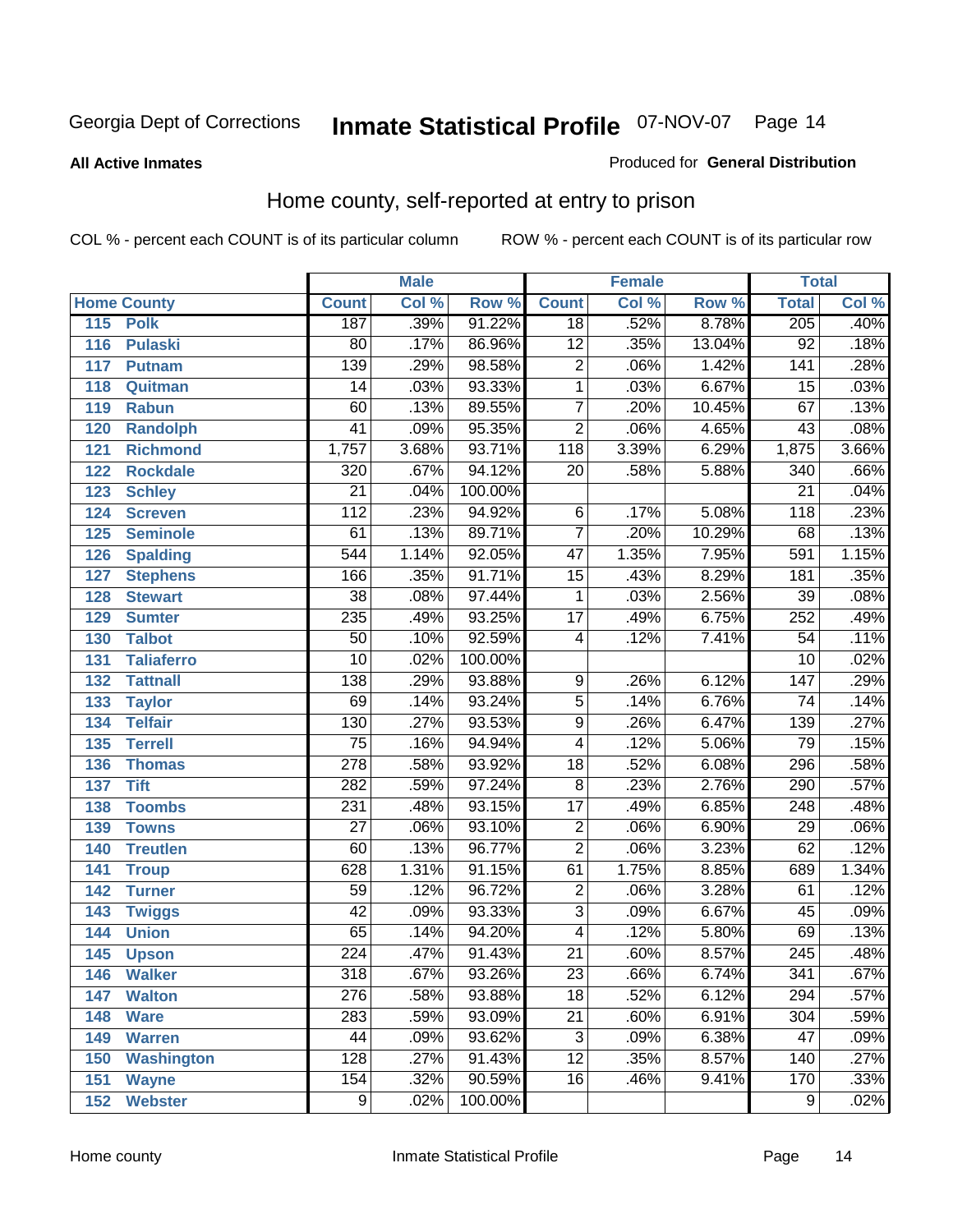**All Active Inmates**

#### Produced for **General Distribution**

### Home county, self-reported at entry to prison

|                      |                  |              | <b>Male</b> |        |              | <b>Female</b> | <b>Total</b> |              |       |
|----------------------|------------------|--------------|-------------|--------|--------------|---------------|--------------|--------------|-------|
| <b>Home County</b>   |                  | <b>Count</b> | Col %       | Row %  | <b>Count</b> | Col %         | Row %        | <b>Total</b> | Col % |
| 153                  | <b>Wheeler</b>   | 21           | .04%        | 87.50% | 3            | .09%          | 12.50%       | 24           | .05%  |
| 154                  | <b>White</b>     | 76           | .16%        | 85.39% | 13           | .37%          | 14.61%       | 89           | .17%  |
| 155                  | <b>Whitfield</b> | 630          | 1.32%       | 89.49% | 74           | 2.13%         | 10.51%       | 704          | 1.37% |
| 156                  | <b>Wilcox</b>    | 53           | .11%        | 92.98% | 4            | .12%          | 7.02%        | 57           | .11%  |
| 157                  | <b>Wilkes</b>    | 60           | .13%        | 96.77% | 2            | .06%          | 3.23%        | 62           | .12%  |
| 158                  | <b>Wilkinson</b> | 71           | .15%        | 87.65% | 10           | .29%          | 12.35%       | 81           | .16%  |
| 159                  | <b>Worth</b>     | 113          | .24%        | 93.39% | 8            | .23%          | 6.61%        | 121          | .24%  |
| 160                  | <b>Unknown</b>   | 2,755        | 5.77%       | 92.42% | 226          | 6.50%         | 7.58%        | 2,981        | 5.82% |
| <b>Total Rported</b> |                  | 47,785       | 100%        | 93.22% | 3,478        | 100%          | 6.78%        | 51,263       | 100%  |

| rted | 474    | 100        | <b>0.074</b> |
|------|--------|------------|--------------|
| N    | --     |            | 4.LI I       |
| otal | 49.956 | <b>E70</b> | 53.534       |

| <b>Mode</b> | ---<br>.tor | <b>ulton</b> | . |
|-------------|-------------|--------------|---|
|             |             |              |   |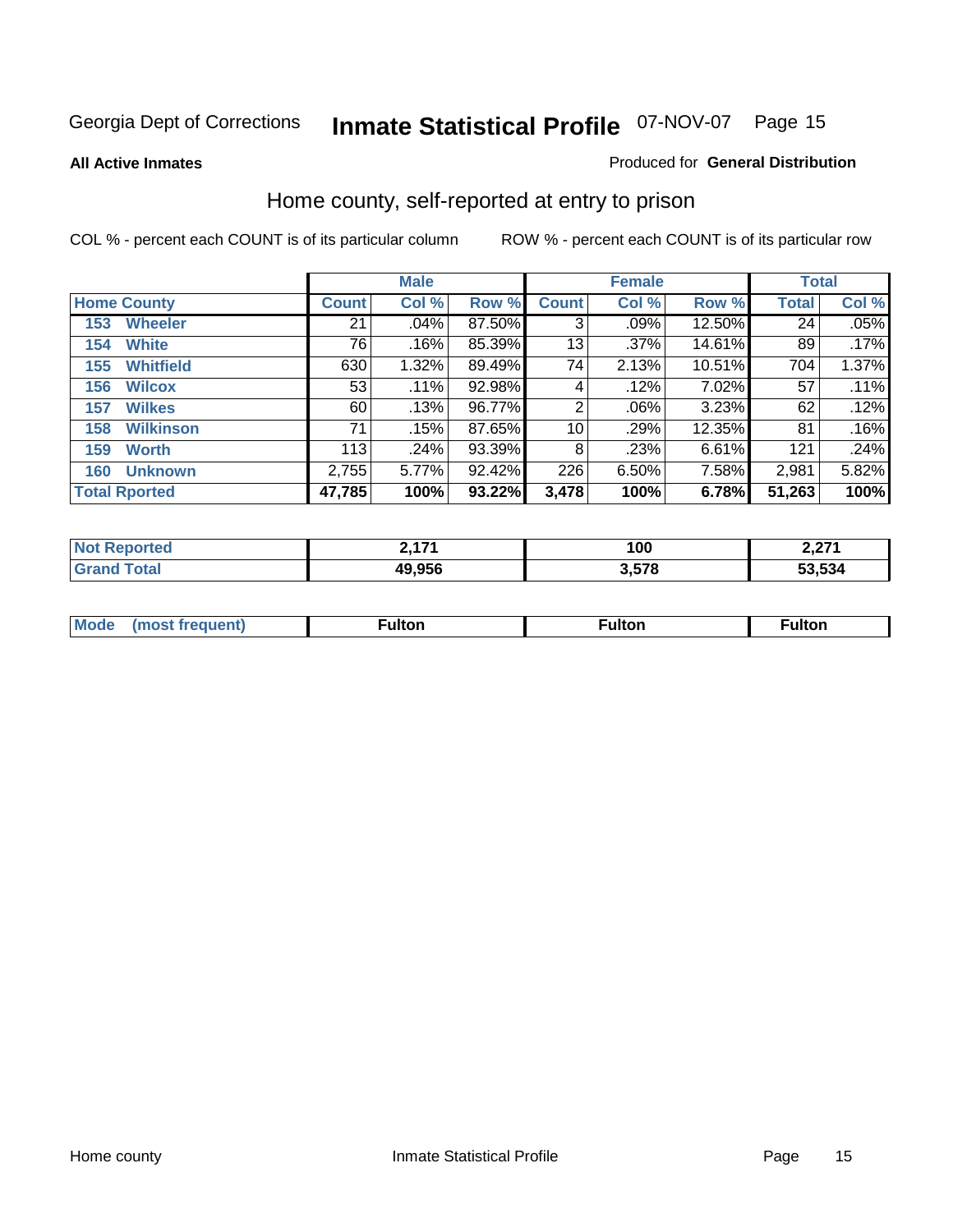#### **All Active Inmates**

#### Produced for **General Distribution**

### Environment to age 16, self-reported at entry to prison

|                                    | <b>Male</b>  |        |        | <b>Female</b> |          |          | <b>Total</b> |          |
|------------------------------------|--------------|--------|--------|---------------|----------|----------|--------------|----------|
| <b>Environment to age 16</b>       | <b>Count</b> | Col %  | Row %  | <b>Count</b>  | Col %    | Row %    | <b>Total</b> | Col %    |
| <b>Rural/Farm</b>                  | ا 1.600      | 3.33%  | 92.43% | 131           | $3.78\%$ | 7.57%    | 1,731        | $3.36\%$ |
| <b>Rural/Nfarm</b><br>$\mathbf{2}$ | 2,526        | 5.26%  | 86.80% | 384           | 11.08%   | 13.20%   | 2,910        | 5.65%    |
| <b>S.M.S.A</b><br>3                | 16,076       | 33.48% | 96.10% | 652           | 18.81%   | $3.90\%$ | 16,728       | 32.49%   |
| <b>Urban</b><br>4                  | 10,687       | 22.25% | 90.31% | 1,147         | 33.08%   | $9.69\%$ | 11,834       | 22.98%   |
| <b>Small Town</b><br>5             | 17,132       | 35.68% | 93.69% | 1,153         | 33.26%   | $6.31\%$ | 18,285       | 35.51%   |
| <b>Total Reported</b>              | 48,021       | 100%   | 93.27% | 3,467         | 100%     | 6.73%    | 51,488       | 100%     |

| <b>Not Reported</b> | 935. ا |       | 2,046  |
|---------------------|--------|-------|--------|
| Total<br>Grand      | 49,956 | 3,578 | 53,534 |

| <b>Mode</b><br>⊺own<br><b>Small</b><br>(most frequent)<br><b>TOWL</b><br>owr<br>Small<br>.sr<br>וורי |  |  |
|------------------------------------------------------------------------------------------------------|--|--|
|                                                                                                      |  |  |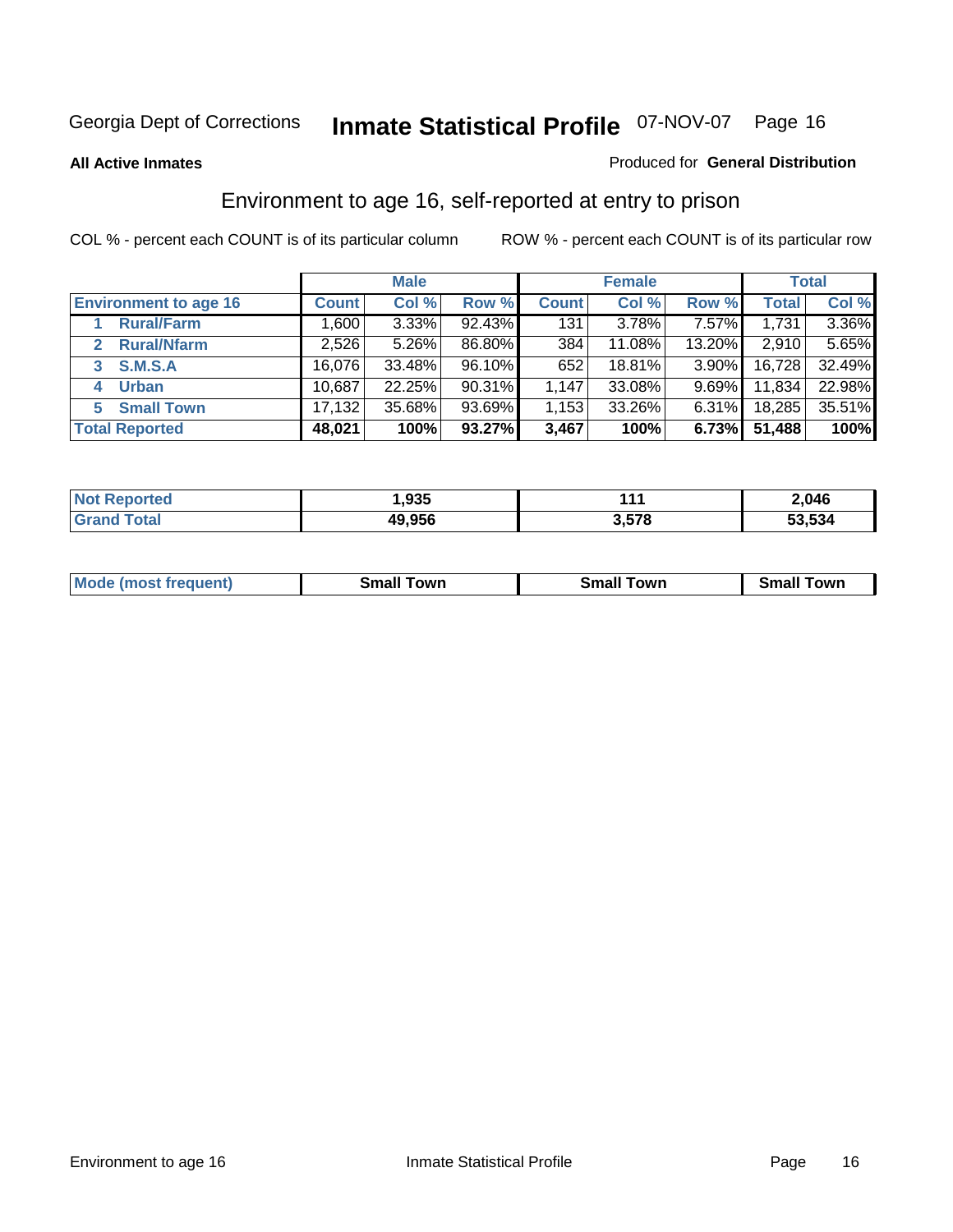#### **All Active Inmates**

#### Produced for **General Distribution**

### Guardian status to age 16, self-reported at entry to prison

|                                  |              | <b>Male</b> |         |                 | <b>Female</b> |       |              | <b>Total</b> |
|----------------------------------|--------------|-------------|---------|-----------------|---------------|-------|--------------|--------------|
| <b>Guardian Status To Age 16</b> | <b>Count</b> | Col %       | Row %   | <b>Count</b>    | Col %         | Row % | <b>Total</b> | Col %        |
| 1 Orphanage                      | 37           | .12%        | 94.87%  | 2               | .19%          | 5.13% | 39           | .13%         |
| 2 Father Only                    | 900          | 3.02%       | 96.46%  | 33              | $3.08\%$      | 3.54% | 933          | 3.02%        |
| <b>3 Both Parents</b>            | 12,247       | 41.10%      | 96.15%  | 491             | 45.76%        | 3.85% | 12,738       | 41.26%       |
| <b>4 Mother Only</b>             | 12,554       | 42.13%      | 97.39%  | 336             | 31.31%        | 2.61% | 12,890       | 41.75%       |
| <b>6 Oth Female</b>              | 740          | 2.48%       | 95.98%  | 31              | 2.89%         | 4.02% | 771          | 2.50%        |
| <b>7 Oth Male</b>                | 128          | .43%        | 96.97%  | 4               | $.37\%$       | 3.03% | 132          | .43%         |
| 8 Step-Parents                   | 331          | 1.11%       | 100.00% |                 |               |       | 331          | 1.07%        |
| <b>9 Foster Home</b>             | 431          | 1.45%       | 95.57%  | 20 <sub>1</sub> | 1.86%         | 4.43% | 451          | 1.46%        |
| <b>10 Grand Parents</b>          | 2,431        | 8.16%       | 93.97%  | 156             | 14.54%        | 6.03% | 2,587        | 8.38%        |
| <b>Total Reported</b>            | 29,799       | 100%        | 96.52%  | 1,073           | 100%          | 3.48% | 30,872       | 100%         |

| N6 | ---<br>ne. | 2,505 | 22,662 |
|----|------------|-------|--------|
|    | 19.956     | 3.578 | 53.534 |

| <b>Mode</b><br><i><b>IMOST</b></i> | Onlv<br>MΩ | 'arents | IMo<br>)nlv |
|------------------------------------|------------|---------|-------------|
|                                    |            |         |             |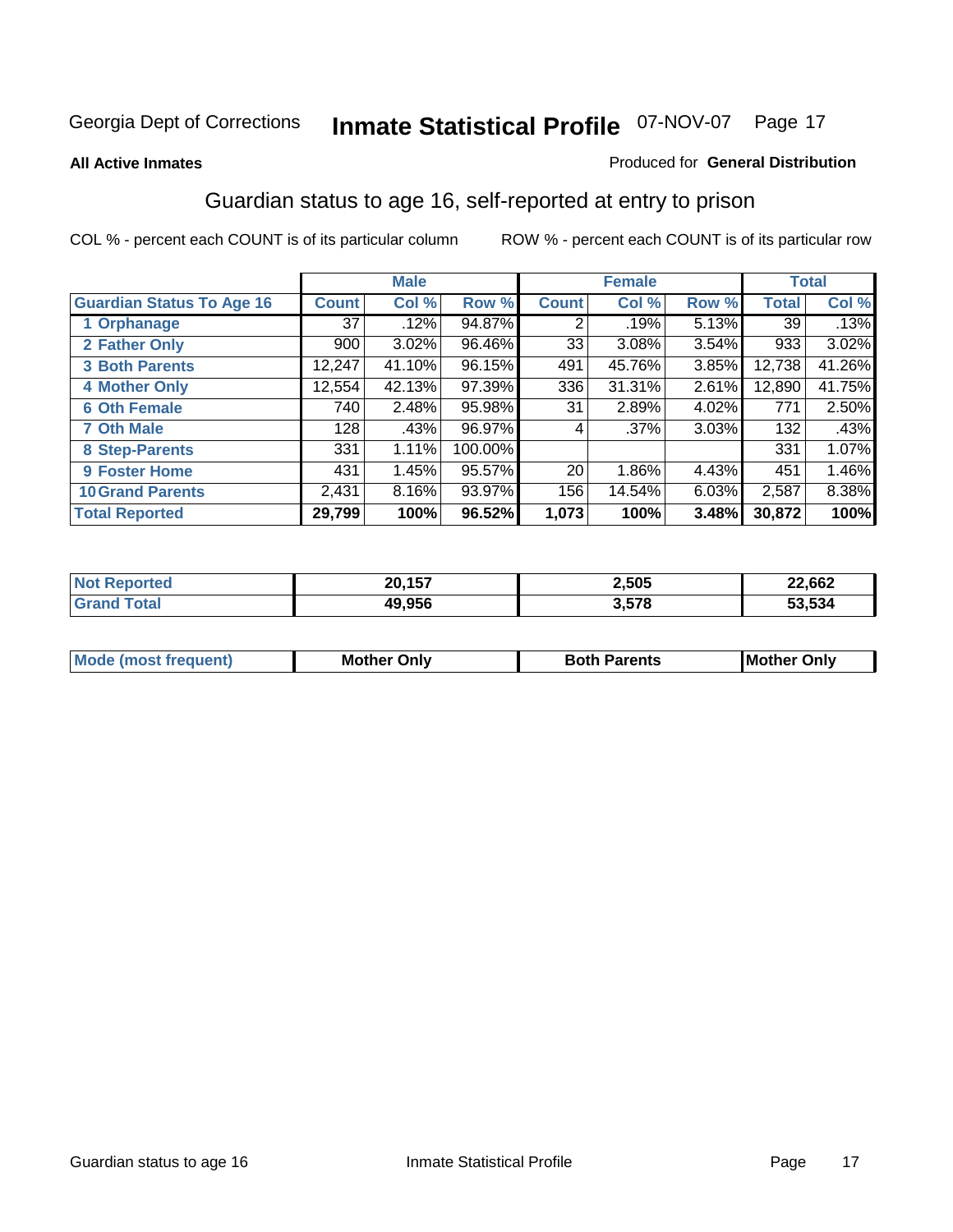#### **All Active Inmates**

#### Produced for **General Distribution**

### Employment status before prison, self-reported at entry to prison

|                       |                          | <b>Male</b>  |        |        | <b>Female</b> |        |        | <b>Total</b> |        |
|-----------------------|--------------------------|--------------|--------|--------|---------------|--------|--------|--------------|--------|
|                       | <b>Employment Status</b> | <b>Count</b> | Col %  | Row %  | <b>Count</b>  | Col %  | Row %  | Total        | Col %  |
|                       | <b>Full Time</b>         | 22,845       | 52.00% | 96.17% | 911           | 48.51% | 3.83%  | 23,756       | 51.86% |
| $\mathbf{2}$          | <b>Part Time</b>         | 3,437        | 7.82%  | 97.53% | 87            | 4.63%  | 2.47%  | 3,524        | 7.69%  |
| 3                     | Unempl $<$ 6m            | 4,731        | 10.77% | 96.87% | 153           | 8.15%  | 3.13%  | 4,884        | 10.66% |
| 4                     | Unempl > 6m              | 7,482        | 17.03% | 96.05% | 308           | 16.40% | 3.95%  | 7,790        | 17.01% |
| 5                     | <b>Never Workd</b>       | 3,470        | 7.90%  | 95.91% | 148           | 7.88%  | 4.09%  | 3,618        | 7.90%  |
| 6                     | <b>Student</b>           | 367          | .84%   | 85.75% | 61            | 3.25%  | 14.25% | 428          | .93%   |
| 7                     | <b>Incapable</b>         | 1,599        | 3.64%  | 88.39% | 210           | 11.18% | 11.61% | 1,809        | 3.95%  |
| <b>Total Reported</b> |                          | 43,931       | 100%   | 95.9%  | 1,878         | 100%   | 4.1%   | 45,809       | 100%   |

| n e o | 6.025  | ,700        | フクト<br>72 V |
|-------|--------|-------------|-------------|
|       | 49.956 | הדה ה<br>J. | 53.534      |

| <b>M</b> ດ | the contract of the contract of the contract of the contract of the contract of the contract of the contract of | the contract of the contract of the contract of the contract of the contract of the contract of the contract of | ----<br><b>Full Time</b> |
|------------|-----------------------------------------------------------------------------------------------------------------|-----------------------------------------------------------------------------------------------------------------|--------------------------|
|            |                                                                                                                 |                                                                                                                 |                          |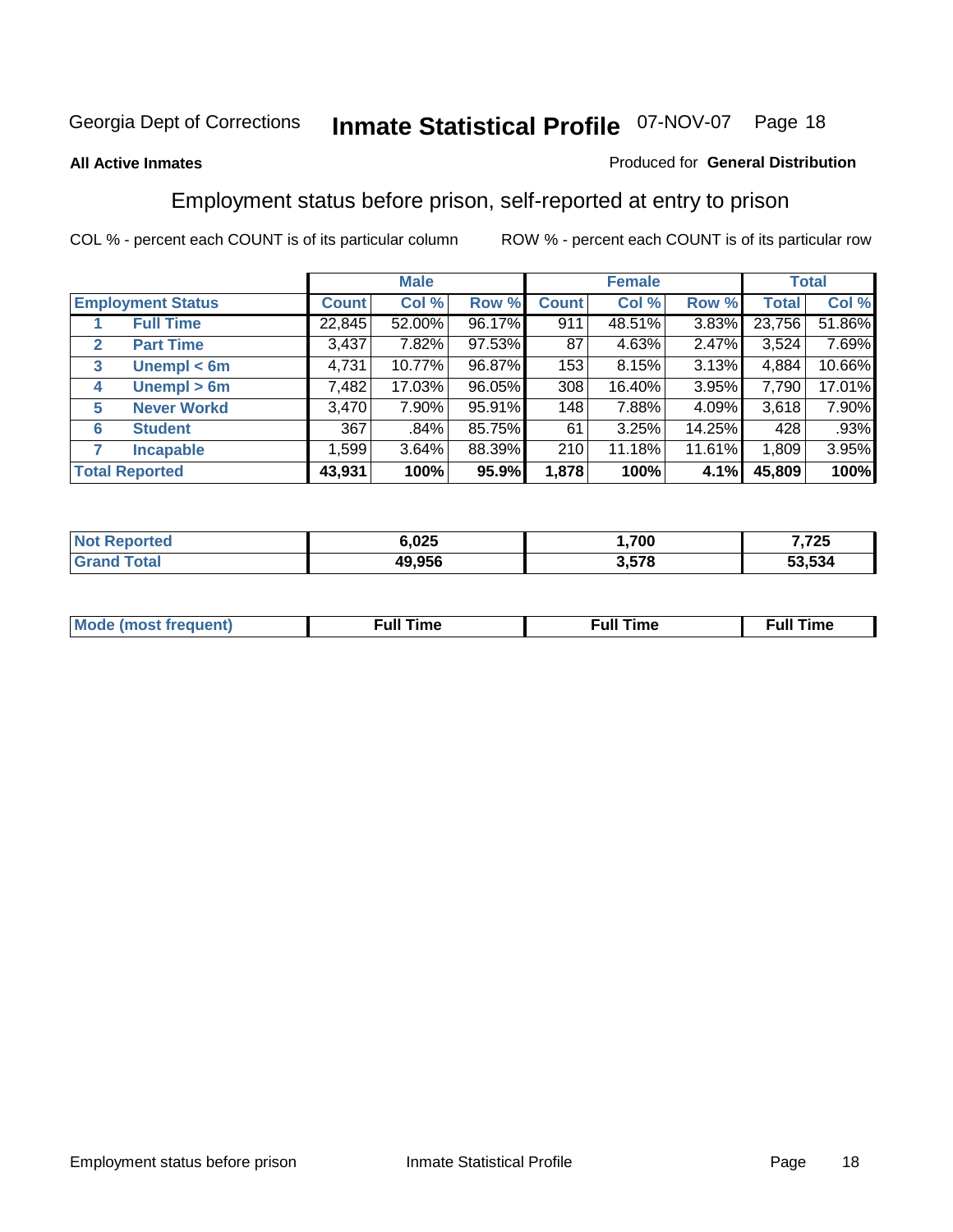#### **All Active Inmates**

Produced for **General Distribution**

### Age at admission

|                         |                  | <b>Male</b> |         |                  | <b>Female</b> |        |                  | <b>Total</b> |
|-------------------------|------------------|-------------|---------|------------------|---------------|--------|------------------|--------------|
| <b>Age At Admission</b> | <b>Count</b>     | Col %       | Row %   | <b>Count</b>     | Col %         | Row %  | <b>Total</b>     | Col %        |
| 13                      | 1                | 0.01%       | 100.00% |                  |               |        | 1                | 0.01%        |
| 14                      | $\overline{13}$  | 0.03%       | 92.86%  | 1                | 0.03%         | 7.14%  | 14               | 0.03%        |
| 15                      | 63               | 0.13%       | 100.00% |                  |               |        | 63               | 0.12%        |
| 16                      | 188              | 0.38%       | 95.43%  | 9                | 0.25%         | 4.57%  | 197              | 0.37%        |
| $\overline{17}$         | 802              | 1.61%       | 96.16%  | $\overline{32}$  | 0.89%         | 3.84%  | 834              | 1.56%        |
| 18                      | 1,560            | 3.12%       | 96.95%  | 49               | 1.37%         | 3.05%  | 1,609            | 3.01%        |
| 19                      | 2,065            | 4.13%       | 96.77%  | 69               | 1.93%         | 3.23%  | 2,134            | 3.99%        |
| 20                      | 2,098            | 4.20%       | 95.41%  | 101              | 2.82%         | 4.59%  | 2,199            | 4.11%        |
| 21                      | 2,112            | 4.23%       | 95.26%  | 105              | 2.93%         | 4.74%  | 2,217            | 4.14%        |
| 22                      | 2,147            | 4.30%       | 95.59%  | 99               | 2.77%         | 4.41%  | 2,246            | 4.20%        |
| 23                      | 2,051            | 4.11%       | 93.91%  | 133              | 3.72%         | 6.09%  | 2,184            | 4.08%        |
| 24                      | 1,979            | 3.96%       | 92.95%  | 150              | 4.19%         | 7.05%  | 2,129            | 3.98%        |
| $\overline{25}$         | 2,067            | 4.14%       | 94.34%  | 124              | 3.47%         | 5.66%  | 2,191            | 4.09%        |
| 26                      | 1,926            | 3.86%       | 94.37%  | 115              | 3.21%         | 5.63%  | 2,041            | 3.81%        |
| 27                      | 1,893            | 3.79%       | 93.95%  | 122              | 3.41%         | 6.05%  | 2,015            | 3.76%        |
| 28                      | 1,752            | 3.51%       | 94.19%  | 108              | 3.02%         | 5.81%  | 1,860            | 3.47%        |
| 29                      | 1,638            | 3.28%       | 92.28%  | $\overline{137}$ | 3.83%         | 7.72%  | 1,775            | 3.32%        |
| 30                      | 1,610            | 3.22%       | 92.85%  | 124              | 3.47%         | 7.15%  | 1,734            | 3.24%        |
| 31                      | 1,532            | 3.07%       | 94.05%  | 97               | 2.71%         | 5.95%  | 1,629            | 3.04%        |
| 32                      | 1,405            | 2.81%       | 93.05%  | 105              | 2.93%         | 6.95%  | 1,510            | 2.82%        |
| 33                      | 1,408            | 2.82%       | 93.74%  | 94               | 2.63%         | 6.26%  | 1,502            | 2.81%        |
| 34                      | 1,399            | 2.80%       | 92.59%  | $\overline{112}$ | 3.13%         | 7.41%  | 1,511            | 2.82%        |
| 35                      | 1,365            | 2.73%       | 91.55%  | 126              | 3.52%         | 8.45%  | 1,491            | 2.79%        |
| 36                      | 1,347            | 2.70%       | 91.70%  | 122              | 3.41%         | 8.30%  | 1,469            | 2.74%        |
| $\overline{37}$         | 1,207            | 2.42%       | 91.79%  | 108              | 3.02%         | 8.21%  | 1,315            | 2.46%        |
| 38                      | 1,166            | 2.33%       | 90.74%  | 119              | 3.33%         | 9.26%  | 1,285            | 2.40%        |
| 39                      | 1,208            | 2.42%       | 90.49%  | 127              | 3.55%         | 9.51%  | 1,335            | 2.49%        |
| 40                      | 1,132            | 2.27%       | 92.18%  | 96               | 2.68%         | 7.82%  | 1,228            | 2.29%        |
| 41                      | 1,156            | 2.31%       | 89.89%  | 130              | 3.63%         | 10.11% | 1,286            | 2.40%        |
| 42                      | 1,058            | 2.12%       | 90.20%  | 115              | 3.21%         | 9.80%  | 1,173            | 2.19%        |
| 43                      | 1,025            | 2.05%       | 89.91%  | 115              | 3.21%         | 10.09% | 1,140            | 2.13%        |
| 44                      | $\overline{913}$ | 1.83%       | 90.31%  | 98               | 2.74%         | 9.69%  | 1,011            | 1.89%        |
| 45                      | 925              | 1.85%       | 90.33%  | 99               | 2.77%         | 9.67%  | 1,024            | 1.91%        |
| 46                      | 783              | 1.57%       | 91.69%  | $\overline{71}$  | 1.98%         | 8.31%  | 854              | 1.60%        |
| 47                      | 698              | 1.40%       | 91.84%  | 62               | 1.73%         | 8.16%  | 760              | 1.42%        |
| 48                      | 646              | 1.29%       | 90.73%  | 66               | 1.84%         | 9.27%  | $\overline{712}$ | 1.33%        |
| 49                      | 550              | 1.10%       | 93.22%  | 40               | 1.12%         | 6.78%  | 590              | 1.10%        |
| 50                      | 496              | 0.99%       | 95.20%  | $\overline{25}$  | 0.70%         | 4.80%  | 521              | 0.97%        |
| 51                      | 398              | 0.80%       | 91.49%  | $\overline{37}$  | 1.03%         | 8.51%  | 435              | 0.81%        |
| 52                      | 391              | 0.78%       | 94.44%  | $\overline{23}$  | 0.64%         | 5.56%  | 414              | 0.77%        |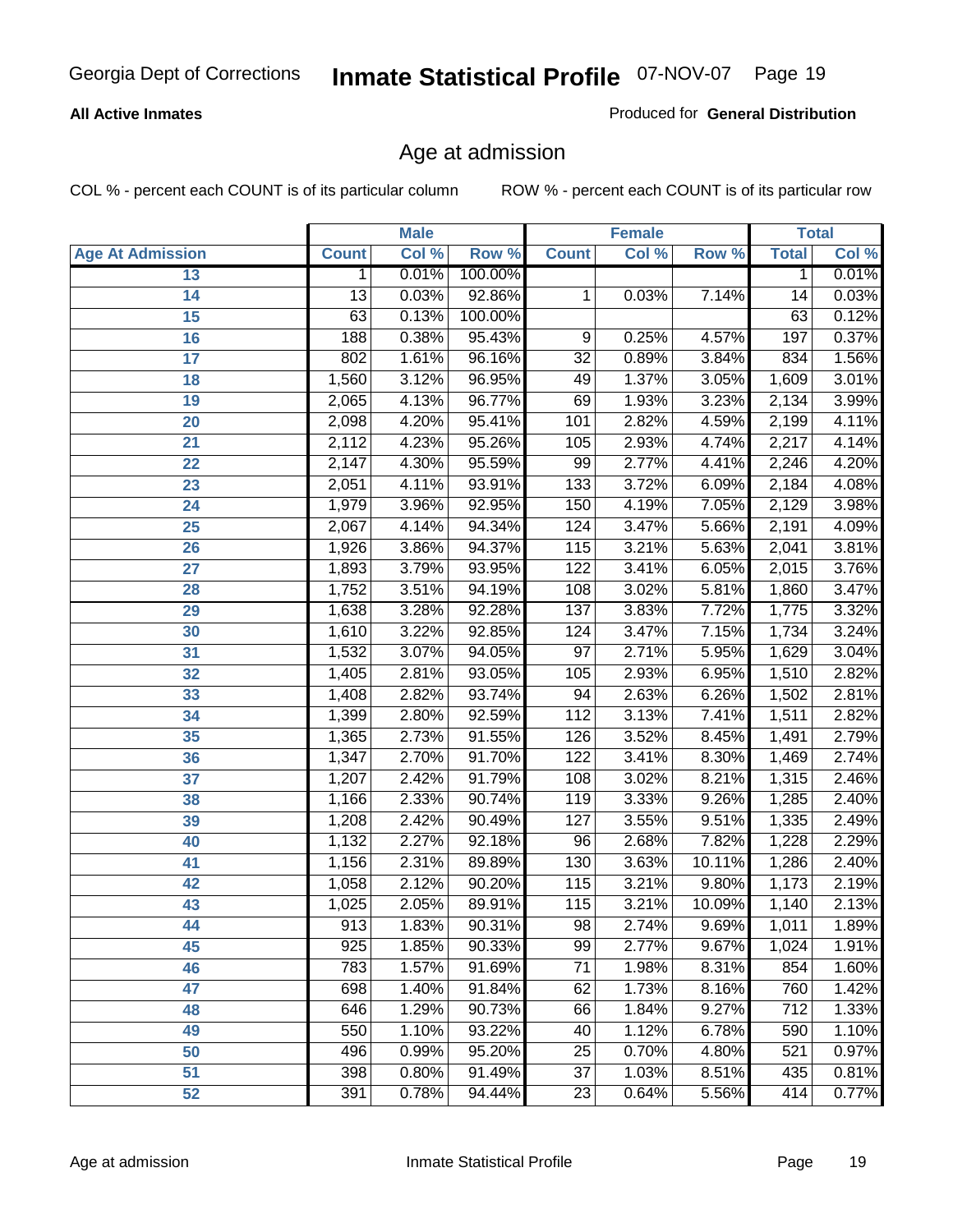#### **All Active Inmates**

Produced for **General Distribution**

### Age at admission

|                         | <b>Male</b>      |       | <b>Female</b> |                 |       | <b>Total</b> |                  |       |
|-------------------------|------------------|-------|---------------|-----------------|-------|--------------|------------------|-------|
| <b>Age At Admission</b> | <b>Count</b>     | Col % | Row %         | <b>Count</b>    | Col % | Row %        | <b>Total</b>     | Col % |
| 53                      | 305              | 0.61% | 91.59%        | $\overline{28}$ | 0.78% | 8.41%        | 333              | 0.62% |
| 54                      | $\overline{205}$ | 0.41% | 90.31%        | $\overline{22}$ | 0.61% | 9.69%        | $\overline{227}$ | 0.42% |
| $\overline{55}$         | $\overline{224}$ | 0.45% | 96.55%        | $\overline{8}$  | 0.22% | 3.45%        | 232              | 0.43% |
| $\overline{56}$         | 187              | 0.37% | 93.03%        | $\overline{14}$ | 0.39% | 6.97%        | $\overline{201}$ | 0.38% |
| $\overline{57}$         | 145              | 0.29% | 94.16%        | $\overline{9}$  | 0.25% | 5.84%        | 154              | 0.29% |
| 58                      | $\overline{129}$ | 0.26% | 94.16%        | $\overline{8}$  | 0.22% | 5.84%        | 137              | 0.26% |
| 59                      | 108              | 0.22% | 94.74%        | 6               | 0.17% | 5.26%        | 114              | 0.21% |
| 60                      | $\overline{84}$  | 0.17% | 97.67%        | $\overline{2}$  | 0.06% | 2.33%        | 86               | 0.16% |
| 61                      | $\overline{56}$  | 0.11% | 94.92%        | $\overline{3}$  | 0.08% | 5.08%        | 59               | 0.11% |
| 62                      | $\overline{56}$  | 0.11% | 94.92%        | $\overline{3}$  | 0.08% | 5.08%        | $\overline{59}$  | 0.11% |
| 63                      | $\overline{54}$  | 0.11% | 96.43%        | $\overline{2}$  | 0.06% | 3.57%        | 56               | 0.10% |
| 64                      | $\overline{47}$  | 0.09% | 95.92%        | $\overline{2}$  | 0.06% | 4.08%        | 49               | 0.09% |
| 65                      | $\overline{36}$  | 0.07% | 100.00%       |                 |       |              | $\overline{36}$  | 0.07% |
| 66                      | $\overline{21}$  | 0.04% | 95.45%        | 1               | 0.03% | 4.55%        | $\overline{22}$  | 0.04% |
| 67                      | 25               | 0.05% | 100.00%       |                 |       |              | $\overline{25}$  | 0.05% |
| 68                      | $\overline{19}$  | 0.04% | 100.00%       |                 |       |              | $\overline{19}$  | 0.04% |
| 69                      | $\overline{24}$  | 0.05% | 96.00%        | 1               | 0.03% | 4.00%        | $\overline{25}$  | 0.05% |
| 70                      | $\overline{9}$   | 0.02% | 81.82%        | $\overline{2}$  | 0.06% | 18.18%       | $\overline{11}$  | 0.02% |
| 71                      | $\overline{6}$   | 0.01% | 100.00%       |                 |       |              | 6                | 0.01% |
| $\overline{72}$         | $\overline{8}$   | 0.02% | 100.00%       |                 |       |              | $\overline{8}$   | 0.01% |
| $\overline{73}$         | $\overline{7}$   | 0.01% | 100.00%       |                 |       |              | $\overline{7}$   | 0.01% |
| $\overline{74}$         | $\overline{6}$   | 0.01% | 85.71%        | 1               | 0.03% | 14.29%       | 7                | 0.01% |
| $\overline{75}$         | 4                | 0.01% | 100.00%       |                 |       |              | 4                | 0.01% |
| 76                      | $\overline{7}$   | 0.01% | 100.00%       |                 |       |              | 7                | 0.01% |
| 78                      | $\overline{3}$   | 0.01% | 100.00%       |                 |       |              | $\overline{3}$   | 0.01% |
| 79                      | $\overline{4}$   | 0.01% | 80.00%        | $\mathbf{1}$    | 0.03% | 20.00%       | $\overline{5}$   | 0.01% |
| 80                      | $\mathbf{1}$     | 0.01% | 100.00%       |                 |       |              | 1                | 0.01% |
| $\overline{81}$         | $\mathbf{1}$     | 0.01% | 100.00%       |                 |       |              | 1                | 0.01% |
| 82                      | $\mathbf{1}$     | 0.01% | 100.00%       |                 |       |              | 1                | 0.01% |
| 84                      | 1                | 0.01% | 100.00%       |                 |       |              | 1                | 0.01% |
| <b>Total Reported</b>   | 49,956           | 100%  | 93.32%        | 3,578           | 100%  | 6.68%        | 53,534           | 100%  |

| <b>Not Reported</b> |        |       |        |
|---------------------|--------|-------|--------|
| <b>Grand Total</b>  | 49,956 | 3,578 | 53,534 |

| <b>Mean</b><br>(average) | 31.79     | 33.92 | 31.93    |
|--------------------------|-----------|-------|----------|
| <b>Median (middle)</b>   | 30        | 34    | 30       |
| Mode<br>(most frequent)  | <u>__</u> |       | ^^<br>44 |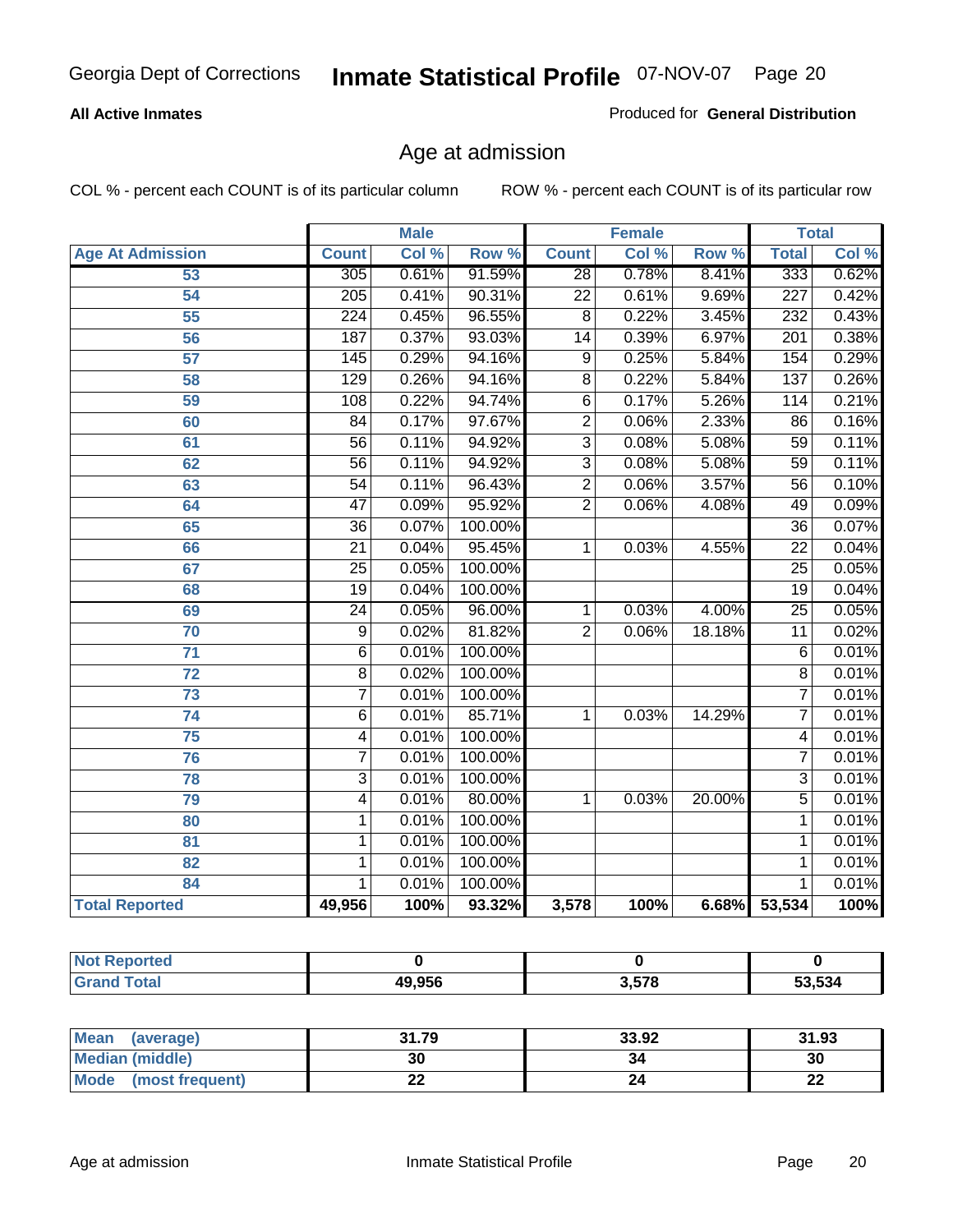#### **All Active Inmates**

Produced for **General Distribution**

### Age at release

|                       | <b>Male</b>  |       |       | <b>Female</b> |       |       | Total        |       |
|-----------------------|--------------|-------|-------|---------------|-------|-------|--------------|-------|
| <b>Age At Release</b> | <b>Count</b> | Col % | Row % | <b>Count</b>  | Col % | Row % | <b>Total</b> | Col % |
| <b>Total Reported</b> |              |       |       |               |       |       |              |       |

| <b>Still Active</b> | 49,956 | 3,578 | 53,534 |
|---------------------|--------|-------|--------|
| <b>Not Reported</b> |        |       |        |
| <b>Grand Total</b>  | 49,956 | 3,578 | 53,534 |

| Mean (average)       | N/A | N/A | N/A |
|----------------------|-----|-----|-----|
| Median (middle)      | N/A | N/A | N/A |
| Mode (most frequent) | N/A | N/A | N/A |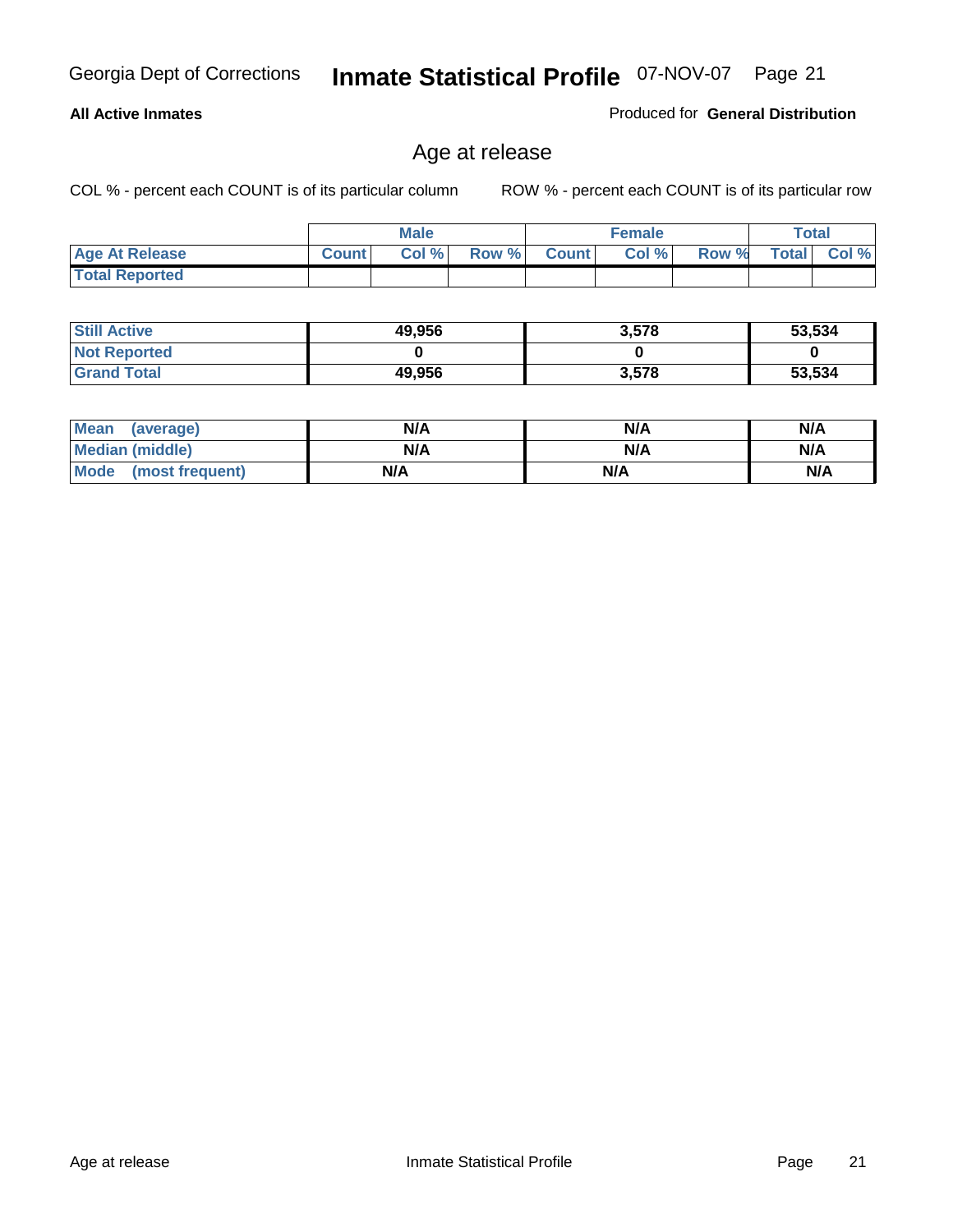#### **All Active Inmates**

#### Produced for **General Distribution**

### Height, measured at entry to prison

|                        |                  | <b>Male</b> |         |                         | <b>Female</b> |         | <b>Total</b>     |        |
|------------------------|------------------|-------------|---------|-------------------------|---------------|---------|------------------|--------|
| <b>Height</b>          | <b>Count</b>     | Col %       | Row %   | <b>Count</b>            | Col %         | Row %   | <b>Total</b>     | Col %  |
| <b>Under four feet</b> | 9                | 0.02%       | 90.00%  | 1                       | 0.03%         | 10.00%  | $\overline{10}$  | 0.02%  |
| 4'01''                 |                  |             |         | $\overline{\mathbf{4}}$ | 0.12%         | 100.00% | 4                | 0.01%  |
| 4'05"                  | 1                | 0.01%       | 100.00% |                         |               |         | 1                | 0.01%  |
| 4'06"                  | $\overline{2}$   | 0.01%       | 40.00%  | $\overline{3}$          | 0.09%         | 60.00%  | $\overline{5}$   | 0.01%  |
| 4'07"                  | $\overline{1}$   | 0.01%       | 50.00%  | 1                       | 0.03%         | 50.00%  | $\overline{2}$   | 0.01%  |
| 4'08"                  | $\overline{1}$   | 0.01%       | 14.29%  | $\overline{6}$          | 0.18%         | 85.71%  | $\overline{7}$   | 0.01%  |
| 4'09"                  |                  |             |         | $\overline{9}$          | 0.26%         | 100.00% | $\overline{9}$   | 0.02%  |
| 4'10"                  | $\mathbf 1$      | 0.01%       | 6.67%   | $\overline{14}$         | 0.41%         | 93.33%  | $\overline{15}$  | 0.03%  |
| 4'11''                 | $\overline{9}$   | 0.02%       | 11.54%  | 69                      | 2.02%         | 88.46%  | 78               | 0.15%  |
| 5'00''                 | 95               | 0.19%       | 40.25%  | $\overline{141}$        | 4.13%         | 59.75%  | 236              | 0.45%  |
| 5'01''                 | 99               | 0.20%       | 34.62%  | 187                     | 5.48%         | 65.38%  | 286              | 0.54%  |
| 5'02''                 | $\overline{230}$ | 0.47%       | 39.12%  | 358                     | 10.49%        | 60.88%  | 588              | 1.12%  |
| 5'03''                 | 403              | 0.82%       | 51.87%  | $\overline{374}$        | 10.96%        | 48.13%  | $\overline{777}$ | 1.48%  |
| 5'04"                  | 805              | 1.64%       | 60.62%  | 523                     | 15.33%        | 39.38%  | 1,328            | 2.52%  |
| 5'05''                 | 1,630            | 3.31%       | 79.67%  | 416                     | 12.19%        | 20.33%  | 2,046            | 3.89%  |
| 5'06''                 | 3,223            | 6.55%       | 87.34%  | 467                     | 13.69%        | 12.66%  | 3,690            | 7.01%  |
| 5'07''                 | 4,450            | 9.04%       | 92.42%  | 365                     | 10.70%        | 7.58%   | 4,815            | 9.15%  |
| 5'08''                 | 5,133            | 10.43%      | 96.63%  | 179                     | 5.25%         | 3.37%   | 5,312            | 10.09% |
| 5'09''                 | 5,993            | 12.18%      | 97.61%  | $\overline{147}$        | 4.31%         | 2.39%   | 6,140            | 11.67% |
| 5'10''                 | 5,640            | 11.46%      | 98.98%  | $\overline{58}$         | 1.70%         | 1.02%   | 5,698            | 10.83% |
| 5'11''                 | 6,019            | 12.23%      | 99.14%  | $\overline{52}$         | 1.52%         | 0.86%   | 6,071            | 11.54% |
| 6'00''                 | 5,671            | 11.52%      | 99.72%  | 16                      | 0.47%         | 0.28%   | 5,687            | 10.81% |
| 6'01''                 | 3,869            | 7.86%       | 99.69%  | $\overline{12}$         | 0.35%         | 0.31%   | 3,881            | 7.37%  |
| 6'02''                 | 2,849            | 5.79%       | 99.82%  | $\overline{5}$          | 0.15%         | 0.18%   | 2,854            | 5.42%  |
| 6'03''                 | 1,595            | 3.24%       | 99.81%  | $\overline{3}$          | 0.09%         | 0.19%   | 1,598            | 3.04%  |
| 6'04''                 | 816              | 1.66%       | 100.00% |                         |               |         | 816              | 1.55%  |
| 6'05''                 | 326              | 0.66%       | 99.69%  | 1                       | 0.03%         | 0.31%   | $\overline{327}$ | 0.62%  |
| 6'06''                 | 151              | 0.31%       | 100.00% |                         |               |         | 151              | 0.29%  |
| 6'07''                 | 61               | 0.12%       | 100.00% |                         |               |         | 61               | 0.12%  |
| 6'08''                 | $\overline{28}$  | 0.06%       | 100.00% |                         |               |         | $\overline{28}$  | 0.05%  |
| 6'09''                 | 17               | 0.03%       | 94.44%  | 1                       | 0.03%         | 5.56%   | 18               | 0.03%  |
| 6'10''                 | $\overline{18}$  | 0.04%       | 100.00% |                         |               |         | $\overline{18}$  | 0.03%  |
| 6'11''                 | $\overline{28}$  | 0.06%       | 100.00% |                         |               |         | $\overline{28}$  | 0.05%  |
| Seven feet +           | $\overline{41}$  | 0.08%       | 100.00% |                         |               |         | $\overline{41}$  | 0.08%  |
| <b>Total Reported</b>  | 49,214           | 100%        | 93.52%  | 3,412                   | 100%          | 6.48%   | 52,626           | 100%   |

| ported<br>NO. | 742    | 166   | 908    |
|---------------|--------|-------|--------|
|               | 49.956 | 3.578 | 53.534 |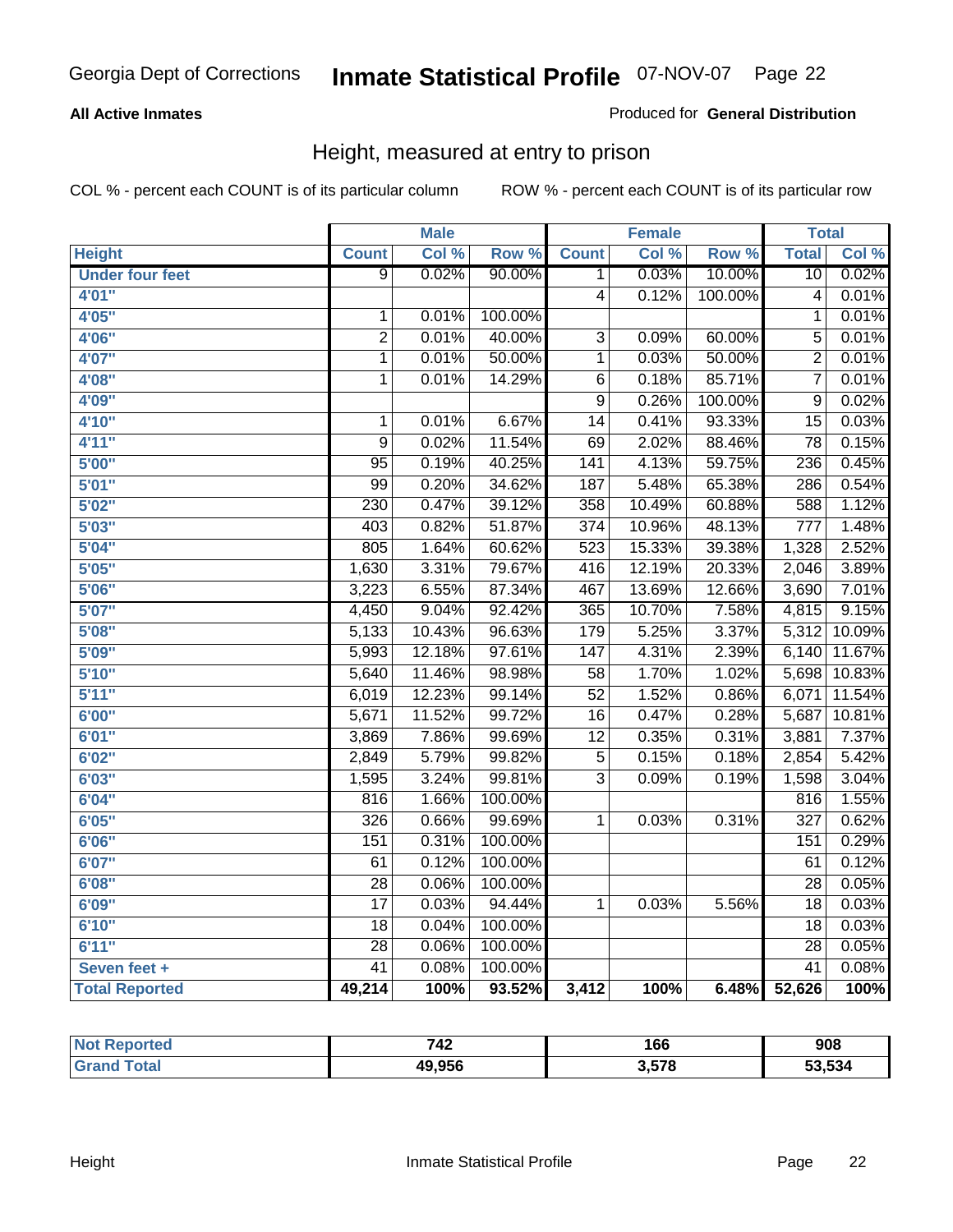#### **All Active Inmates**

#### Produced for **General Distribution**

### Height, measured at entry to prison

|                      | <b>Male</b> | <b>Female</b> | <b>Total</b> |
|----------------------|-------------|---------------|--------------|
| Mean (average)       | 5'10"       | 5'05"         | 5'10''       |
| Median (middle)      | 5'10"       | 5'05"         | 5'10"        |
| Mode (most frequent) | 5'11"       | 5'04"         | 5'09"        |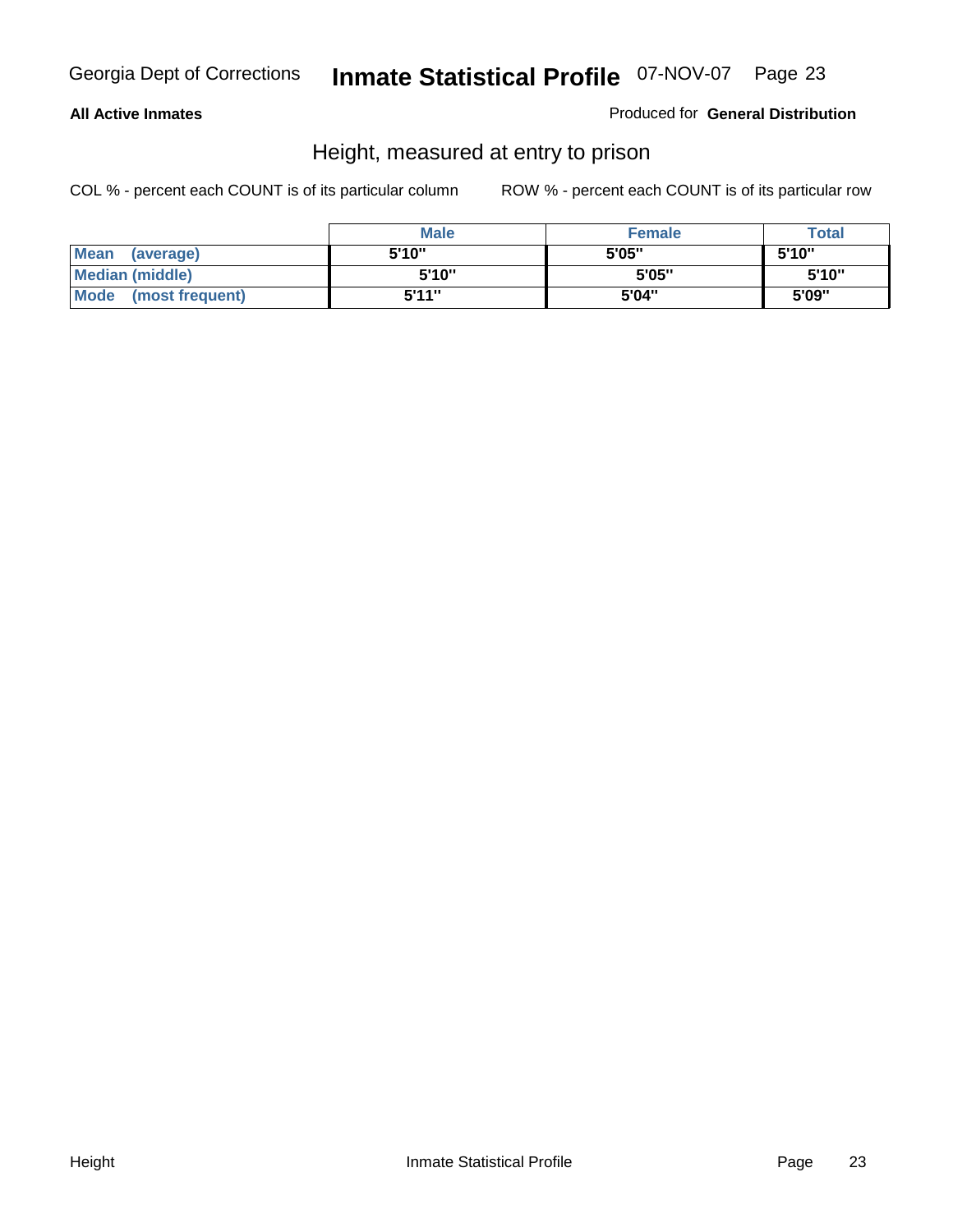#### **All Active Inmates**

#### Produced for **General Distribution**

### Weight, measured at entry to prison

|                        |                  | <b>Male</b> |         |                  | <b>Female</b> |        | <b>Total</b>     |        |
|------------------------|------------------|-------------|---------|------------------|---------------|--------|------------------|--------|
| <b>Weight</b>          | <b>Count</b>     | Col %       | Row %   | <b>Count</b>     | Col %         | Row %  | <b>Total</b>     | Col %  |
| <b>Under 80 pounds</b> | 7                | 0.01%       | 100.00% |                  |               |        | 7                | 0.01%  |
| 80 - 89 pounds         | $\overline{3}$   | 0.01%       | 75.00%  | 1                | 0.03%         | 25.00% | $\overline{4}$   | 0.01%  |
| 90 - 99 pounds         | $\overline{4}$   | 0.01%       | 50.00%  | $\overline{4}$   | 0.12%         | 50.00% | $\overline{8}$   | 0.02%  |
| 100 - 109 pounds       | $\overline{31}$  | 0.06%       | 42.47%  | $\overline{42}$  | 1.23%         | 57.53% | $\overline{73}$  | 0.14%  |
| 110 - 119 pounds       | $\overline{125}$ | 0.25%       | 57.34%  | $\overline{93}$  | 2.73%         | 42.66% | $\overline{218}$ | 0.41%  |
| 120 - 129 pounds       | $\overline{541}$ | 1.10%       | 72.33%  | $\overline{207}$ | 6.07%         | 27.67% | 748              | 1.42%  |
| 130 - 139 pounds       | 1,550            | 3.15%       | 84.38%  | 287              | 8.41%         | 15.62% | 1,837            | 3.49%  |
| 140 - 149 pounds       | 3,289            | 6.68%       | 91.01%  | 325              | 9.53%         | 8.99%  | 3,614            | 6.87%  |
| 150 - 159 pounds       | 4,909            | 9.97%       | 92.34%  | 407              | 11.93%        | 7.66%  | 5,316            | 10.10% |
| 160 - 169 pounds       | 6,563            | 13.34%      | 94.72%  | 366              | 10.73%        | 5.28%  | 6,929            | 13.17% |
| 170 - 179 pounds       | 6,263            | 12.73%      | 94.97%  | 332              | 9.73%         | 5.03%  | 6,595            | 12.53% |
| 180 - 189 pounds       | 6,375            | 12.95%      | 95.84%  | $\overline{277}$ | 8.12%         | 4.16%  | 6,652            | 12.64% |
| 190 - 199 pounds       | 4,737            | 9.63%       | 95.87%  | $\overline{204}$ | 5.98%         | 4.13%  | 4,941            | 9.39%  |
| 200 - 209 pounds       | 4,084            | 8.30%       | 94.43%  | $\overline{241}$ | 7.06%         | 5.57%  | 4,325            | 8.22%  |
| 210 - 219 pounds       | 2,993            | 6.08%       | 94.81%  | 164              | 4.81%         | 5.19%  | 3,157            | 6.00%  |
| 220 - 229 pounds       | 2,375            | 4.83%       | 95.27%  | $\overline{118}$ | 3.46%         | 4.73%  | 2,493            | 4.74%  |
| 230 - 239 pounds       | 1,618            | 3.29%       | 94.56%  | $\overline{93}$  | 2.73%         | 5.44%  | 1,711            | 3.25%  |
| 240 - 249 pounds       | 1,117            | 2.27%       | 94.74%  | 62               | 1.82%         | 5.26%  | 1,179            | 2.24%  |
| 250 - 259 pounds       | 810              | 1.65%       | 94.08%  | $\overline{51}$  | 1.49%         | 5.92%  | 861              | 1.64%  |
| 260 - 269 pounds       | 582              | 1.18%       | 94.33%  | $\overline{35}$  | 1.03%         | 5.67%  | 617              | 1.17%  |
| 270 - 279 pounds       | 376              | 0.76%       | 94.71%  | $\overline{21}$  | 0.62%         | 5.29%  | 397              | 0.75%  |
| 280 - 289 pounds       | $\overline{271}$ | 0.55%       | 91.86%  | $\overline{24}$  | 0.70%         | 8.14%  | 295              | 0.56%  |
| 290 - 299 pounds       | 176              | 0.36%       | 94.12%  | $\overline{11}$  | 0.32%         | 5.88%  | 187              | 0.36%  |
| 300 - 309 pounds       | 116              | 0.24%       | 89.23%  | $\overline{14}$  | 0.41%         | 10.77% | 130              | 0.25%  |
| 310 - 319 pounds       | 86               | 0.17%       | 90.53%  | $\overline{9}$   | 0.26%         | 9.47%  | 95               | 0.18%  |
| 320 - 329 pounds       | $\overline{59}$  | 0.12%       | 86.76%  | $\overline{9}$   | 0.26%         | 13.24% | 68               | 0.13%  |
| 330 - 339 pounds       | $\overline{25}$  | 0.05%       | 89.29%  | $\overline{3}$   | 0.09%         | 10.71% | $\overline{28}$  | 0.05%  |
| 340 - 349 pounds       | $\overline{35}$  | 0.07%       | 85.37%  | $\overline{6}$   | 0.18%         | 14.63% | 41               | 0.08%  |
| 350 - 359 pounds       | $\overline{36}$  | 0.07%       | 94.74%  | $\overline{2}$   | 0.06%         | 5.26%  | $\overline{38}$  | 0.07%  |
| 360 - 369 pounds       | 20               | 0.04%       | 86.96%  | $\overline{3}$   | 0.09%         | 13.04% | $\overline{23}$  | 0.04%  |
| 370 - 379 pounds       | $\overline{7}$   | 0.01%       | 100.00% |                  |               |        | 7                | 0.01%  |
| 380 - 389 pounds       | $\overline{2}$   | 0.01%       | 100.00% |                  |               |        | $\overline{2}$   | 0.01%  |
| 390 - 399 pounds       | $\overline{5}$   | 0.01%       | 100.00% |                  |               |        | $\overline{5}$   | 0.01%  |
| 400 pounds and over    | $\overline{24}$  | 0.05%       | 96.00%  | $\mathbf{1}$     | 0.03%         | 4.00%  | $\overline{25}$  | 0.05%  |
| <b>Total Reported</b>  | 49,214           | 100%        | 93.52%  | 3,412            | 100%          | 6.48%  | 52,626           | 100.0% |

| <b>Reported</b><br>NO. | 742    | 166   | 908    |
|------------------------|--------|-------|--------|
| <b>ota</b>             | 49.956 | 3,578 | 53.534 |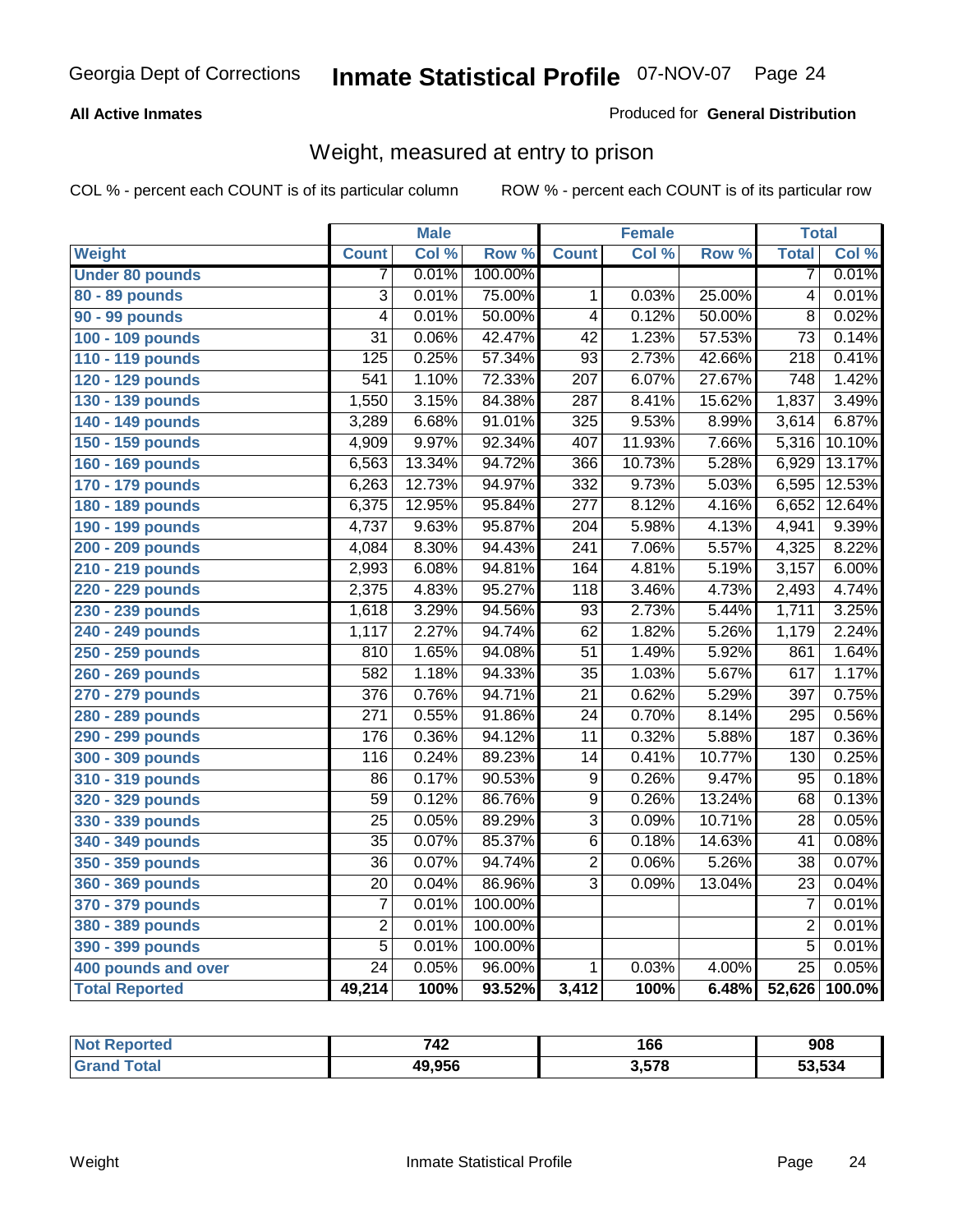#### **All Active Inmates**

#### Produced for **General Distribution**

### Weight, measured at entry to prison

|                                | <b>Male</b> | <b>Female</b> | Total |
|--------------------------------|-------------|---------------|-------|
| <b>Mean</b><br>(average)       | 186         | 175           | 185   |
| <b>Median (middle)</b>         | 180         | 168           | 180   |
| <b>Mode</b><br>(most frequent) | 180         | 150           | 180   |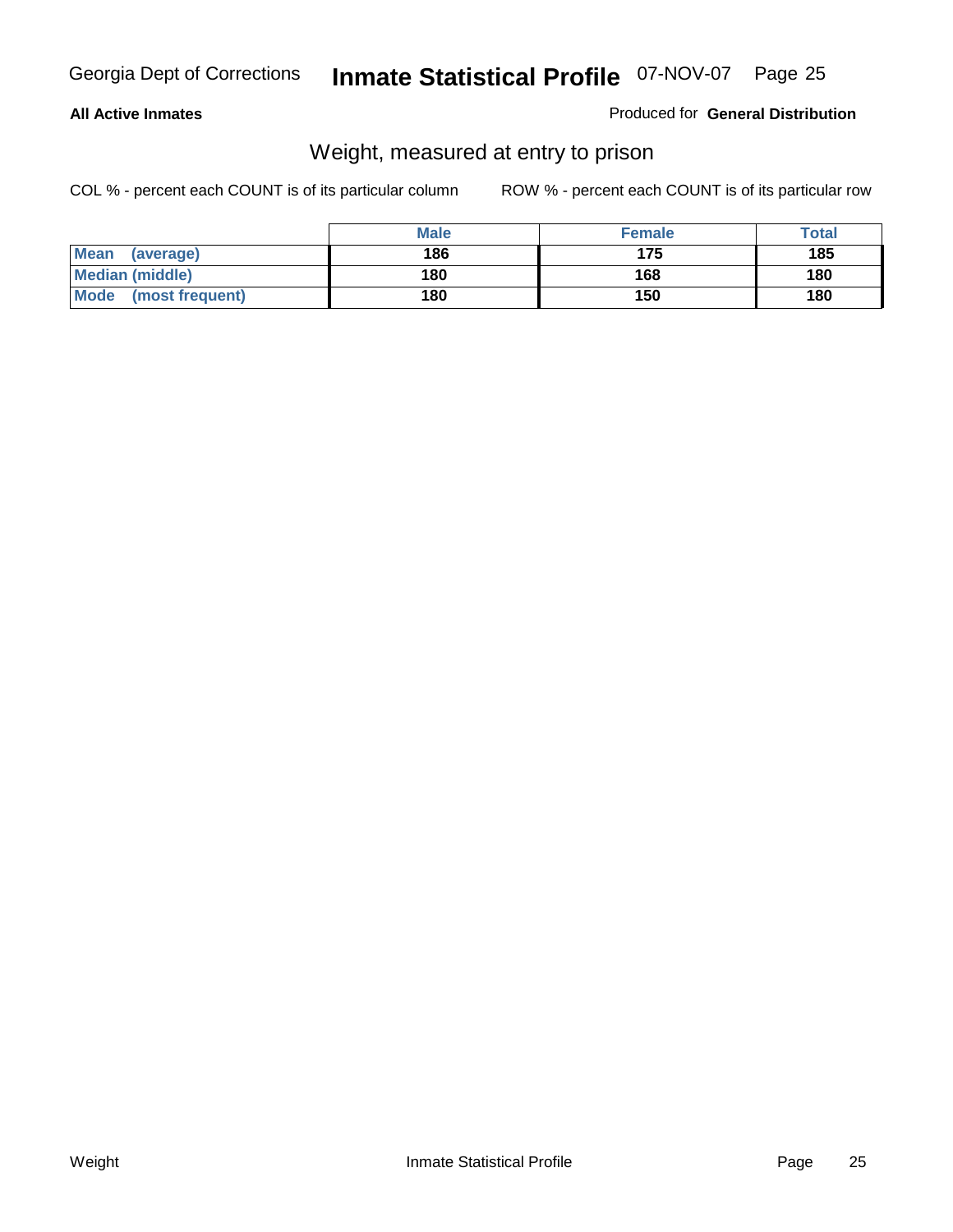**All Active Inmates**

Produced for **General Distribution**

### Military service

|    |                         |              | <b>Male</b> |             |       | <b>Female</b> |          |              | <b>Total</b> |
|----|-------------------------|--------------|-------------|-------------|-------|---------------|----------|--------------|--------------|
|    | <b>Military service</b> | <b>Count</b> | Col %       | Row % Count |       | Col %         | Row %    | <b>Total</b> | Col %        |
|    | <b>Air Force</b>        | 288          | .75%        | 96.64%      | 10    | $.30\%$       | 3.36%    | 298          | .71%         |
| 2  | <b>Army</b>             | 2,172        | 5.65%       | 98.73%      | 28    | .84%          | 1.27%    | 2,200        | 5.26%        |
| 3  | <b>Navy</b>             | 624          | 1.62%       | 98.89%      |       | .21%          | 1.11%    | 631          | 1.51%        |
| 4  | <b>Marines</b>          | 483          | $1.26\%$    | 100.00%     |       |               |          | 483          | 1.16%        |
| 5  | <b>Coast Guard</b>      | 25           | $.06\%$     | 96.15%      |       | $.03\%$       | 3.85%    | 26           | .06%         |
| 96 | <b>None</b>             | 34,884       | $90.66\%$   | 91.41%      | 3,277 | 98.62%        | $8.59\%$ | 38,161       | 91.30%       |
|    | <b>Total Reported</b>   | 38,476       | 100%        | 92.05%      | 3,323 | 100%          | 7.95%    | 41,799       | 100%         |

| orted        | 1,480<br>44 | 255   | ,735   |
|--------------|-------------|-------|--------|
| <b>Total</b> | 49,956      | 3,578 | 53,534 |

|  | <b>Mou</b> | Army | Army | Army |
|--|------------|------|------|------|
|--|------------|------|------|------|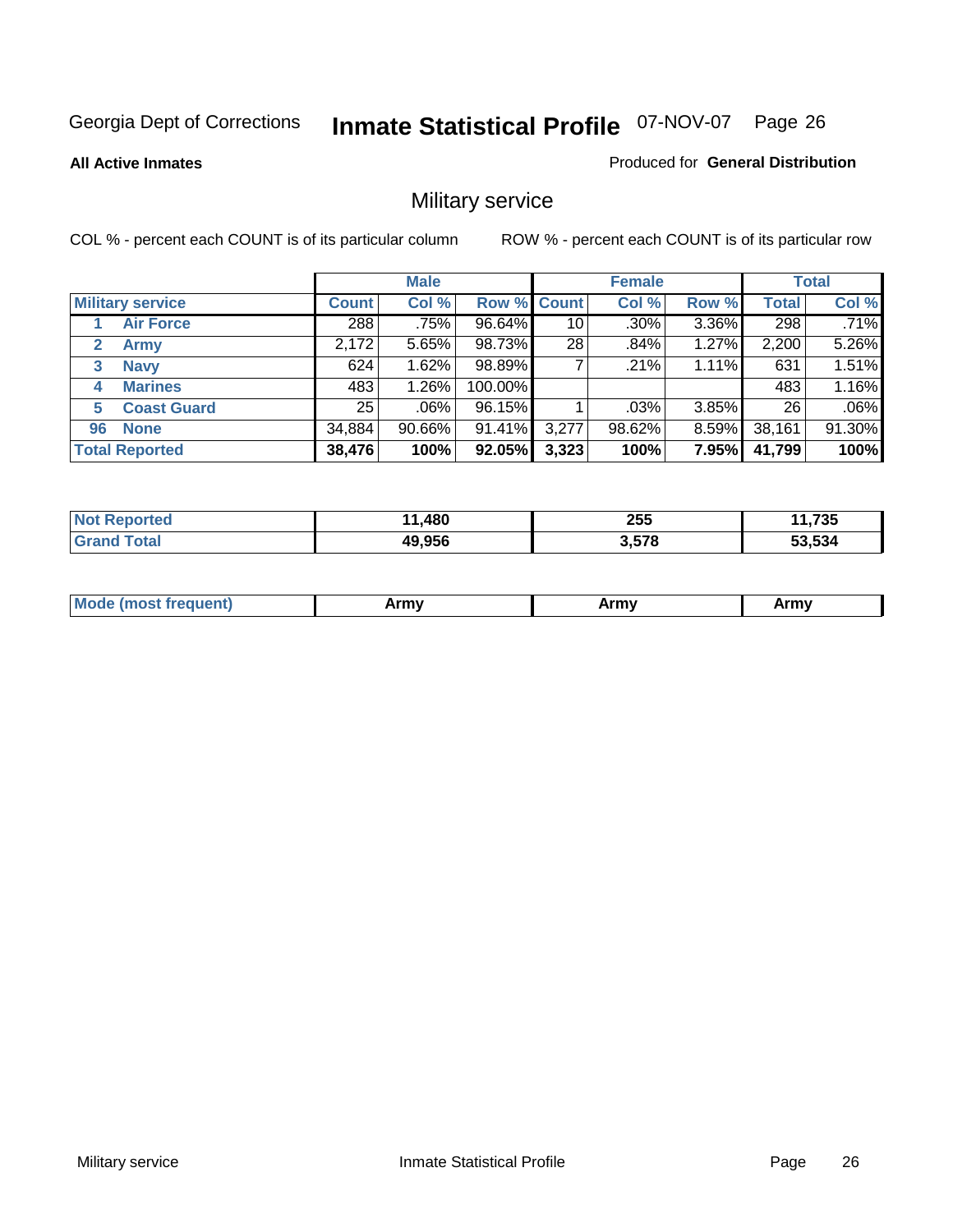#### **All Active Inmates**

#### Produced for **General Distribution**

### Type of admission to prison

|                |                             |              | <b>Male</b> |                    |     | <b>Female</b> |         |              | <b>Total</b> |
|----------------|-----------------------------|--------------|-------------|--------------------|-----|---------------|---------|--------------|--------------|
|                | <b>Type of Admission</b>    | <b>Count</b> | Col %       | <b>Row % Count</b> |     | Col %         | Row %   | <b>Total</b> | Col %        |
|                | <b>Committed From Court</b> | 33,110       | 69.43%      | 93.57% 2,274       |     | 67.10%        | 6.43%   | 35,384       | 69.28%       |
| $\overline{2}$ | <b>Return Appeal/Bond</b>   | 5            | .01%        | 100.00%            |     |               |         | 5            | .01%         |
| 3              | <b>Parole Rev/New Sent</b>  | 4,467        | 9.37%       | 95.27%             | 222 | 6.55%         | 4.73%   | 4,689        | 9.18%        |
| 4              | <b>Par Rev/No New Sent</b>  | 1,947        | 4.08%       | 93.47%             | 136 | 4.01%         | 6.53%   | 2,083        | 4.08%        |
| 5              | <b>Prob Viol/Total Rev</b>  |              | .01%        | 100.00%            |     |               |         |              | .01%         |
| 6              | <b>Prob Viol/Partial</b>    | 2,986        | 6.26%       | 89.59%             | 347 | 10.24%        | 10.41%  | 3,333        | 6.53%        |
| 7              | <b>Admit Fm Other Cust</b>  | 43           | .09%        | 95.56%             | 2   | .06%          | 4.44%   | 45           | .09%         |
| 9              | <b>Prob Rev/Remainder</b>   | 4,267        | 8.95%       | 91.57%             | 393 | 11.60%        | 8.43%   | 4,660        | 9.12%        |
| 10             | <b>New Sent/Par Rev Pnd</b> | 19           | .04%        | 100.00%            |     |               |         | 19           | .04%         |
| 11             | <b>Life W/O Parole</b>      | 299          | .63%        | 99.01%             | 3   | .09%          | .99%    | 302          | .59%         |
| 30             | <b>Par Rev/Rsn Unknown</b>  | 67           | .14%        | 100.00%            |     |               |         | 67           | .13%         |
| 32             | <b>Pb Parole Rescinded</b>  | 13           | .03%        | 100.00%            |     |               |         | 13           | .03%         |
| 33             | <b>Prob Revoc/Spec Cond</b> | 147          | .31%        | 93.63%             | 10  | .30%          | 6.37%   | 157          | .31%         |
| 40             | <b>Par Rev/Revoc Center</b> | 245          | .51%        | 99.59%             |     | .03%          | .41%    | 246          | .48%         |
| 41             | <b>Information Only</b>     |              |             |                    |     | .03%          | 100.00% |              | .01%         |
| 44             | <b>Whitworth Detention</b>  | 65           | .14%        | 100.00%            |     |               |         | 65           | .13%         |
| 50             | <b>Dcys At Risk</b>         | 6            | .01%        | 100.00%            |     |               |         | 6            | .01%         |
|                | <b>Total Reported</b>       | 47,687       | 100%        | 93.36% 3,389       |     | 100%          | 6.64%   | 51,076       | 100%         |

| <b>Not</b><br>oorted<br>NGI | 2269   | 189   | 2458  |
|-----------------------------|--------|-------|-------|
| otal                        | 49.956 | 3,578 | 3.534 |

| <b>Mode (most frequent)</b> | <b>Court Cmmt</b> | <b>Court Cmmt</b> | <b>Court Cmmt</b> |
|-----------------------------|-------------------|-------------------|-------------------|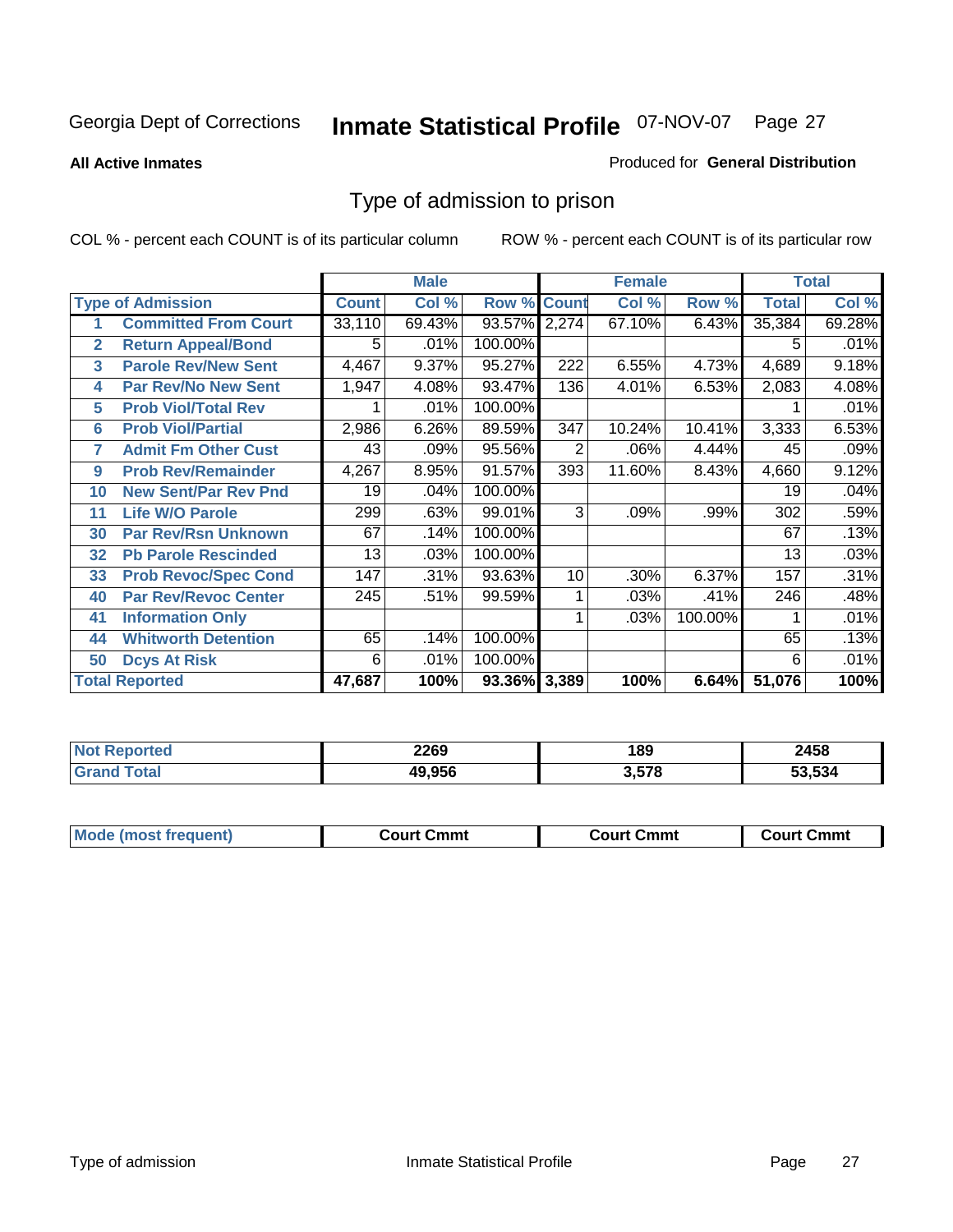**All Active Inmates**

#### Produced for **General Distribution**

### Current / last security status

|                        |              | <b>Male</b> |                    |       | <b>Female</b> |        |              | <b>Total</b> |
|------------------------|--------------|-------------|--------------------|-------|---------------|--------|--------------|--------------|
| <b>Security Status</b> | <b>Count</b> | Col %       | <b>Row % Count</b> |       | Col %         | Row %  | <b>Total</b> | Col %        |
| 1 Wrk Releas           | 916          | 1.94%       | 86.42%             | 144   | 4.33%         | 13.58% | 1,060        | 2.10%        |
| 2 Trusty               | 1,717        | 3.63%       | 87.92%             | 236   | 7.10%         | 12.08% | 1,953        | 3.86%        |
| 3 Minimum              | 18,823       | 39.85%      | 91.06%             | 1,849 | 55.66%        | 8.94%  | 20,672       | 40.88%       |
| 4 Medium               | 19,594       | 41.48%      | 95.73%             | 873   | 26.28%        | 4.27%  | 20,467       | 40.48%       |
| 5 Close                | 5,686        | 12.04%      | 96.36%             | 215   | 6.47%         | 3.64%  | 5,901        | 11.67%       |
| 6 Maximum              | 504          | 1.07%       | 99.02%             | 5     | .15%          | .98%   | 509          | 1.01%        |
| <b>Total Reported</b>  | 47,240       | 100%        | 93.43%             | 3,322 | 100%          | 6.57%  | 50,562       | 100%         |

| <b>Still being diagnosed</b> | 2,708  | 256   | 2,964  |
|------------------------------|--------|-------|--------|
| <b>Not Reported</b>          |        |       |        |
| <b>Grand Total</b>           | 49,956 | 3,578 | 53,534 |

| M | в.<br>- - - - | <br>-- | .<br>. |
|---|---------------|--------|--------|
|   |               |        |        |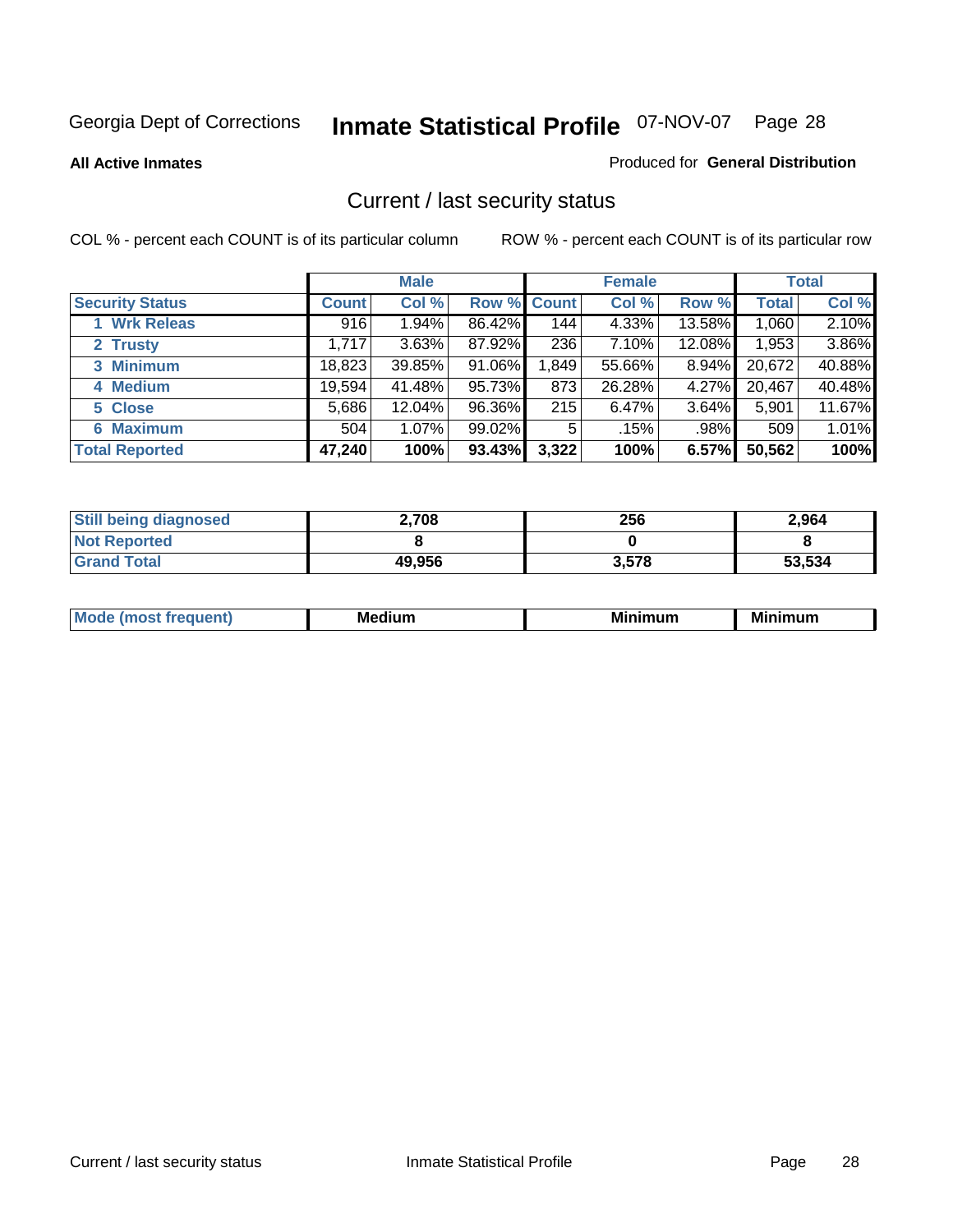**All Active Inmates**

#### Produced for **General Distribution**

### Current / last type of institution

|                            |              | <b>Male</b> |             |       | <b>Female</b> |       |              | <b>Total</b> |
|----------------------------|--------------|-------------|-------------|-------|---------------|-------|--------------|--------------|
| <b>Type of Institution</b> | <b>Count</b> | Col %       | Row % Count |       | Col %         | Row % | <b>Total</b> | Col %        |
| <b>Transitional Center</b> | 2,212        | 4.43%       | 90.92%      | 221   | 6.18%         | 9.08% | 2,433        | 4.54%        |
| <b>State Hospital</b>      |              | $.01\%$     | 100.00%     |       |               |       |              | .01%         |
| <b>County Camp</b>         | 4,823        | 9.65%       | 100.00%     |       |               |       | 4,823        | 9.01%        |
| <b>State Prison</b>        | 35,025       | 70.11%      | 91.25%      | 3,357 | $93.82\%$     | 8.75% | 38,382       | 71.70%       |
| <b>Private Prison</b>      | 4,943        | 9.89%       | 100.00%     |       |               |       | 4,943        | 9.23%        |
| <b>Prison Annex</b>        | 1,442        | 2.89%       | 100.00%     |       |               |       | 1,442        | 2.69%        |
| <b>Pre Release Center</b>  | 1,288        | 2.58%       | 100.00%     |       |               |       | 1,288        | 2.41%        |
| <b>Inmate Boot Camp</b>    | 222          | .44%        | 100.00%     |       |               |       | 222          | .41%         |
| <b>Total Reported</b>      | 49,956       | 100%        | 93.32%      | 3,578 | 100%          | 6.68% | 53,534       | 100%         |

| <b>Not</b><br>Reported |        |       |        |
|------------------------|--------|-------|--------|
| <b>Grand Total</b>     | 49,956 | 3,578 | 53.534 |

| <b>Mode (most frequent)</b> | State Prison | <b>State Prison</b> | <b>State Prison I</b> |
|-----------------------------|--------------|---------------------|-----------------------|
|                             |              |                     |                       |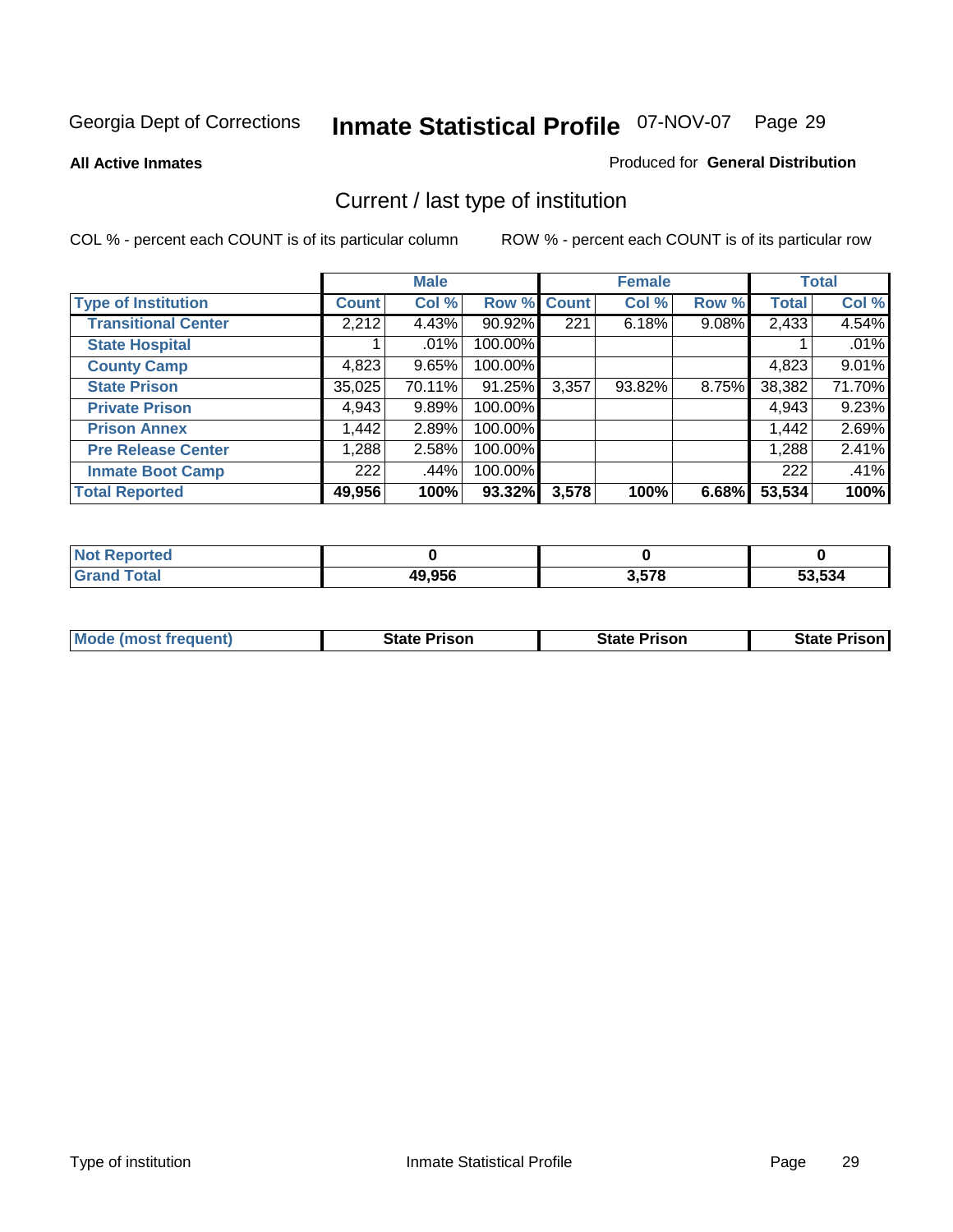**All Active Inmates**

#### Produced for **General Distribution**

### Institution type - transitional centers

|     |                                          |              | <b>Male</b> |         |              | <b>Female</b> |         |              | <b>Total</b> |
|-----|------------------------------------------|--------------|-------------|---------|--------------|---------------|---------|--------------|--------------|
|     | <b>Institution Type - Trans. Centers</b> | <b>Count</b> | Col %       | Row %   | <b>Count</b> | Col %         | Row %   | <b>Total</b> | Col %        |
| 220 | <b>Albany Trans-Ctr</b>                  | 150          | 6.78%       | 100.00% |              |               |         | 150          | 6.17%        |
| 223 | <b>Atlanta Male Trans-Ctr</b>            | 250          | 11.30%      | 100.00% |              |               |         | 250          | 10.28%       |
| 246 | <b>Augusta Trans-Ctr</b>                 | 201          | 9.09%       | 100.00% |              |               |         | 201          | 8.26%        |
| 249 | <b>Clayton Transitional Ctr</b>          | 323          | 14.60%      | 100.00% |              |               |         | 323          | 13.28%       |
| 247 | <b>Coastal Transitional Ctr</b>          | 253          | 11.44%      | 100.00% |              |               |         | 253          | 10.40%       |
| 225 | <b>Columbus Trans-Ctr</b>                | 176          | 7.96%       | 100.00% |              |               |         | 176          | 7.23%        |
| 252 | <b>Emanuel-Swainsboro Tc</b>             | 207          | 9.36%       | 100.00% |              |               |         | 207          | 8.51%        |
| 250 | <b>Helms Trans-Ctr</b>                   | 104          | 4.70%       | 100.00% |              |               |         | 104          | 4.27%        |
| 248 | <b>Lagrange Trans Ctr</b>                | 148          | 6.69%       | 100.00% |              |               |         | 148          | 6.08%        |
| 231 | <b>Macon Male Trans-Ctr</b>              | 157          | 7.10%       | 100.00% |              |               |         | 157          | 6.45%        |
| 235 | <b>Metro Womens Trans-Ctr</b>            |              |             |         | 221          | 100.00%       | 100.00% | 221          | 9.08%        |
| 242 | <b>Savannah Mens Trans-Ctr</b>           | 1            | .05%        | 100.00% |              |               |         |              | .04%         |
| 253 | <b>Smith Trans-Ctr</b>                   | 142          | 6.42%       | 100.00% |              |               |         | 142          | 5.84%        |
| 230 | <b>Valdosta Trans-Ctr</b>                | 100          | 4.52%       | 100.00% |              |               |         | 100          | 4.11%        |
|     | <b>Total Reported</b>                    | 2,212        | 100%        | 90.92%  | 221          | 100%          | 9.08%   | 2,433        | 100%         |

| المناسب بالتعبين<br>portea<br>m. |                         |                    |      |
|----------------------------------|-------------------------|--------------------|------|
| int                              | <b>2.212</b><br>4.4 L L | nn,<br><u>__</u> 1 | ,433 |

| Mode (most frequent) | 249 Clayton Transitional Ctr 235 Metro Womens Trans- | 249 Clayton<br><b>Transitional Ctr</b> |
|----------------------|------------------------------------------------------|----------------------------------------|
|                      |                                                      |                                        |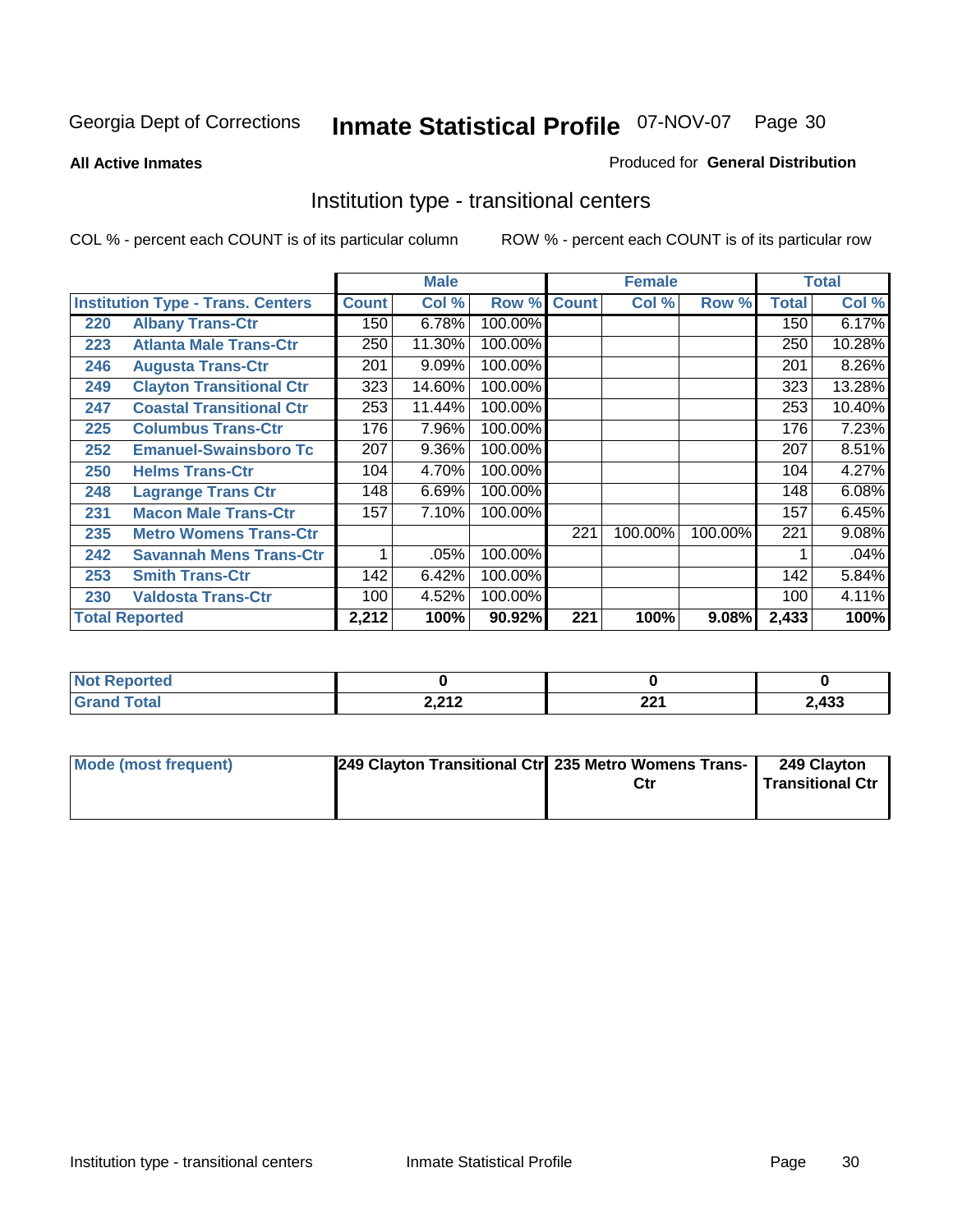**All Active Inmates**

#### Produced for **General Distribution**

### Institution type - mental hospitals

|                                                  | <b>Male</b> |                    | <b>Female</b> |                    | Total   |
|--------------------------------------------------|-------------|--------------------|---------------|--------------------|---------|
| <b>Institution Type - Mental Hospitals Count</b> | Col%        | <b>Row % Count</b> | Col%          | <b>Row % Total</b> | Col %   |
| 302 Central State Hospital                       | $100.00\%$  | 100.00%            |               |                    | 100.00% |
| <b>Total Reported</b>                            | 100%        | 100%               |               | %                  | 100%    |

| Not Reported |  |  |
|--------------|--|--|
| <b>otal</b>  |  |  |

| Mode (most frequent)<br>302 Central State Hospital | Null | <b>302 Central State</b><br><b>Hospital</b> |
|----------------------------------------------------|------|---------------------------------------------|
|----------------------------------------------------|------|---------------------------------------------|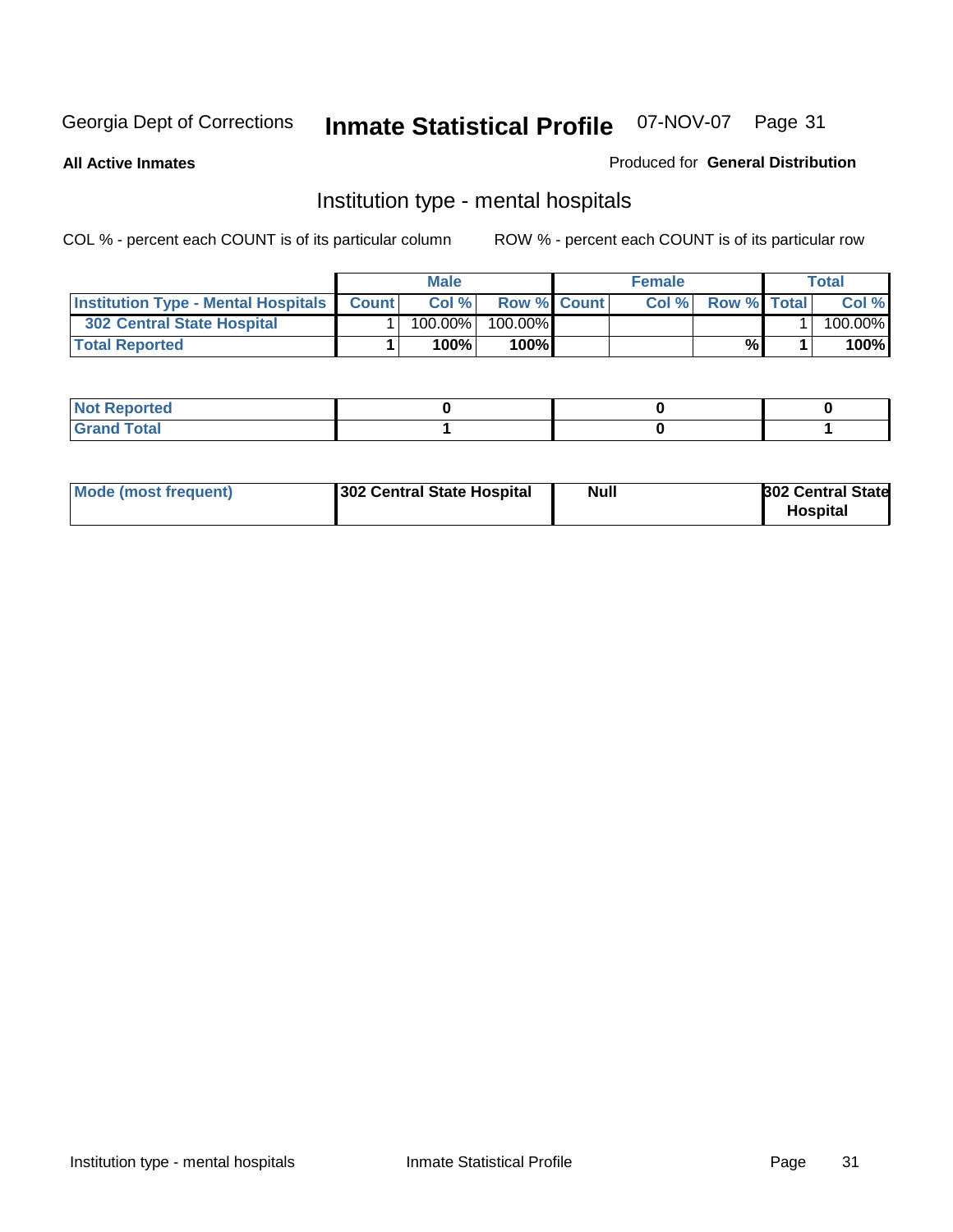#### **All Active Inmates**

#### Produced for **General Distribution**

### Institution type - county prisons

|                                          |                  | <b>Male</b> |         |              | <b>Female</b>             |                          |                  | <b>Total</b> |
|------------------------------------------|------------------|-------------|---------|--------------|---------------------------|--------------------------|------------------|--------------|
| <b>Institution Type - County Prisons</b> | <b>Count</b>     | Col %       | Row %   | <b>Count</b> | $\overline{\text{Col}}$ % | Row %                    | <b>Total</b>     | Col %        |
| <b>Bulloch County Ci</b><br>402          | 125              | 2.59%       | 100.00% |              |                           |                          | 125              | 2.59%        |
| <b>Carroll County Ci</b><br>404          | $\overline{202}$ | 4.19%       | 100.00% |              |                           |                          | $\overline{20}2$ | 4.19%        |
| <b>Clarke County Ci</b><br>406           | 107              | 2.22%       | 100.00% |              |                           |                          | 107              | 2.22%        |
| <b>Clayton County Ci</b><br>456          | 218              | 4.52%       | 100.00% |              |                           |                          | 218              | 4.52%        |
| <b>Colquitt County Ci</b><br>407         | 159              | 3.30%       | 100.00% |              |                           |                          | 159              | 3.30%        |
| <b>Coweta County Ci</b><br>409           | 194              | 4.02%       | 100.00% |              |                           |                          | 194              | 4.02%        |
| <b>Decatur County Ci</b><br>411          | 201              | 4.17%       | 100.00% |              |                           |                          | 201              | 4.17%        |
| <b>Effingham County Ci</b><br>413        | $\overline{222}$ | 4.60%       | 100.00% |              |                           |                          | $\overline{222}$ | 4.60%        |
| <b>Floyd County Ci</b><br>415            | 337              | 6.99%       | 100.00% |              |                           |                          | 337              | 6.99%        |
| <b>Gwinnett County Ci</b><br>419         | $\overline{232}$ | 4.81%       | 100.00% |              |                           |                          | 232              | 4.81%        |
| <b>Hall County Ci</b><br>420             | 151              | 3.13%       | 100.00% |              |                           |                          | 151              | 3.13%        |
| <b>Harris County Ci</b><br>422           | 103              | 2.14%       | 100.00% |              |                           |                          | 103              | 2.14%        |
| Jackson County Ci<br>426                 | 164              | 3.40%       | 100.00% |              |                           |                          | 164              | 3.40%        |
| <b>Jefferson County Ci</b><br>428        | 171              | 3.55%       | 100.00% |              |                           |                          | 171              | 3.55%        |
| <b>Mitchell County Ci</b><br>433         | 111              | 2.30%       | 100.00% |              |                           |                          | 111              | 2.30%        |
| <b>Muscogee County Ci</b><br>435         | 513              | 10.64%      | 100.00% |              |                           |                          | 513              | 10.64%       |
| <b>Richmond County Ci</b><br>439         | 193              | 4.00%       | 100.00% |              |                           |                          | 193              | 4.00%        |
| <b>Screven County Prison</b><br>440      | 135              | 2.80%       | 100.00% |              |                           |                          | 135              | 2.80%        |
| <b>Spalding County Ci</b><br>441         | 354              | 7.34%       | 100.00% |              |                           |                          | 354              | 7.34%        |
| <b>Stewart County Ci</b><br>442          | 81               | 1.68%       | 100.00% |              |                           |                          | 81               | 1.68%        |
| <b>Sumter County Ci</b><br>443           | 321              | 6.66%       | 100.00% |              |                           |                          | 321              | 6.66%        |
| <b>Terrell County Ci</b><br>444          | 120              | 2.49%       | 100.00% |              |                           |                          | 120              | 2.49%        |
| <b>Thomas County Ci</b><br>445           | 148              | 3.07%       | 100.00% |              |                           |                          | 148              | 3.07%        |
| <b>Troup County Ci</b><br>447            | $\overline{261}$ | 5.41%       | 100.00% |              |                           |                          | 261              | 5.41%        |
| <b>Total Reported</b>                    | 4,823            | 100%        | 100%    |              |                           | $\overline{\frac{9}{6}}$ | 4,823            | 100%         |

| τeα                                |             |             |
|------------------------------------|-------------|-------------|
| $\sim$ $\sim$ $\sim$ $\sim$ $\sim$ | റാ<br>7.OZJ | ററ<br>د∡ס,ו |

| Mode (most frequent) | 435 Muscogee County Ci | <b>Null</b> | 435 Muscogee     |
|----------------------|------------------------|-------------|------------------|
|                      |                        |             | <b>County Ci</b> |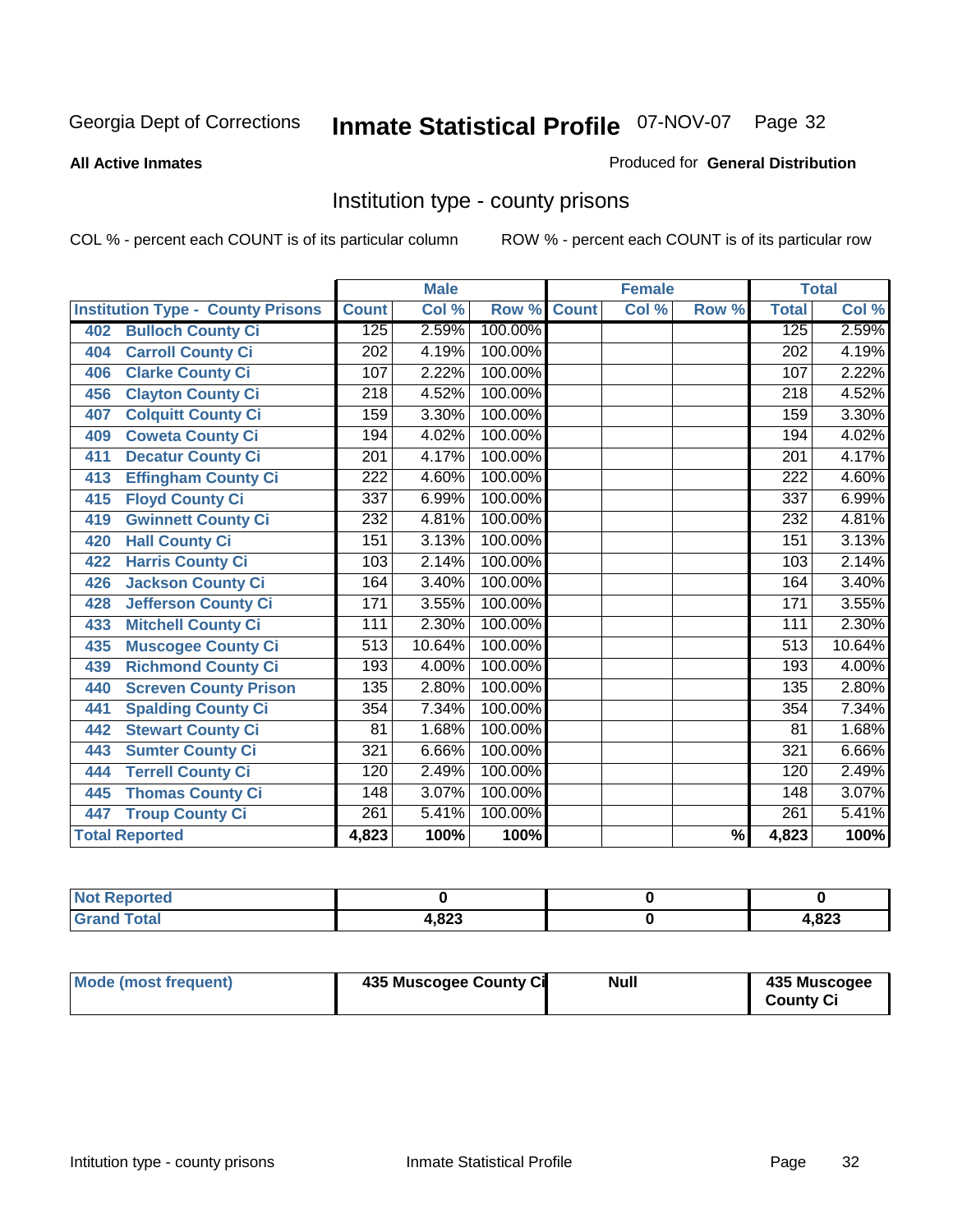**All Active Inmates**

#### Produced for **General Distribution**

### Institution type - state prisons

|     |                                            |              | <b>Male</b> |         |              | <b>Female</b> |         | <b>Total</b>     |       |
|-----|--------------------------------------------|--------------|-------------|---------|--------------|---------------|---------|------------------|-------|
|     | <b>Institution Type - State Prisons</b>    | <b>Count</b> | Col %       | Row %   | <b>Count</b> | Col %         | Row %   | <b>Total</b>     | Col % |
| 508 | <b>Arrendale State Prison</b>              |              |             |         | 1,307        | 38.93%        | 100.00% | 1,307            | 3.41% |
| 532 | <b>Augusta State Med.</b><br><b>Prison</b> | 1,211        | 3.46%       | 100.00% |              |               |         | 1,211            | 3.16% |
| 543 | <b>Autry State Prison</b>                  | 1,624        | 4.64%       | 100.00% |              |               |         | 1,624            | 4.23% |
| 553 | <b>Baldwin State Prison</b>                | 955          | 2.73%       | 100.00% |              |               |         | 955              | 2.49% |
| 536 | <b>Bostick State Prison</b>                | 693          | 1.98%       | 100.00% |              |               |         | 693              | 1.81% |
| 534 | <b>Burrus Corr Trn Cntr</b>                | 531          | 1.52%       | 100.00% |              |               |         | 531              | 1.38% |
| 547 | <b>Calhoun State Prison</b>                | 1,500        | 4.28%       | 100.00% |              |               |         | 1,500            | 3.91% |
| 531 | <b>Central State Prison</b>                | 822          | 2.35%       | 100.00% |              |               |         | 822              | 2.14% |
| 523 | <b>Coastal State Prison</b>                | 1,453        | 4.15%       | 100.00% |              |               |         | 1,453            | 3.79% |
| 503 | <b>Dodge State Prison</b>                  | 1,209        | 3.45%       | 100.00% |              |               |         | 1,209            | 3.15% |
| 548 | <b>Dooly State Prison</b>                  | 1,318        | 3.76%       | 100.00% |              |               |         | 1,318            | 3.43% |
| 521 | <b>Ga Diag &amp; Class Pris</b>            | 1,714        | 4.89%       | 100.00% |              |               |         | 1,714            | 4.47% |
| 522 | <b>Ga Diag &amp; Class Pris-</b>           | 435          | 1.24%       | 100.00% |              |               |         | 435              | 1.13% |
|     | <b>Perm</b>                                |              |             |         |              |               |         |                  |       |
| 517 | <b>Ga State Prison</b>                     | 936          | 2.67%       | 99.89%  | 1.           | .03%          | .11%    | 937              | 2.44% |
| 541 | <b>Hancock State Prison</b>                | 1,274        | 3.64%       | 100.00% |              |               |         | 1,274            | 3.32% |
| 540 | <b>Hays State Prison</b>                   | 883          | 2.52%       | 100.00% |              |               |         | 883              | 2.30% |
| 551 | <b>Homerville State Prison</b>             | 191          | .55%        | 100.00% |              |               |         | 191              | .50%  |
| 545 | <b>Johnson State Prison</b>                | 1,597        | 4.56%       | 100.00% |              |               |         | 1,597            | 4.16% |
| 510 | <b>Lee State Prison</b>                    | 748          | 2.14%       | 100.00% |              |               |         | 748              | 1.95% |
| 502 | <b>Lowndes State Prison</b>                | 285          | .81%        | 100.00% |              |               |         | 285              | .74%  |
| 549 | <b>Macon State Prison</b>                  | 1,475        | 4.21%       | 100.00% |              |               |         | 1,475            | 3.84% |
| 519 | <b>Men'S State Prison</b>                  | 664          | 1.90%       | 100.00% |              |               |         | 664              | 1.73% |
| 554 | <b>Metro State Prison (W)</b>              |              |             |         | 925          | 27.55%        | 100.00% | $\overline{925}$ | 2.41% |
| 561 | <b>Milan State Prison</b>                  | 167          | .48%        | 100.00% |              |               |         | 167              | .44%  |
| 509 | <b>Montgomery State Prison</b>             | 395          | 1.13%       | 100.00% |              |               |         | 395              | 1.03% |
| 505 | <b>Phillips State Prison</b>               | 839          | 2.40%       | 100.00% |              |               |         | 839              | 2.19% |
| 557 | <b>Pulaski State Prison (W)</b>            |              |             |         | 1,124        | 33.48%        | 100.00% | 1,124            | 2.93% |
| 529 | <b>Rivers State Prison</b>                 | 1,125        | 3.21%       | 100.00% |              |               |         | 1,125            | 2.93% |
| 533 | <b>Rogers State Prison</b>                 | 1,285        | 3.67%       | 100.00% |              |               |         | 1,285            | 3.35% |
| 530 | <b>Rutledge State Prison</b>               | 606          | 1.73%       | 100.00% |              |               |         | 606              | 1.58% |
| 525 | <b>Scott State Prison</b>                  | 1,421        | 4.06%       | 100.00% |              |               |         | 1,421            | 3.70% |
| 550 | <b>Smith State Prison</b>                  | 1,103        | 3.15%       | 100.00% |              |               |         | 1,103            | 2.87% |
| 542 | <b>Telfair State Prison</b>                | 1,186        | 3.39%       | 100.00% |              |               |         | 1,186            | 3.09% |
| 537 | <b>Valdosta State Prison</b>               | 843          | 2.41%       | 100.00% |              |               |         | 843              | 2.20% |
| 506 | <b>Walker State Prison</b>                 | 626          | 1.79%       | 100.00% |              |               |         | 626              | 1.63% |
| 501 | <b>Ware State Prison</b>                   | 1,072        | 3.06%       | 100.00% |              |               |         | 1,072            | 2.79% |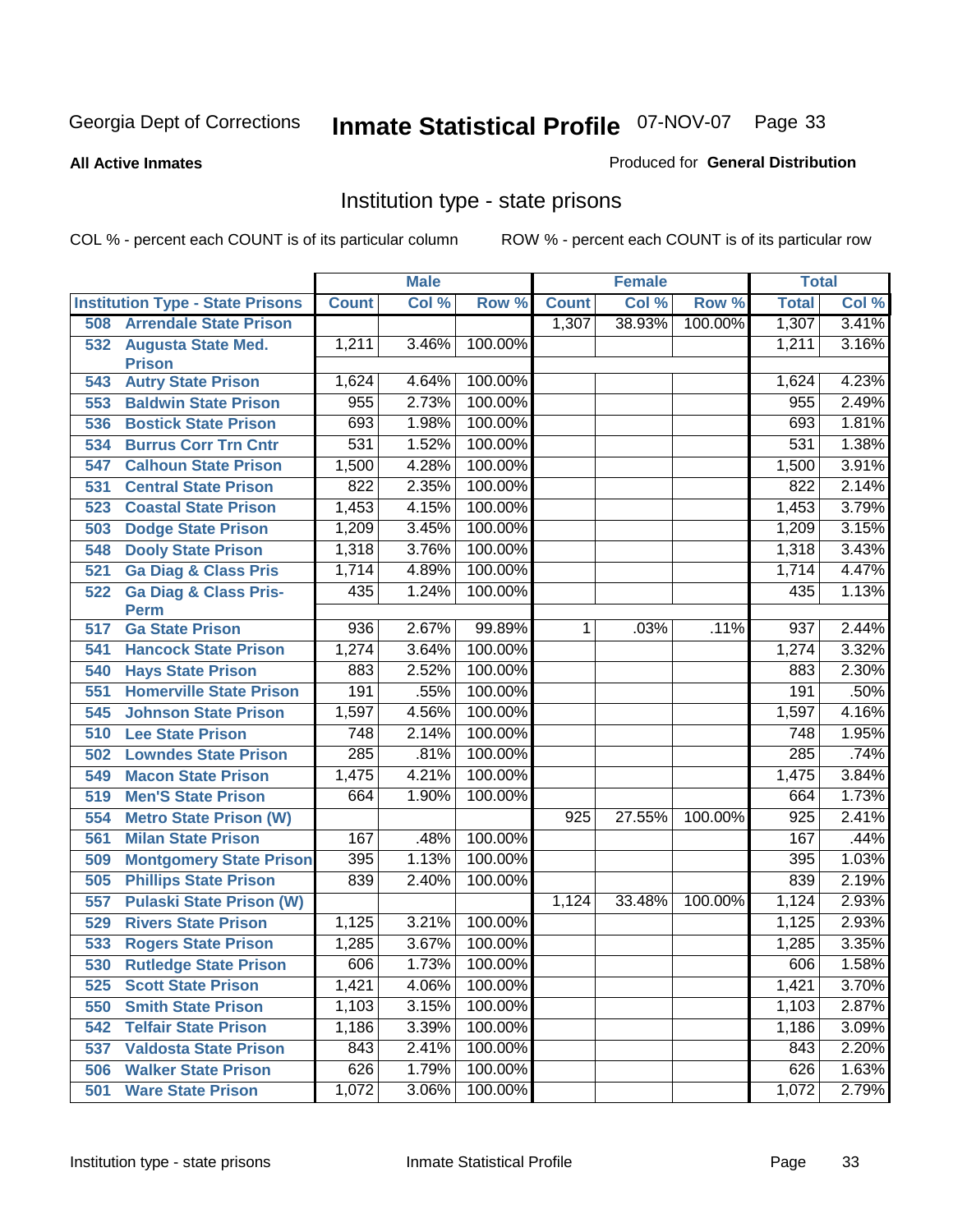**All Active Inmates**

#### Produced for **General Distribution**

### Institution type - state prisons

|                                         |              | <b>Male</b> |            |              | <b>Female</b> |       | <b>Total</b> |       |
|-----------------------------------------|--------------|-------------|------------|--------------|---------------|-------|--------------|-------|
| <b>Institution Type - State Prisons</b> | <b>Count</b> | Col%        | Row %      | <b>Count</b> | Col %         | Row % | Total        | Col % |
| <b>Washington Sp</b><br>552             | .141         | $3.26\%$    | $100.00\%$ |              |               |       | 1.141        | 2.97% |
| <b>Wayne State Prison</b><br>507        | 182          | .52%        | $100.00\%$ |              |               |       | 182          | .47%  |
| <b>Wilcox State Prison</b><br>546       | .516         | 4.33%       | $100.00\%$ |              |               |       | 1.516        | 3.95% |
| <b>Total Reported</b>                   | 35,025       | 100%        | 91.25%     | 3,357        | 100%          | 8.75% | 38,382       | 100%  |

| <b>No</b><br>Reported |        |       |        |
|-----------------------|--------|-------|--------|
| <b>Total</b>          | 35.025 | 3,357 | 38,382 |

| Mode (most frequent) | 521 Ga Diag & Class Pris | 508 Arrendale State Prison | 521 Ga Diag &<br><b>Class Pris</b> |
|----------------------|--------------------------|----------------------------|------------------------------------|
|----------------------|--------------------------|----------------------------|------------------------------------|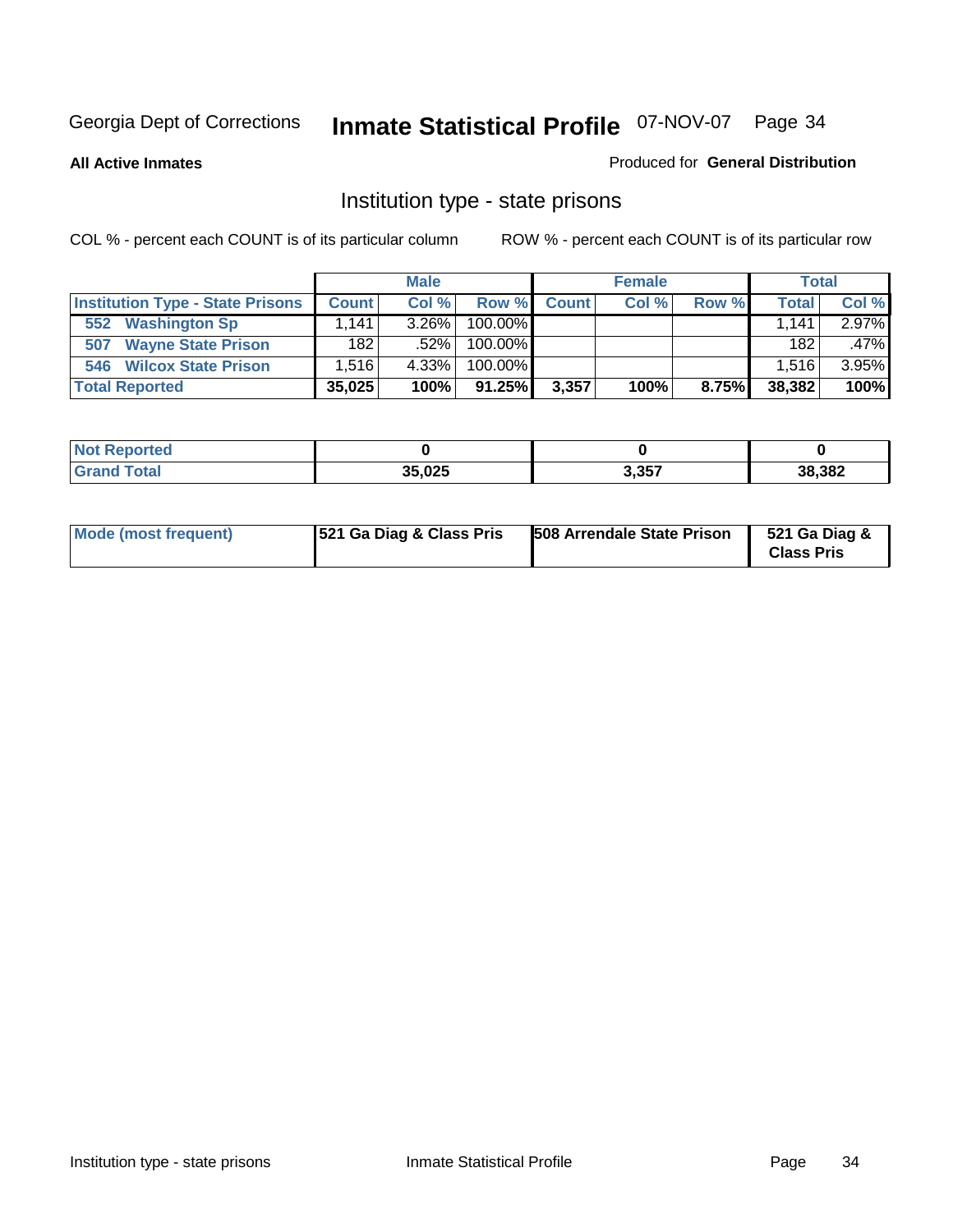**All Active Inmates**

#### Produced for **General Distribution**

### Institution type - private prisons

|                                           |                   | <b>Male</b> |             | <b>Female</b> |                    |         | <b>Total</b> |
|-------------------------------------------|-------------------|-------------|-------------|---------------|--------------------|---------|--------------|
| <b>Institution Type - Private Prisons</b> | <b>Count</b>      | Col %       | Row % Count | Col %         | Row %              | Total   | Col %        |
| <b>Coffee Corr Facility</b><br>569        | .690 <sup>1</sup> | 34.19%      | 100.00%     |               |                    | ' 690.، | 34.19%       |
| 567 D Ray James Corr Fac                  | ا 590. ا          | 32.17%      | 100.00%     |               |                    | .590    | 32.17%       |
| <b>Wheeler Corr Facility</b><br>571       | .663⊥             | 33.64%      | 100.00%     |               |                    | 1.663   | 33.64%       |
| <b>Total Reported</b>                     | 4.943             | 100%        | 100%        |               | $%$ $\blacksquare$ | 4,943   | 100%         |

| Reported<br><b>Not</b>                      |       |       |
|---------------------------------------------|-------|-------|
| <b>Total</b><br>$\mathbf{v}$ . $\mathbf{u}$ | 4,943 | 1,943 |

| <b>Mode (most frequent)</b> | 569 Coffee Corr Facility | <b>Null</b> | 569 Coffee Corr<br><b>Facility</b> |
|-----------------------------|--------------------------|-------------|------------------------------------|
|-----------------------------|--------------------------|-------------|------------------------------------|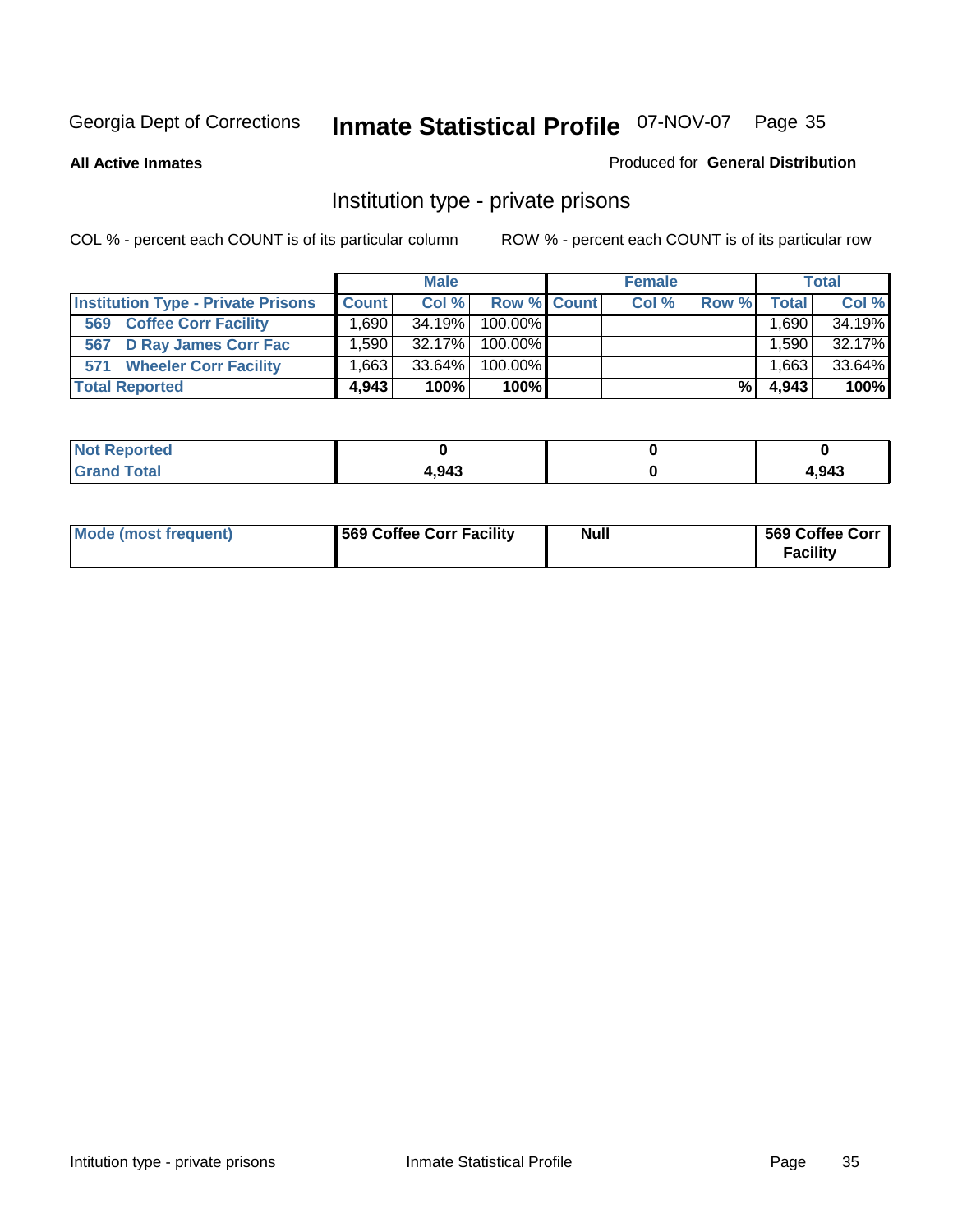#### **All Active Inmates**

#### Produced for **General Distribution**

### Institution type - prison annexes

|                                                |       | <b>Male</b> |            |              | <b>Female</b> |       |       | <b>Total</b> |
|------------------------------------------------|-------|-------------|------------|--------------|---------------|-------|-------|--------------|
| <b>Institution Type - Prison Annexes Count</b> |       | Col %       | Row %      | <b>Count</b> | Col %         | Row % | Total | Col %        |
| 7541 Hancock Annex                             | 208   | 14.42%      | 100.00%    |              |               |       | 208   | 14.42%       |
| 7540 Hays Annex                                | 590   | 40.92%      | $100.00\%$ |              |               |       | 590   | 40.92%       |
| <b>7505 Phillips Annex</b>                     | 232   | $16.09\%$   | 100.00%    |              |               |       | 232   | 16.09%       |
| 7501 Ware Annex                                | 207   | 14.36%      | $100.00\%$ |              |               |       | 207   | 14.36%       |
| 7552 Washington Sp Annex                       | 205   | 14.22%      | 100.00%    |              |               |       | 205   | 14.22%       |
| <b>Total Reported</b>                          | 1,442 | 100%        | 100%       |              |               | %     | 1,442 | 100%         |

| <b>Reported</b><br>NOT 1     |      |       |
|------------------------------|------|-------|
| <b>Total</b><br><b>Grand</b> | .442 | 1,442 |

| <b>Mode (most frequent)</b> | 7540 Hays Annex | <b>Null</b> | 7540 Hays Annex |
|-----------------------------|-----------------|-------------|-----------------|
|                             |                 |             |                 |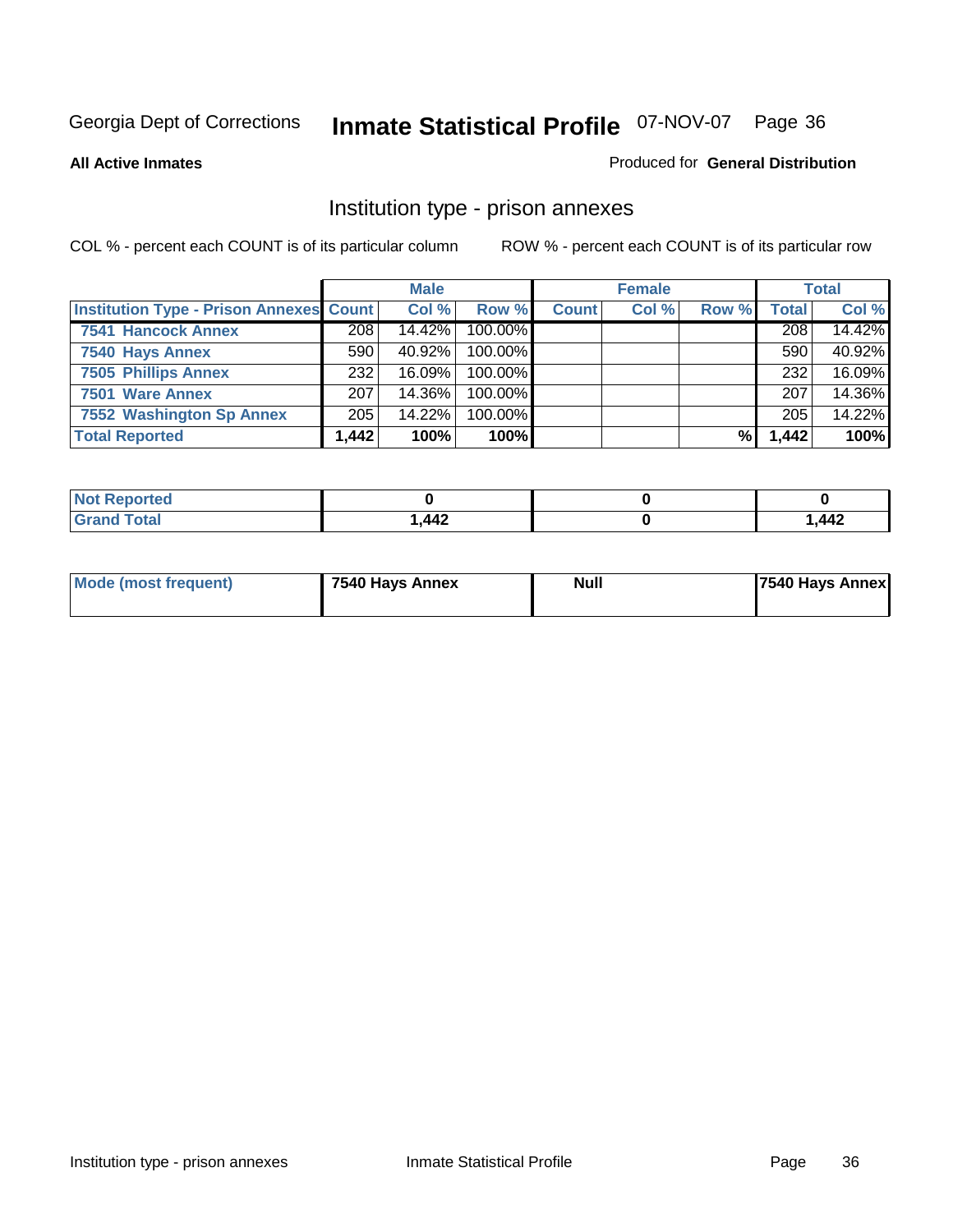#### **All Active Inmates**

## Produced for **General Distribution**

## Institution type - pre-release centers

|                                         |        | <b>Male</b> |         |              | <b>Female</b> |       |              | <b>Total</b> |
|-----------------------------------------|--------|-------------|---------|--------------|---------------|-------|--------------|--------------|
| Institution Type - Prison Annexes Count |        | Col %       | Row %   | <b>Count</b> | Col %         | Row % | <b>Total</b> | Col %        |
| 7507 Appling Pre-Release Ctr            | 194    | 15.06%      | 100.00% |              |               |       | 194          | 15.06%       |
| 7521 Lamar Pre-Release Center           | 184    | 14.29%      | 100.00% |              |               |       | 184          | 14.29%       |
| 7550 Long Pre-Release Center            | 184    | 14.29%      | 100.00% |              |               |       | 184          | 14.29%       |
| 7543 Pelham Pre-Release                 | 164    | 12.73%      | 100.00% |              |               |       | 164          | 12.73%       |
| <b>Center</b>                           |        |             |         |              |               |       |              |              |
| 7546 Turner Pre-Release Center          | 184    | 14.29%      | 100.00% |              |               |       | 184          | 14.29%       |
| 556 Western Pre-Release Cntr            | 197    | 15.30%      | 100.00% |              |               |       | 197          | 15.30%       |
| 7572 Wilkes Pre-Release Center          | 181    | 14.05%      | 100.00% |              |               |       | 181          | 14.05%       |
| <b>Total Reported</b>                   | 288. ا | 100%        | 100%    |              |               | %     | 1,288        | 100%         |

| eported<br>NOT |      |       |
|----------------|------|-------|
| <b>Total</b>   | ,288 | 1,288 |

| Mode (most frequent) | 556 Western Pre-Release | <b>Null</b> | <b>1556 Western Pre-I</b> |
|----------------------|-------------------------|-------------|---------------------------|
|                      | Cntı                    |             | <b>Release Cntr</b>       |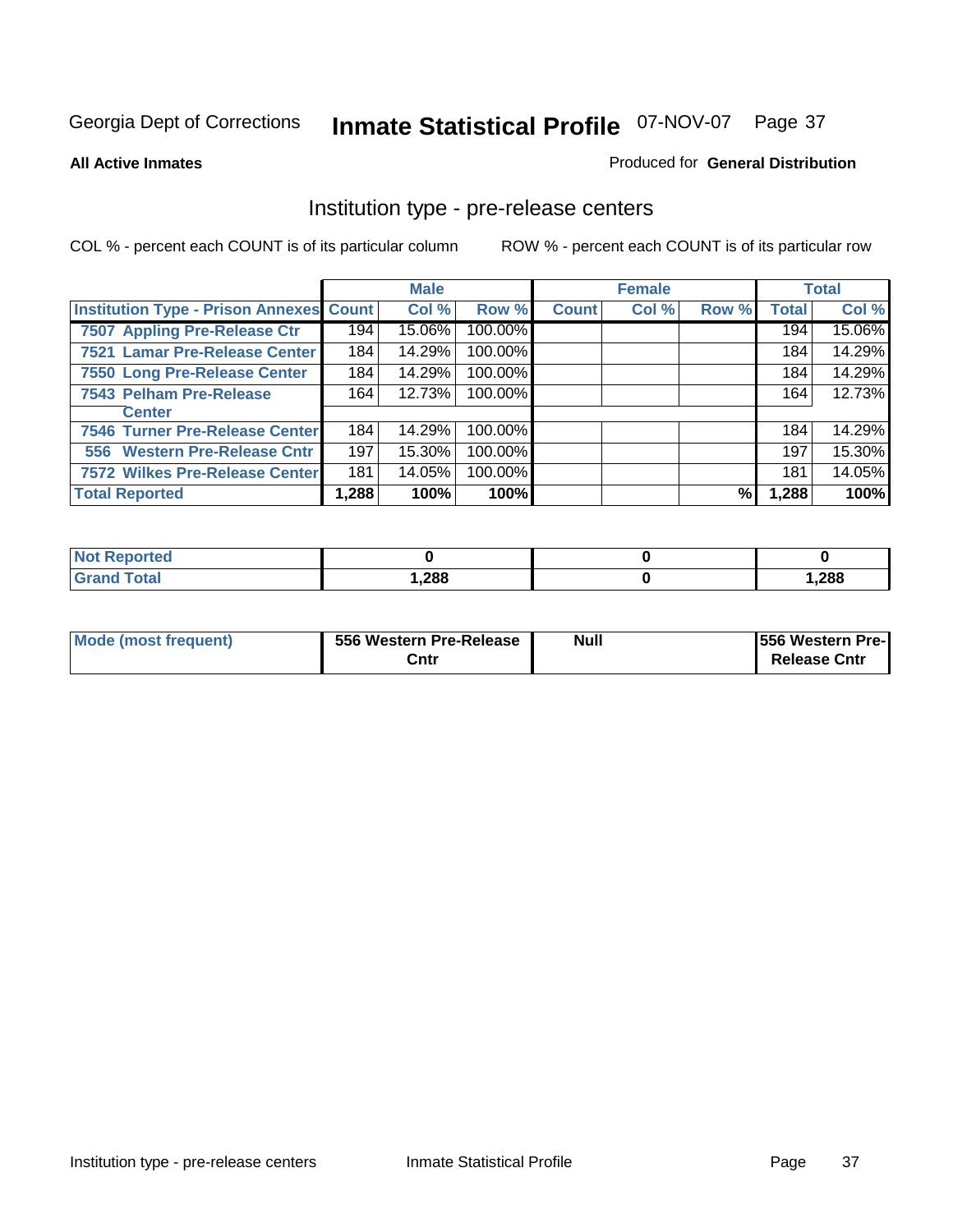**All Active Inmates**

## Produced for **General Distribution**

## Institution type - inmate boot camp

|                                      |              | <b>Male</b> |               |              | <b>Female</b> |       |        | <b>Total</b> |
|--------------------------------------|--------------|-------------|---------------|--------------|---------------|-------|--------|--------------|
| <b>Institution Type - Boot Camps</b> | <b>Count</b> | Col%        | Row %         | <b>Count</b> | Col %         | Row % | Totall | Col %        |
| 9553 Baldwin Diag Ibc                |              | .90%        | $100.00\%$    |              |               |       |        | .90%         |
| 9534 Burruss Inm Boot Camp           | 220          | $99.10\%$   | 100.00%       |              |               |       | 220    | 99.10%       |
| <b>Total Rported</b>                 | 222          | 100%        | 100% <b>I</b> |              |               | %     | 222    | 100%         |

| <b>rted</b> |      |     |
|-------------|------|-----|
| <b>otal</b> | ົາາາ | າາາ |
| $\sim$      | LLL  | LLL |

| Mode (most frequent) | 9534 Burruss Inm Boot<br>בΣamp | <b>Null</b> | 9534 Burruss Inml<br><b>Boot Camp</b> |
|----------------------|--------------------------------|-------------|---------------------------------------|
|----------------------|--------------------------------|-------------|---------------------------------------|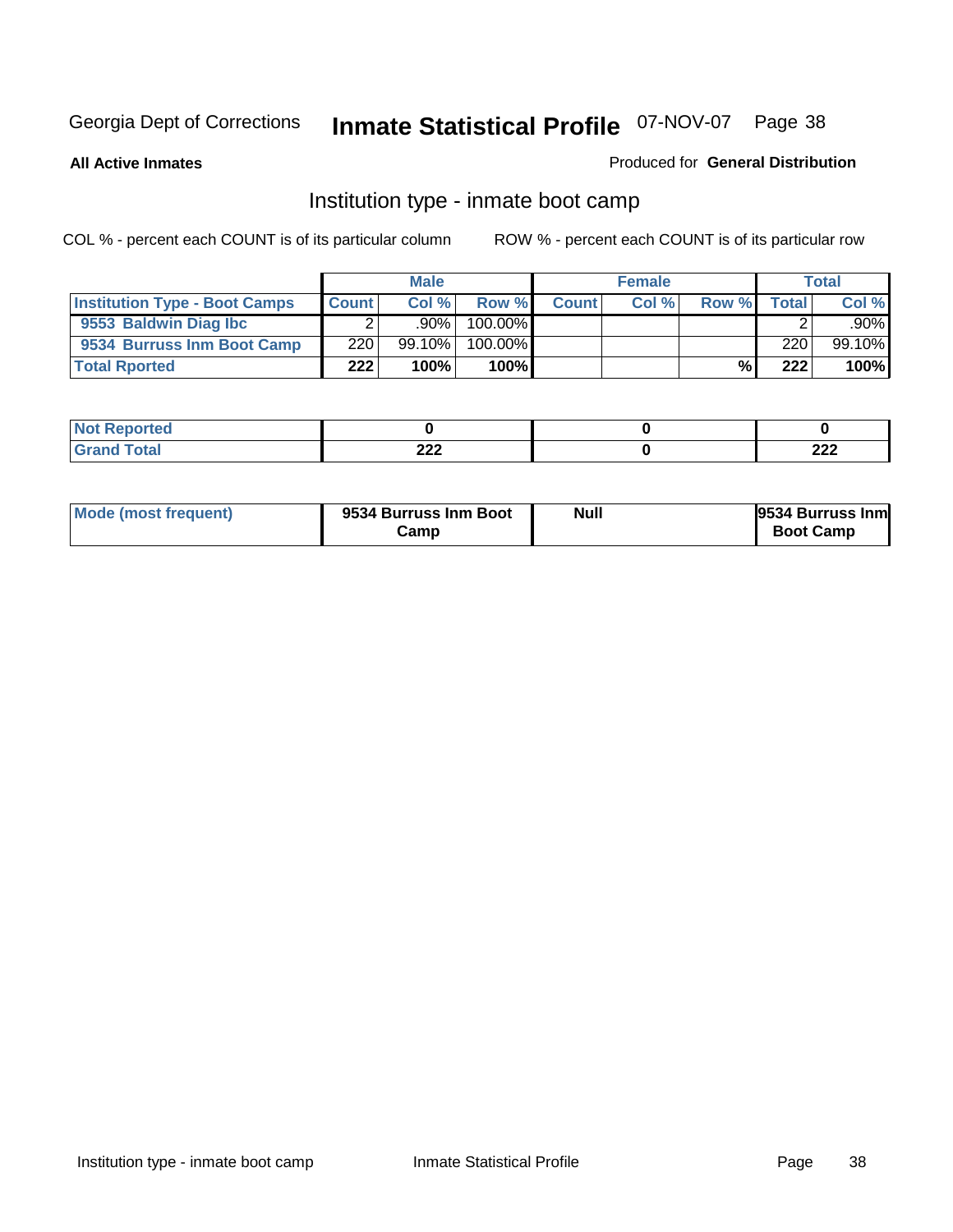#### **All Active Inmates**

#### Produced for **General Distribution**

# Number of disciplinary reports

|                                       |              | <b>Male</b> |        |              | <b>Female</b> |          |              | <b>Total</b> |
|---------------------------------------|--------------|-------------|--------|--------------|---------------|----------|--------------|--------------|
| <b>Number of Disciplinary Reports</b> | <b>Count</b> | Col %       | Row %  | <b>Count</b> | Col %         | Row %    | <b>Total</b> | Col %        |
|                                       | 21,750       | 43.54%      | 90.91% | 2,176        | 60.82%        | $9.09\%$ | 23,926       | 44.69%       |
|                                       | 6,977        | 13.97%      | 93.13% | 515          | 14.39%        | $6.87\%$ | 7,492        | 13.99%       |
| 2                                     | 3,873        | 7.75%       | 94.88% | 209          | 5.84%         | $5.12\%$ | 4,082        | 7.63%        |
| 3                                     | 2,623        | 5.25%       | 94.83% | 143          | 4.00%         | $5.17\%$ | 2,766        | 5.17%        |
|                                       | .988         | 3.98%       | 95.39% | 96           | 2.68%         | $4.61\%$ | 2,084        | 3.89%        |
| 5                                     | ,532         | $3.07\%$    | 96.60% | 54           | 1.51%         | 3.40%    | 1,586        | 2.96%        |
| <b>More Than 5</b>                    | 11,213       | 22.45%      | 96.68% | 385          | 10.76%        | $3.32\%$ | 11,598       | 21.66%       |
| <b>Total Reported</b>                 | 49,956       | 100%        | 93.32% | 3,578        | 100%          | 6.68%    | 53,534       | 100%         |

| orted<br>NO  |       |       |      |
|--------------|-------|-------|------|
| <b>Total</b> | AQQFE | 3.578 | .534 |

| Mean (average)       | 5.05 | 2.36 | 4.87 |
|----------------------|------|------|------|
| Median (middle)      |      |      |      |
| Mode (most frequent) |      |      |      |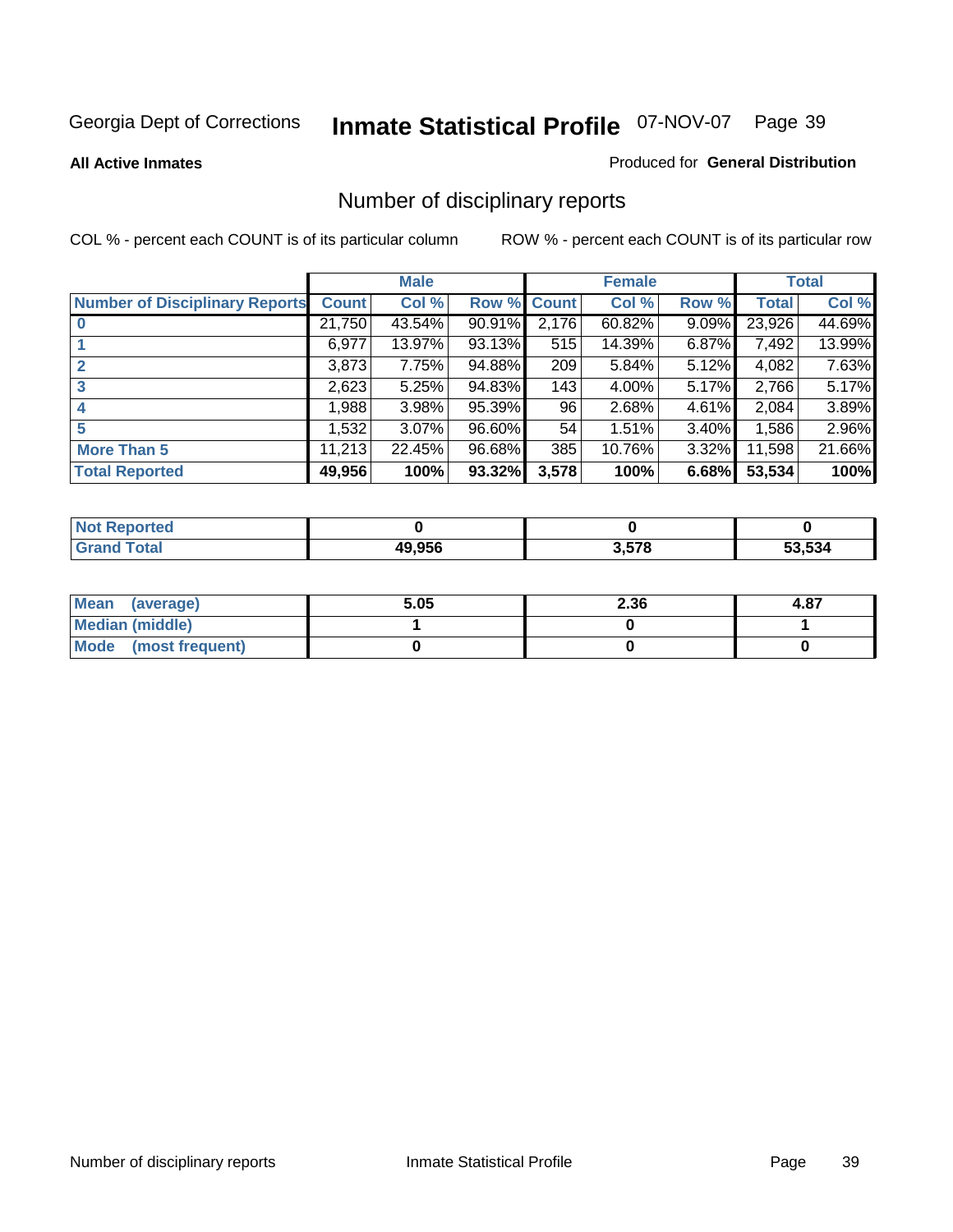**All Active Inmates**

#### Produced for **General Distribution**

## Number of transfers

|                            |         | <b>Male</b> |        |              | <b>Female</b> |        |              | <b>Total</b> |
|----------------------------|---------|-------------|--------|--------------|---------------|--------|--------------|--------------|
| <b>Number of Transfers</b> | Count l | Col %       | Row %  | <b>Count</b> | Col %         | Row %  | <b>Total</b> | Col %        |
|                            | 3,461   | 6.93%       | 83.96% | 661          | 18.47%        | 16.04% | 4,122        | 7.70%        |
|                            | 19,847  | 39.73%      | 91.18% | 1,919        | 53.63%        | 8.82%  | 21,766       | 40.66%       |
|                            | 10,842  | 21.70%      | 94.55% | 625          | 17.47%        | 5.45%  | 11,467       | 21.42%       |
| 3                          | 5,778   | 11.57%      | 96.32% | 221          | 6.18%         | 3.68%  | 5,999        | 11.21%       |
|                            | 3,492   | 6.99%       | 98.06% | 69           | 1.93%         | 1.94%  | 3,561        | 6.65%        |
| 5                          | 2,144   | 4.29%       | 98.48% | 33           | 0.92%         | 1.52%  | 2,177        | 4.07%        |
| <b>More Than 5</b>         | 4,392   | 8.79%       | 98.87% | 50           | 1.40%         | 1.13%  | 4,442        | 8.30%        |
| <b>Total Reported</b>      | 49,956  | 100%        | 93.32% | 3,578        | 100%          | 6.68%  | 53,534       | 100.0%       |

| بعد بعد بالا<br>N |               |      |                  |
|-------------------|---------------|------|------------------|
| $int^{\bullet}$   | <b>AQ 056</b> | 2572 | .<br>.<br>.<br>. |

| Mean (average)       | 2.43 | 1.30 | 2.35 |
|----------------------|------|------|------|
| Median (middle)      |      |      |      |
| Mode (most frequent) |      |      |      |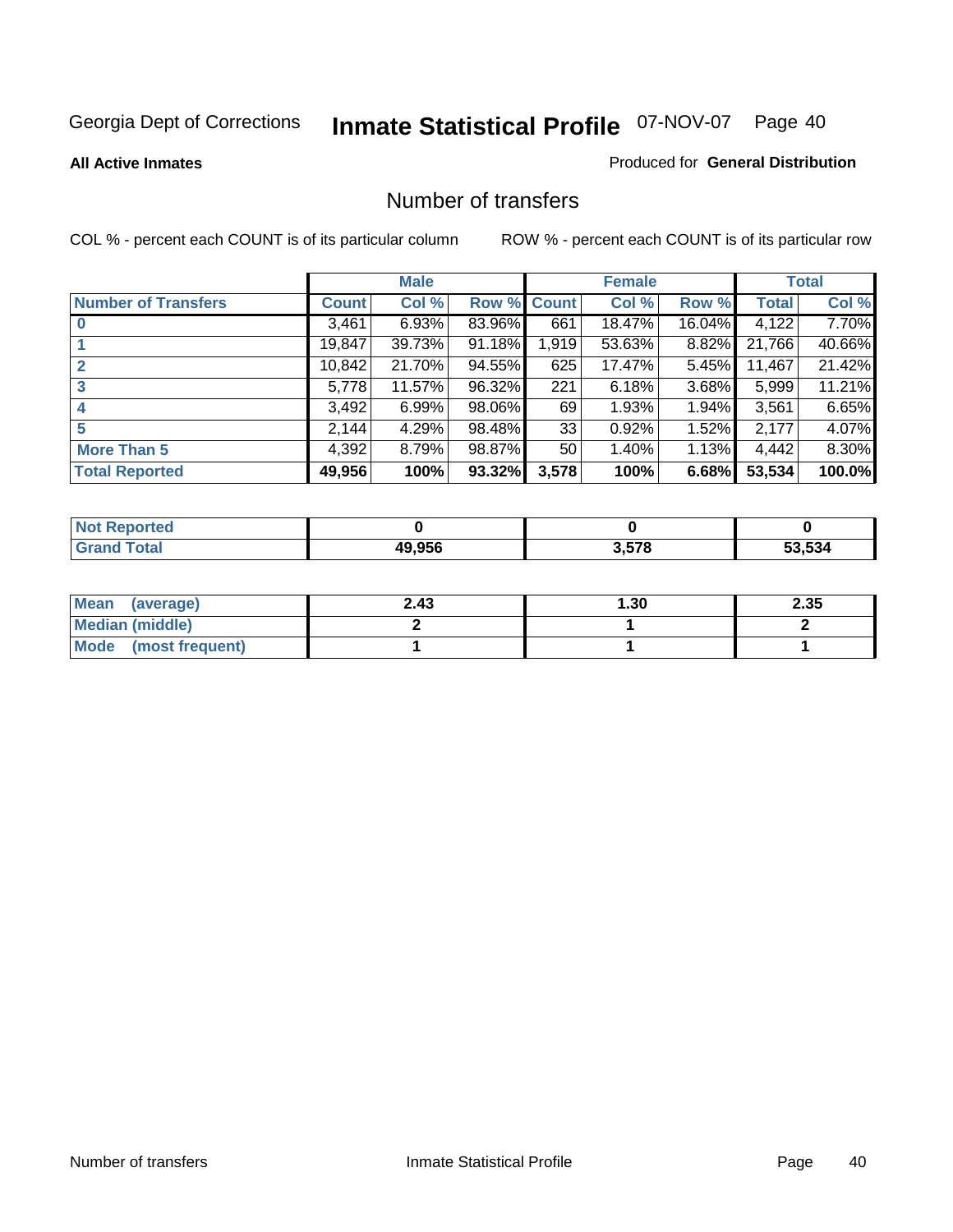**All Active Inmates**

#### Produced for **General Distribution**

# Number of escapes

|                          |              | <b>Male</b> |                    |       | <b>Female</b> |       |        | <b>Total</b> |
|--------------------------|--------------|-------------|--------------------|-------|---------------|-------|--------|--------------|
| <b>Number of Escapes</b> | <b>Count</b> | Col %       | <b>Row % Count</b> |       | Col %         | Row % | Total  | Col %        |
|                          | 49,657       | 99.40%      | 93.29%             | 3,570 | 99.78%        | 6.71% | 53,227 | 99.43%       |
|                          | 277          | 0.55%       | 97.19%             | 8     | 0.22%         | 2.81% | 285    | 0.53%        |
|                          | 16           | 0.03%       | 100.00%            |       |               |       | 16     | 0.03%        |
|                          | 5            | 0.01%       | 100.00%            |       |               |       | 5      | 0.01%        |
|                          |              | 0.01%       | $100.00\%$         |       |               |       |        | 0.01%        |
| <b>Total Reported</b>    | 49,956       | 100%        | 93.32%             | 3,578 | 100%          | 6.68% | 53,534 | 100.0%       |

| <b>Reported</b><br><b>Not</b> |        |       |        |
|-------------------------------|--------|-------|--------|
| <b>Total</b>                  | 49.956 | 3.578 | 53.534 |

| Mean (average)         |  | $.0^{\prime}$ |
|------------------------|--|---------------|
| <b>Median (middle)</b> |  |               |
| Mode (most frequent)   |  |               |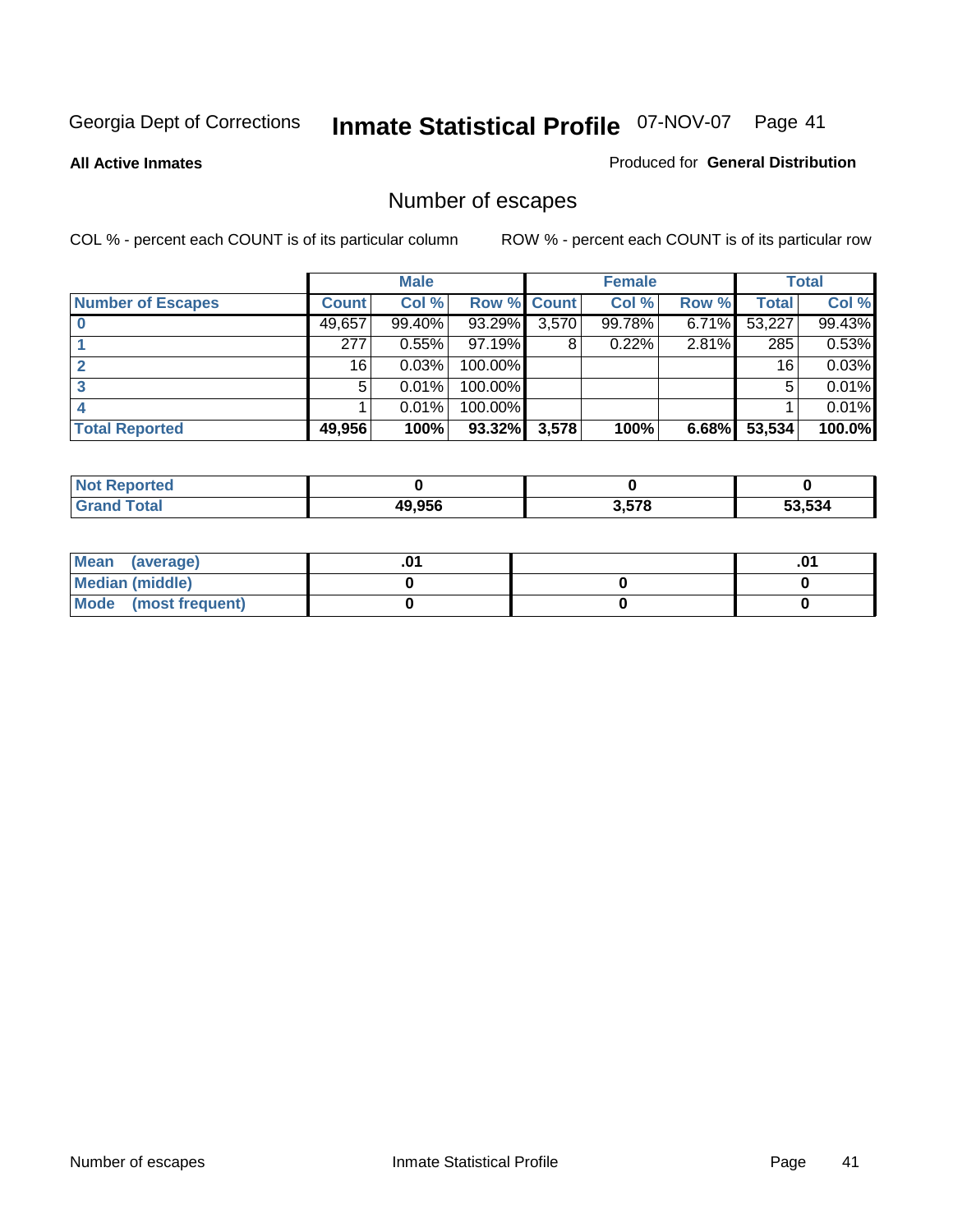**All Active Inmates**

#### Produced for **General Distribution**

# Probable future release type

|                                         |              | <b>Male</b> |                    |                  | <b>Female</b> |          | <b>Total</b> |        |
|-----------------------------------------|--------------|-------------|--------------------|------------------|---------------|----------|--------------|--------|
| <b>Probable Future Release Type</b>     | <b>Count</b> | Col %       | <b>Row % Count</b> |                  | Col %         | Row %    | <b>Total</b> | Col %  |
| <b>Paroled with probation to follow</b> | 7,300        | 14.61%      | 92.76%             | 570              | 15.93%        | 7.24%    | 7,870        | 14.70% |
| Paroled w/o probation to follow         | 7.649        | 15.31%      | 93.86%             | 500 <sub>1</sub> | $13.97\%$     | $6.14\%$ | 8.149        | 15.22% |
| <b>Maxout with probation to follow</b>  | 13,288       | 26.60%      | 92.67% 1.051       |                  | 29.37%        | $7.33\%$ | 14,339       | 26.78% |
| <b>Maxout w/o probation to follow</b>   | 12,651       | 25.32%      | $92.87\%$          | 972              | 27.17%        | $7.13\%$ | 13,623       | 25.45% |
| Life, LWOP or death sentence            | 9,068        | 18.15%      | 94.92%             | 485              | 13.56%        | $5.08\%$ | 9,553        | 17.84% |
| <b>Total Reported</b>                   | 49,956       | 100%        | 93.32% 3,578       |                  | 100%          | 6.68%    | 53,534       | 100%   |

| <b>Not</b><br>Reported       |        |        |        |
|------------------------------|--------|--------|--------|
| <b>Total</b><br><b>Grand</b> | 49,956 | 49,956 | 53,534 |

| Mode (most frequent) | Maxout with PROB follow   Maxout with PROB follow   Maxout with PROB |        |
|----------------------|----------------------------------------------------------------------|--------|
|                      |                                                                      | follow |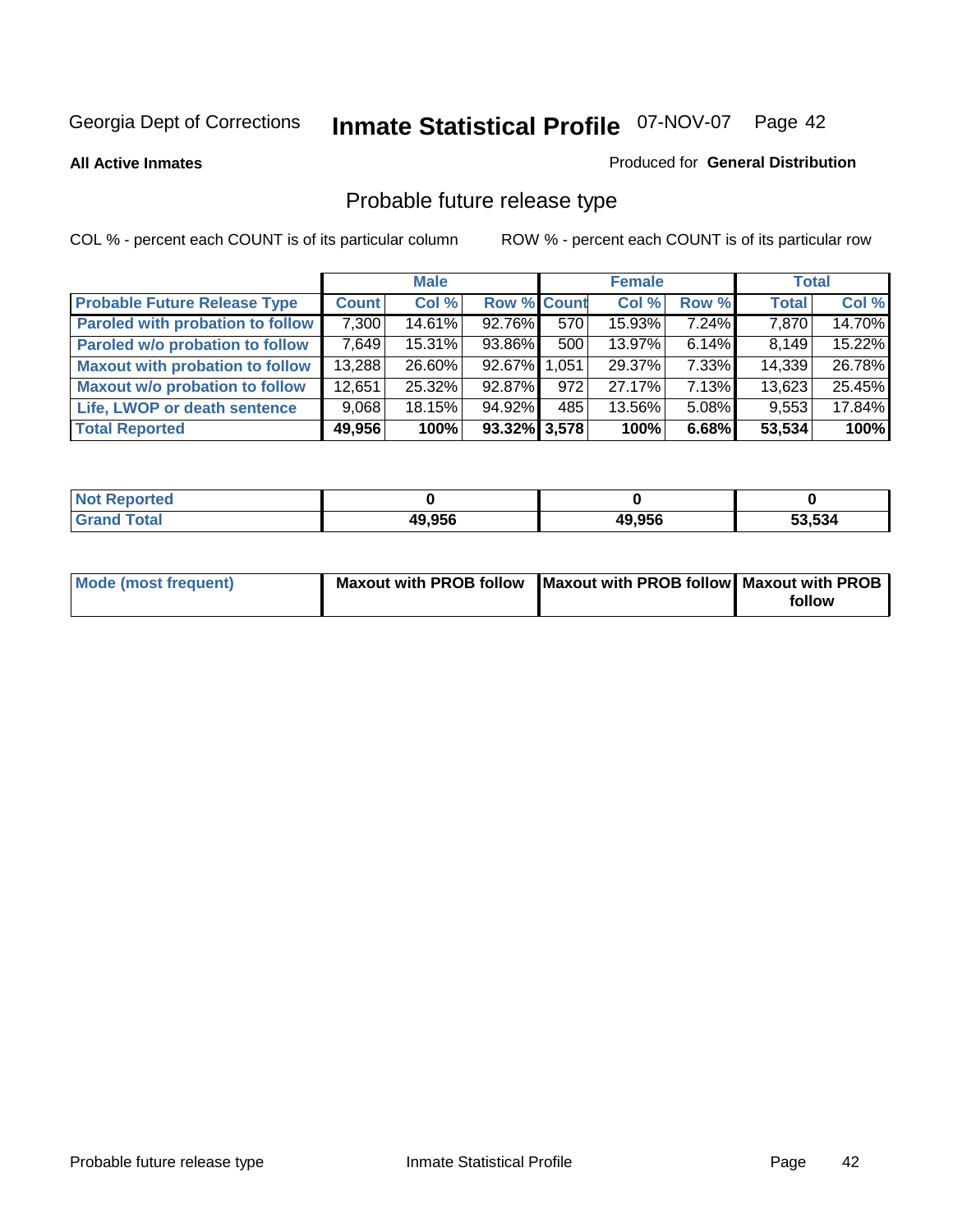**All Active Inmates**

## Produced for **General Distribution**

## Actual release type

|                            |              | <b>Male</b> |                    | <b>Female</b> |       |              | $\tau$ otal |
|----------------------------|--------------|-------------|--------------------|---------------|-------|--------------|-------------|
| <b>Actual Release Type</b> | <b>Count</b> | Col %       | <b>Row % Count</b> | Col %         | Row % | <b>Total</b> | Col %       |
| <b>Total Reported</b>      |              | $\%$        | %                  | %             | %     |              | %           |

| <b>Still Active</b> | 49,956 | 3,578 | 53,534 |
|---------------------|--------|-------|--------|
| <b>Not Reported</b> |        |       |        |
| <b>Grand Total</b>  | 49,956 | 3,578 | 53,534 |

| M<br>_____<br>_____ | NI | Null | $\cdots$ |
|---------------------|----|------|----------|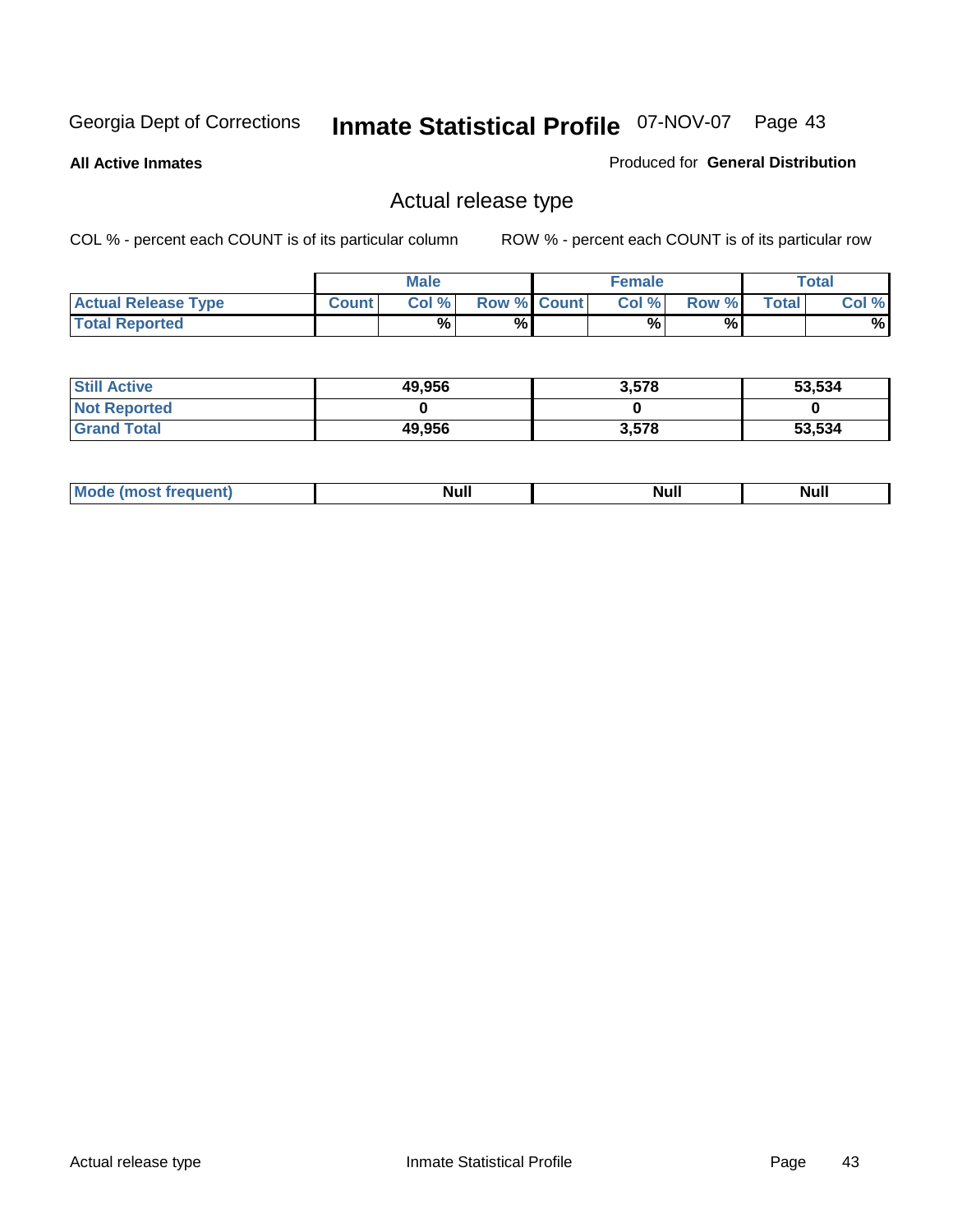## **All Active Inmates**

## Produced for **General Distribution**

## Time served in current (or last) institution

|                              |              | <b>Male</b> |        |              | <b>Female</b> |       |              | <b>Total</b> |
|------------------------------|--------------|-------------|--------|--------------|---------------|-------|--------------|--------------|
| <b>Time In Institution</b>   | <b>Count</b> | Col %       | Row %  | <b>Count</b> | Col %         | Row % | <b>Total</b> | Col %        |
| 0 to 3 months                | 12,067       | 24.16%      | 92.67% | 955          | 26.69%        | 7.33% | 13,022       | 24.32%       |
| <b>3.01 to 6 months</b>      | 8,047        | 16.11%      | 93.94% | 519          | 14.51%        | 6.06% | 8,566        | 16.00%       |
| 6.01 to 9 months             | 5,922        | 11.85%      | 92.97% | 448          | 12.52%        | 7.03% | 6,370        | 11.90%       |
| 9.01 to 12 months            | 3,388        | 6.78%       | 92.92% | 258          | 7.21%         | 7.08% | 3,646        | 6.81%        |
| <b>12.01 to 18 months</b>    | 5,638        | 11.29%      | 92.58% | 452          | 12.63%        | 7.42% | 6,090        | 11.38%       |
| <b>18.01 to 24 months</b>    | 3,742        | 7.49%       | 93.64% | 254          | 7.10%         | 6.36% | 3,996        | 7.46%        |
| 2.01 to 3 years              | 3,882        | 7.77%       | 90.45% | 410          | 11.46%        | 9.55% | 4,292        | 8.02%        |
| 3.01 to 4 years              | 2,165        | 4.33%       | 96.05% | 89           | 2.49%         | 3.95% | 2,254        | 4.21%        |
| $\overline{4.01}$ to 5 years | 1,237        | 2.48%       | 97.56% | 31           | 0.87%         | 2.44% | 1,268        | 2.37%        |
| 5.01 to 6 years              | 1,012        | 2.03%       | 97.12% | 30           | 0.84%         | 2.88% | 1,042        | 1.95%        |
| 6.01 to 7 years              | 727          | 1.46%       | 95.28% | 36           | 1.01%         | 4.72% | 763          | 1.43%        |
| 7.01 to 8 years              | 491          | 0.98%       | 94.42% | 29           | 0.81%         | 5.58% | 520          | 0.97%        |
| 8.01 to 9 years              | 499          | 1.00%       | 96.52% | 18           | 0.50%         | 3.48% | 517          | 0.97%        |
| 9.01 to 10 years             | 334          | 0.67%       | 93.82% | 22           | 0.61%         | 6.18% | 356          | 0.66%        |
| Over 10 years                | 805          | 1.61%       | 96.75% | 27           | 0.75%         | 3.25% | 832          | 1.55%        |
| <b>Total Reported</b>        | 49,956       | 100%        | 93.32% | 3,578        | 100%          | 6.68% | 53,534       | 100%         |

| <b>Not Reported</b> |        |     |        |
|---------------------|--------|-----|--------|
| <b>Total</b>        | 49,956 | 578 | 53.534 |

| <b>Mean</b><br>(average) | 19 months | 15 months | 19 months |  |
|--------------------------|-----------|-----------|-----------|--|
| Median (middle)          | 8 months  | 8 months  | 8 months  |  |
| Mode<br>(most frequent)  | 0 months  | 2 months  | months    |  |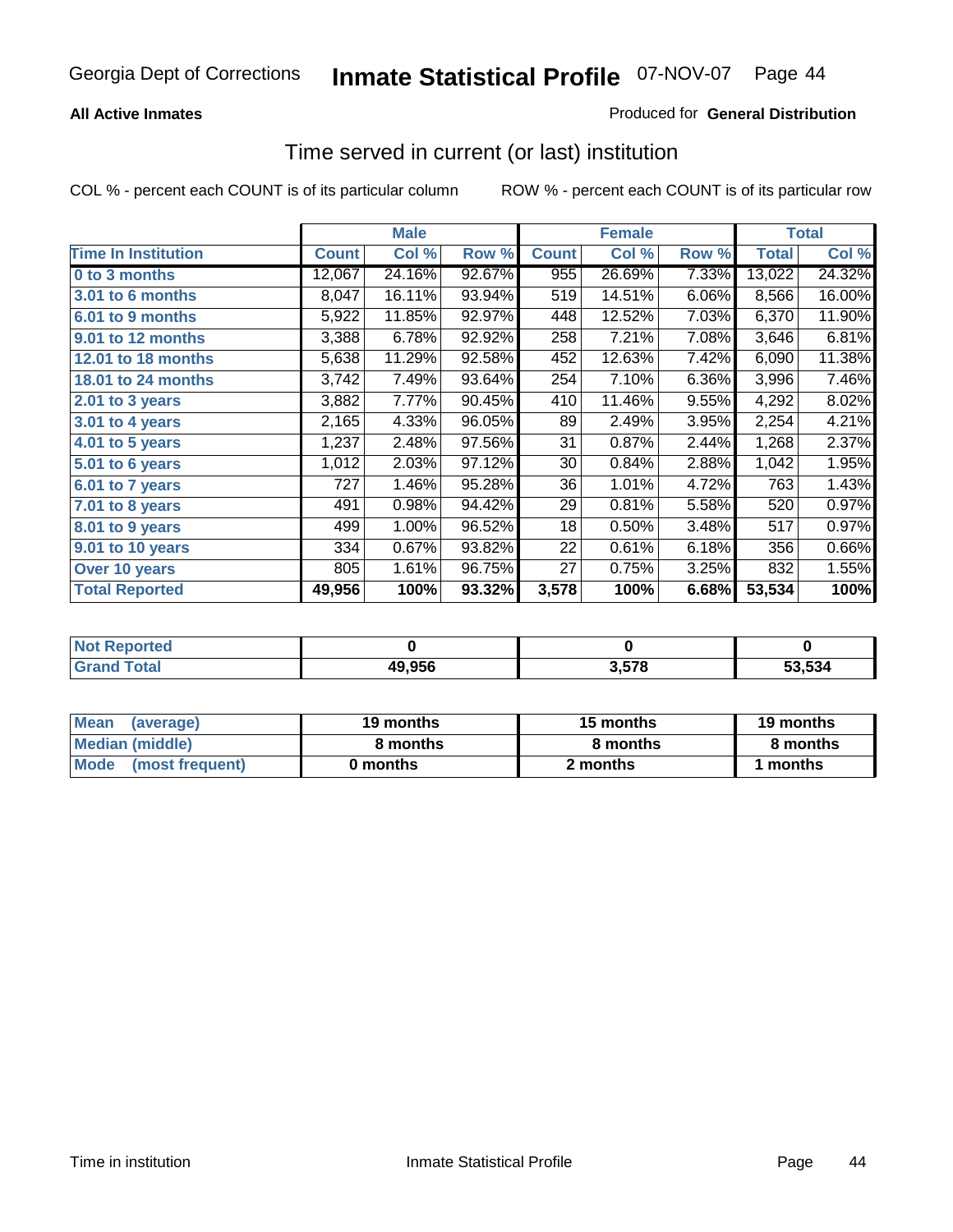**All Active Inmates**

### Produced for **General Distribution**

## Highest grade level attained

|                              |                 | <b>Male</b> |         |                  | <b>Female</b> |        |                  | <b>Total</b> |
|------------------------------|-----------------|-------------|---------|------------------|---------------|--------|------------------|--------------|
| <b>Grade Level</b>           | <b>Count</b>    | Col %       | Row %   | <b>Count</b>     | Col %         | Row %  | <b>Total</b>     | Col %        |
| No school at all             | 51              | 0.11%       | 96.23%  | $\overline{2}$   | 0.06%         | 3.77%  | $\overline{53}$  | 0.10%        |
| Grade 1                      | 44              | 0.09%       | 100.00% |                  |               |        | 44               | 0.08%        |
| <b>Grade 2</b>               | 63              | 0.13%       | 94.03%  | 4                | 0.12%         | 5.97%  | 67               | 0.13%        |
| <b>Grade 3</b>               | 136             | 0.28%       | 96.45%  | 5                | 0.15%         | 3.55%  | 141              | 0.27%        |
| Grade 4                      | 140             | 0.29%       | 98.59%  | $\overline{2}$   | 0.06%         | 1.41%  | $\overline{142}$ | 0.27%        |
| Grade 5                      | 228             | 0.47%       | 96.61%  | $\overline{8}$   | 0.24%         | 3.39%  | 236              | 0.45%        |
| <b>Grade 6</b>               | 810             | 1.67%       | 95.86%  | $\overline{35}$  | 1.03%         | 4.14%  | 845              | 1.63%        |
| <b>Grade 7</b>               | 1,274           | 2.62%       | 93.47%  | 89               | 2.63%         | 6.53%  | 1,363            | 2.62%        |
| Grade 8                      | 4,687           | 9.65%       | 94.31%  | 283              | 8.35%         | 5.69%  | 4,970            | 9.57%        |
| Grade 9                      | 7,613           | 15.68%      | 94.38%  | 453              | 13.36%        | 5.62%  | 8,066            | 15.53%       |
| Grade 10                     | 10,189          | 20.99%      | 94.73%  | 567              | 16.73%        | 5.27%  | 10,756           | 20.71%       |
| Grade 11                     | 8,966           | 18.47%      | 94.75%  | 497              | 14.66%        | 5.25%  | 9,463            | 18.22%       |
| Grade 12 or GED              | 8,756           | 18.04%      | 93.91%  | 568              | 16.76%        | 6.09%  | 9,324            | 17.95%       |
| <b>Some tech school</b>      | 590             | 1.22%       | 80.60%  | $\overline{142}$ | 4.19%         | 19.40% | 732              | 1.41%        |
| <b>Completed tech school</b> | 910             | 1.87%       | 77.98%  | 257              | 7.58%         | 22.02% | 1,167            | 2.25%        |
| College, 1 year              | 1,224           | 2.52%       | 91.41%  | 115              | 3.39%         | 8.59%  | 1,339            | 2.58%        |
| College, 2 year              | 1,612           | 3.32%       | 89.21%  | 195              | 5.75%         | 10.79% | 1,807            | 3.48%        |
| College, 3 year              | 494             | 1.02%       | 88.06%  | 67               | 1.98%         | 11.94% | 561              | 1.08%        |
| <b>Bachelor's degree</b>     | 617             | 1.27%       | 88.78%  | $\overline{78}$  | 2.30%         | 11.22% | 695              | 1.34%        |
| <b>Master's degree</b>       | 91              | 0.19%       | 84.26%  | 17               | 0.50%         | 15.74% | 108              | 0.21%        |
| Ph.D. degree                 | $\overline{23}$ | 0.05%       | 85.19%  | 4                | 0.12%         | 14.81% | 27               | 0.05%        |
| Law degree                   | $\overline{17}$ | 0.04%       | 89.47%  | $\overline{2}$   | 0.06%         | 10.53% | 19               | 0.04%        |
| <b>Some medical school</b>   | $\overline{3}$  | 0.01%       | 100.00% |                  |               |        | $\overline{3}$   | 0.01%        |
| <b>Medical degree</b>        | $\overline{7}$  | 0.01%       | 100.00% |                  |               |        | $\overline{7}$   | 0.01%        |
| <b>Total Reported</b>        | 48,545          | 100%        | 93.47%  | 3,390            | 100.0%        | 6.53%  | 51,935           | 100%         |

| 111      | 188        | ,599               |
|----------|------------|--------------------|
| 10 O.E.C | <b>E70</b> | $\sim$ ro $\prime$ |

| <b>Mean</b><br>(average)       | 10.43    | 11.08           | 10.47    |
|--------------------------------|----------|-----------------|----------|
| Median (middle)                | Grade 10 | Grade 11        | Grade 10 |
| <b>Mode</b><br>(most frequent) | Grade 10 | Grade 12 or GED | Grade 10 |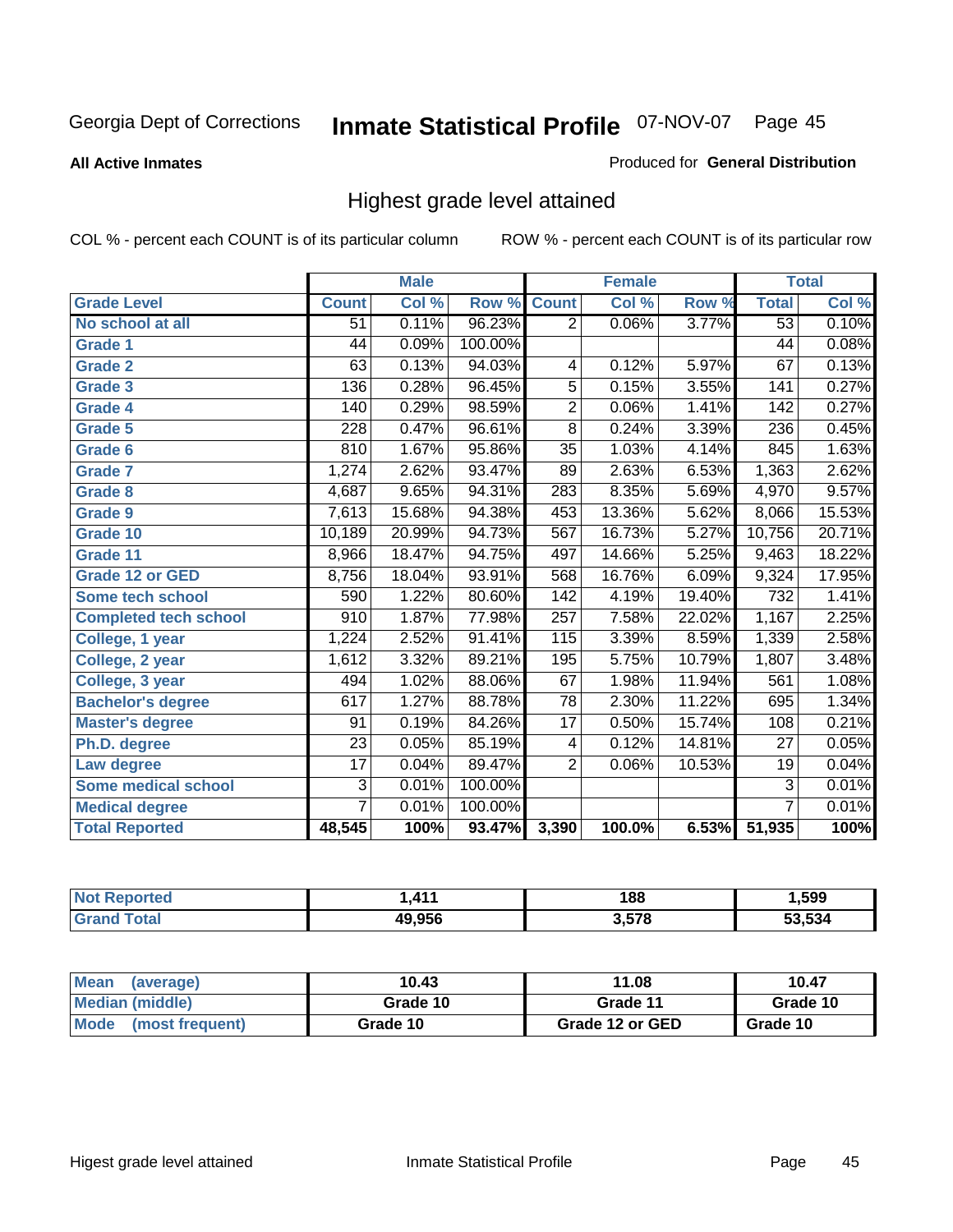Produced for **General Distribution**

#### **All Active Inmates**

## Culture fair IQ scores

|                       |              | <b>Male</b> |         |              | <b>Female</b> |        |        | <b>Total</b> |
|-----------------------|--------------|-------------|---------|--------------|---------------|--------|--------|--------------|
| <b>IQ Scores</b>      | <b>Count</b> | Col %       | Row %   | <b>Count</b> | Col %         | Row %  | Total  | Col %        |
| $60 - 69$             | 1,240        | 2.68%       | 95.17%  | 63           | 2.72%         | 4.83%  | 1,303  | 2.69%        |
| $70 - 79$             | 3,622        | 7.84%       | 95.12%  | 186          | 8.03%         | 4.88%  | 3,808  | 7.85%        |
| $80 - 89$             | 6,702        | 14.51%      | 92.62%  | 534          | 23.05%        | 7.38%  | 7,236  | 14.92%       |
| $90 - 99$             | 11,577       | 25.06%      | 93.39%  | 820          | 35.39%        | 6.61%  | 12,397 | 25.56%       |
| $100 - 109$           | 12,217       | 26.45%      | 97.24%  | 347          | 14.98%        | 2.76%  | 12,564 | 25.90%       |
| $110 - 119$           | 8,569        | 18.55%      | 97.90%  | 184          | 7.94%         | 2.10%  | 8,753  | 18.05%       |
| 120 - 129             | 2,155        | 4.67%       | 95.69%  | 97           | 4.19%         | 4.31%  | 2,252  | 4.64%        |
| 130 - 139             | 86           | 0.19%       | 60.56%  | 56           | 2.42%         | 39.44% | 142    | 0.29%        |
| 140 & Up              | 20           | 0.04%       | 40.00%  | 30           | 1.29%         | 60.00% | 50     | 0.10%        |
|                       |              | 0.01%       | 100.00% |              |               |        | 1      | 0.01%        |
| <b>Total Reported</b> | 46,189       | 100%        | 95.22%  | 2,317        | 100.0%        | 4.78%  | 48,506 | 100.0%       |

| <b>Not Reported</b>  | 3,187  | 1,034 | 4.221  |
|----------------------|--------|-------|--------|
| Not Valid (under 60) | 580    | 227   | 807    |
| <b>Grand Total</b>   | 49,956 | 3,578 | 53,534 |

| Mean<br>(average)       | 99  | 96 | 98 |
|-------------------------|-----|----|----|
| <b>Median (middle)</b>  | 99  | 94 | 99 |
| Mode<br>(most frequent) | 103 | 96 | 99 |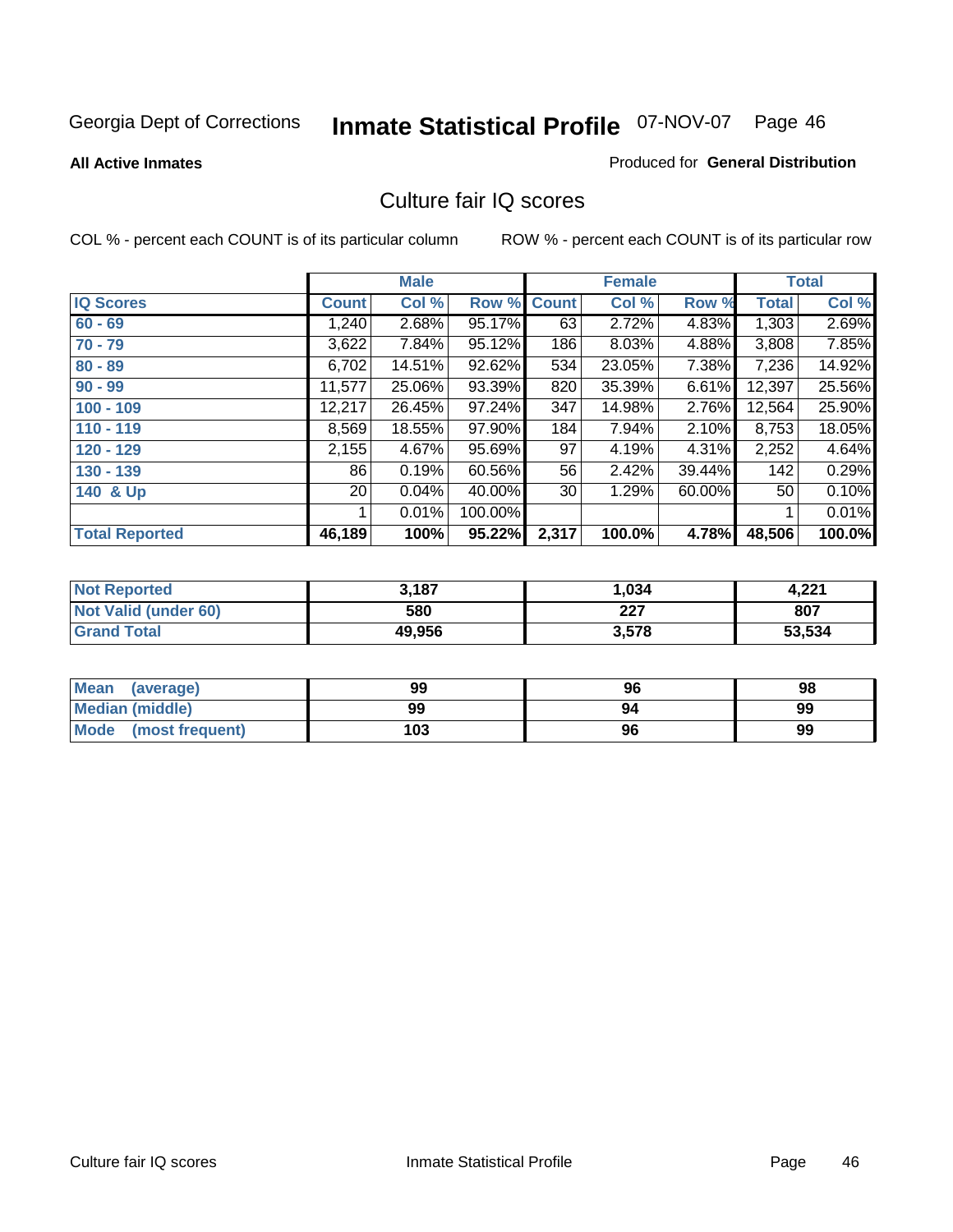#### **All Active Inmates**

#### Produced for **General Distribution**

# Wide Range Achievement Test (WRAT) reading score

|                           |              | <b>Male</b> |        |              | <b>Female</b> |        |              | <b>Total</b> |
|---------------------------|--------------|-------------|--------|--------------|---------------|--------|--------------|--------------|
| <b>WRAT Reading Score</b> | <b>Count</b> | Col %       | Row %  | <b>Count</b> | Col %         | Row %  | <b>Total</b> | Col %        |
| $0.1$ to $0.9$            | 844          | $1.80\%$    | 98.83% | 10           | 0.39%         | 1.17%  | 854          | 1.73%        |
| 1.0 to 1.9                | 1,105        | 2.36%       | 97.10% | 33           | 1.29%         | 2.90%  | 1,138        | 2.30%        |
| 2.0 to 2.9                | 2,260        | 4.82%       | 96.09% | 92           | 3.59%         | 3.91%  | 2,352        | 4.75%        |
| 3.0 to 3.9                | 3,374        | 7.19%       | 97.18% | 98           | 3.82%         | 2.82%  | 3,472        | 7.02%        |
| 4.0 to 4.9                | 4,346        | 9.26%       | 96.19% | 172          | 6.71%         | 3.81%  | 4,518        | 9.13%        |
| 5.0 to 5.9                | 3,843        | 8.19%       | 95.05% | 200          | 7.80%         | 4.95%  | 4,043        | 8.17%        |
| 6.0 to 6.9                | 3,846        | 8.20%       | 95.17% | 195          | 7.61%         | 4.83%  | 4,041        | 8.17%        |
| 7.0 to 7.9                | 2,102        | 4.48%       | 94.98% | 111          | 4.33%         | 5.02%  | 2,213        | 4.47%        |
| 8.0 to 8.9                | 4,360        | 9.29%       | 95.53% | 204          | 7.96%         | 4.47%  | 4,564        | 9.22%        |
| 9.0 to 9.9                | 4,199        | 8.95%       | 95.48% | 199          | 7.76%         | 4.52%  | 4,398        | 8.89%        |
| 10.0 to 10.9              | 2,189        | 4.67%       | 94.52% | 127          | 4.96%         | 5.48%  | 2,316        | 4.68%        |
| 11.0 to 11.9              | 2,120        | 4.52%       | 94.69% | 119          | 4.64%         | 5.31%  | 2,239        | 4.52%        |
| 12.0 to 12.9              | 8,297        | 17.68%      | 97.03% | 254          | 9.91%         | 2.97%  | 8,551        | 17.28%       |
| 13                        | 4,034        | 8.60%       | 84.34% | 749          | 29.22%        | 15.66% | 4,783        | 9.67%        |
| <b>Total Reported</b>     | 46,919       | 100%        | 94.82% | 2,563        | 100%          | 5.18%  | 49,482       | 100%         |
|                           |              |             |        |              |               |        |              |              |

| <b>Not Reported</b> | 3,037  | . 015. ، | 1.052  |
|---------------------|--------|----------|--------|
| <b>Grand Total</b>  | 49,956 | 3,578    | 53,534 |

| Mean (average)       | 8.12       | 9.25 | 8.18      |
|----------------------|------------|------|-----------|
| Median (middle)      | י ס<br>o.z | 9.5  | ററ<br>o.z |
| Mode (most frequent) | 12.8       | ں ו  | 12.8      |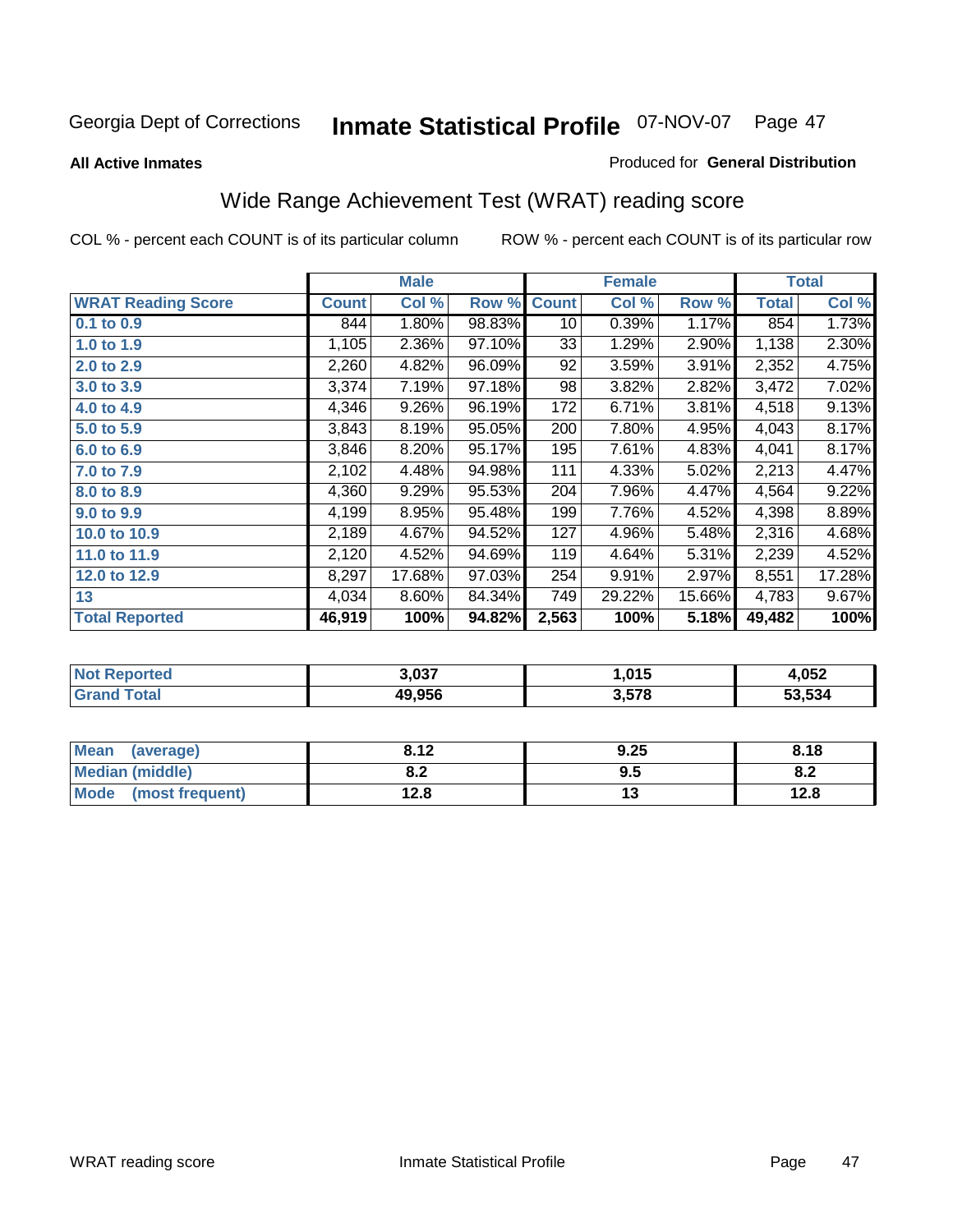## Georgia Dept of Corrections 07-NOV-07 Page **Inmate Statistical Profile** 48

**All Active Inmates**

#### Produced for **General Distribution**

## Wide Range Achievement Test (WRAT) math score

|                              |              | <b>Male</b> |         |              | <b>Female</b> |        |              | <b>Total</b> |
|------------------------------|--------------|-------------|---------|--------------|---------------|--------|--------------|--------------|
| <b>WRAT Mathematic Score</b> | <b>Count</b> | Col %       | Row %   | <b>Count</b> | Col %         | Row %  | <b>Total</b> | Col %        |
| 0.1 to 0.9                   | 85           | 0.18%       | 100.00% |              |               |        | 85           | 0.17%        |
| 1.0 to 1.9                   | 243          | 0.52%       | 95.29%  | 12           | 0.47%         | 4.71%  | 255          | 0.52%        |
| 2.0 to 2.9                   | 1,155        | 2.46%       | 94.44%  | 68           | 2.66%         | 5.56%  | 1,223        | 2.47%        |
| 3.0 to 3.9                   | 2,932        | 6.25%       | 96.13%  | 118          | 4.61%         | 3.87%  | 3,050        | 6.16%        |
| 4.0 to 4.9                   | 4,785        | 10.20%      | 96.07%  | 196          | 7.66%         | 3.93%  | 4,981        | 10.07%       |
| 5.0 to 5.9                   | 6,102        | 13.00%      | 96.08%  | 249          | 9.73%         | 3.92%  | 6,351        | 12.83%       |
| 6.0 to 6.9                   | 11,329       | 24.14%      | 95.46%  | 539          | 21.05%        | 4.54%  | 11,868       | 23.98%       |
| 7.0 to 7.9                   | 7,174        | 15.29%      | 94.43%  | 423          | 16.52%        | 5.57%  | 7,597        | 15.35%       |
| 8.0 to 8.9                   | 3,063        | 6.53%       | 93.99%  | 196          | 7.66%         | 6.01%  | 3,259        | 6.59%        |
| 9.0 to 9.9                   | 4,265        | 9.09%       | 93.16%  | 313          | 12.23%        | 6.84%  | 4,578        | 9.25%        |
| 10.0 to 10.9                 | 2,646        | 5.64%       | 93.07%  | 197          | 7.70%         | 6.93%  | 2,843        | 5.75%        |
| 11.0 to 11.9                 | 1,624        | 3.46%       | 92.80%  | 126          | 4.92%         | 7.20%  | 1,750        | 3.54%        |
| 12.0 to 12.9                 | 1,064        | 2.27%       | 96.82%  | 35           | 1.37%         | 3.18%  | 1,099        | 2.22%        |
| 13                           | 455          | 0.97%       | 83.79%  | 88           | 3.44%         | 16.21% | 543          | 1.10%        |
| <b>Total Reported</b>        | 46,922       | 100%        | 94.83%  | 2,560        | 100.0%        | 5.17%  | 49,482       | 100%         |

| NG | 3.034  | 018, ، | l.052  |
|----|--------|--------|--------|
|    | 49.956 | 3,578  | 53.534 |

| <b>Mean</b><br>(average)       | 7.03 | 7.53 | 7.05 |
|--------------------------------|------|------|------|
| <b>Median (middle)</b>         | 6.9  |      | 6.9  |
| <b>Mode</b><br>(most frequent) | 6.9  | 7.4  | 6.9  |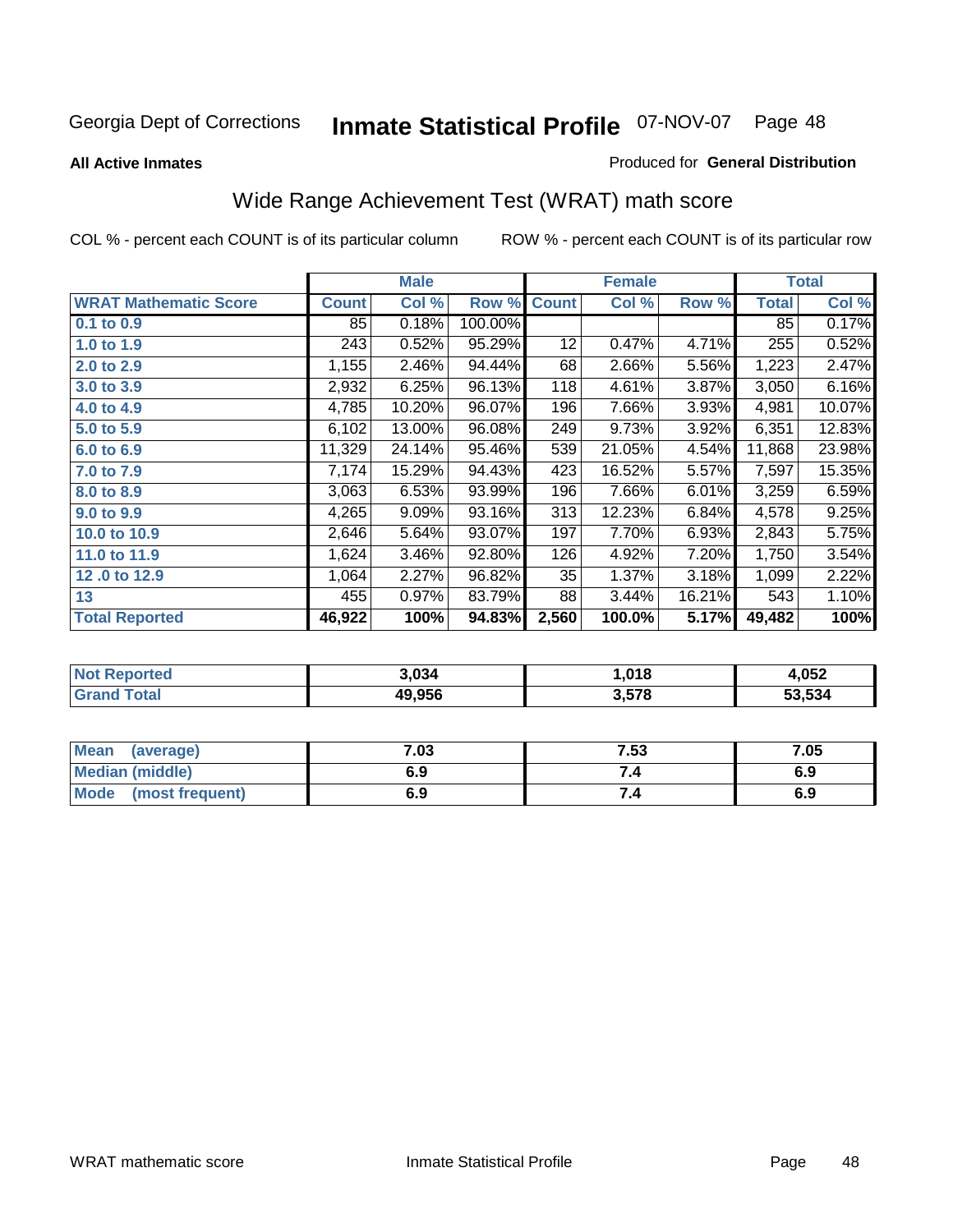**All Active Inmates**

#### Produced for **General Distribution**

## Wide Range Achievement Test (WRAT) spelling score

|                            |              | <b>Male</b> |        |              | <b>Female</b> |        |                    | <b>Total</b> |
|----------------------------|--------------|-------------|--------|--------------|---------------|--------|--------------------|--------------|
| <b>WRAT Spelling Score</b> | <b>Count</b> | Col %       | Row %  | <b>Count</b> | Col %         | Row %  | <b>Total</b>       | Col %        |
| 0.1 to 0.9                 | 801          | 1.71%       | 98.52% | 12           | 0.47%         | 1.48%  | 813                | 1.64%        |
| 1.0 to 1.9                 | 2,138        | 4.56%       | 98.12% | 41           | 1.60%         | 1.88%  | 2,179              | 4.40%        |
| 2.0 to 2.9                 | 3,732        | 7.95%       | 98.24% | 67           | 2.61%         | 1.76%  | 3,799              | 7.68%        |
| 3.0 to 3.9                 | 3,231        | 6.89%       | 97.91% | 69           | 2.69%         | 2.09%  | 3,300              | 6.67%        |
| 4.0 to 4.9                 | 4,569        | 9.74%       | 97.13% | 135          | 5.27%         | 2.87%  | 4,704              | 9.51%        |
| 5.0 to 5.9                 | 5,424        | 11.56%      | 96.07% | 222          | 8.66%         | 3.93%  | 5,646              | 11.41%       |
| 6.0 to 6.9                 | 5,850        | 12.47%      | 95.29% | 289          | 11.28%        | 4.71%  | 6,139              | 12.41%       |
| 7.0 to 7.9                 | 3,858        | 8.22%       | 93.89% | 251          | 9.79%         | 6.11%  | 4,109              | 8.30%        |
| 8.0 to 8.9                 | 3,629        | 7.73%       | 94.26% | 221          | 8.62%         | 5.74%  | $\overline{3,850}$ | 7.78%        |
| 9.0 to 9.9                 | 3,485        | 7.43%       | 93.18% | 255          | 9.95%         | 6.82%  | 3,740              | 7.56%        |
| 10.0 to 10.9               | 3,383        | 7.21%       | 92.26% | 284          | 11.08%        | 7.74%  | 3,667              | 7.41%        |
| 11.0 to 11.9               | 1,692        | 3.61%       | 92.01% | 147          | 5.74%         | 7.99%  | 1,839              | 3.72%        |
| 12.0 to 12.9               | 3,348        | 7.14%       | 95.93% | 142          | 5.54%         | 4.07%  | 3,490              | 7.05%        |
| 13                         | 1,781        | 3.80%       | 80.62% | 428          | 16.70%        | 19.38% | 2,209              | 4.46%        |
| <b>Total Reported</b>      | 46,921       | 100%        | 94.82% | 2,563        | 100%          | 5.18%  | 49,484             | 100%         |

| 3.035  | . 015. ، | .050   |
|--------|----------|--------|
| 49.956 | 3,578    | 53.534 |

| <b>Mean</b><br>(average)       | 6.92       | 8.69 | 7.01       |
|--------------------------------|------------|------|------------|
| <b>Median (middle)</b>         | v.z        | ტ.J  | o.4        |
| <b>Mode</b><br>(most frequent) | . .<br>v.z | ں ،  | . .<br>0.Z |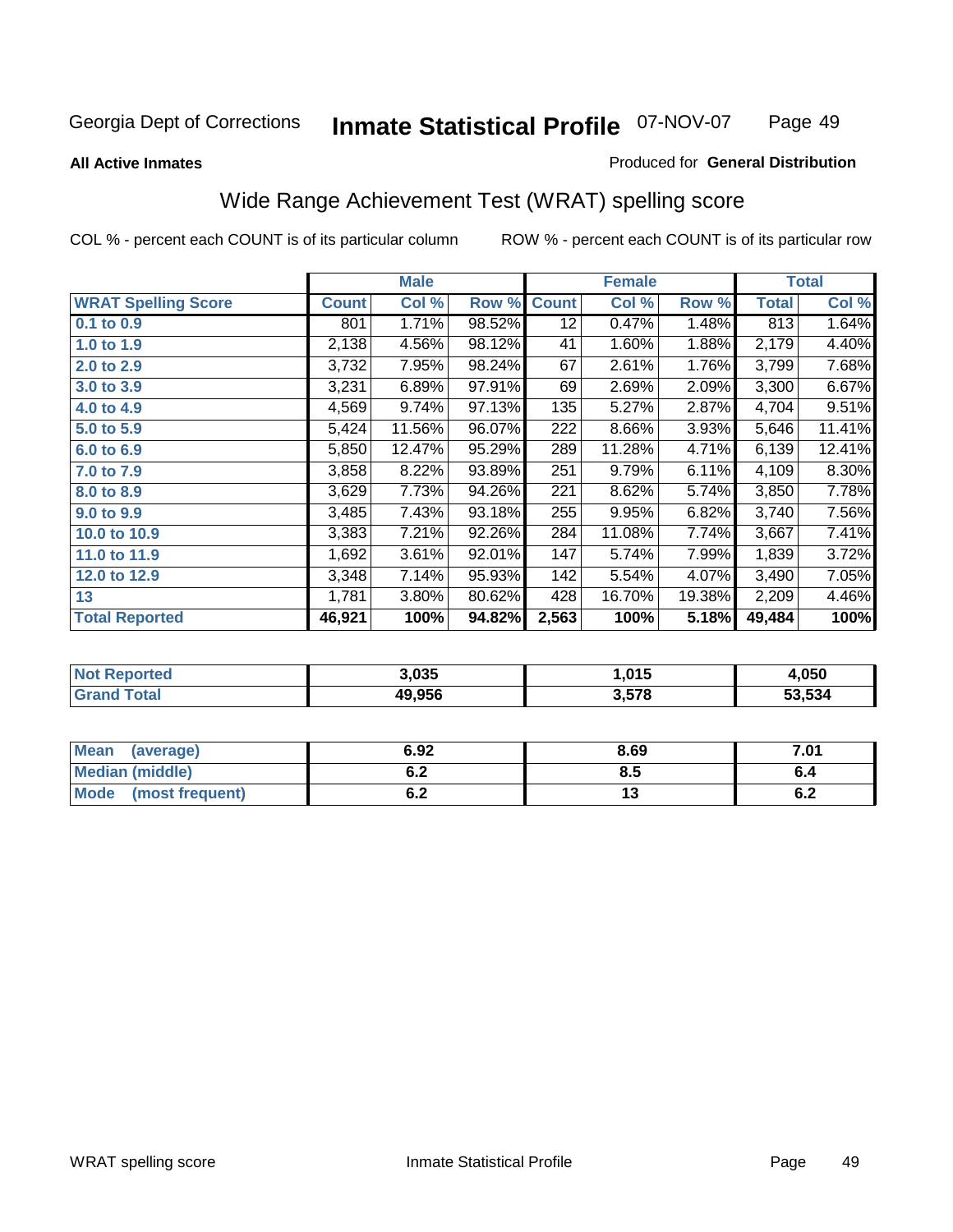### **All Active Inmates**

## Produced for **General Distribution**

## Scope of substance abuse - summary

|                        |              | <b>Male</b> |           |                | <b>Female</b> |          |              | <b>Total</b> |
|------------------------|--------------|-------------|-----------|----------------|---------------|----------|--------------|--------------|
| <b>Substance Abuse</b> | <b>Count</b> | Col %       | Row %     | <b>Count</b>   | Col %         | Row %    | <b>Total</b> | Col %        |
| <b>None</b>            | 15.476       | 30.98%      | 93.08%    | $\sqrt{1,150}$ | 32.14%        | $6.92\%$ | 16,626       | 31.06%       |
| <b>Drugs only</b>      | 18.560       | 37.15%      | $90.41\%$ | 1,968          | 55.00%        | $9.59\%$ | 20,528       | 38.35%       |
| <b>Alcohol only</b>    | 3.566        | $7.14\%$    | 97.38%    | 96             | 2.68%         | $2.62\%$ | 3,662        | 6.84%        |
| Drugs and alcohol      | 12,354       | 24.73%      | $97.14\%$ | 364            | $10.17\%$     | $2.86\%$ | 12,718       | 23.76%       |
| <b>Total Reported</b>  | 49,956       | 100%        | 93.32%    | 3,578          | 100%          | 6.68%    | 53,534       | 100.0%       |

| <b>Not</b><br><b>Reported</b> |        |       |        |
|-------------------------------|--------|-------|--------|
| <b>Grand Total</b>            | 49.956 | 3,578 | 53.534 |

| Drugs only | Mode<br>(most frequent) | Drugs only | Drugs only |
|------------|-------------------------|------------|------------|
|------------|-------------------------|------------|------------|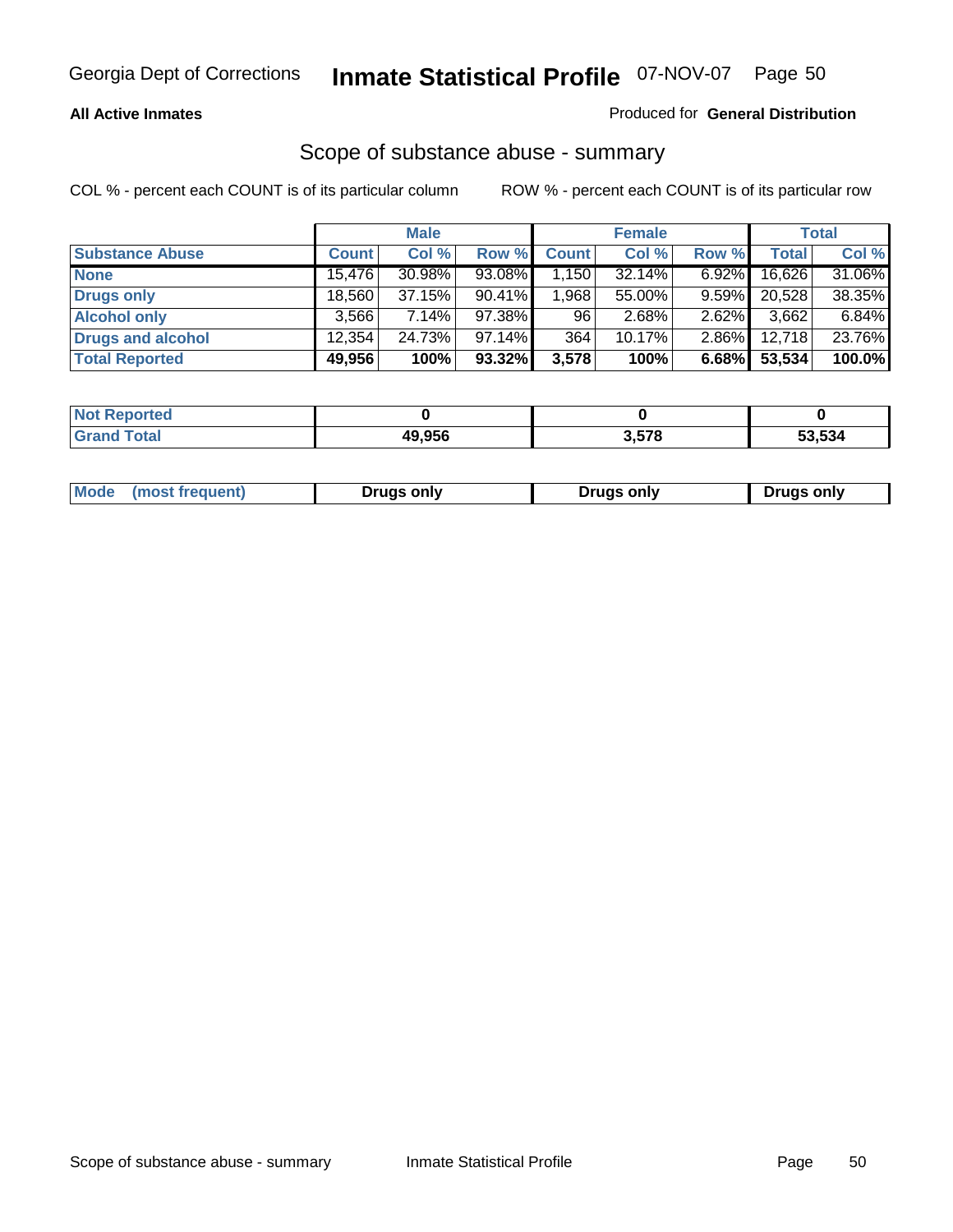## **All Active Inmates**

## Produced for **General Distribution**

## Scope of substance abuse - detail

|                                      |              | <b>Male</b> |        |              | <b>Female</b> |        |              | <b>Total</b> |
|--------------------------------------|--------------|-------------|--------|--------------|---------------|--------|--------------|--------------|
| <b>Substance Abuse</b>               | <b>Count</b> | Col %       | Row %  | <b>Count</b> | Col %         | Row %  | <b>Total</b> | Col %        |
| No drug or alcohol problems          | 15,476       | 30.98%      | 93.08% | 1,150        | 32.14%        | 6.92%  | 16,626       | 31.06%       |
| Drug addiction but no alcohol        | 419          | 0.84%       | 86.39% | 66           | 1.84%         | 13.61% | 485          | 0.91%        |
| <b>Drug addiction and alcohol</b>    | 185          | 0.37%       | 99.46% |              | 0.03%         | 0.54%  | 186          | 0.35%        |
| abuse                                |              |             |        |              |               |        |              |              |
| <b>Drug addiction and alcoholism</b> | 79           | 0.16%       | 94.05% | 5            | 0.14%         | 5.95%  | 84           | 0.16%        |
| No drug problem but alcohol          | 2,936        | 5.88%       | 98.39% | 48           | 1.34%         | 1.61%  | 2,984        | 5.57%        |
| <b>labuse</b>                        |              |             |        |              |               |        |              |              |
| No drug problem but alcoholism       | 630          | 1.26%       | 92.92% | 48           | 1.34%         | 7.08%  | 678          | 1.27%        |
| Drug experiment but no alcohol       | 8,353        | 16.72%      | 94.81% | 457          | 12.77%        | 5.19%  | 8,810        | 16.46%       |
| <b>Drug experiment &amp; alcohol</b> | 1,757        | 3.52%       | 98.65% | 24           | 0.67%         | 1.35%  | 1,781        | 3.33%        |
| <b>labuse</b>                        |              |             |        |              |               |        |              |              |
| Drug experiment & alcoholism         | 801          | 1.60%       | 96.27% | 31           | 0.87%         | 3.73%  | 832          | 1.55%        |
| Drug abuse but no alcohol            | 9,788        | 19.59%      | 87.14% | 1,445        | 40.39%        | 12.86% | 11,233       | 20.98%       |
| Drug abuse and alcohol abuse         | 8,049        | 16.11%      | 98.53% | 120          | 3.35%         | 1.47%  | 8,169        | 15.26%       |
| <b>Drug abuse and alcoholism</b>     | 1,483        | 2.97%       | 89.02% | 183          | 5.11%         | 10.98% | 1,666        | 3.11%        |
| <b>Total Reported</b>                | 49,956       | 100%        | 93.32% | 3,578        | 100%          | 6.68%  | 53,534       | 100.0%       |

| <b>Not Reported</b> |        |       |        |
|---------------------|--------|-------|--------|
| <b>otal</b>         | 49.956 | 3,578 | 53.534 |

| Mode (most frequent) | No drug or alcohol problems Drug abuse but no alcohol No drug or alcohol |          |
|----------------------|--------------------------------------------------------------------------|----------|
|                      |                                                                          | problems |
|                      |                                                                          |          |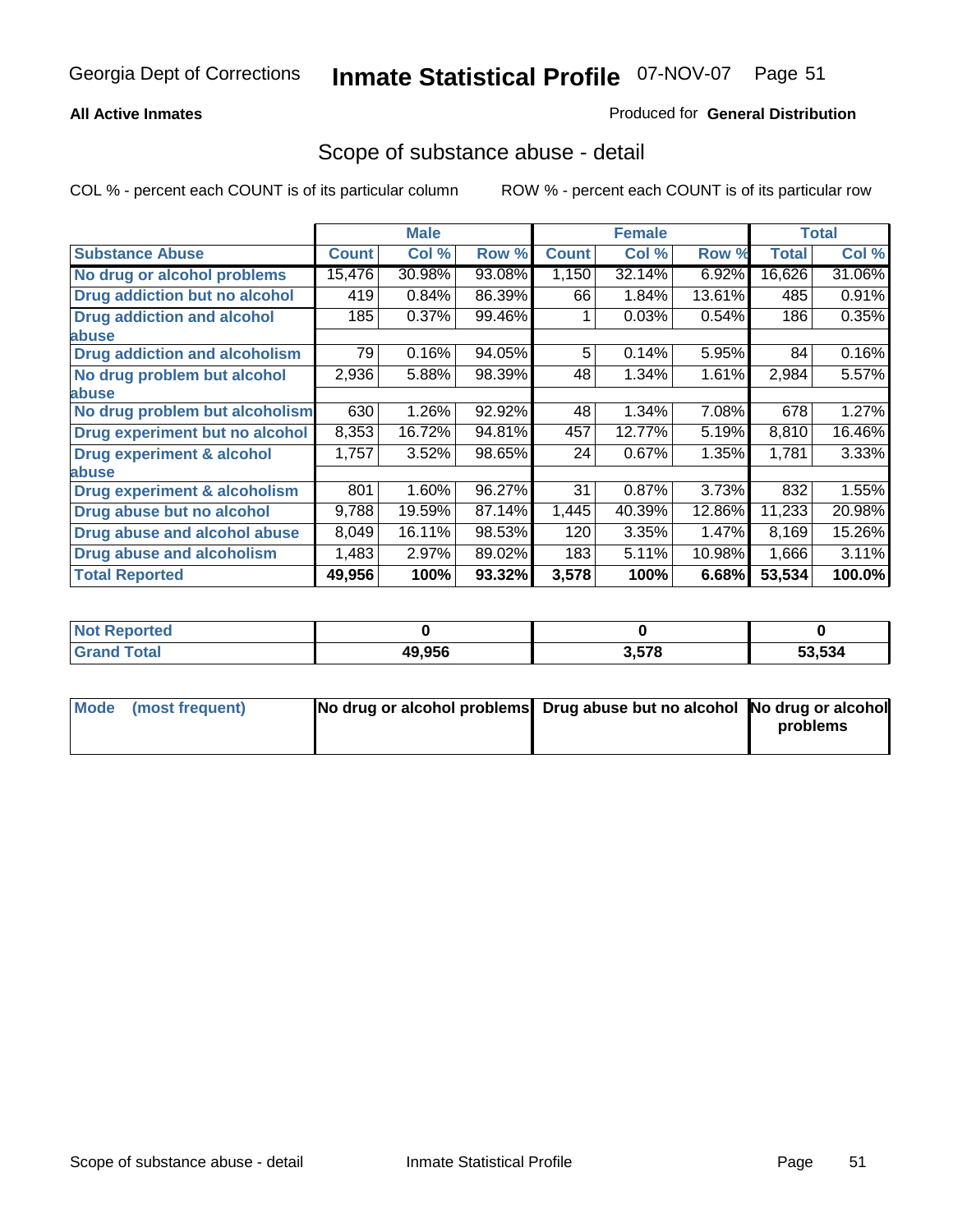#### **All Active Inmates**

#### Produced for **General Distribution**

## Current / last mental health treatment level

|                                    |              | <b>Male</b> |         |              | <b>Female</b> |          |              | <b>Total</b> |
|------------------------------------|--------------|-------------|---------|--------------|---------------|----------|--------------|--------------|
| <b>Mental Health Treatment Lev</b> | <b>Count</b> | Col %       | Row %   | <b>Count</b> | Col %         | Row %    | <b>Total</b> | Col %        |
| 1 No problem at current time       | 5,074        | 43.46%      | 93.96%  | 326          | 15.30%        | $6.04\%$ | 5,400        | 39.11%       |
| 2 Receiving outpatient             | 4,759        | 40.76%      | 73.44%  | 1,721        | 80.76%        | 26.56%   | 6,480        | 46.93%       |
| treatment                          |              |             |         |              |               |          |              |              |
| 3 Inpatient, moderate              | 1,490        | 12.76%      | 96.63%  | 52           | 2.44%         | $3.37\%$ | 1,542        | 11.17%       |
| treatment                          |              |             |         |              |               |          |              |              |
| 4 Inpatient, intensive             | 329          | 2.82%       | 91.14%  | 32           | 1.50%         | 8.86%    | 361          | 2.61%        |
| treatment                          |              |             |         |              |               |          |              |              |
| <b>5 Undergoing crisis</b>         | 6            | 0.05%       | 100.00% |              |               |          | 6            | 0.04%        |
| stabilization                      |              |             |         |              |               |          |              |              |
| <b>6 Hospital for criminally</b>   | 18           | 0.15%       | 100.00% |              |               |          | 18           | 0.13%        |
| insane                             |              |             |         |              |               |          |              |              |
| <b>Total Evaluated</b>             | 11,676       | 100%        | 84.57%  | 2,131        | 100%          | 15.43%   | 13,807       | 100%         |

| Never had MH evaluation | 38,280 | 447. ا | 39,727 |
|-------------------------|--------|--------|--------|
| $\tau$ otal<br>Grand    | 49,956 | 3,578  | 53,534 |

| <b>Median (middle)</b>  | <b>Receiving outpatient</b><br>treatment | <b>Receiving outpatient</b><br>treatment | <b>Receiving</b><br>outpatient<br>treatment |
|-------------------------|------------------------------------------|------------------------------------------|---------------------------------------------|
| Mode<br>(most frequent) | No problem at current time               | <b>Receiving outpatient</b><br>treatment | Receiving<br>outpatient<br>treatment        |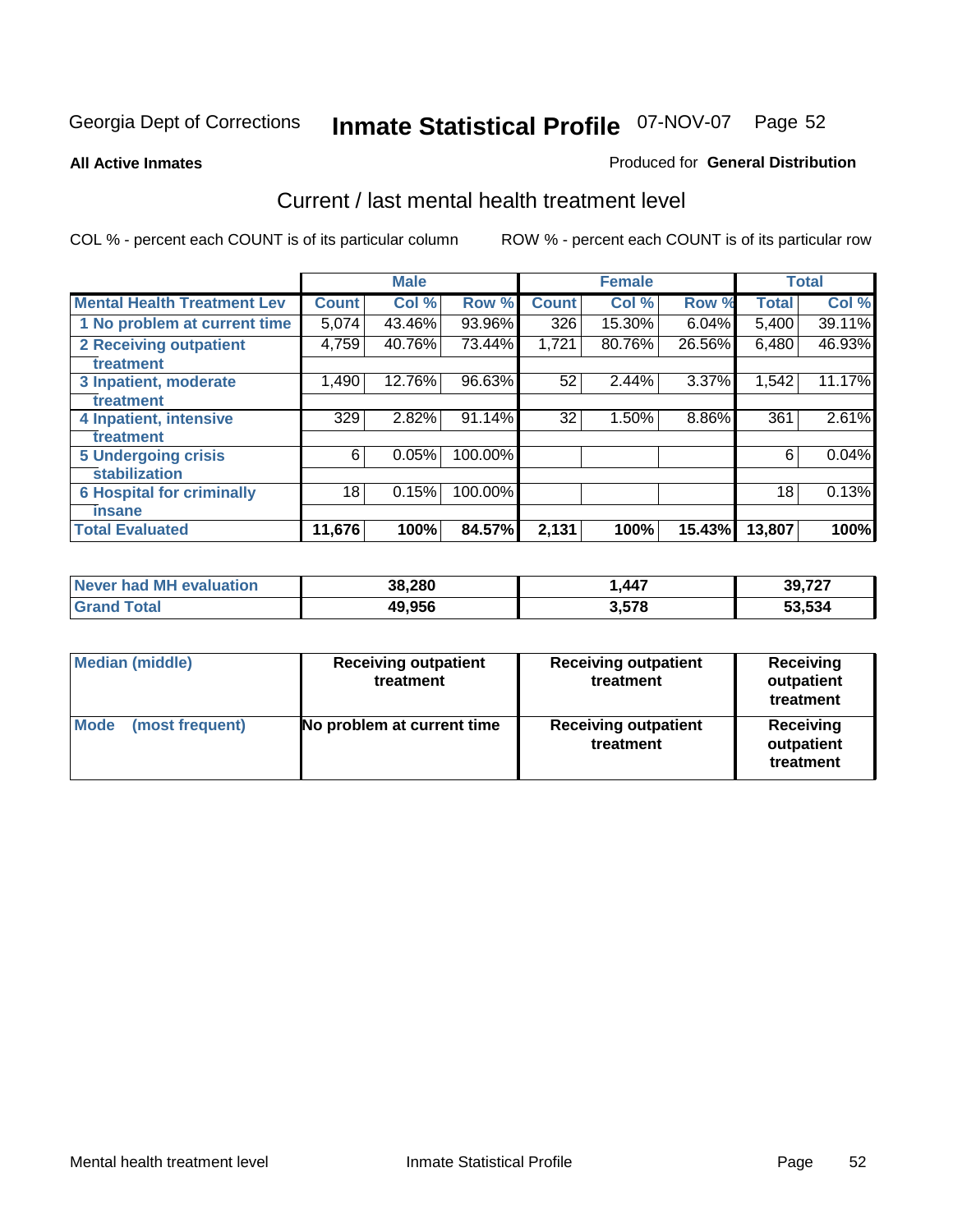## **All Active Inmates**

## Produced for **General Distribution**

# PULHESDWIT medical scale - 'P' overall condition ('P'hysical)

|                                   |              | <b>Male</b> |        |                 | <b>Female</b> |         |              | <b>Total</b> |
|-----------------------------------|--------------|-------------|--------|-----------------|---------------|---------|--------------|--------------|
| 'P' Overall Condition             | <b>Count</b> | Col %       | Row %  | <b>Count</b>    | Col %         | Row %   | <b>Total</b> | Col %        |
| 1 No medical illness              | 37,023       | 75.58%      | 95.25% | 1,846           | 54.63%        | 4.75%   | 38,869       | 74.22%       |
| 2 Well-controlled chronic illness | 9,460        | 19.31%      | 88.14% | 1,273           | 37.67%        | 11.86%  | 10,733       | 20.50%       |
| 3 Poorly-controlled chronic       | 2,436        | 4.97%       | 94.20% | 150             | 4.44%         | 5.80%   | 2,586        | 4.94%        |
| <b>illness</b>                    |              |             |        |                 |               |         |              |              |
| 4 Significant problems requiring  | 65           | 0.13%       | 76.47% | 20 <sub>1</sub> | 0.59%         | 23.53%  | 85           | 0.16%        |
| special housing                   |              |             |        |                 |               |         |              |              |
| 5 Terminal illness, < 6 months    | 4            | 0.01%       | 66.67% | 2               | $0.06\%$      | 33.33%  | 6            | 0.01%        |
| to live                           |              |             |        |                 |               |         |              |              |
| 6 Inmate is pregnant              |              |             |        | 88              | 2.60%         | 100.00% | 88           | 0.17%        |
| <b>Total Reported</b>             | 48,988       | 100%        | 93.55% | 3,379           | 100%          | 6.45%   | 52,367       | 100%         |

| тес | 968    | 199        | 1C7    |
|-----|--------|------------|--------|
|     | 49.956 | <b>E70</b> | 53.534 |

| Mode | (most frequent) | 1 No medical illness | 1 No medical illness | 1 No medical<br>illness |
|------|-----------------|----------------------|----------------------|-------------------------|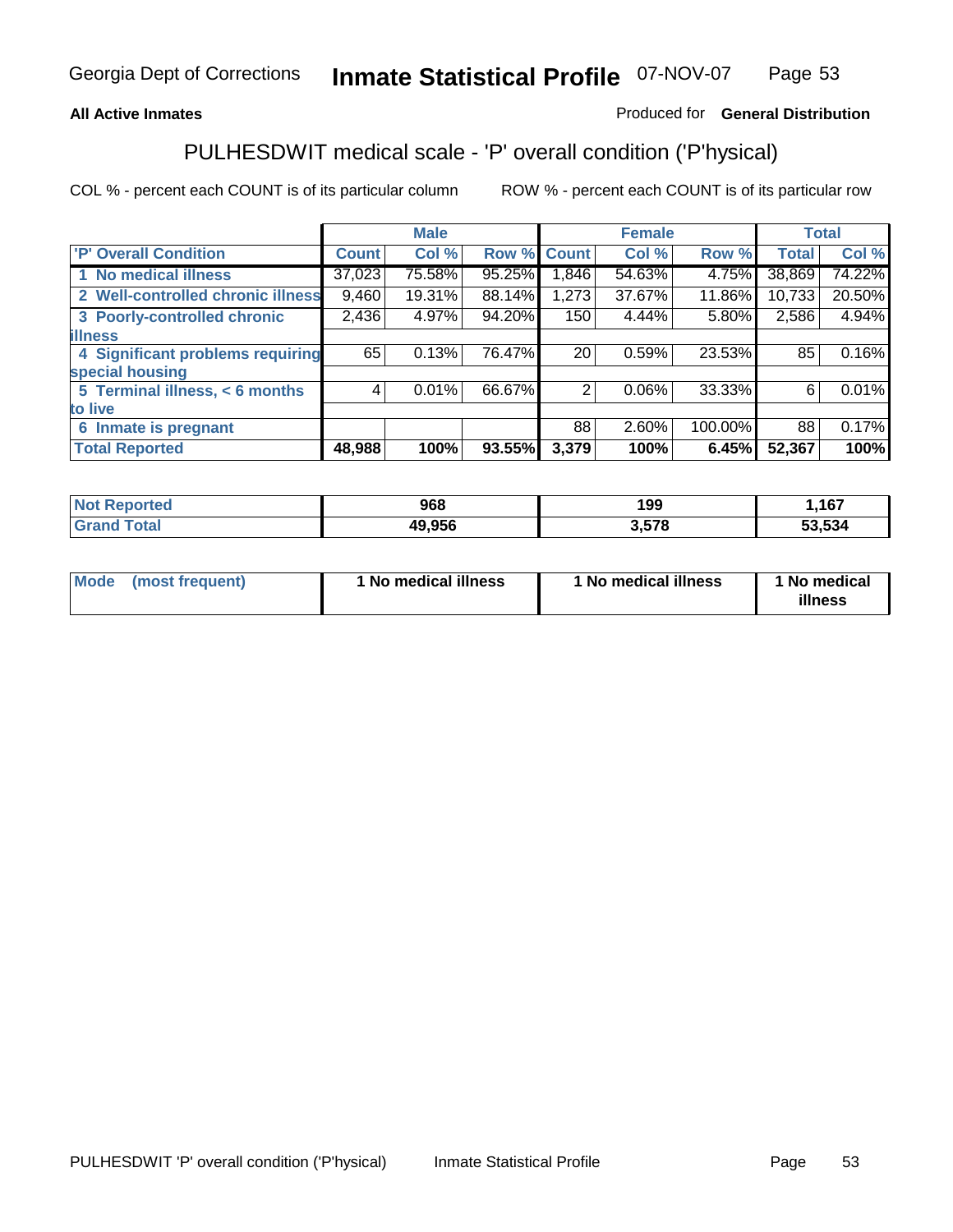## **All Active Inmates**

## Produced for **General Distribution**

## PULHESDWIT medical scale - 'U' upper body

|                              |              | <b>Male</b> |        |              | <b>Female</b> |        |              | <b>Total</b> |
|------------------------------|--------------|-------------|--------|--------------|---------------|--------|--------------|--------------|
| <b>U' Upper Body</b>         | <b>Count</b> | Col %       | Row %  | <b>Count</b> | Col %         | Row %  | <b>Total</b> | Col %        |
| 1 Upper bones, joints,       | 47,366       | 96.69%      | 93.68% | 3,193        | 94.50%        | 6.32%  | 50,559       | 96.55%       |
| muscles all OK               |              |             |        |              |               |        |              |              |
| 2 One or both arms minimally | 1,356        | 2.77%       | 89.56% | 158          | 4.68%         | 10.44% | 1,514        | 2.89%        |
| limited                      |              |             |        |              |               |        |              |              |
| 3 One or both arms           | 205          | 0.42%       | 90.31% | 22           | 0.65%         | 9.69%  | 227          | 0.43%        |
| moderately limited           |              |             |        |              |               |        |              |              |
| 4 One arm disabled,          | 57           | 0.12%       | 91.94% | 5            | 0.15%         | 8.06%  | 62           | 0.12%        |
| paralyzed, or amputated      |              |             |        |              |               |        |              |              |
| 5 Both arms disabled,        | 4            | 0.01%       | 80.00% |              | 0.03%         | 20.00% | 5            | 0.01%        |
| paralyzed, or amputated      |              |             |        |              |               |        |              |              |
| <b>Total Reported</b>        | 48,988       | 100%        | 93.55% | 3,379        | 100%          | 6.45%  | 52,367       | 100%         |

| <b>Not Reported</b>  | 968    | 199   | .167   |
|----------------------|--------|-------|--------|
| $\tau$ otal<br>Grand | 49,956 | 3.578 | 53,534 |

| <b>Mode</b> | (most frequent) | 1 Upper bones, joints,<br>muscles all OK | 1 Upper bones, joints,<br>muscles all OK | 1 Upper bones,<br>joints, muscles all<br>ΟK |
|-------------|-----------------|------------------------------------------|------------------------------------------|---------------------------------------------|
|-------------|-----------------|------------------------------------------|------------------------------------------|---------------------------------------------|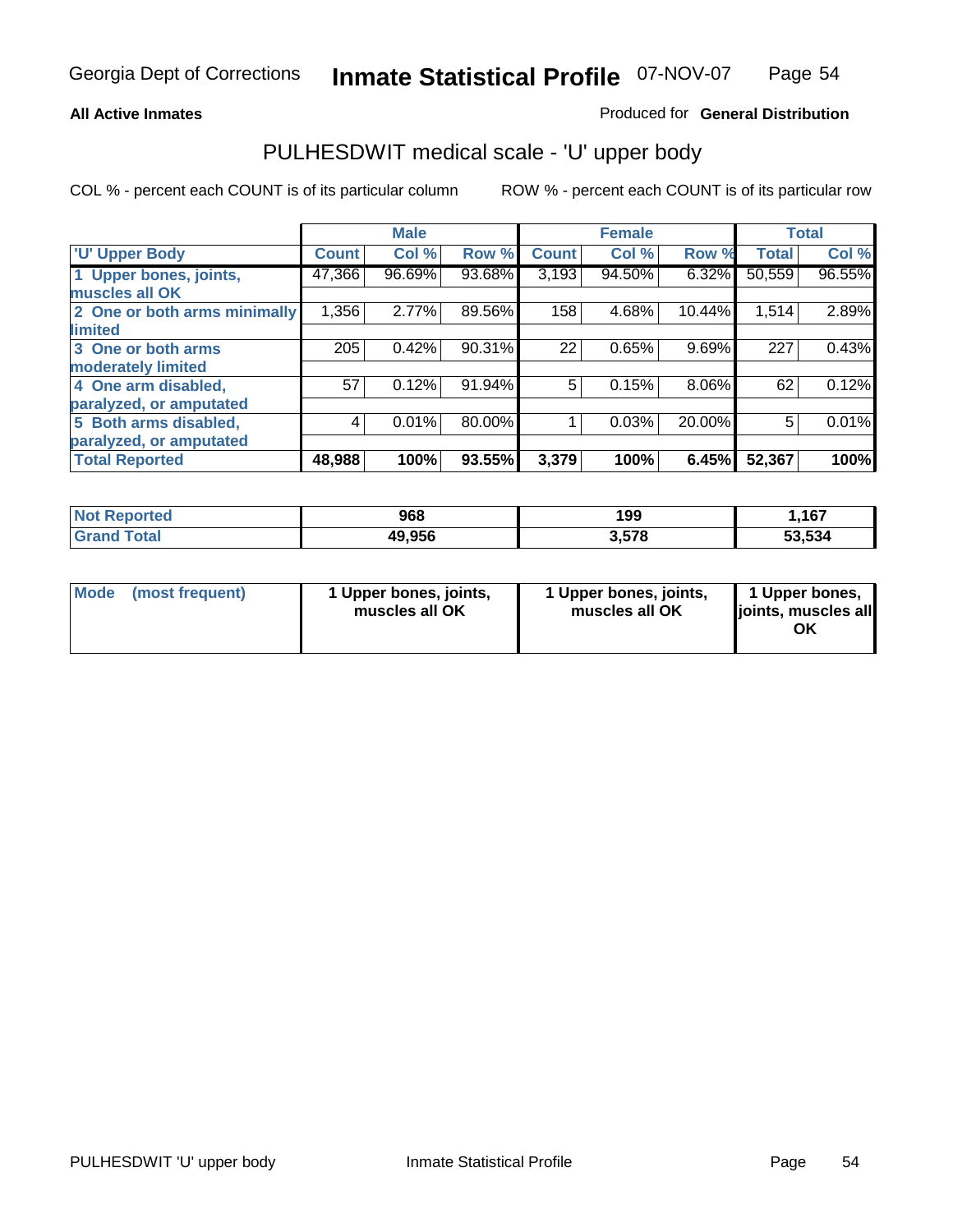## **All Active Inmates**

## Produced for **General Distribution**

## PULHESDWIT medical scale - 'L' lower body

|                                |              | <b>Male</b> |         |              | <b>Female</b> |        |              | <b>Total</b> |
|--------------------------------|--------------|-------------|---------|--------------|---------------|--------|--------------|--------------|
| 'L' Lower Body                 | <b>Count</b> | Col %       | Row %   | <b>Count</b> | Col %         | Row %  | <b>Total</b> | Col %        |
| 1 Lower bones, joints,         | 45,371       | 92.62%      | 94.06%  | 2,867        | 84.85%        | 5.94%  | 48,238       | 92.12%       |
| muscles all OK                 |              |             |         |              |               |        |              |              |
| 2 One or both legs minimally   | 2,988        | 6.10%       | 86.48%  | 467          | 13.82%        | 13.52% | 3,455        | 6.60%        |
| limited                        |              |             |         |              |               |        |              |              |
| 3 One or both legs             | 528          | 1.08%       | 93.45%  | 37           | 1.09%         | 6.55%  | 565          | 1.08%        |
| moderately limited             |              |             |         |              |               |        |              |              |
| 4 One leg disabled, paralyzed, | 86           | 0.18%       | 91.49%  | 8            | 0.24%         | 8.51%  | 94           | 0.18%        |
| or amputated                   |              |             |         |              |               |        |              |              |
| 5 Both legs disabled,          | 15           | 0.03%       | 100.00% |              |               |        | 15           | 0.03%        |
| paralyzed, or amputated        |              |             |         |              |               |        |              |              |
| <b>Total Reported</b>          | 48,988       | 100%        | 93.55%  | 3,379        | 100%          | 6.45%  | 52,367       | 100.0%       |

| <b>Not Reported</b>  | 968    | 199   | 167, ا |
|----------------------|--------|-------|--------|
| $\tau$ otal<br>Grand | 49,956 | 3,578 | 53,534 |

|  | Mode (most frequent) | 1 Lower bones, joints,<br>muscles all OK | 1 Lower bones, joints,<br>muscles all OK | 1 Lower bones,<br>joints, muscles all<br>ОK |
|--|----------------------|------------------------------------------|------------------------------------------|---------------------------------------------|
|--|----------------------|------------------------------------------|------------------------------------------|---------------------------------------------|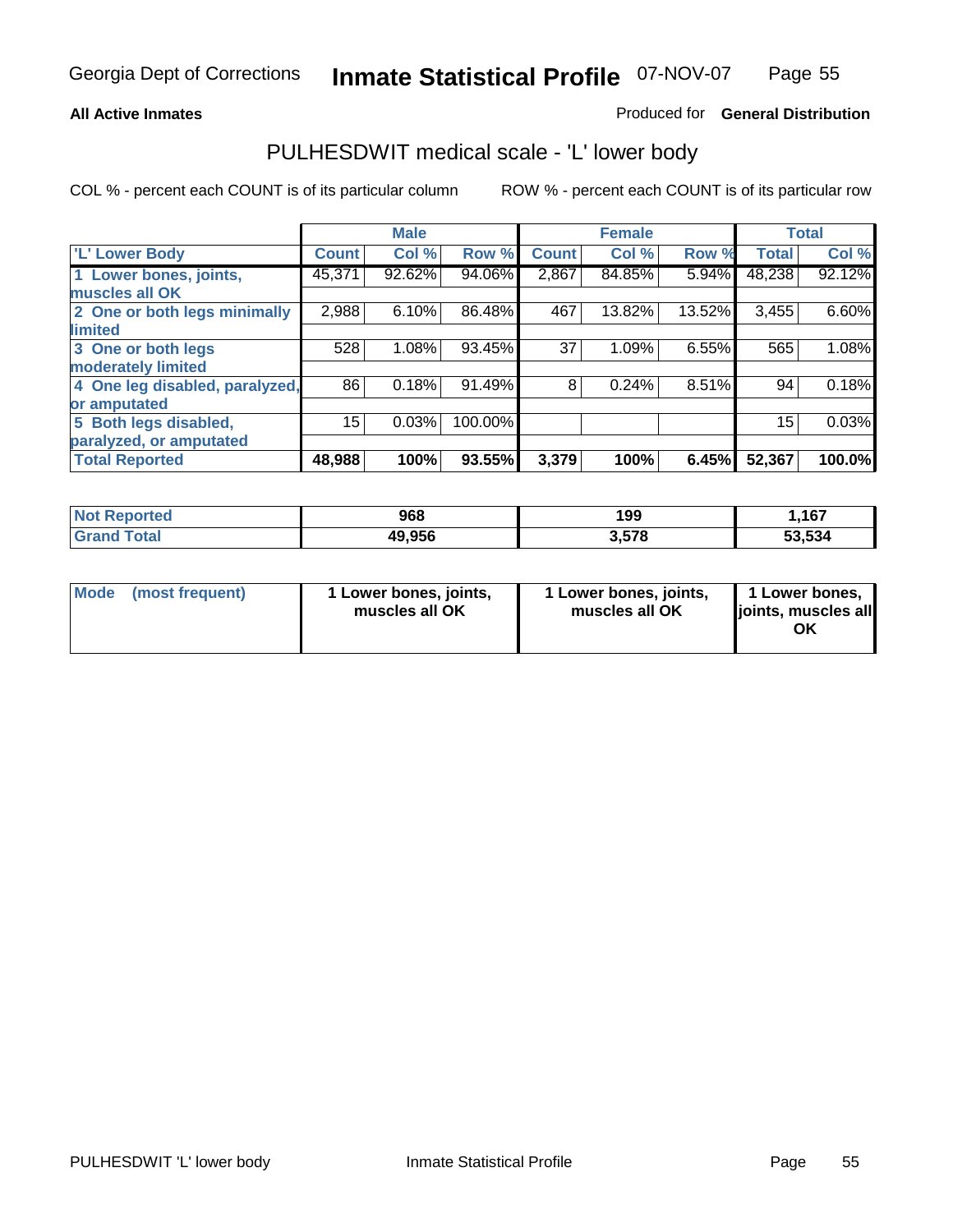#### **All Active Inmates**

## Produced for **General Distribution**

## PULHESDWIT medical scale - 'H' hearing

|                                |              | <b>Male</b> |             |       | <b>Female</b> |        | <b>Total</b> |        |
|--------------------------------|--------------|-------------|-------------|-------|---------------|--------|--------------|--------|
| <b>H'</b> Hearing              | <b>Count</b> | Col %       | Row % Count |       | Col %         | Row %  | <b>Total</b> | Col %  |
| 1 Normal hearing both ears     | 48,611       | 99.23%      | 93.59%      | 3,327 | 98.46%        | 6.41%  | 51,938       | 99.18% |
| 2 Some loss in one ear with    | 293          | 0.60%       | 88.25%      | 39    | 1.15%         | 11.75% | 332          | 0.63%  |
| other OK, or mild loss in both |              |             |             |       |               |        |              |        |
| 3 Total loss in one ear with   | 55           | 0.11%       | 85.94%      | 9     | $0.27\%$      | 14.06% | 64           | 0.12%  |
| mild loss in other             |              |             |             |       |               |        |              |        |
| 4 Severe loss in both ears     | 13           | 0.03%       | 86.67%      | 2     | $0.06\%$      | 13.33% | 15           | 0.03%  |
| 5 Total loss in both ears,     | 16           | 0.03%       | 88.89%      | 2     | $0.06\%$      | 11.11% | 18           | 0.03%  |
| requiring special housing      |              |             |             |       |               |        |              |        |
| <b>Total Reported</b>          | 48,988       | 100%        | 93.55%      | 3,379 | 100%          | 6.45%  | 52,367       | 100%   |

| orted     | 968    | 199            | ,167   |
|-----------|--------|----------------|--------|
| $\sim$ 40 | 49.956 | 578<br>ם ו ט.ו | 53.534 |

| Mode (most frequent) | 1 Normal hearing both ears 11 Normal hearing both ears | 1 Normal hearing |
|----------------------|--------------------------------------------------------|------------------|
|                      |                                                        | both ears        |
|                      |                                                        |                  |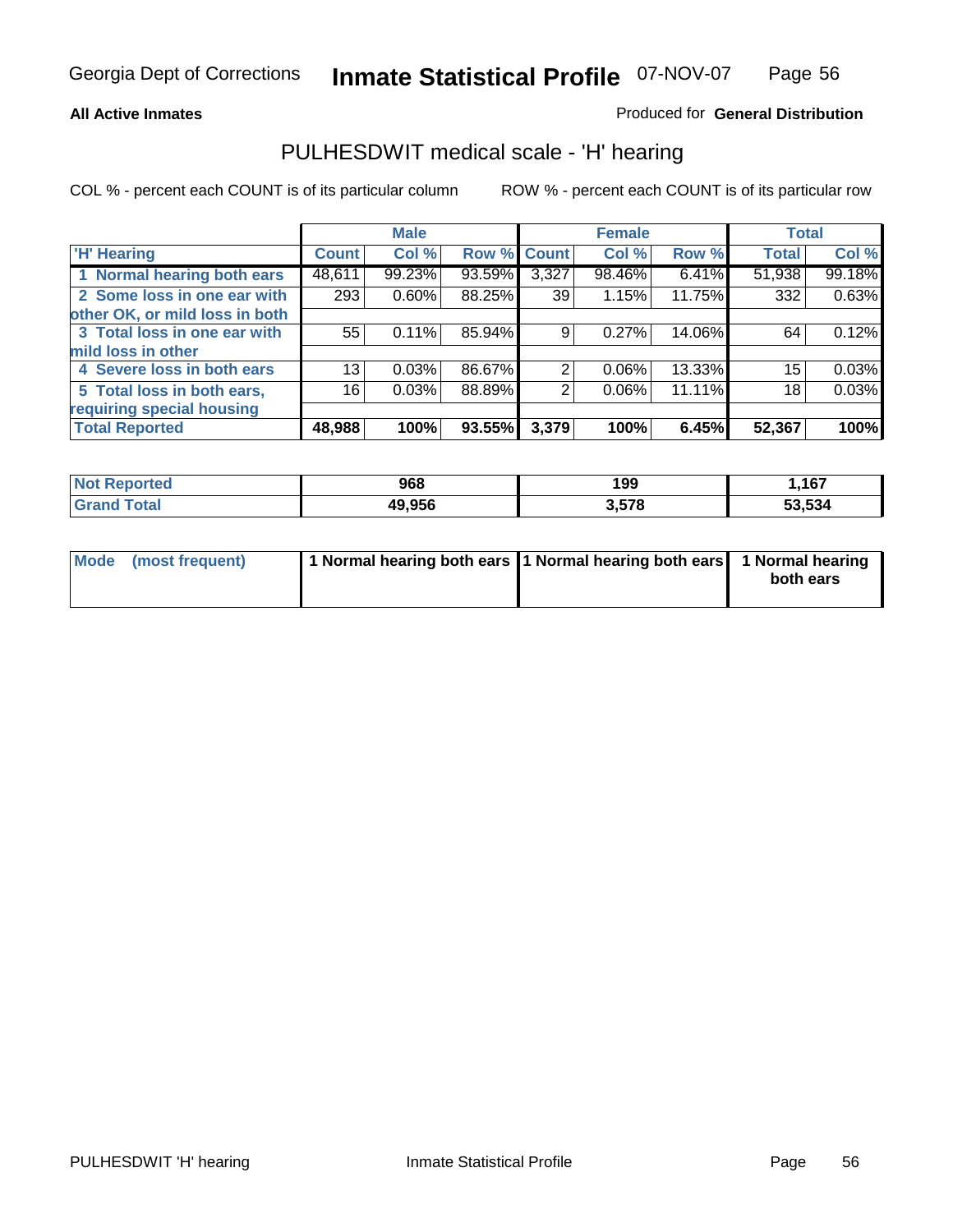## **All Active Inmates**

## Produced for **General Distribution**

## PULHESDWIT medical scale - 'E' vision

|                                 |              | <b>Male</b> |             |       | <b>Female</b> |        |              | <b>Total</b> |
|---------------------------------|--------------|-------------|-------------|-------|---------------|--------|--------------|--------------|
| 'E' Vision                      | <b>Count</b> | Col %       | Row % Count |       | Col %         | Row %  | <b>Total</b> | Col %        |
| 1 Correctable to 20/40 in both  | 43,817       | 89.44%      | 95.06%      | 2,278 | 67.42%        | 4.94%  | 46,095       | 88.02%       |
| eyes                            |              |             |             |       |               |        |              |              |
| 2 Correctable to 20/70 in one   | 4,553        | 9.29%       | 81.68%      | 1,021 | 30.22%        | 18.32% | 5,574        | 10.64%       |
| eye, may be blind in other      |              |             |             |       |               |        |              |              |
| 3 Correctable to 20/200 in one  | 522          | 1.07%       | 88.03%      | 71    | 2.10%         | 11.97% | 593          | 1.13%        |
| eye, may be blind in other      |              |             |             |       |               |        |              |              |
| 4 One eye not correctable to    | 79           | 0.16%       | 89.77%      | 9     | 0.27%         | 10.23% | 88           | 0.17%        |
| 20/200, other may be blind      |              |             |             |       |               |        |              |              |
| 5 Blind in both eyes, requiring | 17           | 0.03%       | 100.00%     |       |               |        | 17           | 0.03%        |
| special housing                 |              |             |             |       |               |        |              |              |
| <b>Total Reported</b>           | 48,988       | 100%        | 93.55%      | 3,379 | 100%          | 6.45%  | 52,367       | 100%         |

| <b>Not Reported</b> | 968    | 199   | 167, ا |
|---------------------|--------|-------|--------|
| Tota'<br>Gran       | 49,956 | 3,578 | 53.534 |

|  | Mode (most frequent) | 1 Correctable to 20/40 in<br>both eves | 1 Correctable to 20/40 in   1 Correctable to<br>both eves | 20/40 in both eyes |
|--|----------------------|----------------------------------------|-----------------------------------------------------------|--------------------|
|--|----------------------|----------------------------------------|-----------------------------------------------------------|--------------------|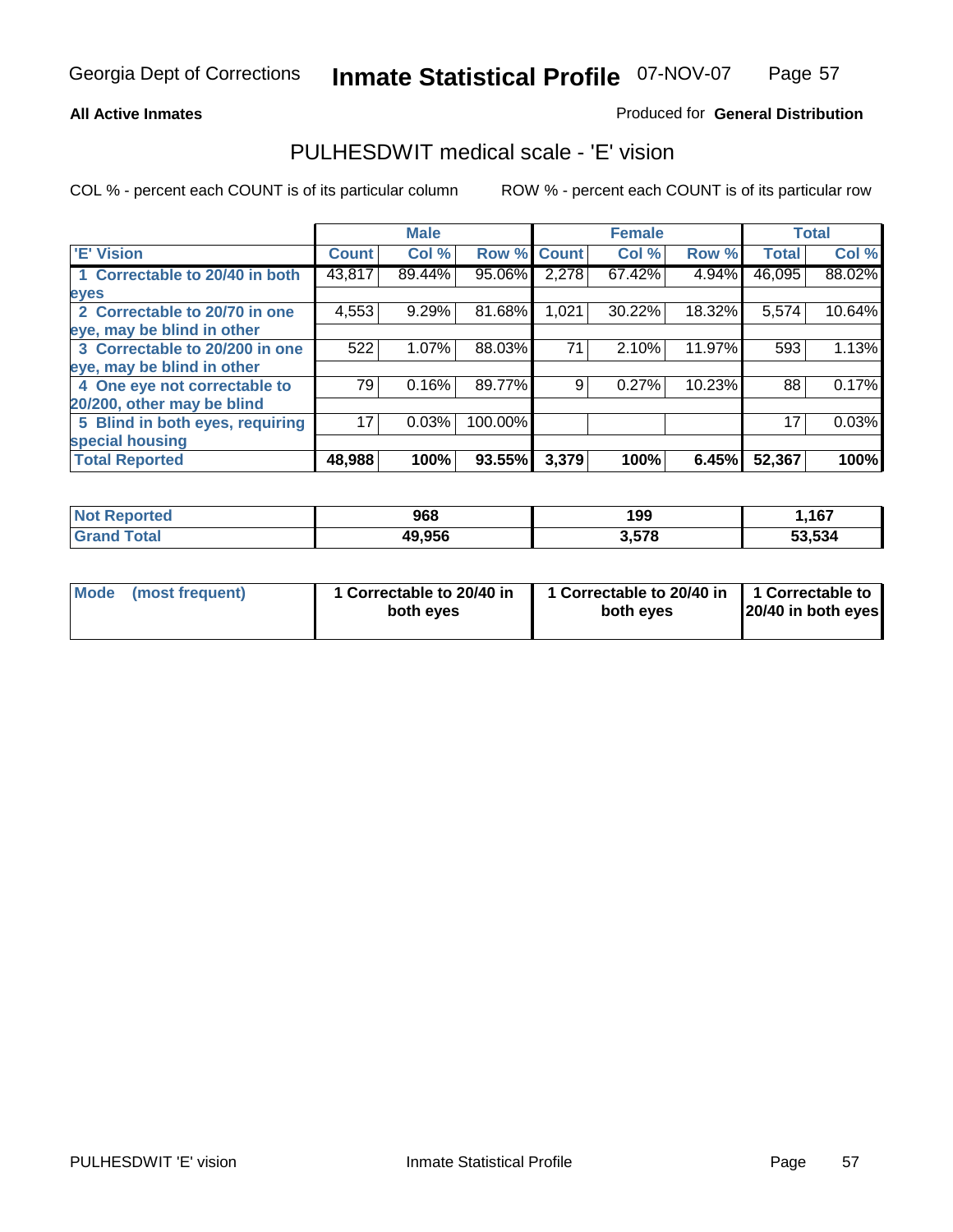## **All Active Inmates**

## Produced for **General Distribution**

## PULHESDWIT medical scale - 'S' pSychiatric

|                                        |              | <b>Male</b> |         |              | <b>Female</b> |        |              | <b>Total</b> |
|----------------------------------------|--------------|-------------|---------|--------------|---------------|--------|--------------|--------------|
| 'S' pSychiatric                        | <b>Count</b> | Col %       | Row %   | <b>Count</b> | Col %         | Row %  | <b>Total</b> | Col %        |
| 1 No impairment or disorders           | 42,488       | 87.92%      | 95.17%  | 2,154        | 63.82%        | 4.83%  | 44,642       | 86.34%       |
| 2 Stable, or in remission, or          | 4,748        | 9.82%       | 80.50%  | 1,150        | 34.07%        | 19.50% | 5,898        | 11.41%       |
| mild impairment or retardation         |              |             |         |              |               |        |              |              |
| 3 Requires moderate inpatient          | 1,008        | 2.09%       | 94.65%  | 57           | 1.69%         | 5.35%  | 1,065        | 2.06%        |
| treatment                              |              |             |         |              |               |        |              |              |
| 4 Requires intensive inpatient         | 72           | 0.15%       | 83.72%  | 14           | 0.41%         | 16.28% | 86           | 0.17%        |
| treatment                              |              |             |         |              |               |        |              |              |
| <b>5 Requires Crisis Stabilization</b> | 11           | 0.02%       | 100.00% |              |               |        | 11           | 0.02%        |
| Unit (CSU) inpatient care              |              |             |         |              |               |        |              |              |
| <b>Total Reported</b>                  | 48,327       | 100%        | 93.47%  | 3,375        | 100%          | 6.53%  | 51,702       | 100%         |

| <b>Not Reported</b> | 629. ا | 203   | 1,832  |
|---------------------|--------|-------|--------|
| <b>Grand Total</b>  | 49,956 | 3,578 | 53,534 |

| Mode (most frequent) | <b>1</b> No impairment or disorders | 1 No impairment or<br>disorders | 1 No impairment or<br>disorders |
|----------------------|-------------------------------------|---------------------------------|---------------------------------|
|                      |                                     |                                 |                                 |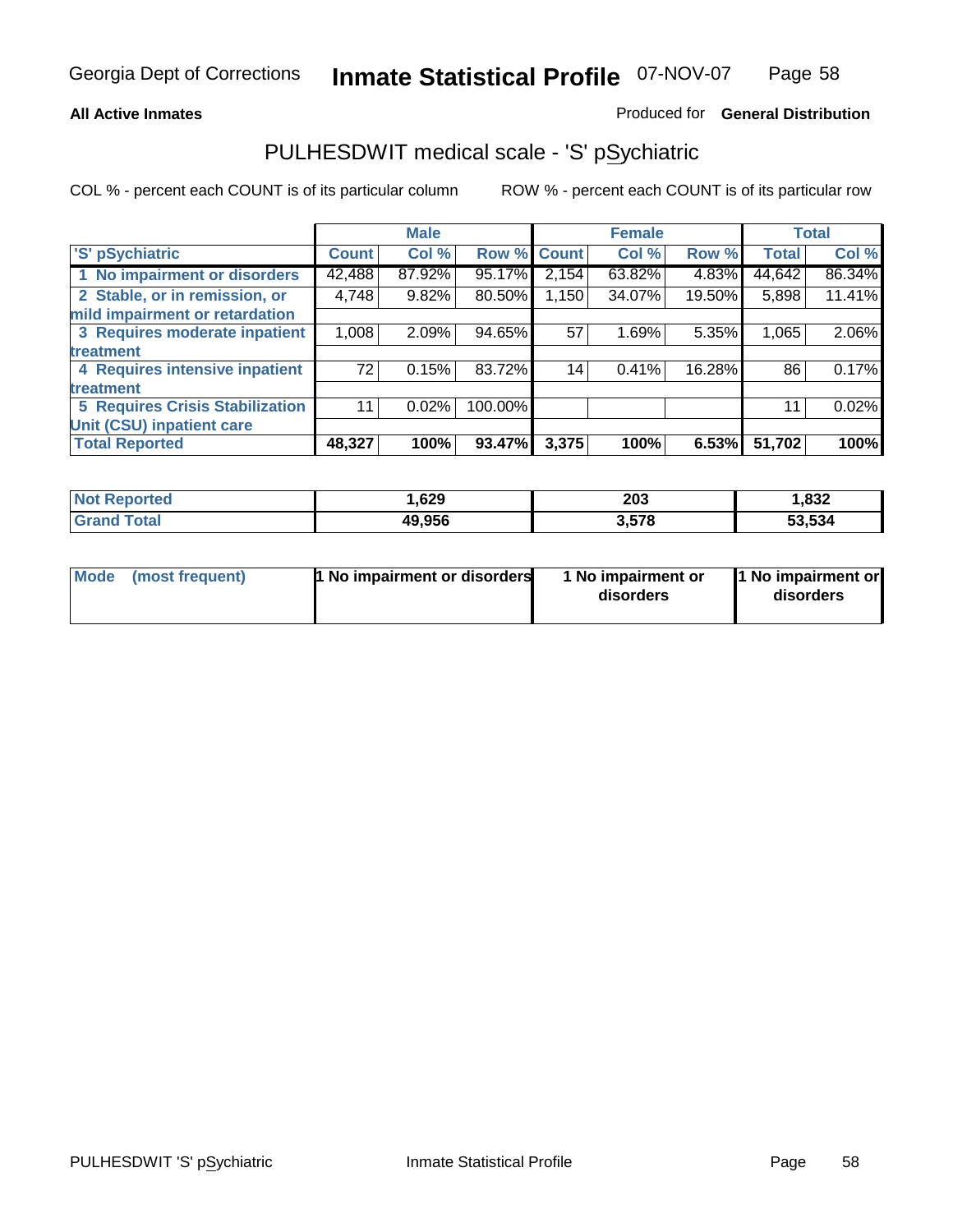#### **All Active Inmates**

## Produced for **General Distribution**

## PULHESDWIT medical scale - 'D' dental

|                                 |              | <b>Male</b> |         |             | <b>Female</b> |          |              | <b>Total</b> |
|---------------------------------|--------------|-------------|---------|-------------|---------------|----------|--------------|--------------|
| 'D' Dental                      | <b>Count</b> | Col %       |         | Row % Count | Col %         | Row %    | <b>Total</b> | Col %        |
| 1 Minimal routine dental health | 16,749       | 34.86%      | 88.30%  | 2,219       | 65.75%        | 11.70%   | 18,968       | 36.88%       |
| <b>needs</b>                    |              |             |         |             |               |          |              |              |
| 2 Moderate cavities and/or      | 25,190       | 52.42%      | 96.92%  | 800         | 23.70%        | $3.08\%$ | 25,990       | 50.54%       |
| gum disease                     |              |             |         |             |               |          |              |              |
| 3 Extensive gum disease         | 6,108        | 12.71%      | 94.49%  | 356         | 10.55%        | 5.51%    | 6,464        | 12.57%       |
| and/or widespread decay         |              |             |         |             |               |          |              |              |
| 4 Urgent need for dental        | 6            | 0.01%       | 100.00% |             |               |          | 6            | $0.01\%$     |
| <b>services</b>                 |              |             |         |             |               |          |              |              |
| <b>Total Reported</b>           | 48,053       | 100%        | 93.44%  | 3,375       | 100%          | 6.56%    | 51,428       | 100%         |

| rted   | ,903   | 203                     | 2,106  |
|--------|--------|-------------------------|--------|
| $\sim$ | 49,956 | $\sim$ $ \sim$<br>3.578 | 53,534 |

| <b>Mode</b> | (most frequent) | 2 Moderate cavities and/or<br>qum disease | <b>Minimal routine dental</b><br>health needs | 2 Moderate<br>cavities and/or |
|-------------|-----------------|-------------------------------------------|-----------------------------------------------|-------------------------------|
|             |                 |                                           |                                               | qum disease                   |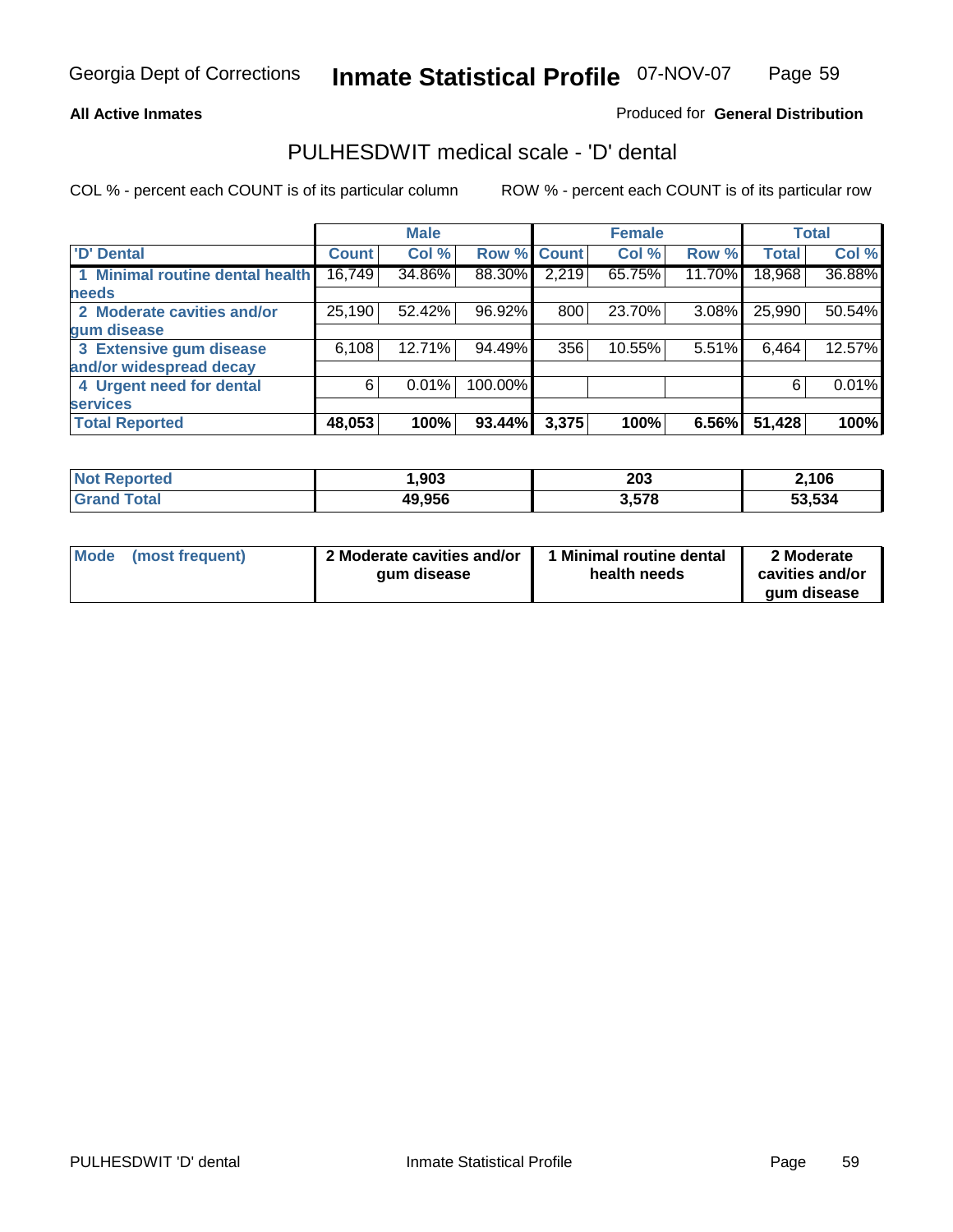### **All Active Inmates**

### Produced for **General Distribution**

## PULHESDWIT medical scale - 'W' work ability

|                                 |              | <b>Male</b> |        |              | <b>Female</b> |        |              | <b>Total</b> |
|---------------------------------|--------------|-------------|--------|--------------|---------------|--------|--------------|--------------|
| W' work ability                 | <b>Count</b> | Col %       | Row %  | <b>Count</b> | Col %         | Row %  | <b>Total</b> | Col %        |
| 1 Unrestricted work or activity | 42,187       | 86.12%      | 93.57% | 2,899        | 85.79%        | 6.43%  | 45,086       | 86.10%       |
| 2 Minor restrictions on type of | 5,293        | 10.80%      | 95.03% | 277          | 8.20%         | 4.97%  | 5,570        | 10.64%       |
| <b>work</b>                     |              |             |        |              |               |        |              |              |
| 3 Moderate restrictions on type | 1,210        | 2.47%       | 94.38% | 72           | 2.13%         | 5.62%  | 1,282        | 2.45%        |
| of work                         |              |             |        |              |               |        |              |              |
| 4 Major restrictions on type of | 251          | 0.51%       | 70.11% | 107          | 3.17%         | 29.89% | 358          | 0.68%        |
| <b>work</b>                     |              |             |        |              |               |        |              |              |
| 5 Cannot work under any         | 47           | 0.10%       | 66.20% | 24           | 0.71%         | 33.80% | 71           | 0.14%        |
| <b>circumstances</b>            |              |             |        |              |               |        |              |              |
| <b>Total Reported</b>           | 48,988       | 100%        | 93.55% | 3,379        | 100%          | 6.45%  | 52,367       | 100.0%       |

| <b>Not Reported</b>          | 968    | 199   | .167   |
|------------------------------|--------|-------|--------|
| <b>Total</b><br><b>Grand</b> | 49,956 | 3,578 | 53,534 |

| Mode            | 1 Unrestricted work or | 1 Unrestricted work or | 1 Unrestricted   |
|-----------------|------------------------|------------------------|------------------|
| (most frequent) | activity               | activity               | work or activity |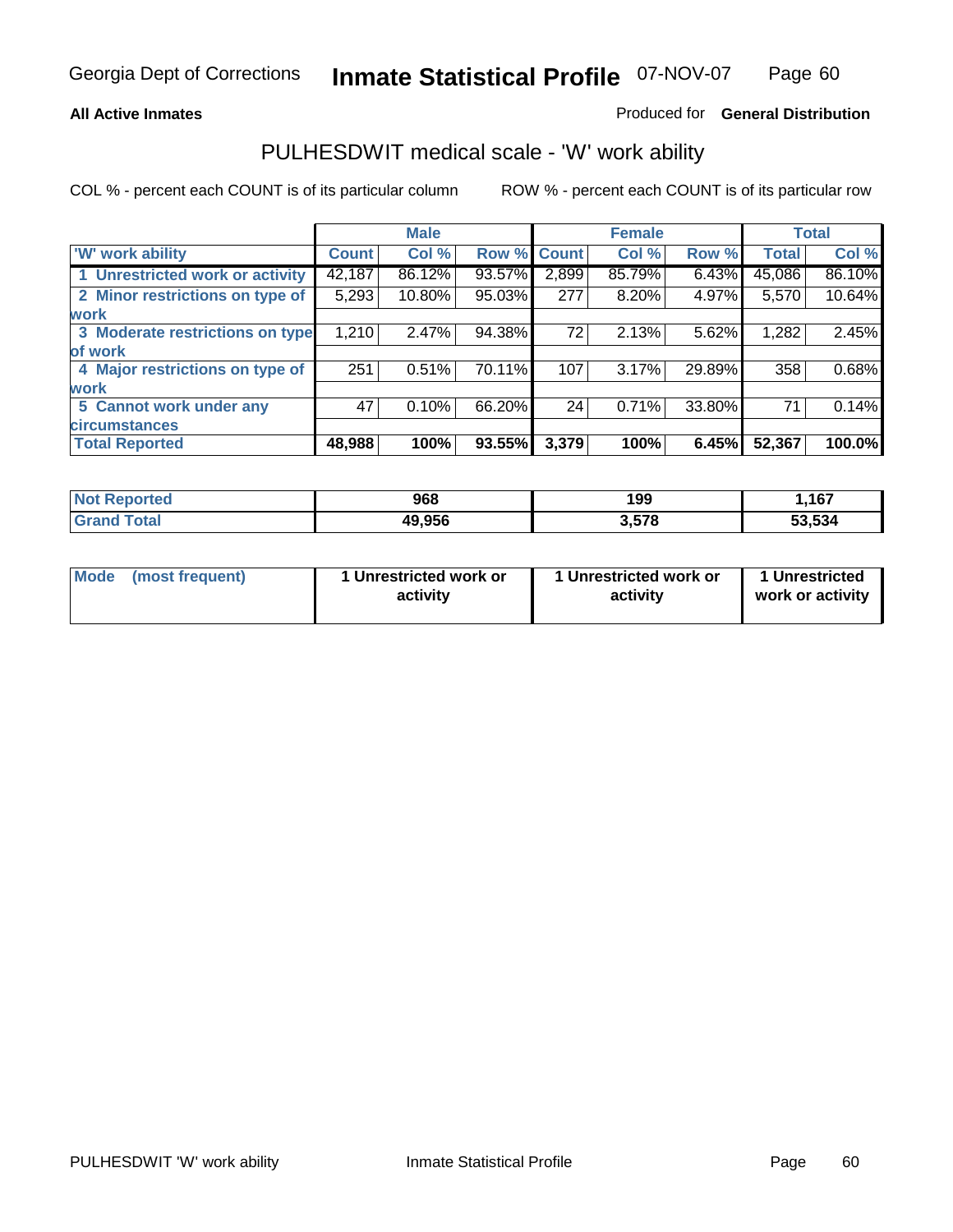#### **All Active Inmates**

## Produced for **General Distribution**

## PULHESDWIT medical scale - 'I' impairment

|                                   |              | <b>Male</b> |             |                | <b>Female</b> |          |              | <b>Total</b> |
|-----------------------------------|--------------|-------------|-------------|----------------|---------------|----------|--------------|--------------|
| 'l' Impairment                    | <b>Count</b> | Col %       | Row % Count |                | Col %         | Row %    | <b>Total</b> | Col %        |
| 1 No impairments or               | 48,679       | 99.37%      | 93.52%      | 3,371          | 99.76%        | $6.48\%$ | 52,050       | 99.39%       |
| disabilities                      |              |             |             |                |               |          |              |              |
| 2 Wheelchair-bound but            | 62           | 0.13%       | 96.88%      | $\overline{2}$ | 0.06%         | 3.13%    | 64           | 0.12%        |
| otherwise OK                      |              |             |             |                |               |          |              |              |
| <b>3 Needs low-level Assisted</b> | 22           | 0.04%       | 88.00%      | 3              | 0.09%         | 12.00%   | 25           | 0.05%        |
| Living (level I)                  |              |             |             |                |               |          |              |              |
| 4 Needs moderate Assisted         | 9            | 0.02%       | 100.00%     |                |               |          | 9            | 0.02%        |
| <b>Living (level II)</b>          |              |             |             |                |               |          |              |              |
| <b>5 Needs maximal Assisted</b>   | 216          | 0.44%       | 98.63%      | 3              | 0.09%         | 1.37%    | 219          | 0.42%        |
| <b>Living (level III)</b>         |              |             |             |                |               |          |              |              |
| <b>Total Reported</b>             | 48,988       | 100%        | 93.55%      | 3,379          | 100%          | 6.45%    | 52,367       | 100%         |

| <b>Not</b><br>Reported | 968    | 199   | ,167   |
|------------------------|--------|-------|--------|
| ⊺otal<br>'Granc        | 49,956 | 3.578 | 53,534 |

| Mode | (most frequent) | 1 No impairments or<br>disabilities | 1 No impairments or<br>disabilities | 1 1 No impairments<br>or disabilities |
|------|-----------------|-------------------------------------|-------------------------------------|---------------------------------------|
|------|-----------------|-------------------------------------|-------------------------------------|---------------------------------------|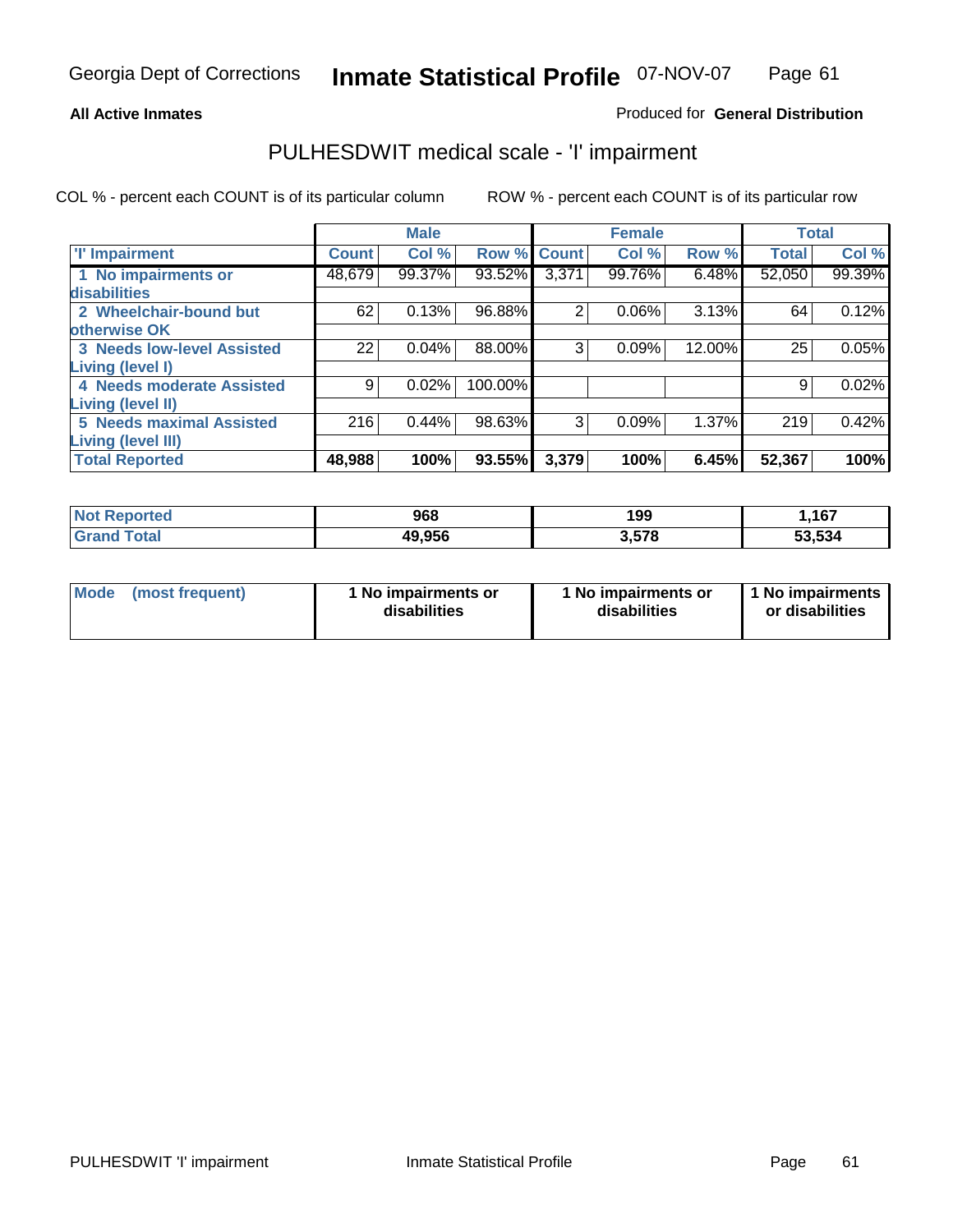#### **Inmate Statistical Profile** 07-NOV-07 Page Page 62

## **All Active Inmates Allowski** Produced fo **General Distribution**

## PULHESDWIT medical scale - 'T' transportability

|                              |              | <b>Male</b> |         |              | <b>Female</b> |       | <b>Total</b> |        |
|------------------------------|--------------|-------------|---------|--------------|---------------|-------|--------------|--------|
| <b>T' Transportability</b>   | <b>Count</b> | Col %       | Row %   | <b>Count</b> | Col %         | Row % | <b>Total</b> | Col %  |
| 1 Can be transported in any  | 48,900       | 99.82%      | 93.55%  | 3,374        | 99.85%        | 6.45% | 52,274       | 99.82% |
| ordinary approved vehicle    |              |             |         |              |               |       |              |        |
| 2 Wheelchair-bound, not      | 36           | 0.07%       | 92.31%  | 3            | 0.09%         | 7.69% | 39           | 0.07%  |
| needing special vehicle      |              |             |         |              |               |       |              |        |
| 3 Wheelchair-bound, requires | 10           | 0.02%       | 100.00% |              |               |       | 10           | 0.02%  |
| special vehicle              |              |             |         |              |               |       |              |        |
| 4 Needs specially-equipped   | 3            | 0.01%       | 100.00% |              |               |       | 3            | 0.01%  |
| medical vehicle              |              |             |         |              |               |       |              |        |
| <b>5 Requires ambulance</b>  | 39           | 0.08%       | 95.12%  | 2            | 0.06%         | 4.88% | 41           | 0.08%  |
| transport                    |              |             |         |              |               |       |              |        |
| <b>Total Reported</b>        | 48,988       | 100%        | 93.55%  | 3,379        | 100%          | 6.45% | 52,367       | 100%   |

| <b>Not</b><br>Reported | 968    | 199   | ,167   |
|------------------------|--------|-------|--------|
| Γotal<br><b>Grand</b>  | 49,956 | 3,578 | 53,534 |

| Mode (most frequent) | 1 Can be transported in any 1 Can be transported in any | ordinary approved vehicle   ordinary approved vehicle   transported in any | 1 Can be<br>ordinary approved<br>vehicle |
|----------------------|---------------------------------------------------------|----------------------------------------------------------------------------|------------------------------------------|
|                      |                                                         |                                                                            |                                          |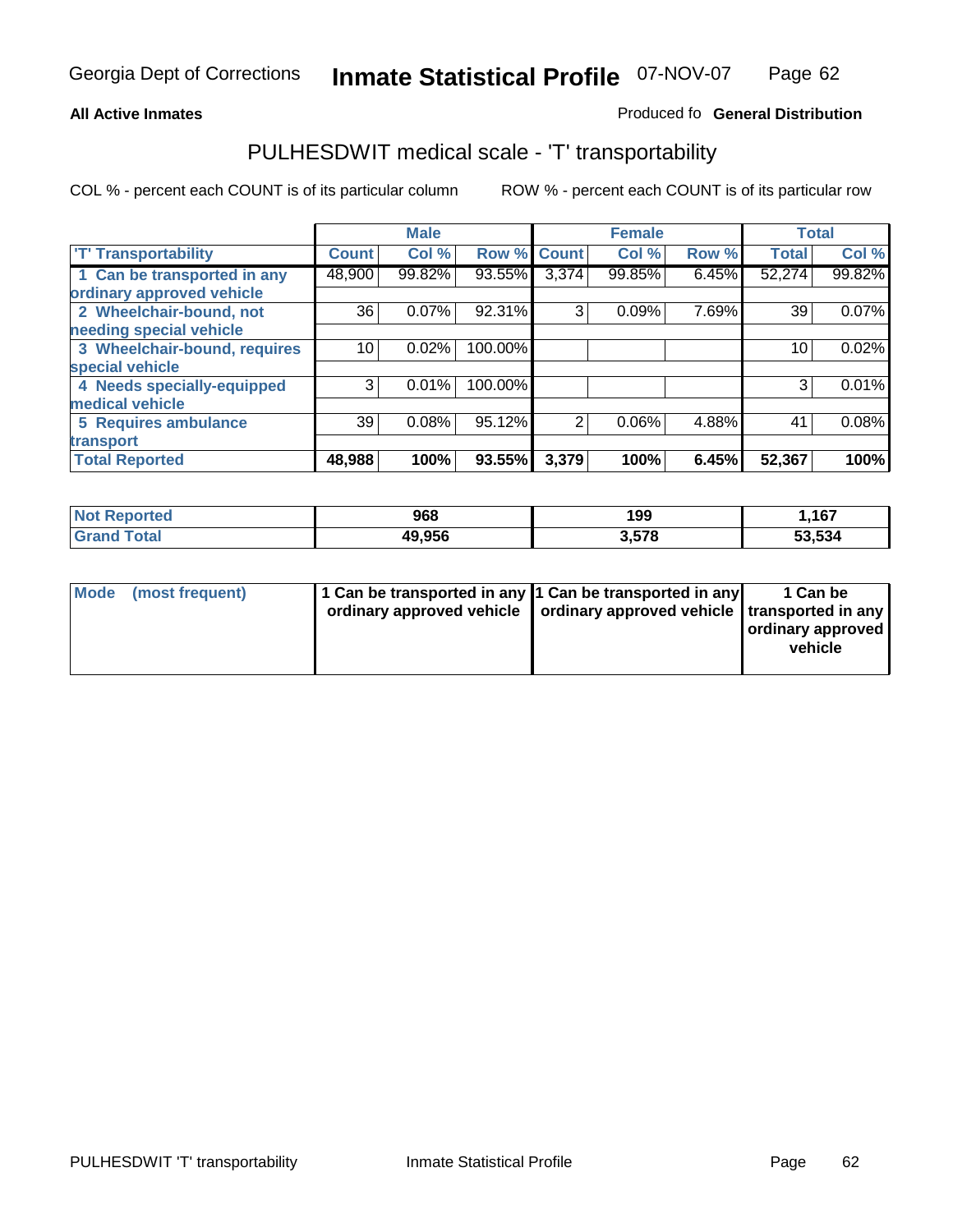## **All Active Inmates**

## Produced for **General Distribution**

## Criminality in family, self-reported

|                              |              | <b>Male</b> |        |              | <b>Female</b> |       |                 | <b>Total</b> |
|------------------------------|--------------|-------------|--------|--------------|---------------|-------|-----------------|--------------|
| <b>Criminality In Family</b> | <b>Count</b> | Col %       | Row %  | <b>Count</b> | Col %         | Row % | <b>Total</b>    | Col %        |
| Yes, criminality in family   | 12.105       | 24.81%      | 90.10% | 1,330        | 38.08%        |       | $9.90\%$ 13,435 | 25.70%       |
| No criminality in family     | 36,683       | 75.19%      | 94.43% | 2,163        | 61.92%        |       | 5.57% 38,846    | 74.30%       |
| <b>Total Reported</b>        | 48,788       | 100%        | 93.32% | 3,493        | 100%          |       | $6.68\%$ 52,281 | 100%         |

| <b>Not Reported</b>          | .168،  | 85    | 1,253  |
|------------------------------|--------|-------|--------|
| <b>Total</b><br><b>Grand</b> | 49,956 | 3,578 | 53,534 |

|  | Mode (most frequent) | No criminality in family | No criminality in family | No criminality in<br>familv |
|--|----------------------|--------------------------|--------------------------|-----------------------------|
|--|----------------------|--------------------------|--------------------------|-----------------------------|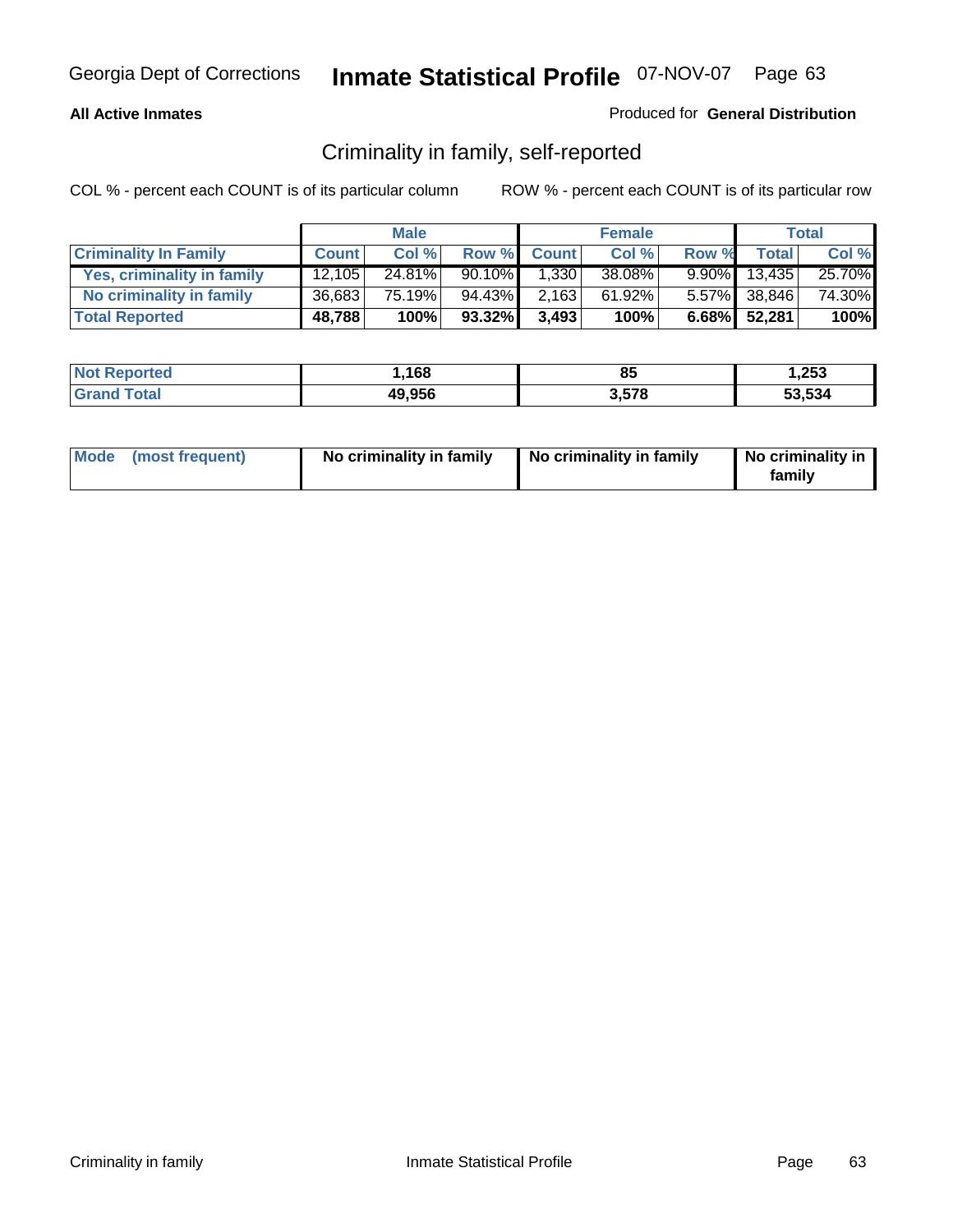## **All Active Inmates**

## Produced for **General Distribution**

## Alcoholism in family, self-reported

|                             |              | <b>Male</b> |        |              | <b>Female</b> |          |                 | <b>Total</b> |
|-----------------------------|--------------|-------------|--------|--------------|---------------|----------|-----------------|--------------|
| <b>Alcoholism In Family</b> | <b>Count</b> | Col %       | Row %  | <b>Count</b> | Col %         | Row %    | <b>Total</b>    | Col %        |
| Yes, alcoholism in family   | 7.666        | 15.71%      | 90.17% | 836          | 23.93%        | $9.83\%$ | 8,502           | 16.26%       |
| No alcoholism in family     | 41.122       | 84.29%      | 93.93% | 2,657        | 76.07%        |          | $6.07\%$ 43,779 | 83.74%       |
| <b>Total Reported</b>       | 48,788       | 100%        | 93.32% | 3,493        | 100%          |          | 6.68% 52,281    | 100%         |

| <b>Not Reported</b>          | .168،  | 85    | 1,253  |
|------------------------------|--------|-------|--------|
| <b>Total</b><br><b>Grand</b> | 49,956 | 3,578 | 53,534 |

|  | Mode (most frequent) | No alcoholism in family | No alcoholism in family | No alcoholism in<br>familv |
|--|----------------------|-------------------------|-------------------------|----------------------------|
|--|----------------------|-------------------------|-------------------------|----------------------------|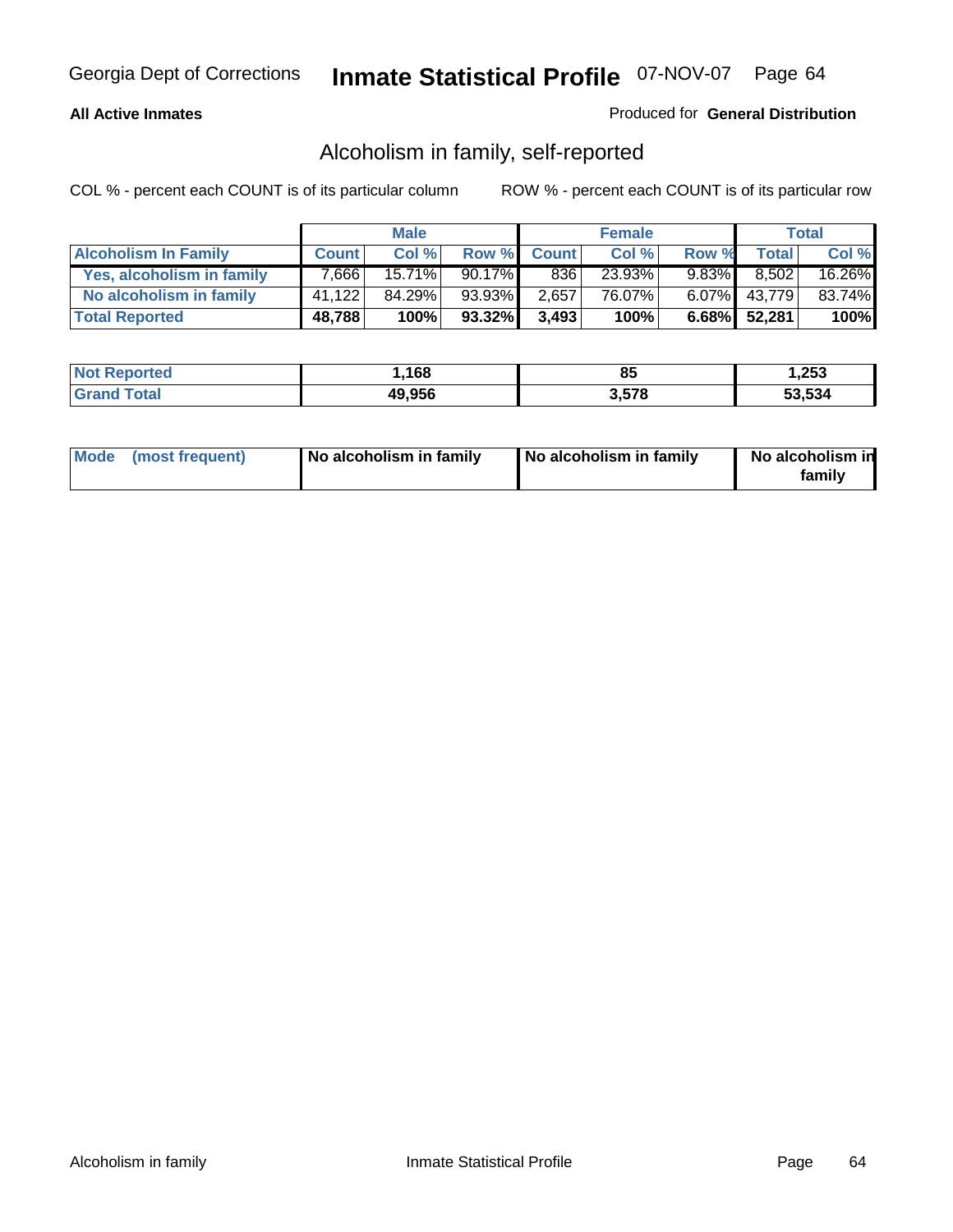## **All Active Inmates**

Produced for **General Distribution**

## Drug abuse in family, self-reported

|                           |              | <b>Male</b> |        |              | <b>Female</b> |           |              | <b>Total</b> |
|---------------------------|--------------|-------------|--------|--------------|---------------|-----------|--------------|--------------|
| Drug Abuse In Family      | <b>Count</b> | Col %       | Row %  | <b>Count</b> | Col %         | Row %     | <b>Total</b> | Col %        |
| Yes, drug abuse in family | 4.253        | 8.72%       | 84.40% | 786          | 22.50%        | $15.60\%$ | 5.039        | $9.64\%$     |
| No drug abuse in family   | 44.535       | 91.28%      | 94.27% | 2.707        | 77.50%        | $5.73\%$  | 47,242       | 90.36%       |
| <b>Total Reported</b>     | 48,788       | 100%        | 93.32% | 3,493        | 100%          |           | 6.68% 52,281 | 100%         |

| <b>Not Reported</b>          | .168،  | 85    | 1,253  |
|------------------------------|--------|-------|--------|
| <b>Total</b><br><b>Grand</b> | 49,956 | 3,578 | 53,534 |

|  | Mode (most frequent) | No drug abuse in family | No drug abuse in family | No drug abuse in<br>family |
|--|----------------------|-------------------------|-------------------------|----------------------------|
|--|----------------------|-------------------------|-------------------------|----------------------------|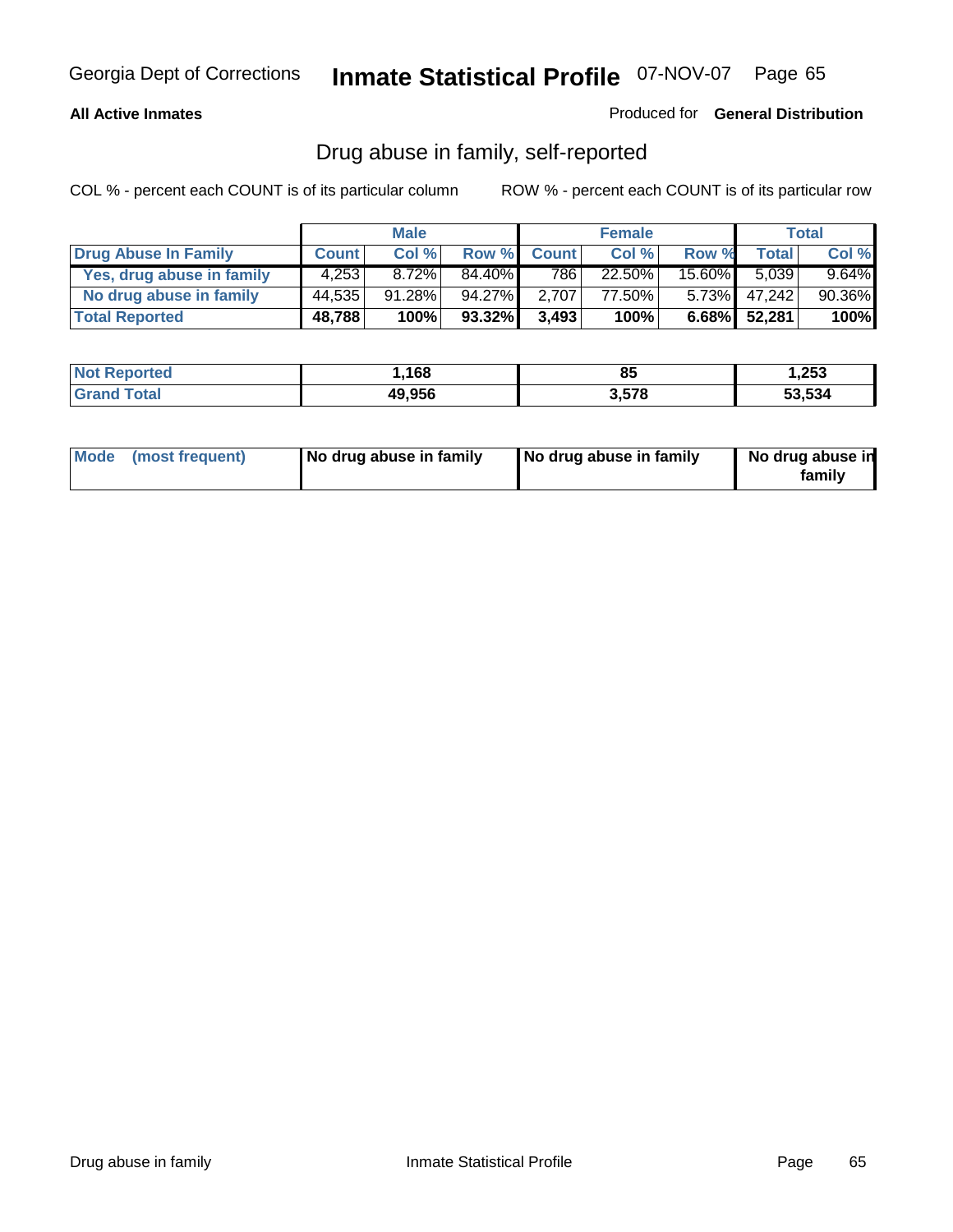## **All Active Inmates**

## Produced for **General Distribution**

## Subjected to frequent beatings, self-reported

|                                   |              | <b>Male</b> |        |              | <b>Female</b> |          |         | Total  |
|-----------------------------------|--------------|-------------|--------|--------------|---------------|----------|---------|--------|
| <b>Frequent beatings</b>          | <b>Count</b> | Col%        | Row %  | <b>Count</b> | Col%          | Row %    | Total I | Col %  |
| <b>Yes, subjected to frequent</b> | ا 854. ا     | 3.80%       | 78.66% | 503          | $14.40\%$     | 21.34%   | 2,357   | 4.51%  |
| beatings                          |              |             |        |              |               |          |         |        |
| Not subjected to frequent         | 46.934       | 96.20%      | 94.01% | 2,990        | 85.60%        | $5.99\%$ | 49.924  | 95.49% |
| beatings                          |              |             |        |              |               |          |         |        |
| <b>Total Reported</b>             | 48,788       | 100%        | 93.32% | 3,493        | 100%          | 6.68%    | 52,281  | 100%   |

| วrtea<br>NO. | .168،  | 85    | 1,253  |
|--------------|--------|-------|--------|
| $f$ of $g'$  | 49,956 | 3.578 | 53.534 |

| <b>Mode</b> | (most frequent) | Not subjected to frequent<br>beatings | Not subjected to frequent<br>beatings | Not subjected to<br>frequent beatings |
|-------------|-----------------|---------------------------------------|---------------------------------------|---------------------------------------|
|             |                 |                                       |                                       |                                       |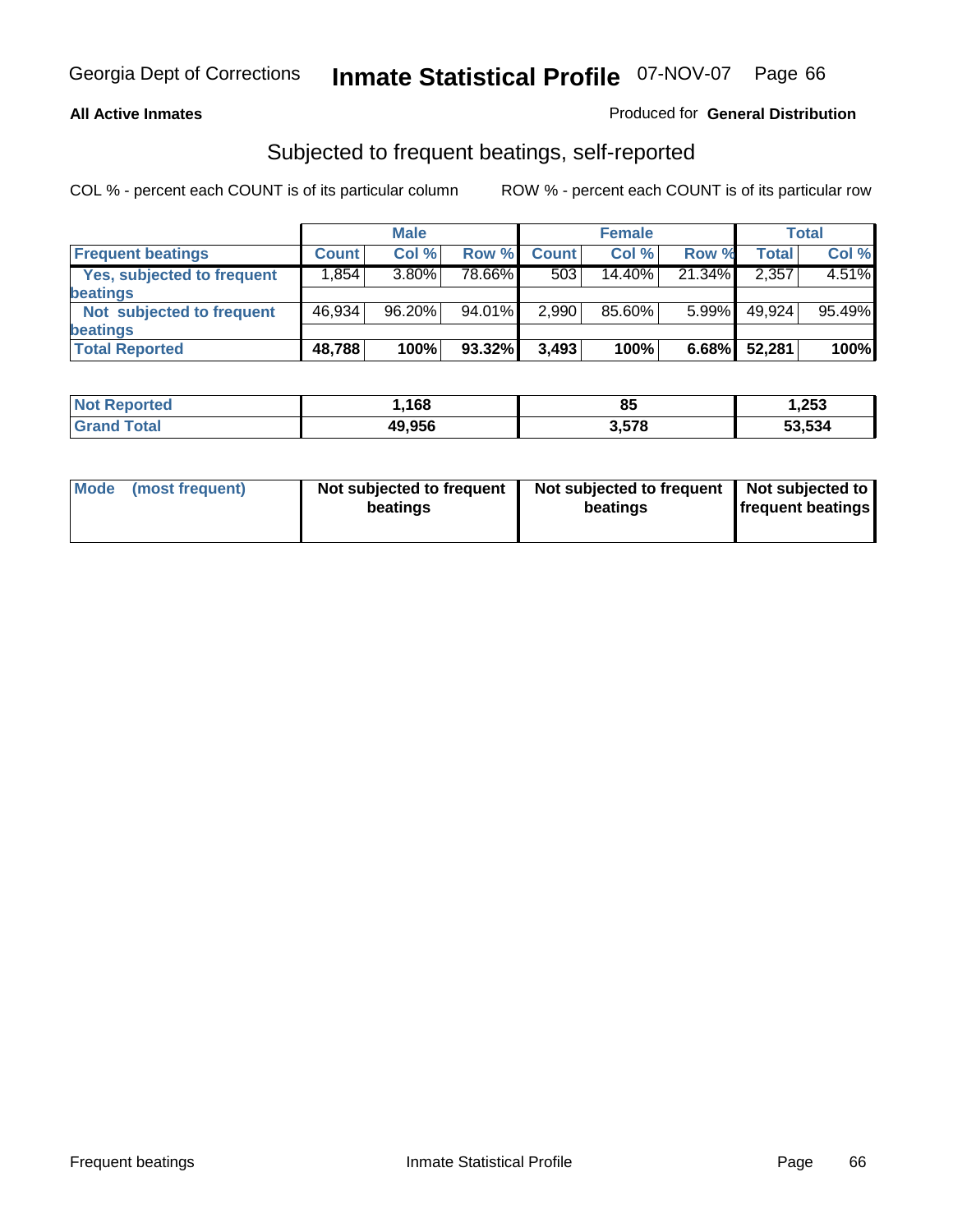## **All Active Inmates**

## Produced for **General Distribution**

## Father absent during inmate's childhood

|                           |              | <b>Male</b> |        |              | <b>Female</b> |       |                    | Total  |
|---------------------------|--------------|-------------|--------|--------------|---------------|-------|--------------------|--------|
| <b>Father Absent</b>      | <b>Count</b> | Col %       | Row %  | <b>Count</b> | Col %         | Row % | Total <sub>1</sub> | Col %  |
| Yes, father was absent    | 24.008       | $49.21\%$   | 94.78% | 1,321        | 37.82%        |       | $5.22\%$ 25,329    | 48.45% |
| No, father was not absent | 24,780       | 50.79%      | 91.94% | 2,172        | 62.18%        |       | 8.06% 26.952       | 51.55% |
| <b>Total Reported</b>     | 48,788       | 100%        | 93.32% | 3,493        | 100%          |       | 6.68% 52,281       | 100%   |

| <b>Not Reported</b> | .168.، | 85    | 253. ا |
|---------------------|--------|-------|--------|
| <b>Grand Total</b>  | 49,956 | 3,578 | 53,534 |

| Mode (most frequent) |  | 「No, father was not absent ┃No, father was not absent ┃No, father was not | absent |
|----------------------|--|---------------------------------------------------------------------------|--------|
|----------------------|--|---------------------------------------------------------------------------|--------|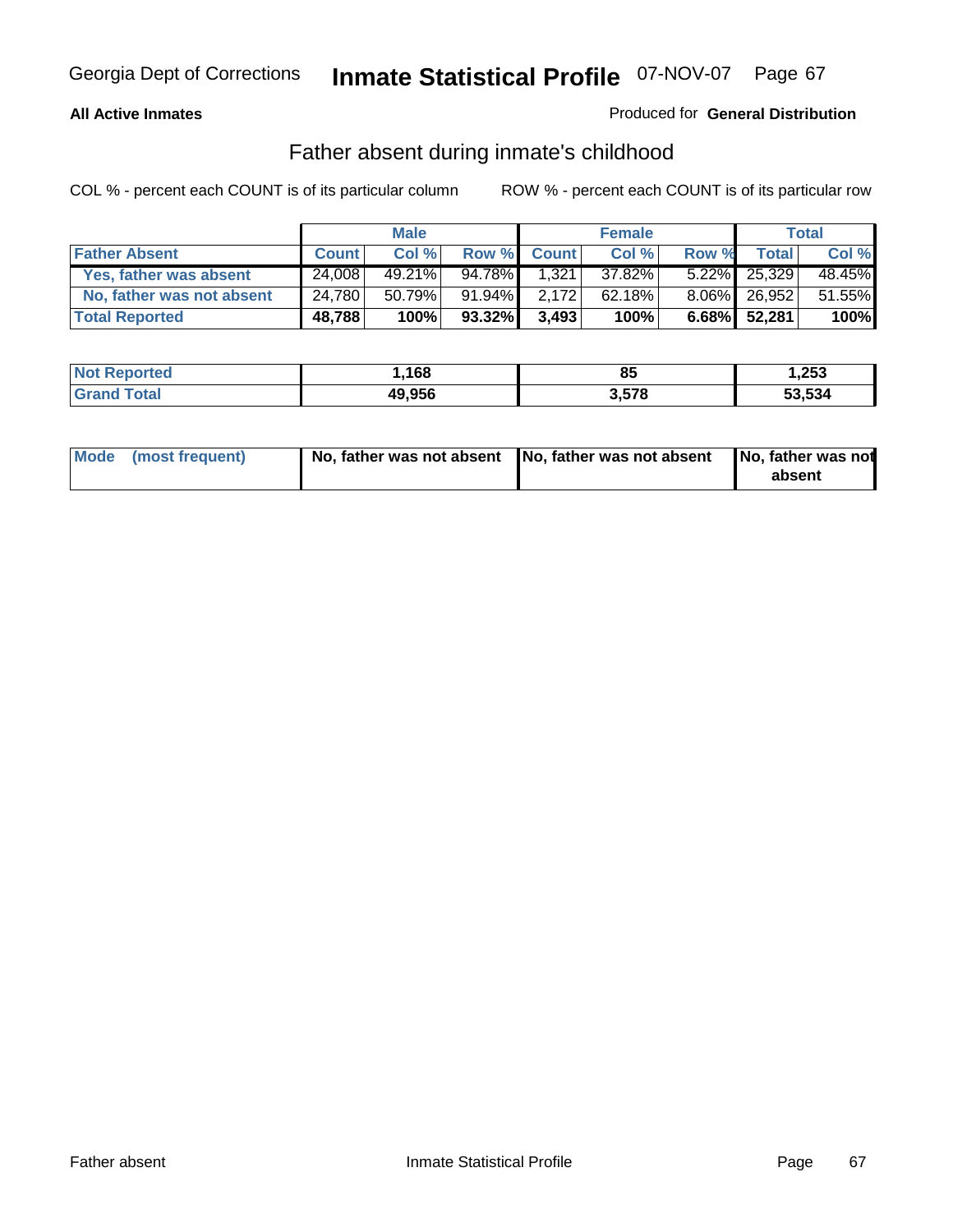## **All Active Inmates**

## Produced for **General Distribution**

## Mother absent during inmate's childhood

|                           |              | <b>Male</b> |        |              | <b>Female</b> |          |              | Total  |
|---------------------------|--------------|-------------|--------|--------------|---------------|----------|--------------|--------|
| <b>Mother Absent</b>      | <b>Count</b> | Col %       | Row %  | <b>Count</b> | Col %         | Row %    | Total        | Col %  |
| Yes, mother was absent    | 6,350        | 13.02%      | 93.37% | 451          | 12.91%        | $6.63\%$ | 6,801        | 13.01% |
| No, mother was not absent | 42,438       | 86.98%      | 93.31% | 3.042        | 87.09%        | $6.69\%$ | 45,480       | 86.99% |
| <b>Total Reported</b>     | 48,788       | 100%        | 93.32% | 3,493        | 100%          |          | 6.68% 52,281 | 100%   |

| <b>Not Reported</b> | .168،  | 85    | 1,253  |
|---------------------|--------|-------|--------|
| <b>Grand Total</b>  | 49,956 | 3,578 | 53,534 |

| Mode (most frequent) | No, mother was not absent $\vert$ No, mother was not absent $\vert$ No, mother was | not absent |
|----------------------|------------------------------------------------------------------------------------|------------|
|                      |                                                                                    |            |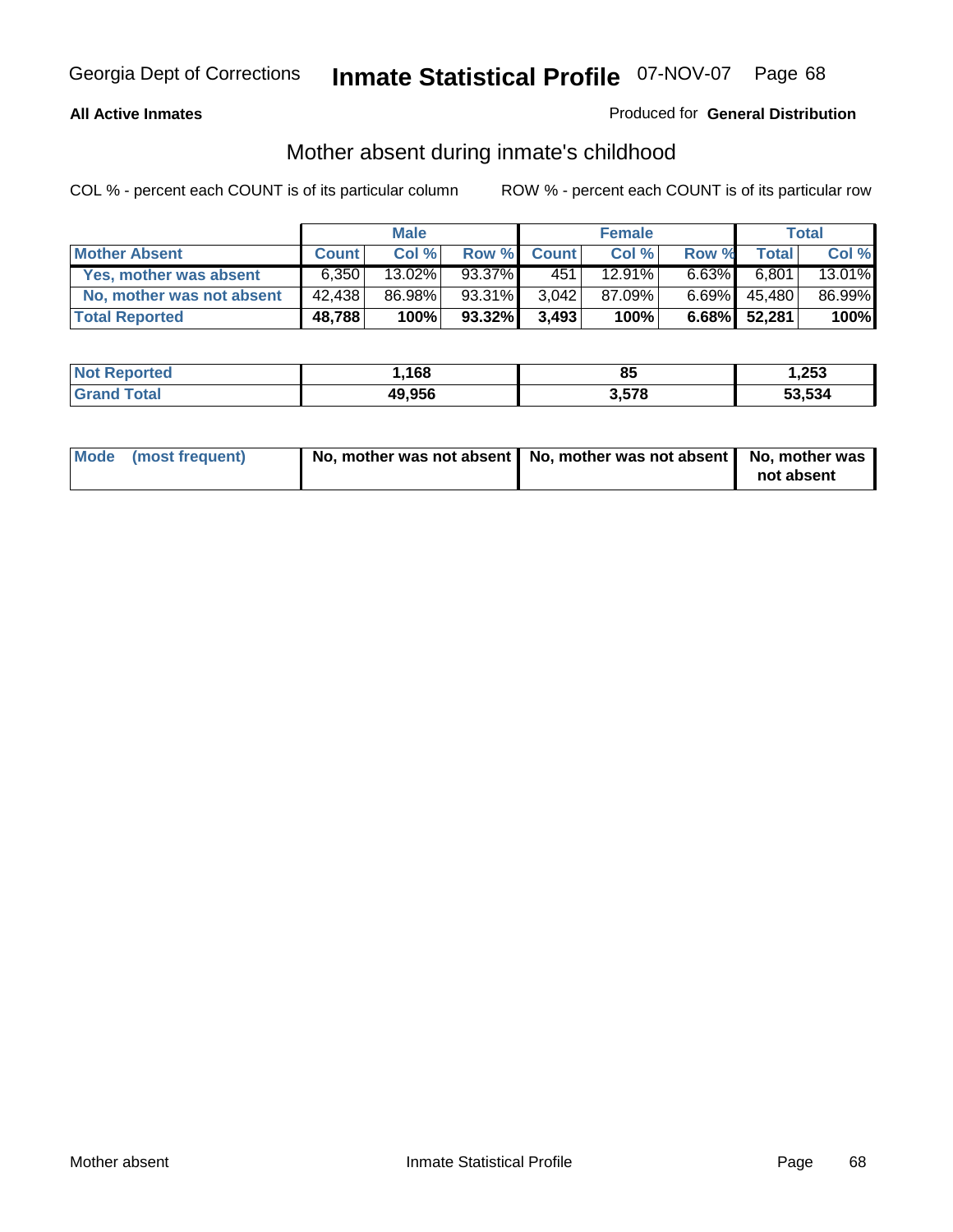#### **All Active Inmates**

#### Produced for **General Distribution**

## Number of prior Georgia incarcerations

|                                       |              | <b>Male</b> |                    |                 | <b>Female</b> |       |        | <b>Total</b> |
|---------------------------------------|--------------|-------------|--------------------|-----------------|---------------|-------|--------|--------------|
| <b>Num of Prior GA Incarcerations</b> | <b>Count</b> | Col %       | <b>Row % Count</b> |                 | Col %         | Row % | Total  | Col %        |
| $\bf{0}$                              | 28,599       | 57.25%      | 92.04%             | 2,474           | 69.14%        | 7.96% | 31,073 | 58.04%       |
|                                       | 8,908        | 17.83%      | 94.53%             | 515             | 14.39%        | 5.47% | 9,423  | 17.60%       |
|                                       | 4,954        | 9.92%       | 95.00%             | 261             | 7.29%         | 5.00% | 5,215  | 9.74%        |
| 3                                     | 3,061        | 6.13%       | 95.75%             | 136             | 3.80%         | 4.25% | 3,197  | 5.97%        |
|                                       | 1,917        | 3.84%       | 95.71%             | 86              | 2.40%         | 4.29% | 2,003  | 3.74%        |
| 5                                     | 1,097        | 2.20%       | 95.64%             | 50 <sub>1</sub> | 1.40%         | 4.36% | 1,147  | 2.14%        |
| <b>More Than 5</b>                    | 1,420        | 2.84%       | 96.21%             | 56              | 1.57%         | 3.79% | 1,476  | 2.76%        |
| <b>Total Reported</b>                 | 49,956       | 100%        | 93.32%             | 3,578           | 100%          | 6.68% | 53,534 | 100%         |

| orted<br>NO         |        |     |        |
|---------------------|--------|-----|--------|
| <b>otal</b><br>. Gr | 49.956 | 578 | 53.534 |

| Mean (average)       | l.O2 | .oo |  |
|----------------------|------|-----|--|
| Median (middle)      |      |     |  |
| Mode (most frequent) |      |     |  |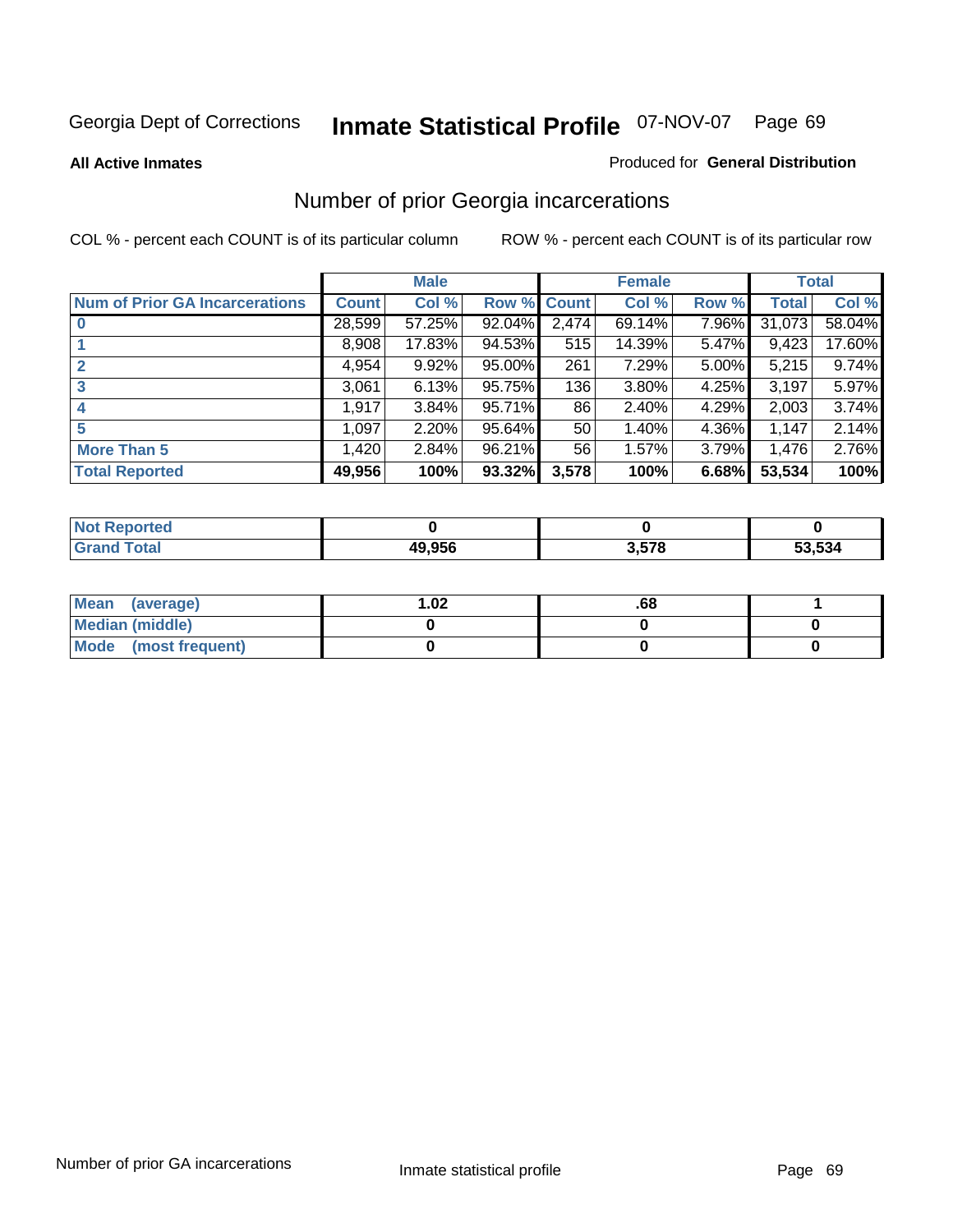#### **All Active Inmates**

#### Produced for **General Distribution**

## Prison sentence in years

COL % - percent each COUNT is of its particular column ROW % - percent each COUNT is of its particular row

|                                 |              | <b>Male</b> |         |              | <b>Female</b> |        |                    | <b>Total</b> |
|---------------------------------|--------------|-------------|---------|--------------|---------------|--------|--------------------|--------------|
| <b>Prison Sentence In Years</b> | <b>Count</b> | Col %       | Row %   | <b>Count</b> | Col %         | Row %  | <b>Total</b>       | Col %        |
| $0 - 1$                         | 3,411        | 6.83%       | 90.65%  | 352          | 9.84%         | 9.35%  | 3,763              | 7.03%        |
| $1.1 - 2$                       | 3,773        | 7.55%       | 88.53%  | 489          | 13.67%        | 11.47% | 4,262              | 7.96%        |
| $2.1 - 3$                       | 3,903        | 7.81%       | 89.27%  | 469          | 13.11%        | 10.73% | 4,372              | 8.17%        |
| $3.1 - 4$                       | 2,637        | 5.28%       | 90.81%  | 267          | 7.46%         | 9.19%  | $\overline{2,904}$ | 5.42%        |
| $4.1 - 5$                       | 4,966        | 9.94%       | 91.64%  | 453          | 12.66%        | 8.36%  | 5,419              | 10.12%       |
| $5.1 - 6$                       | 1,971        | 3.95%       | 92.67%  | 156          | 4.36%         | 7.33%  | 2,127              | 3.97%        |
| $6.1 - 7$                       | 1,911        | 3.83%       | 93.91%  | 124          | 3.47%         | 6.09%  | 2,035              | 3.80%        |
| $7.1 - 8$                       | 1,807        | 3.62%       | 93.58%  | 124          | 3.47%         | 6.42%  | 1,931              | 3.61%        |
| $8.1 - 9$                       | 685          | 1.37%       | 94.09%  | 43           | 1.20%         | 5.91%  | 728                | 1.36%        |
| $9.1 - 10$                      | 5,995        | 12.00%      | 94.41%  | 355          | 9.92%         | 5.59%  | 6,350              | 11.86%       |
| $10.1 - 12$                     | 2,413        | 4.83%       | 95.45%  | 115          | 3.21%         | 4.55%  | 2,528              | 4.72%        |
| $12.1 - 15$                     | 3,472        | 6.95%       | 96.07%  | 142          | 3.97%         | 3.93%  | 3,614              | 6.75%        |
| $15.1 - 20$                     | 3,482        | 6.97%       | 96.48%  | 127          | 3.55%         | 3.52%  | 3,609              | 6.74%        |
| 20.1 - Over                     | 2,745        | 5.49%       | 97.51%  | 70           | 1.96%         | 2.49%  | 2,815              | 5.26%        |
| <b>Life</b>                     | 6,212        | 12.43%      | 95.61%  | 285          | 7.97%         | 4.39%  | 6,497              | 12.14%       |
| <b>Life Without Parole</b>      | 467          | 0.93%       | 98.73%  | 6            | 0.17%         | 1.27%  | 473                | 0.88%        |
| <b>Death</b>                    | 103          | 0.21%       | 99.04%  |              | 0.03%         | 0.96%  | 104                | 0.19%        |
| <b>Youthful Offenders</b>       | 3            | 0.01%       | 100.00% |              |               |        | 3                  | 0.01%        |
| <b>Total Reported</b>           | 49,956       | 100%        | 93.32%  | 3,578        | 100.0%        | 6.68%  | 53,534             | 100%         |

| <b>Not Reported</b> |                 |     |        |
|---------------------|-----------------|-----|--------|
| `otal<br>-Grot      | 0.0EC<br>19.930 | E70 | 53,534 |

#### **Determinate (numeric) sentences only**

| <b>Mean</b><br>$\sim$ $\sim$ $\sim$ $\sim$ $\sim$ | апе | טי | …<br>JY. | 8.82 |
|---------------------------------------------------|-----|----|----------|------|
|                                                   |     |    |          |      |

**All sentences (including determinate), with life, life without parole, and death sentences figured at 45 years**

| <b>Mean</b><br>$\mathbf{r}$<br>13.91<br>הה הו<br>13. OU<br>9.ZJ<br>me<br>____<br>____<br>$ -$ |
|-----------------------------------------------------------------------------------------------|
|-----------------------------------------------------------------------------------------------|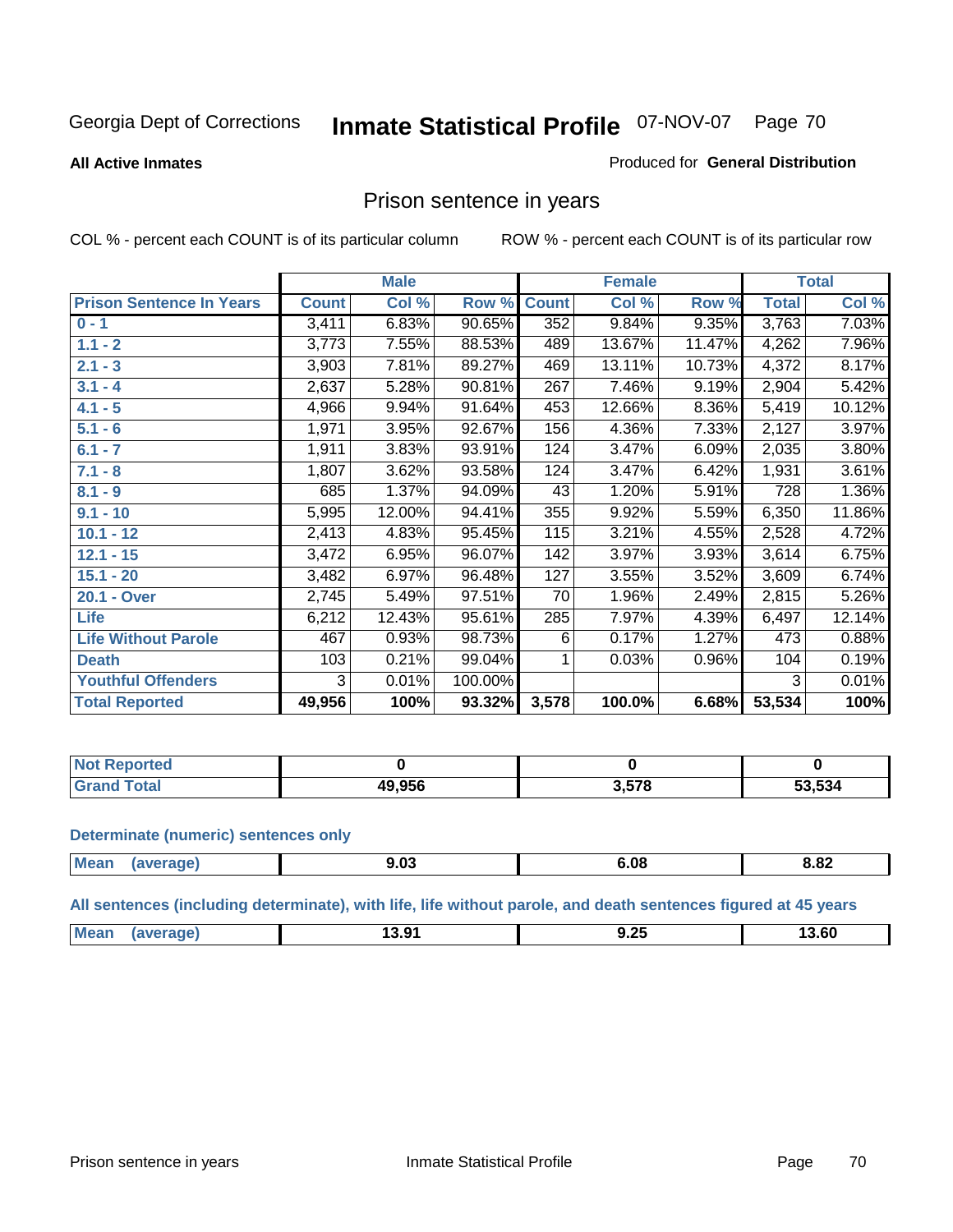#### **All Active Inmates**

#### Produced for **General Distribution**

# Primary offense, broken out into felonies vs misdemeanors

|                                  |              | <b>Male</b> |                    | <b>Female</b> |          | Total        |         |
|----------------------------------|--------------|-------------|--------------------|---------------|----------|--------------|---------|
| <b>Felonies and Misdemeanors</b> | <b>Count</b> | Col %       | <b>Row % Count</b> | Col %         | Row %    | <b>Total</b> | Col%    |
| <b>Felonies</b>                  | 47.666       | $99.99\%$   | $93.37\%$ 3,385    | 100.00%       | $6.63\%$ | 51,051       | 99.99%  |
| <b>Misdemeanors</b>              |              | $.01\%$     | 100.00%            |               |          |              | $.01\%$ |
| <b>Total Reported</b>            | 47,672       | 100%        | 93.37% 3,385       | 100%          | 6.63%    | 51,057       | 100%    |

| <b>Not</b><br>ted | 2284 | י ה<br>. .<br>נט ו | 2477       |
|-------------------|------|--------------------|------------|
|                   | .956 | 17,865             | .<br>. 534 |

| Mode (most frequent) | elonies | elonies | onies<br>-е к |
|----------------------|---------|---------|---------------|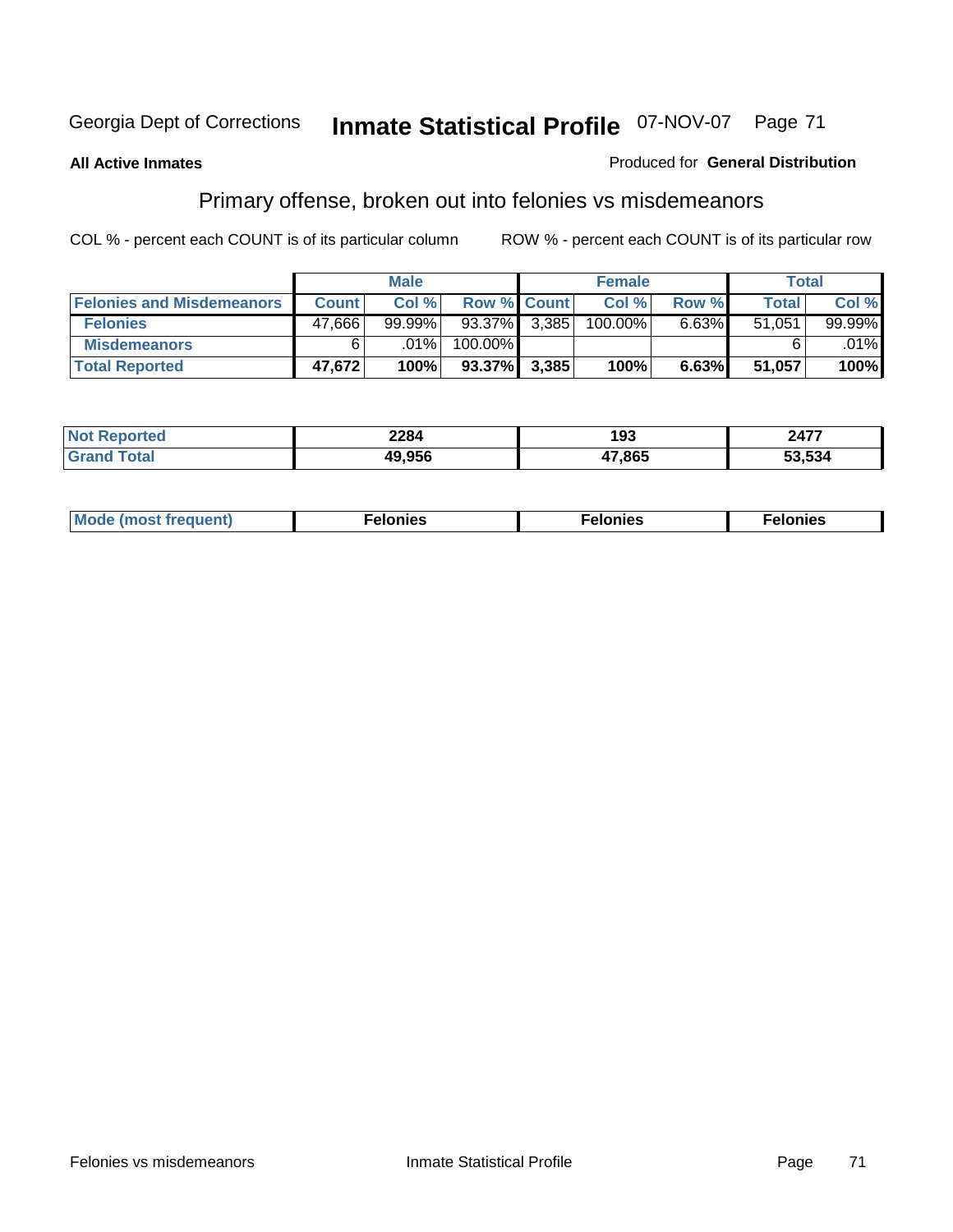#### **All Active Inmates**

#### Produced for **General Distribution**

## Primary offense, broken out into six broad crime categories

|                                  |              | <b>Male</b> |                    |       | <b>Female</b> |        |              | <b>Total</b> |
|----------------------------------|--------------|-------------|--------------------|-------|---------------|--------|--------------|--------------|
| <b>Crime Categories</b>          | <b>Count</b> | Col %       | <b>Row % Count</b> |       | Col %         | Row %  | <b>Total</b> | Col %        |
| <b>Violent</b>                   | 21,059       | 44.17%      | 94.44%             | 1,239 | 36.60%        | 5.56%  | 22,298       | 43.67%       |
| <b>Sex Crime</b><br>$\mathbf{2}$ | 7,125        | 14.95%      | 98.67%             | 96    | 2.84%         | 1.33%  | 7,221        | 14.14%       |
| $\mathbf{3}$<br><b>Property</b>  | 8,913        | 18.70%      | 89.18%             | 1,081 | 31.94%        | 10.82% | 9,994        | 19.57%       |
| <b>Drug</b><br>4                 | 8,196        | 17.19%      | 90.80%             | 830   | 24.52%        | 9.20%  | 9,026        | 17.68%       |
| <b>Habit/DUI</b><br>5            | 145          | .30%        | 94.16%             | 9     | .27%          | 5.84%  | 154          | $.30\%$      |
| <b>Other</b><br>6                | 2,234        | 4.69%       | 94.50%             | 130   | 3.84%         | 5.50%  | 2,364        | 4.63%        |
| <b>Total Reported</b>            | 47,672       | 100%        | 93.37%             | 3,385 | 100%          | 6.63%  | 51,057       | 100%         |

| 2284<br>--- - | 193 | $\overline{a}$<br>٦Д.<br>. TI |
|---------------|-----|-------------------------------|
| .956          | 579 | .534                          |

| <b>Mou</b> | .<br>วient | วlent | ent |
|------------|------------|-------|-----|
|            |            |       |     |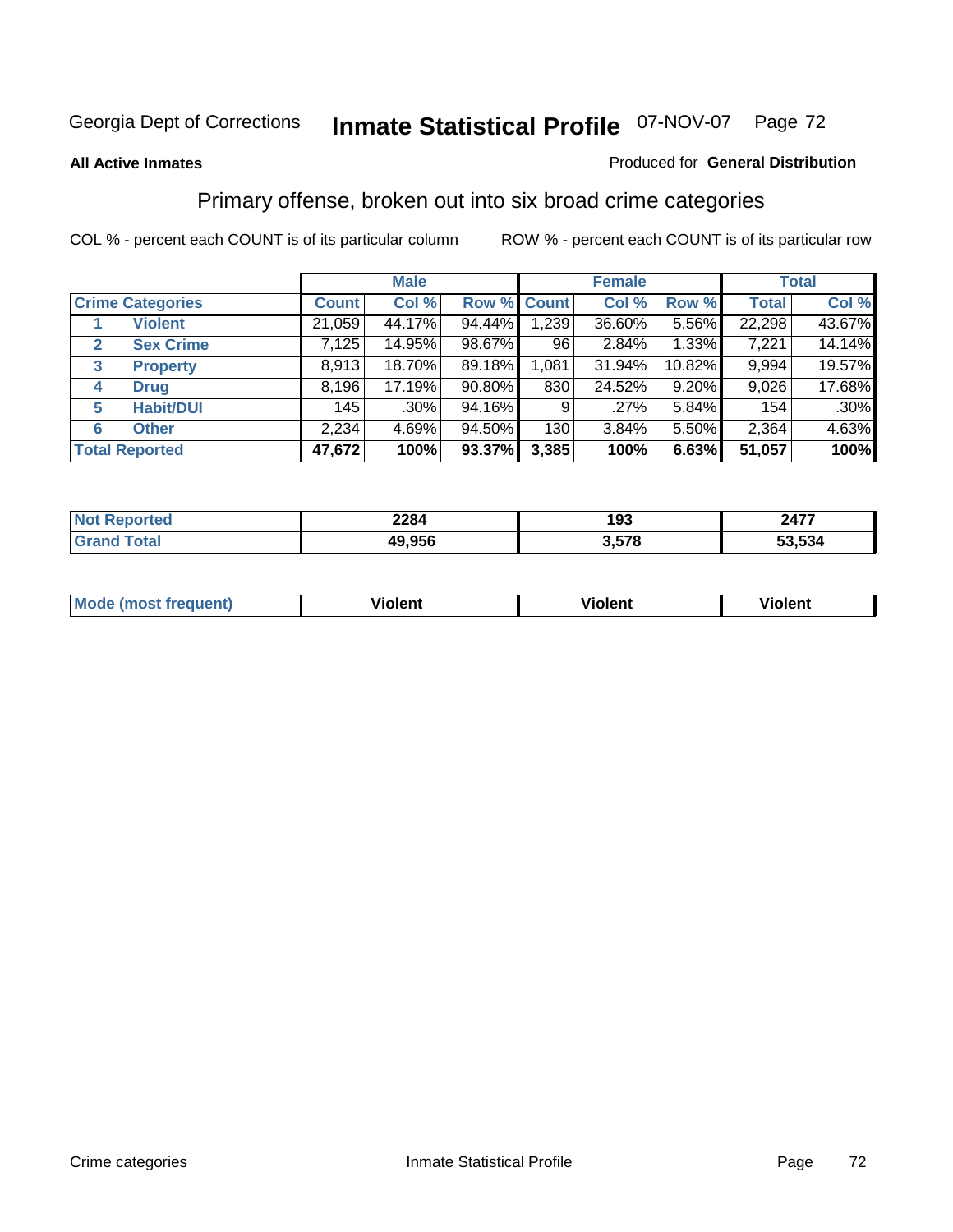**All Active Inmates**

#### Produced for **General Distribution**

# Primary offense, detailed offense code

|      |                                     | <b>Male</b>     |       |         |                 | <b>Female</b> | <b>Total</b> |                  |       |
|------|-------------------------------------|-----------------|-------|---------|-----------------|---------------|--------------|------------------|-------|
|      | <b>Primary Offense</b>              | <b>Count</b>    | Col % | Row %   | <b>Count</b>    | Col %         | Row %        | <b>Total</b>     | Col % |
| 45   | <b>Burglary</b>                     | 1               | .01%  | 100.00% |                 |               |              | 1                | .01%  |
| 73   | <b>Obstr Of Law Enf Officer</b>     | 1               | .01%  | 100.00% |                 |               |              | 1                | .01%  |
| 78   | <b>Terroristic Threats</b>          | 1               | .01%  | 100.00% |                 |               |              | 1                | .01%  |
| 127  | <b>Interference With</b>            | 1               | .01%  | 100.00% |                 |               |              | 1                | .01%  |
|      | <b>Custody</b>                      |                 |       |         |                 |               |              |                  |       |
| 169  | <b>Methamphetamine</b>              | 1               | .01%  | 100.00% |                 |               |              | 1                | .01%  |
|      | <b>Misdemnor</b>                    |                 |       |         |                 |               |              |                  |       |
| 341  | <b>Reckless Driving</b>             | 1               | .01%  | 100.00% |                 |               |              | 1                | .01%  |
| 1100 | <b>Misc Homicide Offense</b>        | $\overline{14}$ | .03%  | 87.50%  | $\overline{2}$  | .06%          | 12.50%       | $\overline{16}$  | .03%  |
| 1101 | <b>Murder</b>                       | 4,573           | 9.59% | 94.48%  | 267             | 7.89%         | 5.52%        | 4,840            | 9.48% |
| 1102 | <b>Voluntary Manslaughter</b>       | 1,037           | 2.18% | 88.41%  | 136             | 4.02%         | 11.59%       | 1,173            | 2.30% |
| 1103 | <b>Involuntary</b>                  | 111             | .23%  | 84.09%  | $\overline{21}$ | .62%          | 15.91%       | 132              | .26%  |
|      | <b>Manslaughter</b>                 |                 |       |         |                 |               |              |                  |       |
| 1120 | <b>Reckless Abandonment</b>         | 1               | .01%  | 100.00% |                 |               |              | 1                | .01%  |
| 1121 | <b>Feticide</b>                     | $\overline{5}$  | .01%  | 100.00% |                 |               |              | $\overline{5}$   | .01%  |
| 1123 | <b>Vehicular Homicide</b>           | 334             | .70%  | 89.07%  | 41              | 1.21%         | 10.93%       | $\overline{375}$ | .73%  |
| 1125 | <b>Conceal Death Of</b>             | $\overline{13}$ | .03%  | 86.67%  | $\overline{2}$  | .06%          | 13.33%       | $\overline{15}$  | .03%  |
|      | <b>Another</b>                      |                 |       |         |                 |               |              |                  |       |
| 1127 | <b>Mistreatment Of Dead</b>         | 1               | .01%  | 100.00% |                 |               |              | 1                | .01%  |
| 1190 | <b>Body</b><br><b>Atmpt Murder</b>  | $\overline{3}$  | .01%  | 75.00%  | 1               | .03%          | 25.00%       | 4                | .01%  |
| 1191 | <b>Murder, Conspire To</b>          | 4               | .01%  | 80.00%  | 1               | .03%          | 20.00%       | 5                | .01%  |
|      | <b>Commit</b>                       |                 |       |         |                 |               |              |                  |       |
| 1300 | <b>Misc Assault/Battery</b>         | $\overline{30}$ | .06%  | 96.77%  | $\mathbf 1$     | .03%          | 3.23%        | $\overline{31}$  | .06%  |
| 1301 | <b>Family Violence Battery</b>      | 79              | .17%  | 98.75%  | 1               | .03%          | 1.25%        | 80               | .16%  |
| 1302 | <b>Aggrav Assault</b>               | 4,233           | 8.88% | 94.66%  | 239             | 7.06%         | 5.34%        | 4,472            | 8.76% |
| 1303 | <b>Atmpt Aggrav Assault</b>         | $\overline{3}$  | .01%  | 75.00%  | 1               | .03%          | 25.00%       | 4                | .01%  |
| 1305 | <b>Aggrav Battery</b>               | 730             | 1.53% | 93.95%  | 47              | 1.39%         | 6.05%        | $\overline{777}$ | 1.52% |
| 1306 | <b>Misc Family Violence</b>         | $\overline{5}$  | .01%  | 100.00% |                 |               |              | $\overline{5}$   | .01%  |
| 1307 | <b>Terrorist Threats &amp; Acts</b> | 322             | .68%  | 96.41%  | $\overline{12}$ | .35%          | 3.59%        | 334              | .65%  |
| 1308 | <b>False Imprisonment</b>           | 178             | .37%  | 97.80%  | $\overline{4}$  | .12%          | 2.20%        | 182              | .36%  |
| 1311 | <b>Kidnapping</b>                   | 1,426           | 2.99% | 97.14%  | 42              | 1.24%         | 2.86%        | 1,468            | 2.88% |
| 1312 | <b>Interference With</b>            | $\overline{7}$  | .01%  | 100.00% |                 |               |              | $\overline{7}$   | .01%  |
|      | <b>Custody</b>                      |                 |       |         |                 |               |              |                  |       |
| 1314 | <b>Aggrav Assault Peace</b>         | 322             | .68%  | 97.28%  | 9               | .27%          | 2.72%        | 331              | .65%  |
|      | <b>Ofcr</b>                         |                 |       |         |                 |               |              |                  |       |
| 1315 | <b>Aggrav Battery Peace</b>         | 14              | .03%  | 93.33%  | 1 <sup>1</sup>  | .03%          | 6.67%        | 15               | .03%  |
|      | <b>Ofcr</b>                         |                 |       |         |                 |               |              |                  |       |
| 1316 | <b>Simple Battery</b>               | $\overline{3}$  | .01%  | 75.00%  | $\mathbf 1$     | .03%          | 25.00%       | 4                | .01%  |
| 1317 | <b>Reck Cond Infected</b>           | 10              | .02%  | 90.91%  | $\overline{1}$  | .03%          | 9.09%        | 11               | .02%  |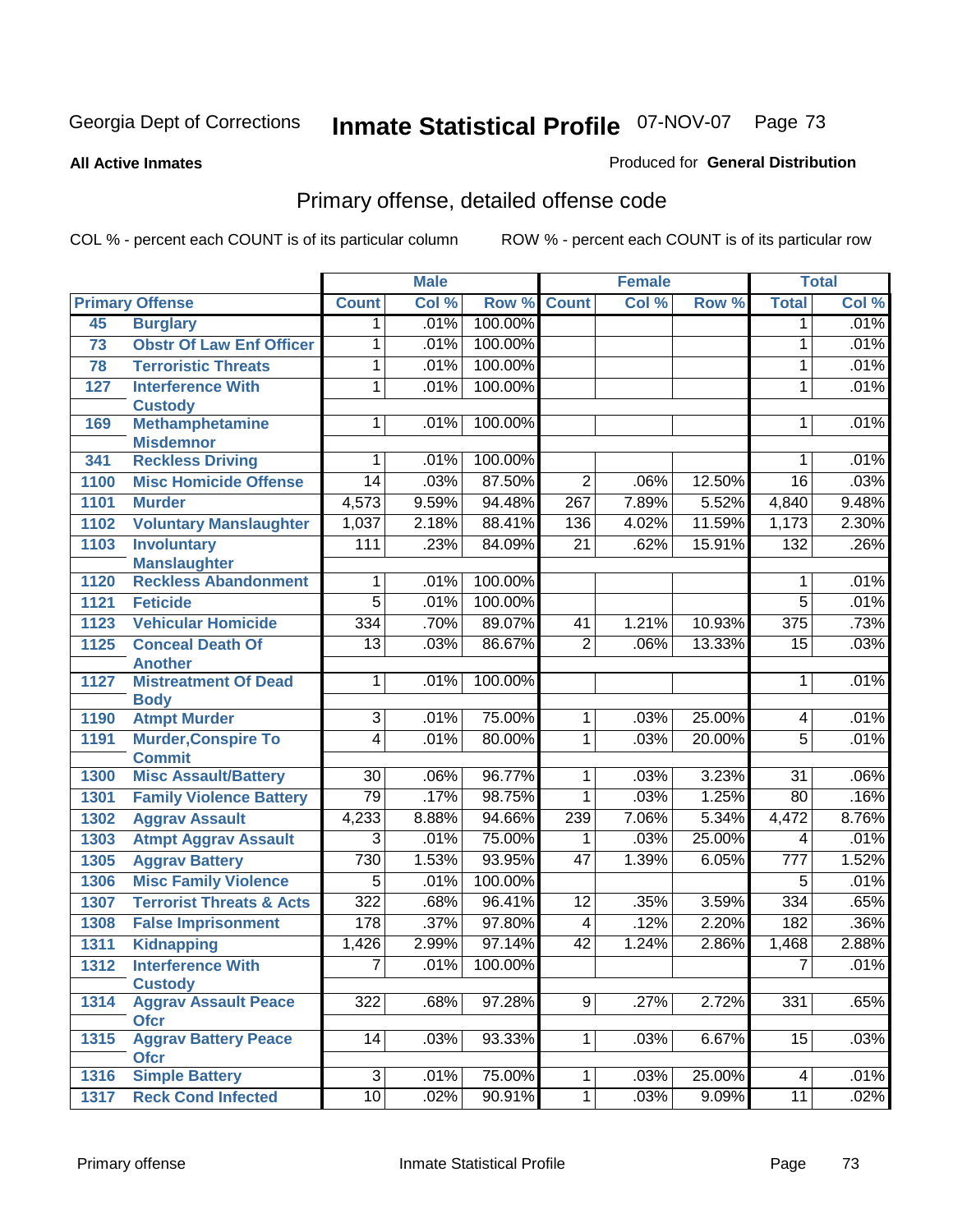**All Active Inmates**

#### Produced for **General Distribution**

# Primary offense, detailed offense code

|      |                                             |                  | <b>Male</b> |         |                 | <b>Female</b> |         |                          | <b>Total</b> |
|------|---------------------------------------------|------------------|-------------|---------|-----------------|---------------|---------|--------------------------|--------------|
|      | <b>Primary Offense</b>                      | <b>Count</b>     | Col %       | Row %   | <b>Count</b>    | Col %         | Row %   | <b>Total</b>             | Col %        |
|      | <b>Person</b>                               |                  |             |         |                 |               |         |                          |              |
| 1318 | <b>Injury By Vehicle</b>                    | 67               | .14%        | 87.01%  | 10              | .30%          | 12.99%  | 77                       | .15%         |
| 1320 | <b>Stalking</b>                             | 4                | .01%        | 100.00% |                 |               |         | 4                        | .01%         |
| 1321 | <b>Aggrav Stalking</b>                      | $\overline{275}$ | .58%        | 95.82%  | 12              | .35%          | 4.18%   | 287                      | .56%         |
| 1390 | <b>Atmpt Kidnap</b>                         | 2                | .01%        | 100.00% |                 |               |         | $\overline{2}$           | .01%         |
| 1400 | <b>Arson Misc</b>                           | $\overline{3}$   | .01%        | 75.00%  | 1               | .03%          | 25.00%  | $\overline{\mathcal{A}}$ | .01%         |
| 1401 | <b>Arson 1st Degree</b>                     | $\overline{98}$  | .21%        | 86.73%  | $\overline{15}$ | .44%          | 13.27%  | 113                      | .22%         |
| 1402 | <b>Arson 2nd Degree</b>                     | $\overline{8}$   | .02%        | 88.89%  | 1               | .03%          | 11.11%  | 9                        | .02%         |
| 1403 | <b>Arson 3rd Degree</b>                     | 1                | .01%        | 50.00%  | 1               | .03%          | 50.00%  | $\overline{2}$           | .01%         |
| 1501 | <b>Crmnl Damage 1st</b>                     | $\overline{29}$  | .06%        | 93.55%  | $\overline{2}$  | .06%          | 6.45%   | $\overline{31}$          | .06%         |
|      | <b>Degree</b>                               |                  |             |         |                 |               |         |                          |              |
| 1502 | <b>Crmnl Damage 2nd</b>                     | $\overline{97}$  | .20%        | 95.10%  | $\overline{5}$  | .15%          | 4.90%   | 102                      | .20%         |
| 1506 | <b>Degree</b><br><b>Alter Id</b>            | $\overline{5}$   | .01%        | 100.00% |                 |               |         | $\overline{5}$           | .01%         |
| 1601 | <b>Burglary</b>                             | 4,709            | 9.88%       | 95.91%  | 201             | 5.94%         | 4.09%   | 4,910                    | 9.62%        |
| 1602 | <b>Poss Burglar Tools</b>                   | 42               | .09%        | 97.67%  | 1               | .03%          | 2.33%   | 43                       | .08%         |
| 1690 | <b>Atmpt Burglary</b>                       | $\overline{30}$  | .06%        | 96.77%  | $\overline{1}$  | .03%          | 3.23%   | $\overline{31}$          | .06%         |
| 1700 | <b>Misc Forgery</b>                         | $\overline{1}$   | .01%        | 33.33%  | $\overline{2}$  | .06%          | 66.67%  | $\overline{3}$           | .01%         |
| 1701 | <b>Forgery 1st Degree</b>                   | 1,008            | 2.11%       | 72.26%  | 387             | 11.43%        | 27.74%  | 1,395                    | 2.73%        |
| 1702 | <b>Forgery 2nd Degree</b>                   | $\overline{35}$  | .07%        | 77.78%  | $\overline{10}$ | .30%          | 22.22%  | $\overline{45}$          | .09%         |
| 1704 | <b>Bad Checks</b>                           | $\overline{8}$   | .02%        | 61.54%  | $\overline{5}$  | .15%          | 38.46%  | 13                       | .03%         |
| 1751 | <b>Theft Credit Card</b>                    | $\overline{26}$  | .05%        | 86.67%  | 4               | .12%          | 13.33%  | $\overline{30}$          | .06%         |
|      | <b>Fraudulent Credit Card</b>               | $\overline{57}$  | .12%        | 64.77%  | $\overline{31}$ | .92%          | 35.23%  | 88                       | .17%         |
| 1753 |                                             |                  |             |         | $\overline{1}$  | .03%          | 100.00% | $\overline{1}$           | .01%         |
| 1755 | <b>Recv Gds, Srvs Fraud</b><br><b>Obtnd</b> |                  |             |         |                 |               |         |                          |              |
| 1756 | <b>Financial Identity Fraud</b>             | 42               | .09%        | 66.67%  | 21              | .62%          | 33.33%  | 63                       | .12%         |
| 1759 | <b>Telecommunications</b>                   | $\overline{1}$   | .01%        | 100.00% |                 |               |         | 1                        | .01%         |
|      | <b>Fraud</b>                                |                  |             |         |                 |               |         |                          |              |
| 1760 | <b>Computer Pornography</b>                 | 1                | .01%        | 100.00% |                 |               |         | 1                        | .01%         |
| 1761 | <b>Computer Theft</b>                       | $\overline{4}$   | .01%        | 57.14%  | $\overline{3}$  | .09%          | 42.86%  | $\overline{7}$           | .01%         |
| 1762 | <b>Computer Trespass</b>                    | 1                | .01%        | 100.00% |                 |               |         | 1                        | .01%         |
| 1790 | <b>Atmpt Forgery</b>                        | $\overline{2}$   | .01%        | 100.00% |                 |               |         | $\overline{2}$           | .01%         |
| 1796 | <b>Fraudulent Access</b>                    |                  |             |         | 1               | .03%          | 100.00% | 1                        | .01%         |
|      | <b>Compute</b>                              |                  |             |         |                 |               |         |                          |              |
| 1799 | <b>Misc Fraud</b>                           | 15               | .03%        | 68.18%  | $\overline{7}$  | .21%          | 31.82%  | 22                       | .04%         |
| 1802 | <b>Theft By Taking</b>                      | 907              | 1.90%       | 86.88%  | 137             | 4.05%         | 13.12%  | 1,044                    | 2.04%        |
| 1803 | <b>Theft By Deception</b>                   | 52               | .11%        | 78.79%  | 14              | .41%          | 21.21%  | 66                       | .13%         |
| 1804 | <b>Theft By Extortion</b>                   | $\overline{2}$   | .01%        | 100.00% |                 |               |         | $\overline{2}$           | .01%         |
| 1805 | <b>Theft Of Lost Property</b>               | $\overline{2}$   | .01%        | 100.00% |                 |               |         | $\overline{2}$           | .01%         |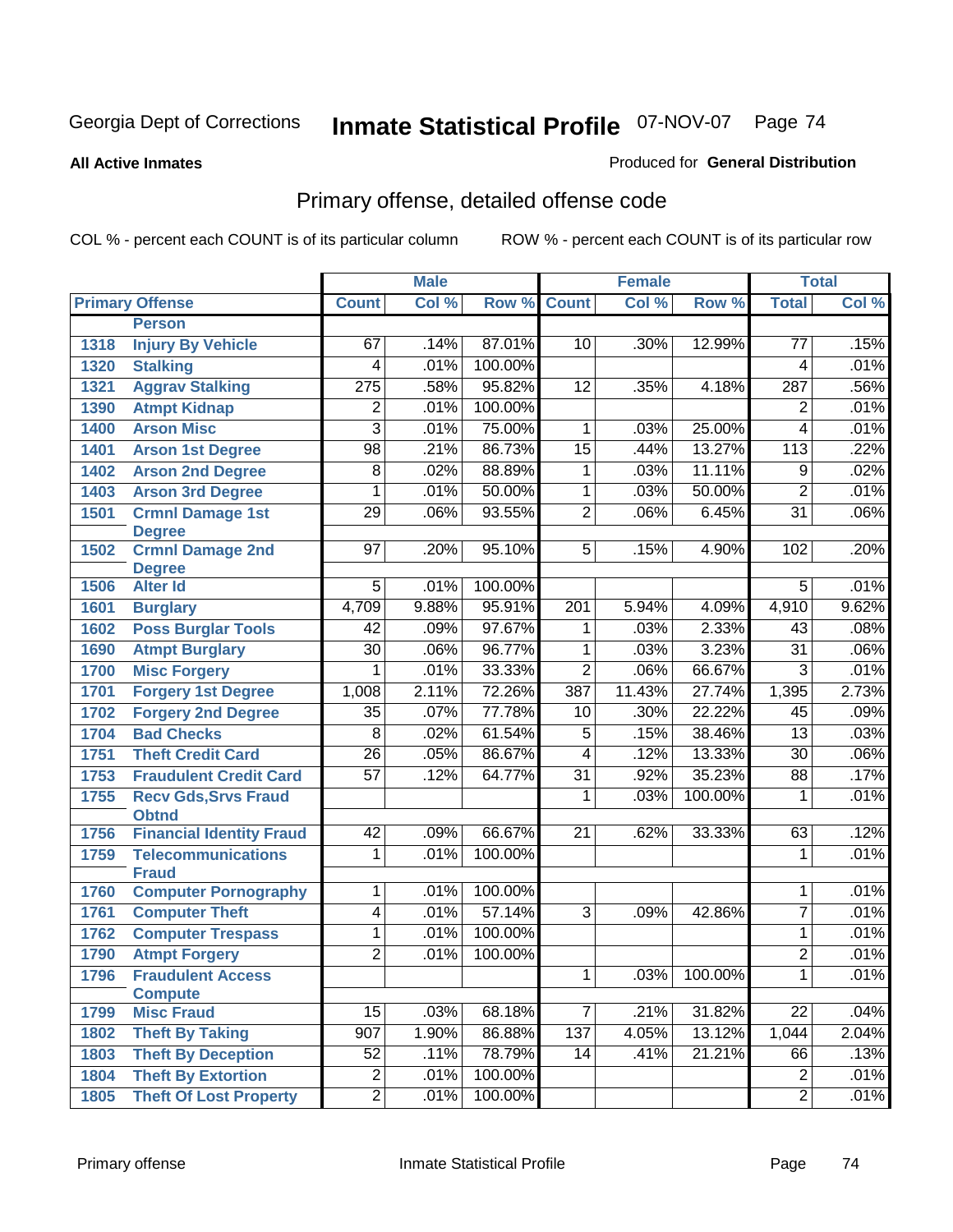#### **All Active Inmates**

#### Produced for **General Distribution**

# Primary offense, detailed offense code

|      |                                                | <b>Male</b>      |       |         | <b>Female</b>   | <b>Total</b> |        |                  |       |
|------|------------------------------------------------|------------------|-------|---------|-----------------|--------------|--------|------------------|-------|
|      | <b>Primary Offense</b>                         | <b>Count</b>     | Col % | Row %   | <b>Count</b>    | Col %        | Row %  | <b>Total</b>     | Col % |
| 1806 | <b>Theft By Rec Stolen Prop</b>                | 893              | 1.87% | 95.00%  | 47              | 1.39%        | 5.00%  | 940              | 1.84% |
| 1807 | <b>Theft Of Services</b>                       | 4                | .01%  | 100.00% |                 |              |        | 4                | .01%  |
| 1808 | <b>Theft By Conversion</b>                     | $\overline{31}$  | .07%  | 86.11%  | $\,$ 5 $\,$     | .15%         | 13.89% | 36               | .07%  |
| 1811 | <b>Convsn Paymnts Real</b>                     | 1                | .01%  | 50.00%  | $\overline{1}$  | .03%         | 50.00% | $\overline{2}$   | .01%  |
|      | <b>Propy</b>                                   |                  |       |         |                 |              |        |                  |       |
| 1812 | <b>Atmpt Theft By Taking</b>                   | $\overline{9}$   | .02%  | 100.00% |                 |              |        | $\overline{9}$   | .02%  |
| 1813 | <b>Theft Motorveh Or Part</b>                  | 155              | .33%  | 93.94%  | 10              | .30%         | 6.06%  | 165              | .32%  |
| 1815 | <b>Theft Bring Prop In State</b>               | $\overline{12}$  | .03%  | 100.00% |                 |              |        | $\overline{12}$  | .02%  |
| 1816 | <b>Theft Recv Prop Out</b><br><b>State</b>     | $\overline{4}$   | .01%  | 100.00% |                 |              |        | 4                | .01%  |
| 1821 | <b>Theft By Shoplifting</b>                    | 405              | .85%  | 74.45%  | 139             | 4.11%        | 25.55% | 544              | 1.07% |
| 1880 | <b>Entering Vehicle</b>                        | 139              | .29%  | 96.53%  | $\overline{5}$  | .15%         | 3.47%  | 144              | .28%  |
| 1901 | <b>Robbery</b>                                 | 1,763            | 3.70% | 94.33%  | 106             | 3.13%        | 5.67%  | 1,869            | 3.66% |
| 1902 | <b>Armed Robbery</b>                           | 4,613            | 9.68% | 97.10%  | 138             | 4.08%        | 2.90%  | 4,751            | 9.31% |
| 1903 | <b>Robbery By Force</b>                        | 159              | .33%  | 90.34%  | $\overline{17}$ | .50%         | 9.66%  | 176              | .34%  |
| 1904 | <b>Robbery By Intimidation</b>                 | $\overline{244}$ | .51%  | 93.49%  | $\overline{17}$ | .50%         | 6.51%  | $\overline{261}$ | .51%  |
| 1905 | <b>Robbery By Sudden</b>                       | 110              | .23%  | 90.91%  | 11              | .32%         | 9.09%  | 121              | .24%  |
|      | <b>Snatch</b>                                  |                  |       |         |                 |              |        |                  |       |
| 1911 | <b>Hijacking Motor Vehicle</b>                 | $\overline{37}$  | .08%  | 94.87%  | $\overline{2}$  | .06%         | 5.13%  | $\overline{39}$  | .08%  |
| 1991 | <b>Atmpt Robbery</b>                           | $\overline{30}$  | .06%  | 90.91%  | $\overline{3}$  | .09%         | 9.09%  | $\overline{33}$  | .06%  |
| 1992 | <b>Atmpt Armed Robbery</b>                     | $\overline{52}$  | .11%  | 85.25%  | $\overline{9}$  | .27%         | 14.75% | 61               | .12%  |
| 2000 | <b>Misc Sexual Offense</b>                     | $\overline{56}$  | .12%  | 98.25%  | 1               | .03%         | 1.75%  | $\overline{57}$  | .11%  |
| 2001 | Rape                                           | 1,812            | 3.80% | 99.78%  | $\overline{4}$  | .12%         | .22%   | 1,816            | 3.56% |
| 2002 | <b>Sodomy</b>                                  | $\overline{13}$  | .03%  | 100.00% |                 |              |        | 13               | .03%  |
| 2003 | <b>Aggrav Sodomy</b>                           | 226              | .47%  | 99.56%  | $\mathbf{1}$    | .03%         | .44%   | $\overline{227}$ | .44%  |
| 2006 | <b>Incest</b>                                  | 150              | .31%  | 96.15%  | 6               | .18%         | 3.85%  | 156              | .31%  |
| 2007 | <b>Bigamy</b>                                  | 1                | .01%  | 100.00% |                 |              |        | 1                | .01%  |
| 2009 | <b>Aggrav Sexual Battery</b>                   | 154              | .32%  | 100.00% |                 |              |        | 154              | .30%  |
| 2011 | <b>Sexual Battery</b>                          | $\overline{21}$  | .04%  | 100.00% |                 |              |        | $\overline{21}$  | .04%  |
| 2016 | <b>Pimping A Minor Under</b><br>18             | 4                | .01%  | 80.00%  | $\mathbf{1}$    | .03%         | 20.00% | $\overline{5}$   | .01%  |
| 2017 | <b>Pandering By</b>                            | 1                | .01%  | 100.00% |                 |              |        | 1                | .01%  |
|      | <b>Compulsion</b>                              |                  |       |         |                 |              |        |                  |       |
| 2018 | <b>Statutory Rape</b>                          | 781              | 1.64% | 98.74%  | 10              | .30%         | 1.26%  | 791              | 1.55% |
| 2019 | <b>Child Molestation</b>                       | 2,211            | 4.64% | 98.14%  | 42              | 1.24%        | 1.86%  | 2,253            | 4.41% |
| 2020 | <b>Enticing Child-Indec</b>                    | 98               | .21%  | 97.03%  | $\overline{3}$  | .09%         | 2.97%  | 101              | .20%  |
|      | <b>Purp</b><br><b>Aggrav Child Molestation</b> | 1,313            | 2.75% | 98.35%  | $\overline{22}$ | .65%         | 1.65%  | 1,335            | 2.61% |
| 2021 | <b>Necrophilia</b>                             | $\mathbf 1$      |       | 100.00% |                 |              |        |                  |       |
| 2022 |                                                |                  | .01%  |         |                 |              |        |                  | .01%  |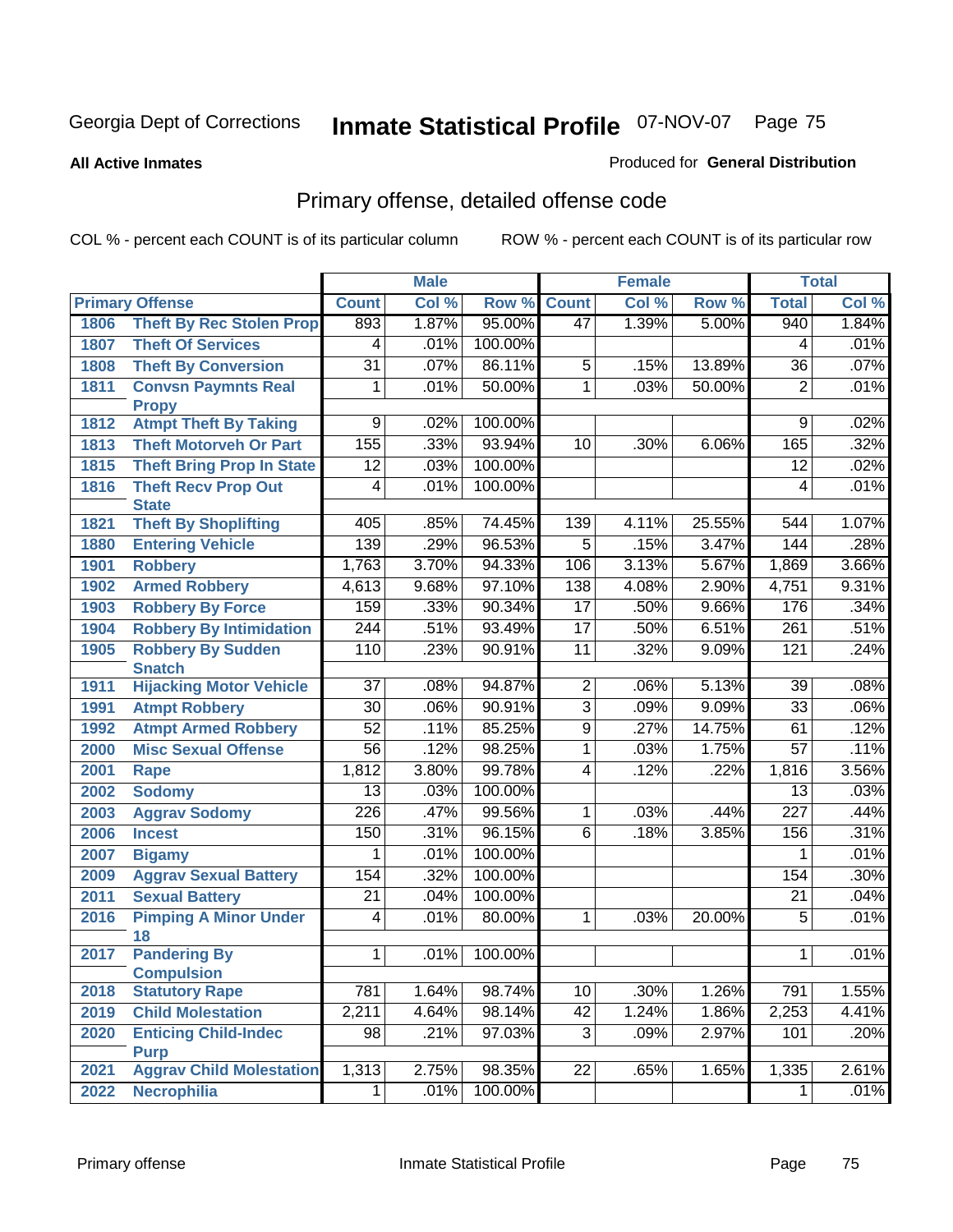**All Active Inmates**

#### Produced for **General Distribution**

# Primary offense, detailed offense code

|      |                                            |                 | <b>Male</b> |         |                | <b>Female</b> |        |                 | <b>Total</b> |  |
|------|--------------------------------------------|-----------------|-------------|---------|----------------|---------------|--------|-----------------|--------------|--|
|      | <b>Primary Offense</b>                     | <b>Count</b>    | Col %       | Row %   | <b>Count</b>   | Col %         | Row %  | <b>Total</b>    | Col %        |  |
| 2023 | Sexl/Asslt/Agn/Pers/Cstd                   | $\overline{3}$  | .01%        | 75.00%  | 1 <sup>1</sup> | .03%          | 25.00% | 4               | .01%         |  |
| 2025 | <b>Solicit Sodomy From</b><br><b>Minor</b> | 1               | .01%        | 100.00% |                |               |        | 1               | .01%         |  |
| 2026 | <b>Sex Offender Fail Registr</b>           | 102             | .21%        | 97.14%  | $\overline{3}$ | .09%          | 2.86%  | 105             | .21%         |  |
| 2028 | <b>Sex Offender Fail To</b><br><b>Move</b> | 1               | .01%        | 100.00% |                |               |        | 1               | .01%         |  |
| 2090 | <b>Entice Child, Attempted</b>             | 1               | .01%        | 100.00% |                |               |        | 1               | .01%         |  |
| 2091 | <b>Atmpt Rape</b>                          | $\overline{20}$ | .04%        | 95.24%  | 1              | .03%          | 4.76%  | $\overline{21}$ | .04%         |  |
| 2093 | <b>Atmpt Aggrav Sodomy</b>                 | 3               | .01%        | 100.00% |                |               |        | $\overline{3}$  | .01%         |  |
| 2094 | <b>Atmpt Child Molestation</b>             | $\overline{23}$ | .05%        | 100.00% |                |               |        | $\overline{23}$ | .05%         |  |
| 2095 | <b>Agg Aslt W Intnt To Rape</b>            | $\overline{57}$ | .12%        | 100.00% |                |               |        | 57              | .11%         |  |
| 2096 | <b>Aggrav Ch Molest, Atmpt</b>             | 1               | .01%        | 100.00% |                |               |        | 1               | .01%         |  |
| 2097 | <b>Statutory Rape, Atmpt</b>               | 1               | .01%        | 100.00% |                |               |        | 1               | .01%         |  |
| 2099 | <b>Agg Sex Battery Atmpt</b>               | $\overline{2}$  | .01%        | 100.00% |                |               |        | $\overline{2}$  | .01%         |  |
| 2100 | <b>Misc Obscenity</b>                      | $\overline{3}$  | .01%        | 100.00% |                |               |        | 3               | .01%         |  |
| 2205 | <b>False Swearng Writtn</b><br><b>Stmt</b> | $\overline{9}$  | .02%        | 64.29%  | $\overline{5}$ | .15%          | 35.71% | $\overline{14}$ | .03%         |  |
| 2300 | <b>Abuse Of Govt Office</b>                | $\overline{2}$  | .01%        | 100.00% |                |               |        | $\overline{2}$  | .01%         |  |
| 2301 | <b>Bribery Govt Officer</b>                | $\overline{6}$  | .01%        | 100.00% |                |               |        | 6               | .01%         |  |
| 2302 | <b>Viol Oath Public Offcr</b>              | 1               | .01%        | 100.00% |                |               |        | $\mathbf{1}$    | .01%         |  |
| 2313 | <b>Influencing Witness</b>                 | $\overline{4}$  | .01%        | 100.00% |                |               |        | 4               | .01%         |  |
| 2314 | <b>Obstr Of Law Enf Officer</b>            | 615             | 1.29%       | 93.61%  | 42             | 1.24%         | 6.39%  | 657             | 1.29%        |  |
| 2315 | <b>Tampering With</b><br><b>Evidence</b>   | 8               | .02%        | 72.73%  | $\overline{3}$ | .09%          | 27.27% | 11              | .02%         |  |
| 2316 | <b>Fleeing/Eluding Police</b>              | 120             | .25%        | 96.77%  | 4              | .12%          | 3.23%  | 124             | .24%         |  |
| 2401 | <b>Perjury</b>                             | $\overline{5}$  | .01%        | 100.00% |                |               |        | $\overline{5}$  | .01%         |  |
| 2402 | <b>False Swearing</b>                      | 3               | .01%        | 100.00% |                |               |        | 3               | .01%         |  |
| 2405 | <b>Impersonating Officer</b>               | $\overline{3}$  | .01%        | 100.00% |                |               |        | 3               | .01%         |  |
| 2407 | <b>Embracery</b>                           | 1               | .01%        | 100.00% |                |               |        | 1               | .01%         |  |
| 2408 | <b>False Statements Govt</b>               | $\overline{26}$ | .05%        | 89.66%  | $\overline{3}$ | .09%          | 10.34% | 29              | .06%         |  |
| 2411 | <b>Impersntng In Legal</b><br><b>Procd</b> | 1               | .01%        | 100.00% |                |               |        | 1               | .01%         |  |
| 2501 | <b>Escape</b>                              | 106             | .22%        | 90.60%  | 11             | .32%          | 9.40%  | 117             | .23%         |  |
| 2502 | <b>Aiding Escape</b>                       |                 | .01%        | 33.33%  | $\overline{2}$ | .06%          | 66.67% | $\overline{3}$  | .01%         |  |
| 2503 | <b>Hindering Appreh Or Pun</b>             | $\overline{5}$  | .01%        | 55.56%  | $\overline{4}$ | .12%          | 44.44% | $\overline{9}$  | .02%         |  |
| 2507 | <b>Mutiny In Penal Inst</b>                | $\overline{4}$  | .01%        | 100.00% |                |               |        | $\overline{4}$  | .01%         |  |
| 2511 | <b>Bail Jumping</b>                        | $\overline{7}$  | .01%        | 100.00% |                |               |        | $\overline{7}$  | .01%         |  |
| 2590 | <b>Atmpt Escape</b>                        | 1               | .01%        | 100.00% |                |               |        | 1               | .01%         |  |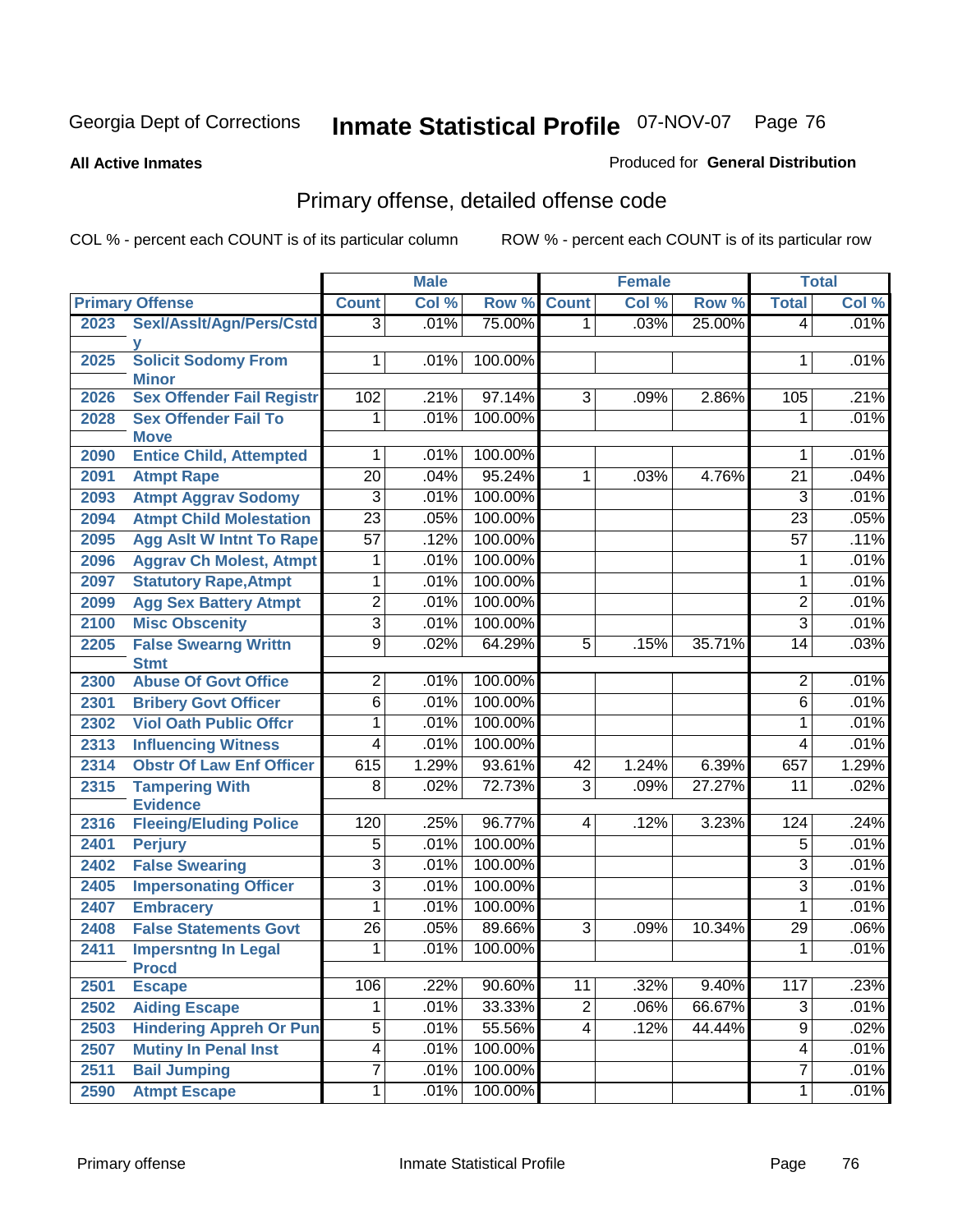**All Active Inmates**

#### Produced for **General Distribution**

# Primary offense, detailed offense code

|      |                                               |                 | <b>Male</b> |         |                | <b>Female</b> |         |                 | <b>Total</b> |
|------|-----------------------------------------------|-----------------|-------------|---------|----------------|---------------|---------|-----------------|--------------|
|      | <b>Primary Offense</b>                        | <b>Count</b>    | Col %       | Row %   | <b>Count</b>   | Col %         | Row %   | <b>Total</b>    | Col %        |
| 2609 | <b>False Public Alarm</b>                     | $\overline{2}$  | .01%        | 100.00% |                |               |         | $\overline{2}$  | .01%         |
| 2613 | <b>Crmnl Interfere Govt</b><br><b>Prop</b>    | $\overline{38}$ | .08%        | 95.00%  | $\overline{2}$ | .06%          | 5.00%   | 40              | .08%         |
| 2703 | <b>Commerical Gambling</b>                    | 1               | .01%        | 100.00% |                |               |         | 1               | .01%         |
| 2730 | <b>Lottery Violation</b>                      | $\overline{3}$  | .01%        | 100.00% |                |               |         | $\overline{3}$  | .01%         |
| 2761 | <b>Removal Baggage, Cargo</b><br><b>Etc</b>   | $\overline{3}$  | .01%        | 100.00% |                |               |         | $\overline{3}$  | .01%         |
| 2801 | <b>Cruelty To Children</b>                    | 224             | .47%        | 73.68%  | 80             | 2.36%         | 26.32%  | 304             | .60%         |
| 2802 | <b>Atmpt Cruelty To</b><br><b>Children</b>    | 1               | .01%        | 50.00%  | $\mathbf{1}$   | .03%          | 50.00%  | $\overline{2}$  | .01%         |
| 2803 | <b>Manufact Meth Near</b><br><b>Child</b>     | $\overline{6}$  | .01%        | 54.55%  | $\overline{5}$ | .15%          | 45.45%  | $\overline{11}$ | .02%         |
| 2811 | <b>Cruelty To Elder Person</b>                | $\overline{9}$  | .02%        | 81.82%  | $\overline{2}$ | .06%          | 18.18%  | 11              | .02%         |
| 2843 | <b>Sex Exploitation Child</b>                 | $\overline{39}$ | .08%        | 97.50%  | $\overline{1}$ | .03%          | 2.50%   | 40              | .08%         |
| 2852 | <b>Abandonment Of Child</b>                   |                 |             |         | $\mathbf{1}$   | .03%          | 100.00% | 1               | .01%         |
| 2854 | <b>Cntrbtng Delingency</b>                    | 1               | .01%        | 50.00%  | $\mathbf 1$    | .03%          | 50.00%  | $\overline{2}$  | .01%         |
|      | <b>Minor</b>                                  |                 |             |         |                |               |         |                 |              |
| 2900 | <b>Misc Weapon/Explosive</b>                  | $\overline{3}$  | .01%        | 100.00% |                |               |         | 3               | .01%         |
| 2901 | Off<br><b>Carry Concealed Weapon</b>          | 1               | .01%        | 100.00% |                |               |         | 1               | .01%         |
| 2904 | <b>Alter Pistl License</b>                    | 1               | .01%        | 100.00% |                |               |         | 1               | .01%         |
| 2910 | <b>Poss Of Firearm Dur</b>                    | 259             | .54%        | 98.11%  | $\overline{5}$ | .15%          | 1.89%   | 264             | .52%         |
|      | <b>Crime</b>                                  |                 |             |         |                |               |         |                 |              |
| 2911 | <b>Poss Knife During Crime</b>                | $\overline{5}$  | .01%        | 100.00% |                |               |         | $\overline{5}$  | .01%         |
| 2912 | <b>Poss Of Certain</b>                        | 44              | .09%        | 97.78%  | 1              | .03%          | 2.22%   | 45              | .09%         |
|      | <b>Weapons</b>                                |                 |             |         |                |               |         |                 |              |
| 2913 | <b>Poss Firearm 1st</b>                       | $\overline{53}$ | .11%        | 91.38%  | 5              | .15%          | 8.62%   | 58              | .11%         |
| 2914 | <b>Offender</b><br><b>Poss Firearm Convct</b> | 788             | 1.65%       | 96.69%  | 27             | .80%          | 3.31%   | 815             | 1.60%        |
|      | <b>Felon</b>                                  |                 |             |         |                |               |         |                 |              |
| 2915 | <b>Carry Weapon At School</b>                 | $\overline{8}$  | .02%        | 88.89%  | $\overline{1}$ | .03%          | 11.11%  | $\overline{9}$  | .02%         |
| 2963 | <b>Guard Line</b>                             | $\overline{2}$  | .01%        | 100.00% |                |               |         | $\overline{2}$  | .01%         |
| 2965 | <b>W/Weapon/Drugs</b>                         | $\overline{6}$  | $.01\%$     | 100.00% |                |               |         | 6               | .01%         |
|      | <b>Poss Wpn, Drugs By</b><br><b>Prisnr</b>    |                 |             |         |                |               |         |                 |              |
| 2967 | <b>Destroy/Injur Police Dog</b>               | 1               | .01%        | 100.00% |                |               |         | 1               | .01%         |
| 2971 | <b>Cruelty To Animals</b>                     | $\overline{6}$  | .01%        | 100.00% |                |               |         | $\overline{6}$  | .01%         |
| 2972 | <b>Aggrav Cruelty To</b>                      | $\overline{2}$  | .01%        | 66.67%  | 1              | .03%          | 33.33%  | $\overline{3}$  | .01%         |
|      | <b>Animals</b>                                |                 |             |         |                |               |         |                 |              |
| 3000 | <b>Misc Invasion Of Privacy</b>               | 1               | .01%        | 100.00% |                |               |         | 1               | .01%         |
| 3002 | <b>Peeping Tom</b>                            | $\overline{26}$ | .05%        | 100.00% |                |               |         | $\overline{26}$ | .05%         |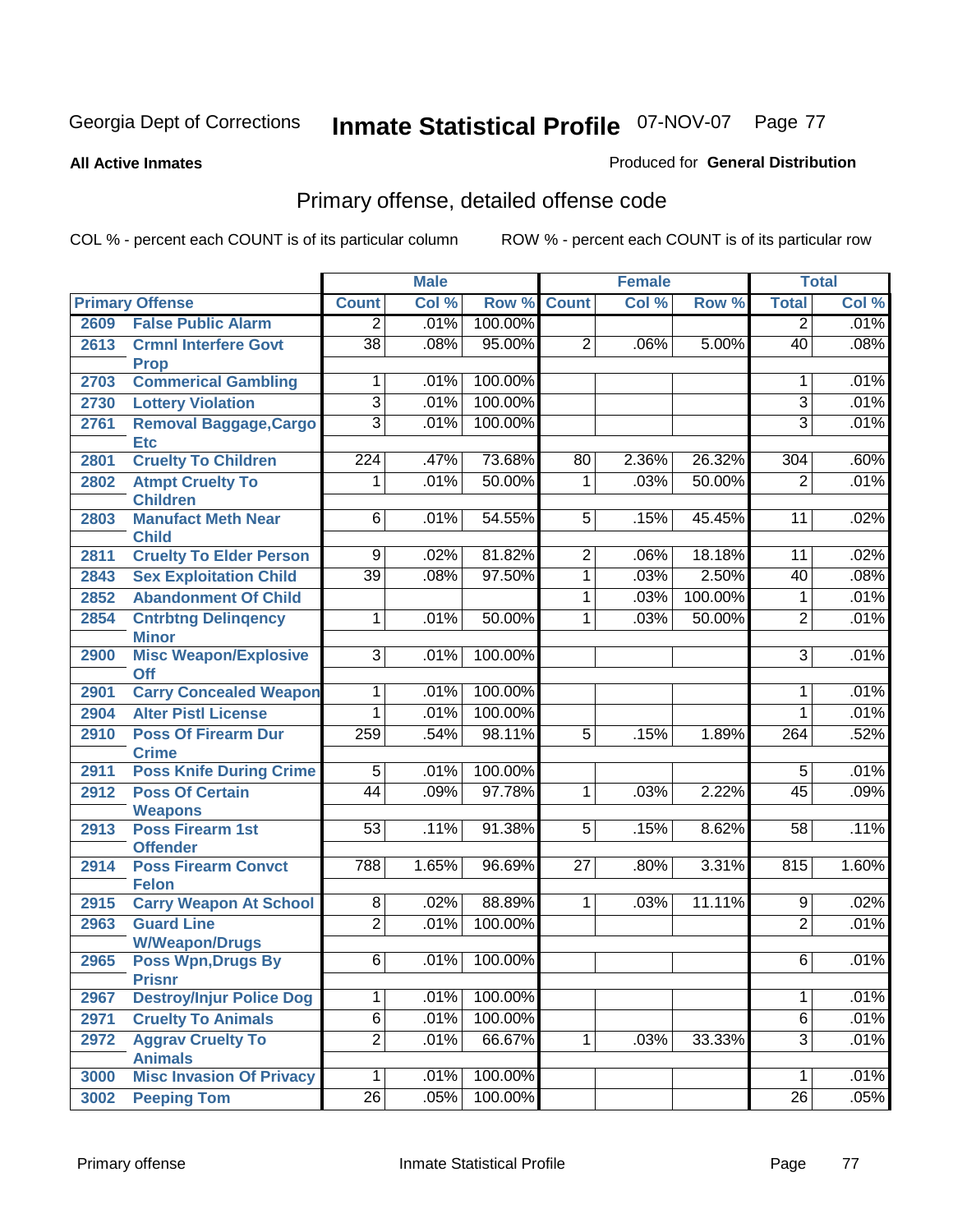#### **All Active Inmates**

#### Produced for **General Distribution**

# Primary offense, detailed offense code

|      |                                    | <b>Male</b>      |       |         | <b>Female</b>    |       |         | <b>Total</b>     |         |
|------|------------------------------------|------------------|-------|---------|------------------|-------|---------|------------------|---------|
|      | <b>Primary Offense</b>             | <b>Count</b>     | Col % | Row %   | <b>Count</b>     | Col % | Row %   | <b>Total</b>     | Col %   |
| 3404 | <b>Racketeering</b>                | 63               | .13%  | 73.26%  | $\overline{23}$  | .68%  | 26.74%  | 86               | .17%    |
| 4001 | <b>S/D Narcotics Opiates</b>       | $\overline{32}$  | .07%  | 94.12%  | $\overline{2}$   | .06%  | 5.88%   | 34               | .07%    |
| 4002 | <b>S/D Dep Stim Cntrf Drugs</b>    | $\overline{41}$  | .09%  | 78.85%  | $\overline{11}$  | .32%  | 21.15%  | $\overline{52}$  | .10%    |
| 4004 | <b>S/D Of Marijuana</b>            | $\overline{307}$ | .64%  | 96.54%  | $\overline{11}$  | .32%  | 3.46%   | $\overline{318}$ | .62%    |
| 4006 | <b>Poss Narcotics Opiates</b>      | 62               | .13%  | 87.32%  | $\overline{9}$   | .27%  | 12.68%  | $\overline{71}$  | .14%    |
| 4007 | <b>Poss Dep Stim Cntrf</b>         | $\overline{78}$  | .16%  | 81.25%  | $\overline{18}$  | .53%  | 18.75%  | 96               | .19%    |
|      | <b>Drugs</b>                       |                  |       |         |                  |       |         |                  |         |
| 4008 | <b>Poss Of Lsd</b>                 | $\overline{2}$   | .01%  | 100.00% |                  |       |         | $\overline{2}$   | .01%    |
| 4009 | <b>Poss Of Marijuana</b>           | 364              | .76%  | 95.79%  | $\overline{16}$  | .47%  | 4.21%   | 380              | .74%    |
| 4011 | <b>Illegal Attm To Obt Drugs</b>   | 11               | .02%  | 52.38%  | 10               | .30%  | 47.62%  | 21               | .04%    |
| 4012 | <b>Viol Ga Cntrl Sbst Act</b>      | $\overline{19}$  | .04%  | 95.00%  | 1                | .03%  | 5.00%   | 20               | .04%    |
| 4013 | <b>Viol Dngrous Drgs Act</b>       | $\overline{2}$   | .01%  | 100.00% |                  |       |         | $\overline{2}$   | .01%    |
| 4014 | <b>Uniwfi Mfg/Del/Dist N-C S</b>   | $\overline{22}$  | .05%  | 100.00% |                  |       |         | $\overline{22}$  | .04%    |
| 4016 | <b>Poss Drug Related Matri</b>     | 19               | .04%  | 86.36%  | 3                | .09%  | 13.64%  | 22               | .04%    |
| 4017 | <b>S/D Cont Sub Public</b>         | $\overline{97}$  | .20%  | 94.17%  | $\overline{6}$   | .18%  | 5.83%   | 103              | .20%    |
| 4018 | <b>S/D Cont Sub School</b>         | $\overline{53}$  | .11%  | 96.36%  | $\overline{2}$   | .06%  | 3.64%   | 55               | .11%    |
| 4021 | <b>S/D Cocaine</b>                 | 1,604            | 3.36% | 93.69%  | 108              | 3.19% | 6.31%   | 1,712            | 3.35%   |
| 4022 | <b>Poss Of Cocaine</b>             | 2,451            | 5.14% | 89.85%  | $\overline{277}$ | 8.18% | 10.15%  | 2,728            | 5.34%   |
| 4030 | <b>Poss Ephedrine</b>              | 15               | .03%  | 88.24%  | $\overline{2}$   | .06%  | 11.76%  | $\overline{17}$  | .03%    |
| 4031 | <b>Poss Methamphetamine</b>        | 936              | 1.96% | 83.42%  | 186              | 5.49% | 16.58%  | 1,122            | 2.20%   |
| 4032 | <b>Sale Methamphetamine</b>        | 140              | .29%  | 84.85%  | 25               | .74%  | 15.15%  | 165              | .32%    |
| 4033 | <b>Poss Mda/Extsy</b>              | $\overline{2}$   | .01%  | 50.00%  | $\overline{2}$   | .06%  | 50.00%  | 4                | .01%    |
| 4034 | <b>Sale Mda/Extsy</b>              |                  |       |         | $\mathbf{1}$     | .03%  | 100.00% | 1                | .01%    |
| 4090 | <b>Atmpt Viol Substance Act</b>    | 18               | .04%  | 78.26%  | $\overline{5}$   | .15%  | 21.74%  | $\overline{23}$  | .05%    |
| 4100 | <b>Misc Drugs Trafficking</b>      | 114              | .24%  | 95.00%  | $\overline{6}$   | .18%  | 5.00%   | 120              | .24%    |
| 4101 | <b>Traf Cocaine Less 200</b><br>Gm | 542              | 1.14% | 96.44%  | 20               | .59%  | 3.56%   | 562              | 1.10%   |
| 4102 | <b>Traf Cocaine 201-400 Gm</b>     | 97               | .20%  | 94.17%  | 6                | .18%  | 5.83%   | 103              | .20%    |
| 4103 | <b>Traf Cocaine 401+ Gm</b>        | 153              | .32%  | 95.63%  | $\overline{7}$   | .21%  | 4.38%   | 160              | .31%    |
| 4111 | <b>Traf Narcotic Less 14 Gm</b>    | 7                | .01%  | 100.00% |                  |       |         | 7                | .01%    |
| 4112 | <b>Traf Narcotic 15-28 Gm</b>      | 4                | .01%  | 100.00% |                  |       |         | 4                | .01%    |
| 4113 | <b>Traf Narcotic 29+ Gm</b>        | $\overline{5}$   | .01%  | 100.00% |                  |       |         | $\overline{5}$   | $.01\%$ |
| 4121 | Traf Marijna 10-2000 Lb            | $\overline{53}$  | .11%  | 91.38%  | $\overline{5}$   | .15%  | 8.62%   | 58               | .11%    |
| 4122 | Traf Marijna 2001-10k Lb           | $\overline{5}$   | .01%  | 100.00% |                  |       |         | 5                | .01%    |
| 4126 | <b>Traf Amphtmine 28-199</b>       | $\overline{4}$   | .01%  | 100.00% |                  |       |         | 4                | .01%    |
|      | Gm                                 |                  |       |         |                  |       |         |                  |         |
| 4127 | <b>Traf Amphtmine 200-399</b>      |                  |       |         | 1                | .03%  | 100.00% | 1                | .01%    |
|      | Gm                                 |                  |       |         |                  |       |         |                  |         |
| 4128 | <b>Traf Amphtmine 400+ Gm</b>      | $\vert 4 \vert$  | .01%  | 100.00% |                  |       |         | 4                | .01%    |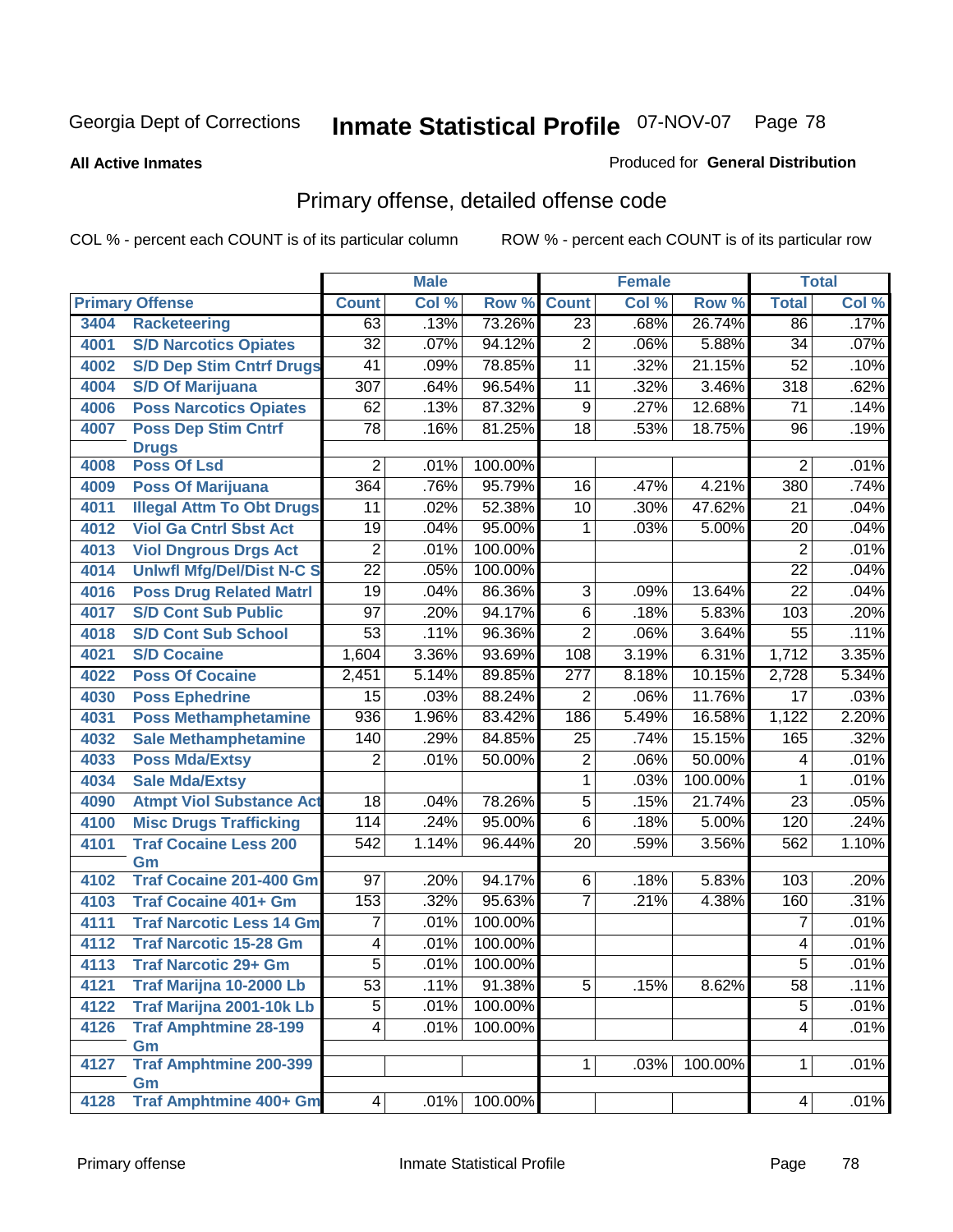**All Active Inmates**

#### Produced for **General Distribution**

# Primary offense, detailed offense code

|                      |                                                |                 | <b>Male</b> |         |                 | Female |        |                  | <b>Total</b> |
|----------------------|------------------------------------------------|-----------------|-------------|---------|-----------------|--------|--------|------------------|--------------|
|                      | <b>Primary Offense</b>                         | <b>Count</b>    | Col %       | Row %   | <b>Count</b>    | Col %  | Row %  | <b>Total</b>     | Col %        |
| 4130                 | <b>Cnspire Traffic Cntrl Sub</b>               | $\overline{9}$  | .02%        | 100.00% |                 |        |        | $\overline{9}$   | .02%         |
| 4131                 | <b>Transactions Drug</b>                       | $\overline{1}$  | .01%        | 100.00% |                 |        |        | $\overline{1}$   | .01%         |
| 4133                 | <b>Objects</b><br><b>Use Comm Facity Vio C</b> | $\overline{3}$  | .01%        | 100.00% |                 |        |        | $\overline{3}$   | .01%         |
|                      | <b>Sub</b>                                     |                 |             |         |                 |        |        |                  |              |
| 4134                 | <b>Att/Consprcy Commt</b>                      | 40              | .08%        | 93.02%  | $\overline{3}$  | .09%   | 6.98%  | 43               | .08%         |
|                      | C/S/Of                                         |                 |             |         |                 |        |        |                  |              |
| 4140                 | <b>Traf Methamph 28-199</b>                    | 309             | .65%        | 88.79%  | $\overline{39}$ | 1.15%  | 11.21% | 348              | .68%         |
| 4141                 | Gm<br><b>Traf Methamph 200-399</b>             | 62              | .13%        | 93.94%  | $\overline{4}$  | .12%   | 6.06%  | 66               | .13%         |
|                      | Gm                                             |                 |             |         |                 |        |        |                  |              |
| 4142                 | Traf Methamph 400+ Gm                          | 85              | .18%        | 98.84%  | $\overline{1}$  | .03%   | 1.16%  | 86               | .17%         |
| 4143                 | <b>Manf Methamph 28-199</b>                    | $\overline{34}$ | .07%        | 85.00%  | $\overline{6}$  | .18%   | 15.00% | 40               | .08%         |
|                      | Gm                                             |                 |             |         |                 |        |        |                  |              |
| 4144                 | <b>Manf Methamph 200-399</b><br>Gm             | $\overline{3}$  | .01%        | 100.00% |                 |        |        | $\overline{3}$   | .01%         |
| 4146                 | <b>Traf Methamph Unspec</b>                    | 176             | .37%        | 90.72%  | $\overline{18}$ | .53%   | 9.28%  | 194              | .38%         |
|                      | <b>Amt</b>                                     |                 |             |         |                 |        |        |                  |              |
| 4147                 | <b>Manf Methamph Unspec</b>                    | 199             | .42%        | 94.31%  | $\overline{12}$ | .35%   | 5.69%  | $\overline{211}$ | .41%         |
|                      | <b>Amt</b>                                     |                 |             |         |                 |        |        |                  |              |
| 4150                 | <b>Traf Mda/Extsy 28-199gm</b>                 | $\overline{3}$  | .01%        | 60.00%  | $\overline{2}$  | .06%   | 40.00% | $\overline{5}$   | .01%         |
| 4151                 | <b>Traf Mda/Extsy 200-</b><br>399gm            | $\overline{1}$  | .01%        | 100.00% |                 |        |        | $\overline{1}$   | .01%         |
| 4152                 | Traf Mda/Extsy 400+Gm                          | 1               | .01%        | 100.00% |                 |        |        | $\mathbf{1}$     | .01%         |
| 5001                 | <b>Viol Motor Vehicle Laws</b>                 | $\overline{34}$ | .07%        | 91.89%  | $\overline{3}$  | .09%   | 8.11%  | $\overline{37}$  | .07%         |
| 5003                 | <b>Chop Shop Violation</b>                     | $\overline{3}$  | .01%        | 100.00% |                 |        |        | $\overline{3}$   | .01%         |
| 5004                 | <b>Drvng Habtl Violator</b>                    | 105             | .22%        | 95.45%  | $\overline{5}$  | .15%   | 4.55%  | 110              | .22%         |
| 5005                 | <b>Habit Traf Viol/Impaired</b>                | $\overline{3}$  | .01%        | 100.00% |                 |        |        | 3                | .01%         |
| 5006                 | <b>Habit Traf Viol/Other</b>                   | $\overline{2}$  | .01%        | 66.67%  | $\overline{1}$  | .03%   | 33.33% | $\overline{3}$   | .01%         |
| 6000                 | <b>Misc Mrals/Pblic H/Safty</b>                | $\overline{20}$ | .04%        | 90.91%  | $\overline{2}$  | .06%   | 9.09%  | $\overline{22}$  | .04%         |
| 6200                 | <b>Misc CorrectionI Inst Off</b>               | $\overline{11}$ | .02%        | 100.00% |                 |        |        | $\overline{11}$  | .02%         |
| 9901                 | <b>Conspiracy</b>                              | $\overline{36}$ | .08%        | 78.26%  | $\overline{10}$ | .30%   | 21.74% | 46               | .09%         |
| 9905                 | <b>Crmnl Atmpt</b>                             | $\overline{19}$ | .04%        | 95.00%  | $\overline{1}$  | .03%   | 5.00%  | $\overline{20}$  | .04%         |
| 9907                 | <b>Unauth Dist Recrd</b>                       | 1               | .01%        | 100.00% |                 |        |        | $\mathbf{1}$     | .01%         |
|                      | <b>Devices</b>                                 |                 |             |         |                 |        |        |                  |              |
| 9910                 | <b>Crmnl Solicitation</b>                      | $\overline{3}$  | .01%        | 100.00% |                 |        |        | $\overline{3}$   | .01%         |
| 9911                 | <b>Party To A Crime</b>                        | $\overline{2}$  | .01%        | 100.00% |                 |        |        | $\overline{2}$   | .01%         |
| 9914                 | <b>Gang Participation</b>                      | $\mathbf{1}$    | .01%        | 100.00% |                 |        |        | $\mathbf 1$      | .01%         |
| <b>Total Rported</b> |                                                | 47,672          | 100%        | 93.37%  | 3,385           | 100%   | 6.63%  | 51,057           | 100%         |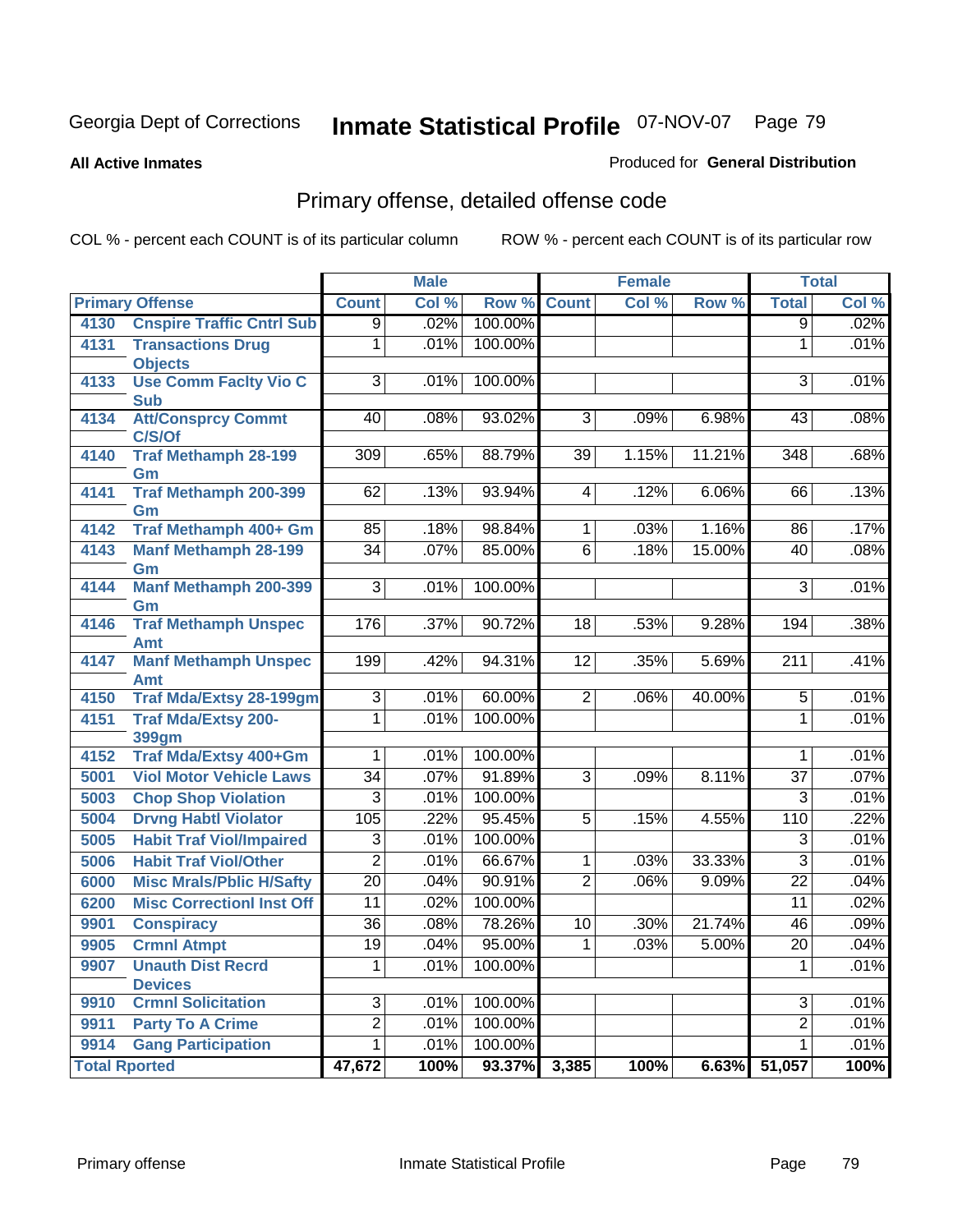**All Active Inmates**

Produced for **General Distribution**

# Primary offense, detailed offense code

|                     | <b>Male</b> | <b>Female</b> | <b>Total</b> |
|---------------------|-------------|---------------|--------------|
| <b>Not Reported</b> | 2,284       | 193           | 2,477        |
| <b>Grand Total</b>  | 49,956      | 3,578         | 53,534       |

| Mode (most frequent) | 1601 Burglary | 1701 Forgery 1st Degree | 1601 Burglary |
|----------------------|---------------|-------------------------|---------------|
|                      |               |                         |               |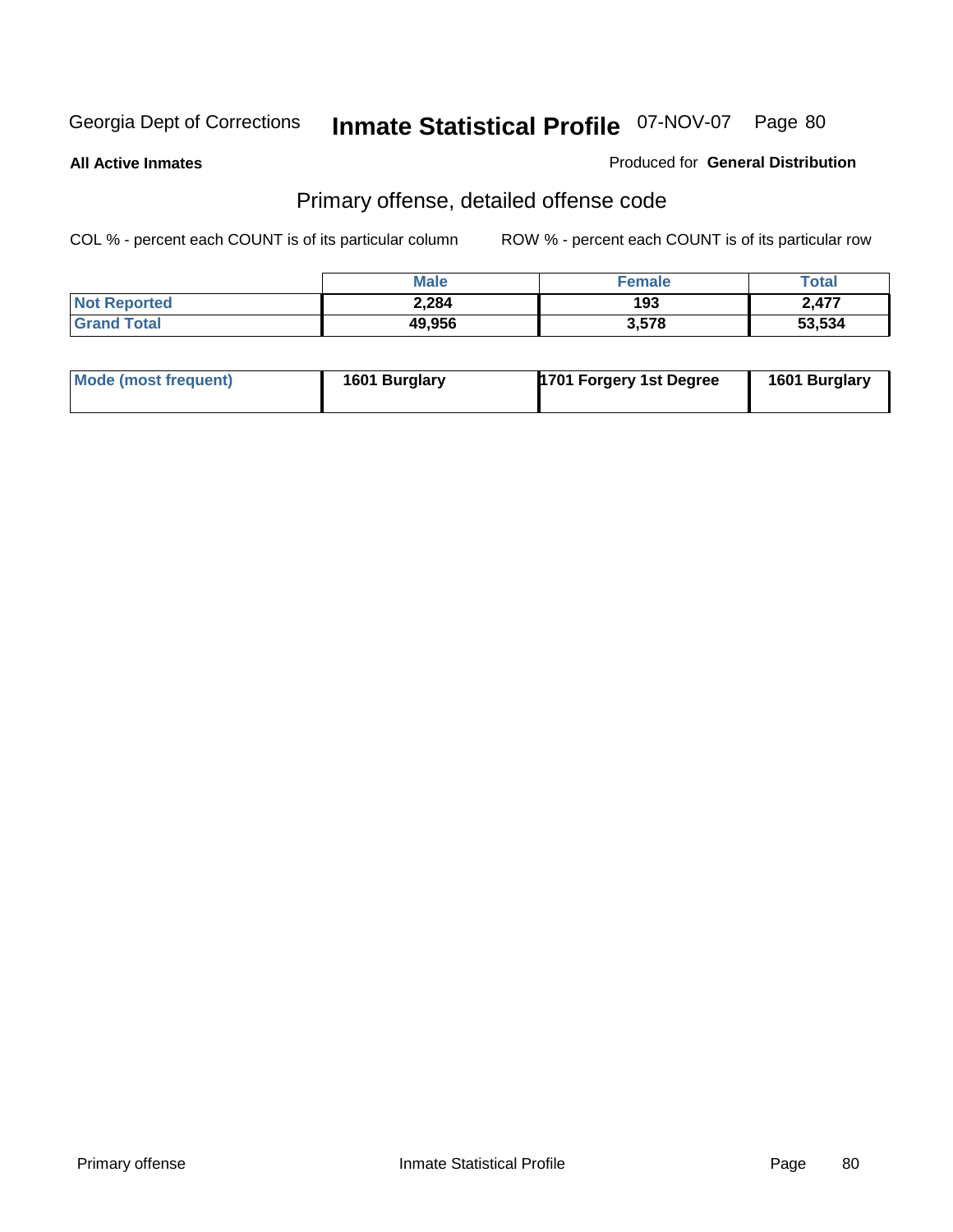#### **All Active Inmates**

#### Produced for **General Distribution**

# County of conviction of primary offense

|                         |                             |                  | <b>Male</b> |         | Female           |       |        | <b>Total</b>     |       |  |
|-------------------------|-----------------------------|------------------|-------------|---------|------------------|-------|--------|------------------|-------|--|
|                         | <b>County of Conviction</b> | <b>Count</b>     | Col %       | Row %   | <b>Count</b>     | Col % | Row %  | <b>Total</b>     | Col % |  |
| 1                       | <b>Appling</b>              | 92               | .19%        | 92.93%  | $\overline{7}$   | .21%  | 7.07%  | 99               | .19%  |  |
| $\overline{2}$          | <b>Atkinson</b>             | $\overline{37}$  | .08%        | 92.50%  | $\overline{3}$   | .09%  | 7.50%  | 40               | .08%  |  |
| $\overline{\mathbf{3}}$ | <b>Bacon</b>                | 64               | .13%        | 98.46%  | 1                | .03%  | 1.54%  | 65               | .13%  |  |
| 4                       | <b>Baker</b>                | $\overline{13}$  | .03%        | 100.00% |                  |       |        | $\overline{13}$  | .03%  |  |
| 5                       | <b>Baldwin</b>              | $\overline{332}$ | .70%        | 94.32%  | $\overline{20}$  | .59%  | 5.68%  | 352              | .69%  |  |
| 6                       | <b>Banks</b>                | 76               | .16%        | 90.48%  | $\overline{8}$   | .24%  | 9.52%  | 84               | .16%  |  |
| 7                       | <b>Barrow</b>               | 255              | .53%        | 94.44%  | $\overline{15}$  | .44%  | 5.56%  | 270              | .53%  |  |
| 8                       | <b>Bartow</b>               | 566              | 1.19%       | 89.27%  | 68               | 2.01% | 10.73% | 634              | 1.24% |  |
| 9                       | <b>Ben Hill</b>             | $\overline{241}$ | .51%        | 92.34%  | $\overline{20}$  | .59%  | 7.66%  | $\overline{261}$ | .51%  |  |
| 10                      | <b>Berrien</b>              | 93               | .20%        | 88.57%  | $\overline{12}$  | .35%  | 11.43% | 105              | .21%  |  |
| 11                      | <b>Bibb</b>                 | 990              | 2.08%       | 95.01%  | $\overline{52}$  | 1.54% | 4.99%  | 1,042            | 2.04% |  |
| 12                      | <b>Bleckley</b>             | $\overline{87}$  | .18%        | 88.78%  | 11               | .32%  | 11.22% | $\overline{98}$  | .19%  |  |
| $\overline{13}$         | <b>Brantley</b>             | $\overline{55}$  | .12%        | 91.67%  | $\overline{5}$   | .15%  | 8.33%  | 60               | .12%  |  |
| 14                      | <b>Brooks</b>               | $\overline{69}$  | .14%        | 98.57%  | $\overline{1}$   | .03%  | 1.43%  | $\overline{70}$  | .14%  |  |
| 15                      | <b>Bryan</b>                | $\overline{96}$  | .20%        | 96.00%  | 4                | .12%  | 4.00%  | 100              | .20%  |  |
| 16                      | <b>Bulloch</b>              | 468              | .98%        | 94.74%  | 26               | .77%  | 5.26%  | 494              | .97%  |  |
| 17                      | <b>Burke</b>                | $\overline{211}$ | .44%        | 95.05%  | $\overline{11}$  | .32%  | 4.95%  | $\overline{222}$ | .43%  |  |
| 18                      | <b>Butts</b>                | 147              | .31%        | 94.84%  | $\overline{8}$   | .24%  | 5.16%  | 155              | .30%  |  |
| 19                      | <b>Calhoun</b>              | $\overline{45}$  | .09%        | 91.84%  | 4                | .12%  | 8.16%  | 49               | .10%  |  |
| 20                      | <b>Camden</b>               | 144              | .30%        | 94.12%  | $\overline{9}$   | .27%  | 5.88%  | 153              | .30%  |  |
| 21                      | <b>Candler</b>              | $\overline{81}$  | .17%        | 95.29%  | $\overline{4}$   | .12%  | 4.71%  | 85               | .17%  |  |
| 22                      | <b>Carroll</b>              | 568              | 1.19%       | 90.88%  | $\overline{57}$  | 1.68% | 9.12%  | 625              | 1.22% |  |
| 23                      | <b>Catoosa</b>              | $\overline{274}$ | .57%        | 90.73%  | $\overline{28}$  | .83%  | 9.27%  | $\overline{302}$ | .59%  |  |
| 24                      | <b>Charlton</b>             | 61               | .13%        | 96.83%  | $\overline{2}$   | .06%  | 3.17%  | 63               | .12%  |  |
| 25                      | <b>Chatham</b>              | 2,235            | 4.69%       | 94.46%  | $\overline{131}$ | 3.87% | 5.54%  | 2,366            | 4.63% |  |
| 26                      | <b>Chattahoochee</b>        | 18               | .04%        | 94.74%  | 1                | .03%  | 5.26%  | $\overline{19}$  | .04%  |  |
| 27                      | <b>Chattooga</b>            | $\overline{240}$ | .50%        | 90.57%  | $\overline{25}$  | .74%  | 9.43%  | 265              | .52%  |  |
| 28                      | <b>Cherokee</b>             | $\overline{519}$ | 1.09%       | 91.05%  | $\overline{51}$  | 1.51% | 8.95%  | 570              | 1.12% |  |
| 29                      | <b>Clarke</b>               | 444              | .93%        | 94.27%  | $\overline{27}$  | .80%  | 5.73%  | 471              | .92%  |  |
| 30                      | <b>Clay</b>                 | $\overline{22}$  | .05%        | 91.67%  | $\overline{2}$   | .06%  | 8.33%  | $\overline{24}$  | .05%  |  |
| 31                      | <b>Clayton</b>              | 1,506            | 3.16%       | 92.45%  | 123              | 3.63% | 7.55%  | 1,629            | 3.19% |  |
| 32                      | <b>Clinch</b>               | 46               | .10%        | 93.88%  | 3                | .09%  | 6.12%  | 49               | .10%  |  |
| 33                      | <b>Cobb</b>                 | 2,647            | 5.55%       | 90.99%  | 262              | 7.74% | 9.01%  | 2,909            | 5.70% |  |
| 34                      | <b>Coffee</b>               | 218              | .46%        | 92.77%  | 17               | .50%  | 7.23%  | 235              | .46%  |  |
| 35                      | <b>Colquitt</b>             | $\overline{303}$ | .64%        | 95.89%  | 13               | .38%  | 4.11%  | 316              | .62%  |  |
| 36                      | <b>Columbia</b>             | 289              | .61%        | 92.63%  | 23               | .68%  | 7.37%  | 312              | .61%  |  |
| 37                      | <b>Cook</b>                 | 135              | .28%        | 93.10%  | 10               | .30%  | 6.90%  | 145              | .28%  |  |
| 38                      | <b>Coweta</b>               | 540              | 1.13%       | 91.84%  | 48               | 1.42% | 8.16%  | 588              | 1.15% |  |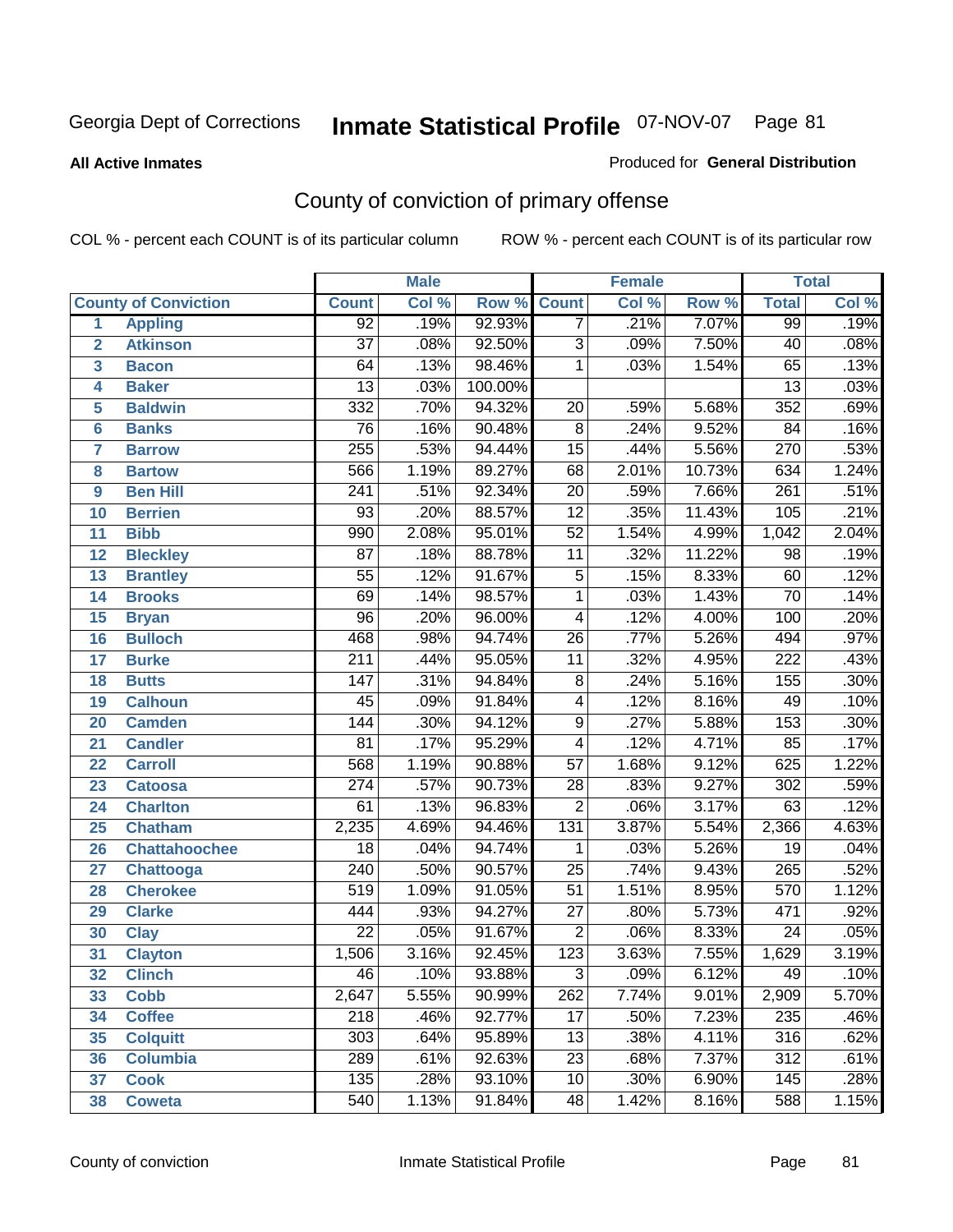#### **All Active Inmates**

#### Produced for **General Distribution**

# County of conviction of primary offense

|                 |                             |                  | <b>Male</b> |         | <b>Female</b>    |       |        | <b>Total</b>     |       |  |
|-----------------|-----------------------------|------------------|-------------|---------|------------------|-------|--------|------------------|-------|--|
|                 | <b>County of Conviction</b> | <b>Count</b>     | Col %       | Row %   | <b>Count</b>     | Col % | Row %  | <b>Total</b>     | Col % |  |
| 39              | <b>Crawford</b>             | $\overline{22}$  | .05%        | 84.62%  | $\overline{4}$   | .12%  | 15.38% | $\overline{26}$  | .05%  |  |
| 40              | <b>Crisp</b>                | 280              | .59%        | 92.72%  | $\overline{22}$  | .65%  | 7.28%  | 302              | .59%  |  |
| 41              | <b>Dade</b>                 | 139              | .29%        | 93.29%  | 10               | .30%  | 6.71%  | 149              | .29%  |  |
| 42              | <b>Dawson</b>               | $\overline{90}$  | .19%        | 90.91%  | 9                | .27%  | 9.09%  | 99               | .19%  |  |
| 43              | <b>Decatur</b>              | 301              | .63%        | 93.19%  | $\overline{22}$  | .65%  | 6.81%  | 323              | .63%  |  |
| 44              | <b>Dekalb</b>               | 2,907            | 6.10%       | 95.16%  | $\overline{148}$ | 4.37% | 4.84%  | 3,055            | 5.98% |  |
| 45              | <b>Dodge</b>                | 161              | .34%        | 93.60%  | $\overline{11}$  | .32%  | 6.40%  | $\overline{172}$ | .34%  |  |
| 46              | <b>Dooly</b>                | 108              | .23%        | 96.43%  | 4                | .12%  | 3.57%  | $\overline{112}$ | .22%  |  |
| 47              | <b>Dougherty</b>            | 964              | 2.02%       | 94.05%  | 61               | 1.80% | 5.95%  | 1,025            | 2.01% |  |
| 48              | <b>Douglas</b>              | 1,111            | 2.33%       | 90.33%  | 119              | 3.52% | 9.67%  | 1,230            | 2.41% |  |
| 49              | <b>Early</b>                | 80               | .17%        | 100.00% |                  |       |        | 80               | .16%  |  |
| 50              | <b>Echols</b>               | $\overline{10}$  | .02%        | 100.00% |                  |       |        | $\overline{10}$  | .02%  |  |
| $\overline{51}$ | <b>Effingham</b>            | 150              | .31%        | 92.02%  | 13               | .38%  | 7.98%  | 163              | .32%  |  |
| 52              | <b>Elbert</b>               | 146              | .31%        | 93.59%  | $\overline{10}$  | .30%  | 6.41%  | 156              | .31%  |  |
| 53              | <b>Emanuel</b>              | $\overline{148}$ | .31%        | 96.10%  | $\overline{6}$   | .18%  | 3.90%  | 154              | .30%  |  |
| $\overline{54}$ | <b>Evans</b>                | 85               | .18%        | 97.70%  | $\overline{2}$   | .06%  | 2.30%  | $\overline{87}$  | .17%  |  |
| 55              | <b>Fannin</b>               | $\overline{96}$  | .20%        | 93.20%  | $\overline{7}$   | .21%  | 6.80%  | 103              | .20%  |  |
| 56              | <b>Fayette</b>              | 283              | .59%        | 91.00%  | $\overline{28}$  | .83%  | 9.00%  | $\overline{311}$ | .61%  |  |
| 57              | <b>Floyd</b>                | 805              | 1.69%       | 90.45%  | 85               | 2.51% | 9.55%  | 890              | 1.74% |  |
| 58              | <b>Forsyth</b>              | 282              | .59%        | 89.52%  | $\overline{33}$  | .97%  | 10.48% | 315              | .62%  |  |
| 59              | <b>Franklin</b>             | $\overline{143}$ | .30%        | 91.67%  | $\overline{13}$  | .38%  | 8.33%  | 156              | .31%  |  |
| 60              | <b>Fulton</b>               | 4,095            | 8.59%       | 96.60%  | $\overline{144}$ | 4.25% | 3.40%  | 4,239            | 8.30% |  |
| 61              | Gilmer                      | 109              | .23%        | 90.83%  | $\overline{11}$  | .32%  | 9.17%  | 120              | .24%  |  |
| 62              | <b>Glascock</b>             | $\overline{3}$   | .01%        | 75.00%  | $\mathbf{1}$     | .03%  | 25.00% | $\overline{4}$   | .01%  |  |
| 63              | <b>Glynn</b>                | 433              | .91%        | 96.01%  | $\overline{18}$  | .53%  | 3.99%  | 451              | .88%  |  |
| 64              | <b>Gordon</b>               | 293              | .61%        | 90.99%  | $\overline{29}$  | .86%  | 9.01%  | $\overline{322}$ | .63%  |  |
| 65              | <b>Grady</b>                | 222              | .47%        | 94.87%  | $\overline{12}$  | .35%  | 5.13%  | 234              | .46%  |  |
| 66              | <b>Greene</b>               | 104              | .22%        | 93.69%  | $\overline{7}$   | .21%  | 6.31%  | $\overline{111}$ | .22%  |  |
| 67              | <b>Gwinnett</b>             | 1,669            | 3.50%       | 92.62%  | $\overline{133}$ | 3.93% | 7.38%  | 1,802            | 3.53% |  |
| 68              | <b>Habersham</b>            | $\overline{123}$ | .26%        | 92.48%  | 10               | .30%  | 7.52%  | $\overline{133}$ | .26%  |  |
| 69              | <b>Hall</b>                 | 755              | 1.58%       | 91.63%  | 69               | 2.04% | 8.37%  | 824              | 1.61% |  |
| 70              | <b>Hancock</b>              | 32               | .07%        | 94.12%  | 2                | .06%  | 5.88%  | 34               | .07%  |  |
| 71              | <b>Haralson</b>             | $\overline{84}$  | .18%        | 95.45%  | 4                | .12%  | 4.55%  | 88               | .17%  |  |
| 72              | <b>Harris</b>               | $\overline{111}$ | .23%        | 96.52%  | $\overline{4}$   | .12%  | 3.48%  | $\overline{115}$ | .23%  |  |
| 73              | <b>Hart</b>                 | 110              | .23%        | 93.22%  | $\overline{8}$   | .24%  | 6.78%  | 118              | .23%  |  |
| 74              | <b>Heard</b>                | $\overline{56}$  | .12%        | 88.89%  | $\overline{7}$   | .21%  | 11.11% | 63               | .12%  |  |
| 75              | <b>Henry</b>                | 554              | 1.16%       | 91.87%  | 49               | 1.45% | 8.13%  | 603              | 1.18% |  |
| 76              | <b>Houston</b>              | 588              | 1.23%       | 92.74%  | 46               | 1.36% | 7.26%  | 634              | 1.24% |  |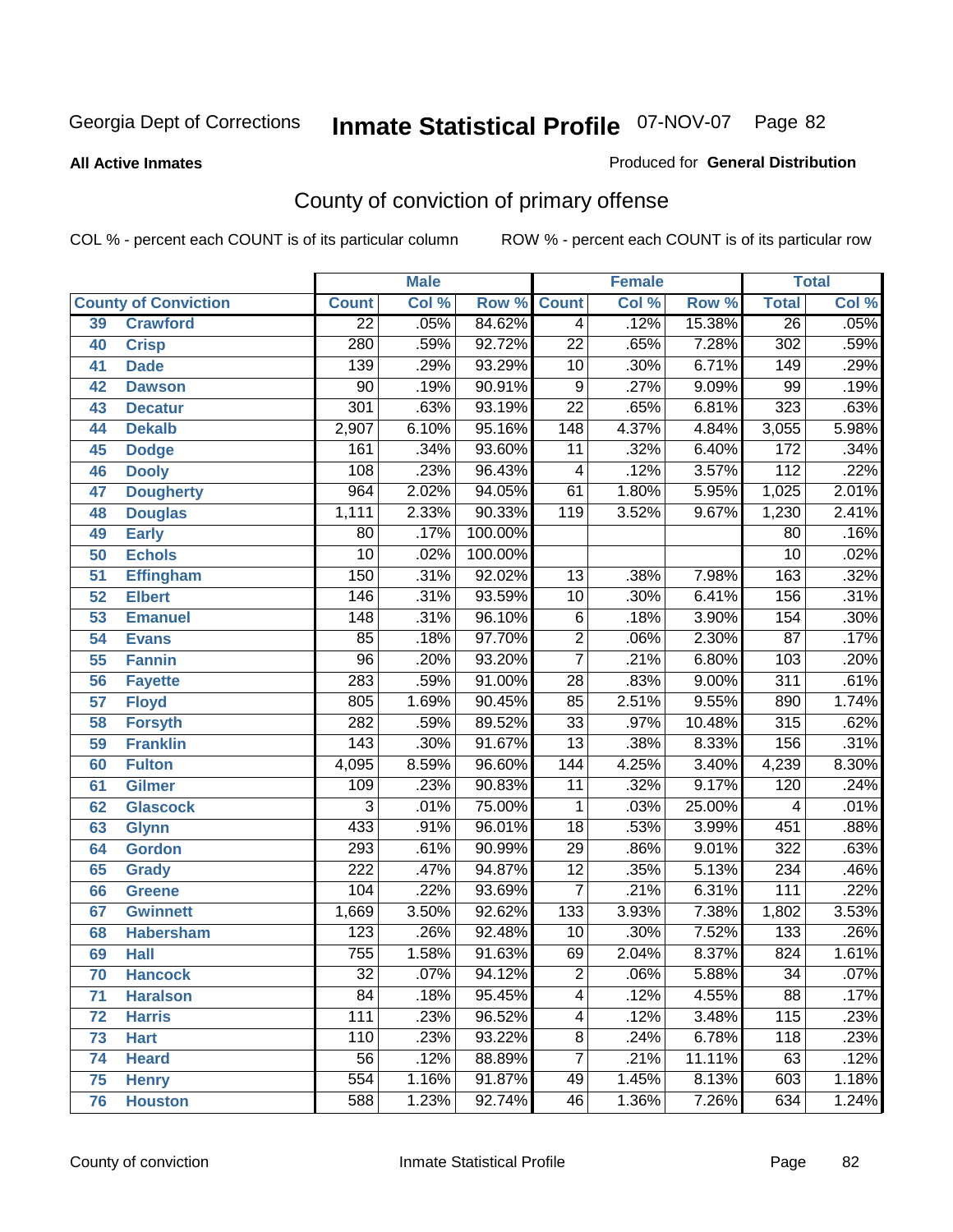#### **All Active Inmates**

#### Produced for **General Distribution**

# County of conviction of primary offense

|                 |                             |                 | <b>Male</b> |         | <b>Female</b>   |       |        | <b>Total</b>     |       |
|-----------------|-----------------------------|-----------------|-------------|---------|-----------------|-------|--------|------------------|-------|
|                 | <b>County of Conviction</b> | <b>Count</b>    | Col %       | Row %   | <b>Count</b>    | Col % | Row %  | <b>Total</b>     | Col % |
| $\overline{77}$ | <b>Irwin</b>                | 64              | .13%        | 96.97%  | $\overline{2}$  | .06%  | 3.03%  | 66               | .13%  |
| 78              | <b>Jackson</b>              | 195             | .41%        | 92.42%  | 16              | .47%  | 7.58%  | $\overline{211}$ | .41%  |
| 79              | <b>Jasper</b>               | 60              | .13%        | 95.24%  | $\overline{3}$  | .09%  | 4.76%  | 63               | .12%  |
| 80              | <b>Jeff Davis</b>           | $\overline{70}$ | .15%        | 94.59%  | 4               | .12%  | 5.41%  | 74               | .14%  |
| 81              | <b>Jefferson</b>            | 99              | .21%        | 94.29%  | $\overline{6}$  | .18%  | 5.71%  | 105              | .21%  |
| 82              | <b>Jenkins</b>              | 67              | .14%        | 93.06%  | $\overline{5}$  | .15%  | 6.94%  | $\overline{72}$  | .14%  |
| 83              | <b>Johnson</b>              | 60              | .13%        | 95.24%  | $\overline{3}$  | .09%  | 4.76%  | 63               | .12%  |
| 84              | <b>Jones</b>                | 138             | .29%        | 94.52%  | $\overline{8}$  | .24%  | 5.48%  | $\overline{146}$ | .29%  |
| 85              | <b>Lamar</b>                | $\overline{80}$ | .17%        | 91.95%  | $\overline{7}$  | .21%  | 8.05%  | $\overline{87}$  | .17%  |
| 86              | <b>Lanier</b>               | $\overline{37}$ | .08%        | 88.10%  | 5               | .15%  | 11.90% | $\overline{42}$  | .08%  |
| 87              | <b>Laurens</b>              | 291             | .61%        | 94.17%  | $\overline{18}$ | .53%  | 5.83%  | 309              | .61%  |
| 88              | Lee                         | 74              | .16%        | 97.37%  | $\overline{2}$  | .06%  | 2.63%  | $\overline{76}$  | .15%  |
| 89              | <b>Liberty</b>              | 254             | .53%        | 94.42%  | $\overline{15}$ | .44%  | 5.58%  | 269              | .53%  |
| 90              | <b>Lincoln</b>              | 40              | .08%        | 100.00% |                 |       |        | 40               | .08%  |
| 91              | Long                        | $\overline{87}$ | .18%        | 96.67%  | $\overline{3}$  | .09%  | 3.33%  | $\overline{90}$  | .18%  |
| 92              | <b>Lowndes</b>              | 608             | 1.28%       | 95.30%  | $\overline{30}$ | .89%  | 4.70%  | 638              | 1.25% |
| 93              | <b>Lumpkin</b>              | $\overline{88}$ | .18%        | 89.80%  | 10              | .30%  | 10.20% | $\overline{98}$  | .19%  |
| 94              | <b>Macon</b>                | $\overline{71}$ | .15%        | 94.67%  | 4               | .12%  | 5.33%  | $\overline{75}$  | .15%  |
| 95              | <b>Madison</b>              | 137             | .29%        | 94.48%  | $\overline{8}$  | .24%  | 5.52%  | $\overline{145}$ | .28%  |
| 96              | <b>Marion</b>               | $\overline{57}$ | .12%        | 93.44%  | 4               | .12%  | 6.56%  | 61               | .12%  |
| 97              | <b>Mcduffie</b>             | 199             | .42%        | 94.76%  | $\overline{11}$ | .32%  | 5.24%  | $\overline{210}$ | .41%  |
| 98              | <b>Mcintosh</b>             | 66              | .14%        | 97.06%  | $\overline{2}$  | .06%  | 2.94%  | 68               | .13%  |
| 99              | <b>Meriwether</b>           | 193             | .40%        | 94.15%  | $\overline{12}$ | .35%  | 5.85%  | $\overline{205}$ | .40%  |
| 100             | <b>Miller</b>               | $\overline{33}$ | .07%        | 97.06%  | 1               | .03%  | 2.94%  | $\overline{34}$  | .07%  |
| 101             | <b>Mitchell</b>             | 173             | .36%        | 92.02%  | $\overline{15}$ | .44%  | 7.98%  | 188              | .37%  |
| 102             | <b>Monroe</b>               | 184             | .39%        | 93.88%  | $\overline{12}$ | .35%  | 6.12%  | 196              | .38%  |
| 103             | <b>Montgomery</b>           | 42              | .09%        | 97.67%  | $\mathbf 1$     | .03%  | 2.33%  | 43               | .08%  |
| 104             | <b>Morgan</b>               | 89              | .19%        | 92.71%  | 7               | .21%  | 7.29%  | 96               | .19%  |
| 105             | <b>Murray</b>               | 258             | .54%        | 92.14%  | $\overline{22}$ | .65%  | 7.86%  | 280              | .55%  |
| 106             | <b>Muscogee</b>             | 1,768           | 3.71%       | 93.84%  | 116             | 3.43% | 6.16%  | 1,884            | 3.69% |
| 107             | <b>Newton</b>               | 549             | 1.15%       | 91.04%  | 54              | 1.60% | 8.96%  | 603              | 1.18% |
| 108             | <b>Oconee</b>               | 53              | .11%        | 96.36%  | 2               | .06%  | 3.64%  | 55               | .11%  |
| 109             | <b>Oglethorpe</b>           | $\overline{53}$ | .11%        | 92.98%  | $\overline{4}$  | .12%  | 7.02%  | $\overline{57}$  | .11%  |
| 110             | <b>Paulding</b>             | 226             | .47%        | 94.56%  | $\overline{13}$ | .38%  | 5.44%  | 239              | .47%  |
| 111             | <b>Peach</b>                | 90              | .19%        | 98.90%  | 1               | .03%  | 1.10%  | 91               | .18%  |
| 112             | <b>Pickens</b>              | $\overline{78}$ | .16%        | 92.86%  | 6               | .18%  | 7.14%  | 84               | .16%  |
| 113             | <b>Pierce</b>               | $\overline{54}$ | .11%        | 98.18%  | 1               | .03%  | 1.82%  | $\overline{55}$  | .11%  |
| 114             | <b>Pike</b>                 | 44              | .09%        | 91.67%  | 4               | .12%  | 8.33%  | 48               | .09%  |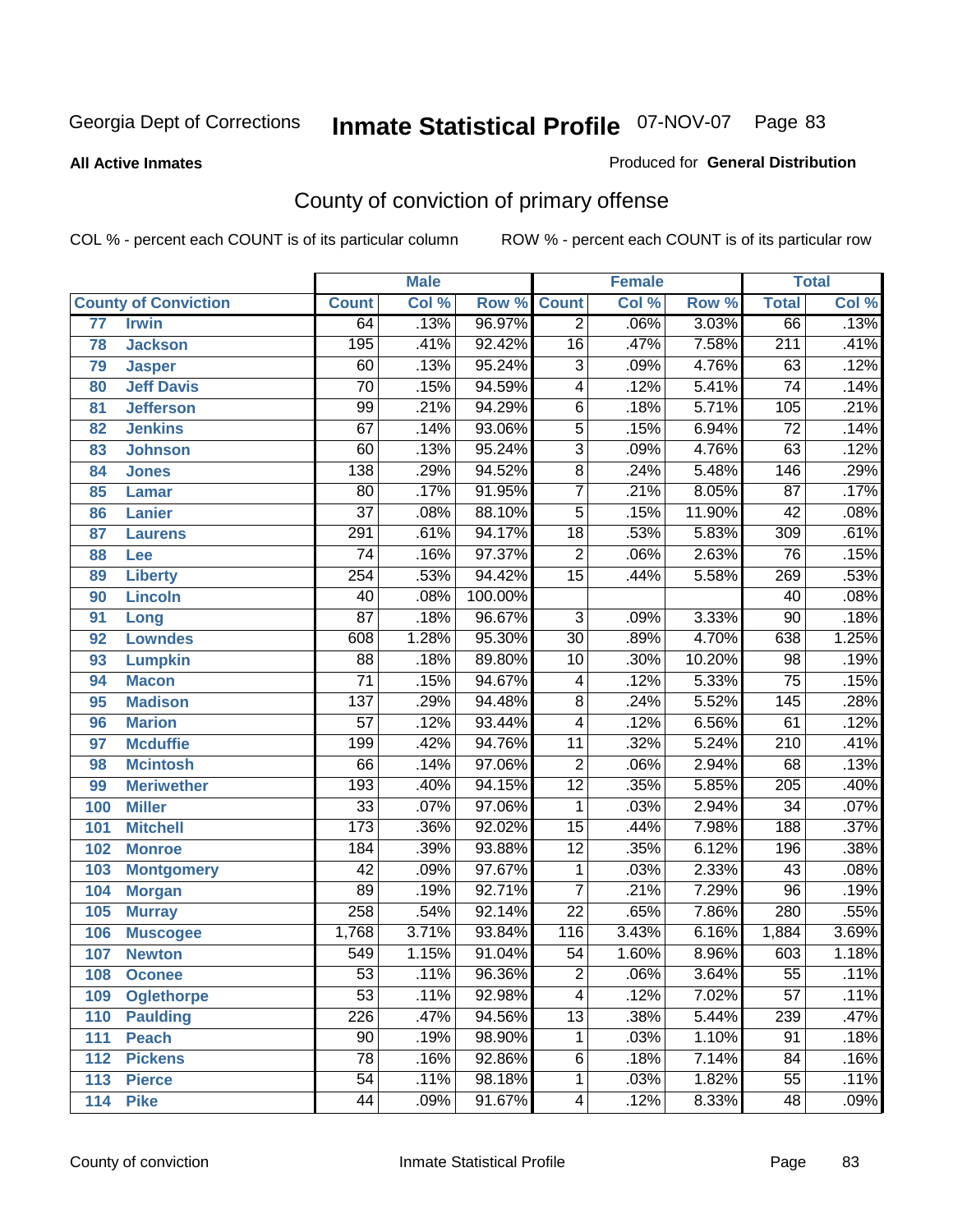#### **All Active Inmates**

#### Produced for **General Distribution**

# County of conviction of primary offense

|                             |                  | <b>Male</b> |         |                 | <b>Female</b> |        |                  | <b>Total</b>               |
|-----------------------------|------------------|-------------|---------|-----------------|---------------|--------|------------------|----------------------------|
| <b>County of Conviction</b> | <b>Count</b>     | Col %       | Row %   | <b>Count</b>    | Col %         | Row %  | <b>Total</b>     | $\overline{\text{Col }\%}$ |
| 115<br><b>Polk</b>          | 133              | .28%        | 95.68%  | $\overline{6}$  | .18%          | 4.32%  | 139              | .27%                       |
| <b>Pulaski</b><br>116       | 65               | .14%        | 85.53%  | $\overline{11}$ | .32%          | 14.47% | $\overline{76}$  | .15%                       |
| 117<br><b>Putnam</b>        | $\overline{128}$ | .27%        | 96.97%  | 4               | .12%          | 3.03%  | $\overline{132}$ | .26%                       |
| 118<br>Quitman              | $\overline{15}$  | .03%        | 100.00% |                 |               |        | $\overline{15}$  | .03%                       |
| 119<br><b>Rabun</b>         | 67               | .14%        | 91.78%  | 6               | .18%          | 8.22%  | $\overline{73}$  | .14%                       |
| 120<br><b>Randolph</b>      | $\overline{45}$  | .09%        | 97.83%  | $\mathbf{1}$    | .03%          | 2.17%  | $\overline{46}$  | .09%                       |
| 121<br><b>Richmond</b>      | 1,811            | 3.80%       | 94.13%  | 113             | 3.34%         | 5.87%  | 1,924            | 3.77%                      |
| 122<br><b>Rockdale</b>      | $\overline{413}$ | .87%        | 93.65%  | 28              | .83%          | 6.35%  | 441              | .86%                       |
| 123<br><b>Schley</b>        | $\overline{26}$  | .05%        | 100.00% |                 |               |        | $\overline{26}$  | .05%                       |
| 124<br><b>Screven</b>       | $\overline{122}$ | .26%        | 96.06%  | $\overline{5}$  | .15%          | 3.94%  | $\overline{127}$ | .25%                       |
| 125<br><b>Seminole</b>      | $\overline{73}$  | .15%        | 91.25%  | $\overline{7}$  | .21%          | 8.75%  | 80               | .16%                       |
| <b>Spalding</b><br>126      | 583              | 1.22%       | 92.54%  | $\overline{47}$ | 1.39%         | 7.46%  | 630              | 1.23%                      |
| 127<br><b>Stephens</b>      | 185              | .39%        | 90.24%  | $\overline{20}$ | .59%          | 9.76%  | $\overline{205}$ | .40%                       |
| 128<br><b>Stewart</b>       | $\overline{34}$  | .07%        | 94.44%  | $\overline{2}$  | .06%          | 5.56%  | $\overline{36}$  | .07%                       |
| 129<br><b>Sumter</b>        | 235              | .49%        | 94.76%  | $\overline{13}$ | .38%          | 5.24%  | $\overline{248}$ | .49%                       |
| 130<br><b>Talbot</b>        | $\overline{38}$  | .08%        | 92.68%  | $\overline{3}$  | .09%          | 7.32%  | $\overline{41}$  | .08%                       |
| 131<br><b>Taliaferro</b>    | $\overline{16}$  | .03%        | 88.89%  | $\overline{2}$  | .06%          | 11.11% | $\overline{18}$  | .04%                       |
| 132<br><b>Tattnall</b>      | 161              | .34%        | 95.83%  | $\overline{7}$  | .21%          | 4.17%  | 168              | .33%                       |
| 133<br><b>Taylor</b>        | 83               | .17%        | 94.32%  | $\overline{5}$  | .15%          | 5.68%  | $\overline{88}$  | .17%                       |
| <b>Telfair</b><br>134       | 134              | .28%        | 91.16%  | $\overline{13}$ | .38%          | 8.84%  | $\overline{147}$ | .29%                       |
| 135<br><b>Terrell</b>       | $\overline{80}$  | .17%        | 98.77%  | $\mathbf{1}$    | .03%          | 1.23%  | $\overline{81}$  | .16%                       |
| 136<br><b>Thomas</b>        | 295              | .62%        | 93.06%  | $\overline{22}$ | .65%          | 6.94%  | $\overline{317}$ | .62%                       |
| 137<br><b>Tift</b>          | 316              | .66%        | 95.76%  | $\overline{14}$ | .41%          | 4.24%  | 330              | .65%                       |
| <b>Toombs</b><br>138        | 258              | .54%        | 92.47%  | $\overline{21}$ | .62%          | 7.53%  | 279              | .55%                       |
| 139<br><b>Towns</b>         | $\overline{35}$  | .07%        | 87.50%  | $\overline{5}$  | .15%          | 12.50% | 40               | .08%                       |
| 140<br><b>Treutlen</b>      | $\overline{76}$  | .16%        | 95.00%  | 4               | .12%          | 5.00%  | $\overline{80}$  | .16%                       |
| 141<br><b>Troup</b>         | 694              | 1.46%       | 91.56%  | 64              | 1.89%         | 8.44%  | 758              | 1.48%                      |
| 142<br><b>Turner</b>        | 69               | .14%        | 97.18%  | $\overline{2}$  | .06%          | 2.82%  | $\overline{71}$  | .14%                       |
| 143<br><b>Twiggs</b>        | $\overline{47}$  | .10%        | 88.68%  | $\overline{6}$  | .18%          | 11.32% | $\overline{53}$  | .10%                       |
| 144<br><b>Union</b>         | 69               | .14%        | 98.57%  | $\mathbf{1}$    | .03%          | 1.43%  | $\overline{70}$  | .14%                       |
| 145<br><b>Upson</b>         | $\overline{246}$ | .52%        | 91.45%  | $\overline{23}$ | .68%          | 8.55%  | 269              | .53%                       |
| 146<br><b>Walker</b>        | 383              | .80%        | 89.91%  | 43              | 1.27%         | 10.09% | 426              | .83%                       |
| <b>Walton</b><br>147        | 336              | .70%        | 94.65%  | $\overline{19}$ | .56%          | 5.35%  | 355              | .70%                       |
| <b>Ware</b><br>148          | 329              | .69%        | 94.27%  | $\overline{20}$ | .59%          | 5.73%  | 349              | .68%                       |
| <b>Warren</b><br>149        | 46               | .10%        | 95.83%  | $\overline{2}$  | .06%          | 4.17%  | 48               | .09%                       |
| <b>Washington</b><br>150    | 114              | .24%        | 93.44%  | $\overline{8}$  | .24%          | 6.56%  | 122              | .24%                       |
| 151<br><b>Wayne</b>         | 153              | .32%        | 91.62%  | 14              | .41%          | 8.38%  | 167              | .33%                       |
| 152<br><b>Webster</b>       | $\overline{12}$  | .03%        | 100.00% |                 |               |        | $\overline{12}$  | .02%                       |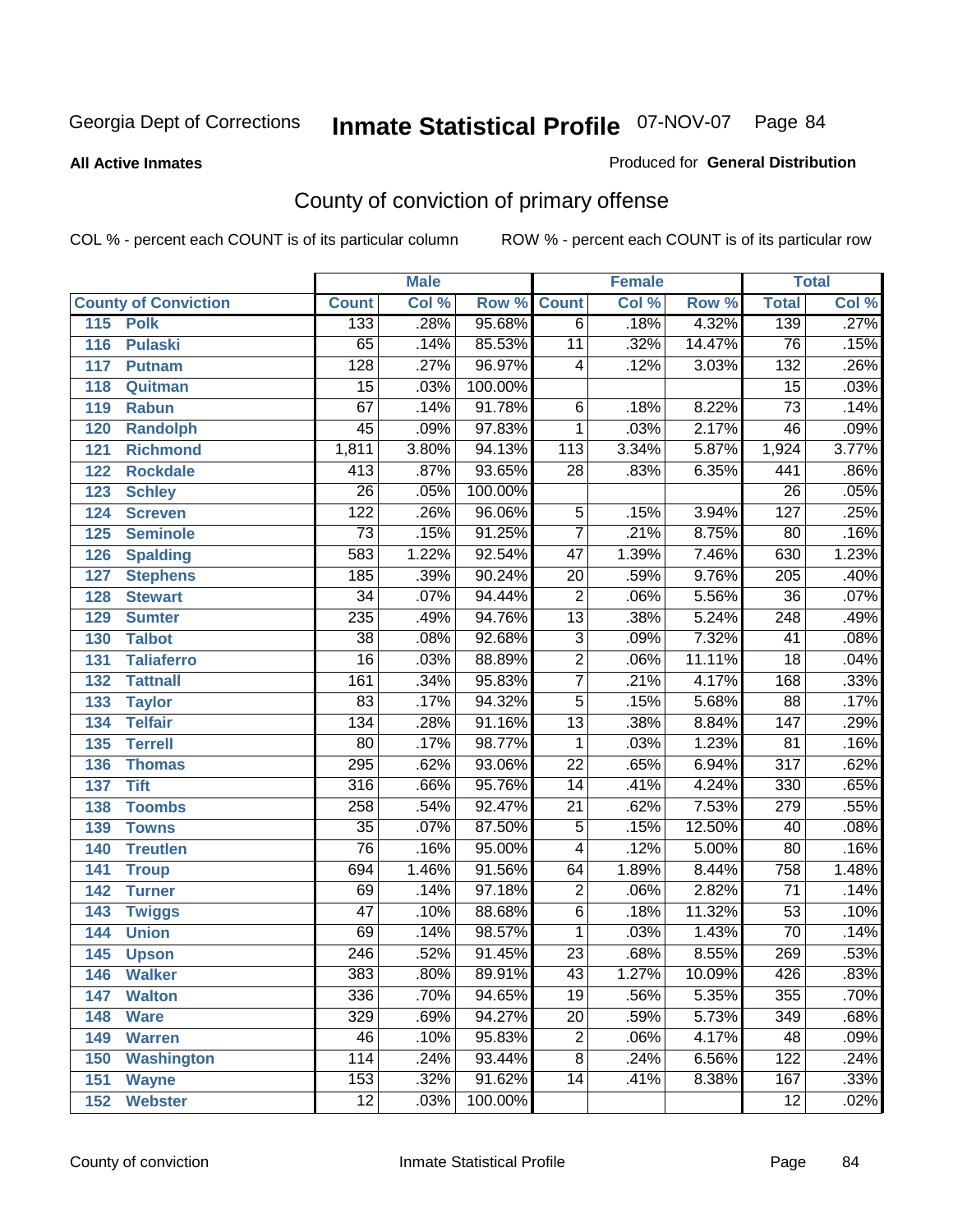**All Active Inmates**

#### Produced for **General Distribution**

# County of conviction of primary offense

|                             |              | <b>Male</b> |             |       | <b>Female</b> |           |              | <b>Total</b> |
|-----------------------------|--------------|-------------|-------------|-------|---------------|-----------|--------------|--------------|
| <b>County of Conviction</b> | <b>Count</b> | Col %       | Row % Count |       | Col %         | Row %     | <b>Total</b> | Col %        |
| <b>Wheeler</b><br>153       | 31           | $.07\%$     | 88.57%      | 4     | $.12\%$       | $11.43\%$ | 35           | $.07\%$      |
| <b>White</b><br>154         | 85           | .18%        | 87.63%      | 12    | .35%          | 12.37%    | 97           | .19%         |
| <b>Whitfield</b><br>155     | 683          | 1.43%       | 89.75%      | 78    | 2.30%         | 10.25%    | 761          | 1.49%        |
| 156<br><b>Wilcox</b>        | 60           | .13%        | 93.75%      | 4     | .12%          | 6.25%     | 64           | .13%         |
| <b>Wilkes</b><br>157        | 78           | .16%        | 96.30%      | 3     | .09%          | 3.70%     | 81           | .16%         |
| <b>Wilkinson</b><br>158     | 63           | .13%        | 94.03%      | 4     | .12%          | 5.97%     | 67           | .13%         |
| <b>Worth</b><br>159         | 139          | .29%        | 94.56%      | 8     | .24%          | 5.44%     | 147          | .29%         |
| <b>Total Rported</b>        | 47,672       | 100%        | 93.37%      | 3,385 | 100%          | 6.63%     | 51,057       | 100%         |

| тео<br>'N ( | 2,284  | 193   | 477                      |
|-------------|--------|-------|--------------------------|
|             | 49,956 | 3,578 | .<br>.<br>.<br>.<br>.534 |

| <b>Mo</b><br>uent) | ™ulton<br>_____ | obb∶ |  |
|--------------------|-----------------|------|--|
|                    |                 |      |  |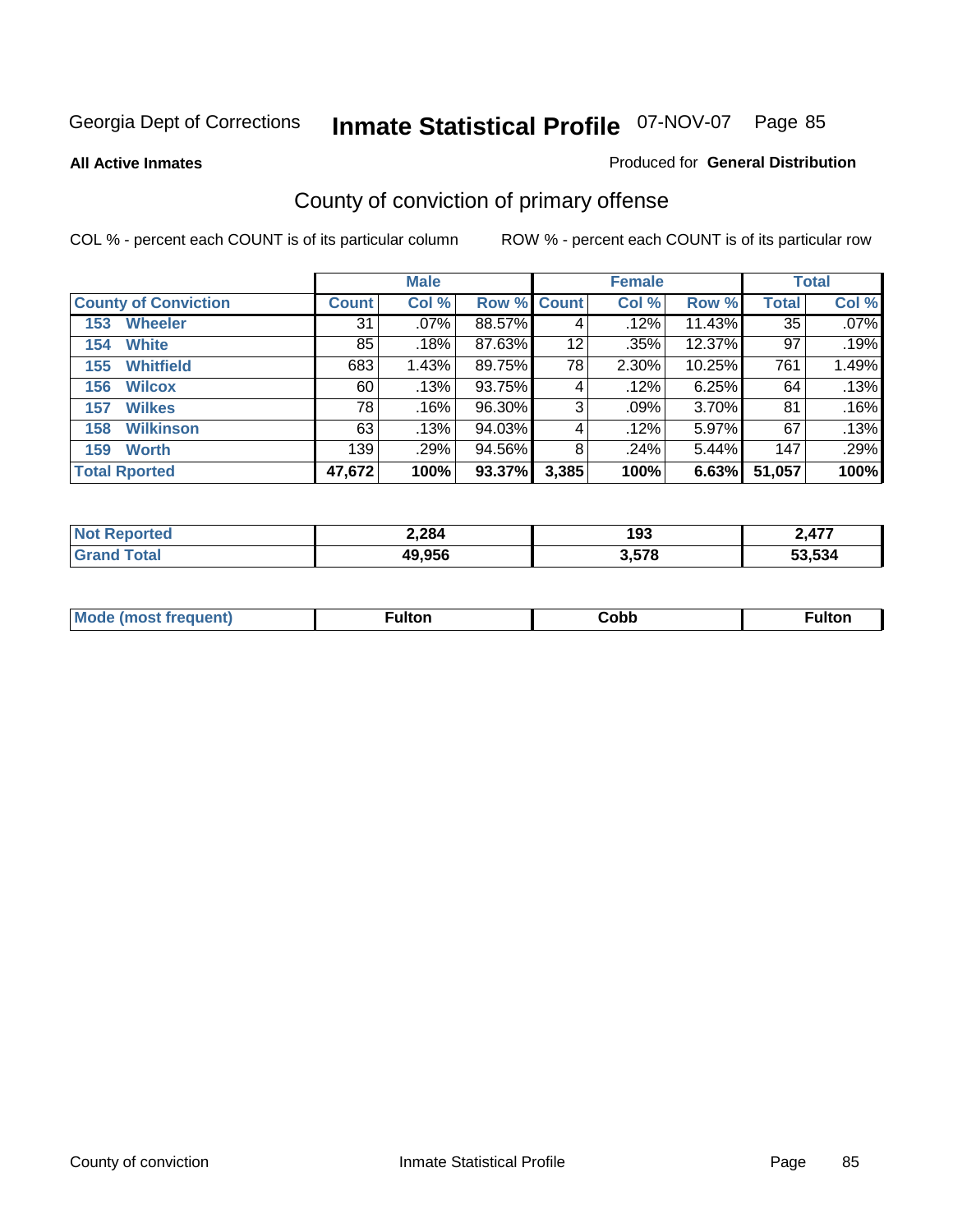**All Active Inmates**

#### Produced for **General Distribution**

# Circuit of conviction of primary offense

|                         |                                 |                  | <b>Male</b> |        |                  | <b>Female</b> |          |                  | <b>Total</b> |
|-------------------------|---------------------------------|------------------|-------------|--------|------------------|---------------|----------|------------------|--------------|
|                         | <b>Circuit of Conviction</b>    | <b>Count</b>     | Col %       | Row %  | <b>Count</b>     | Col %         | Row %    | <b>Total</b>     | Col %        |
| 1                       | <b>Alapaha Circuit</b>          | 348              | .73%        | 91.34% | 33               | .97%          | 8.66%    | 381              | .75%         |
| $\overline{2}$          | <b>Alcovy Circuit</b>           | 885              | 1.86%       | 92.38% | $\overline{73}$  | 2.16%         | 7.62%    | 958              | 1.88%        |
| $\overline{\mathbf{3}}$ | <b>Atlanta Circuit</b>          | 4,095            | 8.59%       | 96.60% | $\overline{144}$ | 4.25%         | 3.40%    | 4,239            | 8.30%        |
| 4                       | <b>Atlantic Circuit</b>         | 749              | 1.57%       | 95.78% | $\overline{33}$  | .97%          | 4.22%    | 782              | 1.53%        |
| 5                       | <b>Augusta Circuit</b>          | 2,311            | 4.85%       | 94.02% | $\overline{147}$ | 4.34%         | 5.98%    | 2,458            | 4.81%        |
| $6\phantom{a}$          | <b>Blue Ridge Circuit</b>       | $\overline{519}$ | 1.09%       | 91.05% | $\overline{51}$  | 1.51%         | 8.95%    | 570              | 1.12%        |
| $\overline{7}$          | <b>Brunswick Circuit</b>        | 892              | 1.87%       | 94.49% | $\overline{52}$  | 1.54%         | 5.51%    | 944              | 1.85%        |
| 8                       | <b>Chattahoochee Circuit</b>    | 2,075            | 4.35%       | 93.98% | $\overline{133}$ | 3.93%         | 6.02%    | 2,208            | 4.32%        |
| 9                       | <b>Cherokee Circuit</b>         | 859              | 1.80%       | 89.85% | $\overline{97}$  | 2.87%         | 10.15%   | 956              | 1.87%        |
| 10                      | <b>Clayton Circuit</b>          | 1,506            | 3.16%       | 92.45% | $\overline{123}$ | 3.63%         | 7.55%    | 1,629            | 3.19%        |
| 11                      | <b>Cobb Circuit</b>             | 2,647            | 5.55%       | 90.99% | 262              | 7.74%         | 9.01%    | 2,909            | 5.70%        |
| 12                      | <b>Conasauga Circuit</b>        | 941              | 1.97%       | 90.39% | 100              | 2.95%         | 9.61%    | 1,041            | 2.04%        |
| 13                      | <b>Cordele Circuit</b>          | 689              | 1.45%       | 93.23% | $\overline{50}$  | 1.48%         | 6.77%    | 739              | 1.45%        |
| 14                      | <b>Coweta Circuit</b>           | 2,051            | 4.30%       | 91.60% | 188              | 5.55%         | 8.40%    | 2,239            | 4.39%        |
| 15                      | <b>Dougherty Circuit</b>        | 964              | 2.02%       | 94.05% | 61               | 1.80%         | 5.95%    | 1,025            | 2.01%        |
| 16                      | <b>Dublin Circuit</b>           | 474              | .99%        | 93.86% | $\overline{31}$  | .92%          | 6.14%    | 505              | .99%         |
| 17                      | <b>Eastern Circuit</b>          | 2,235            | 4.69%       | 94.46% | $\overline{131}$ | 3.87%         | 5.54%    | 2,366            | 4.63%        |
| 18                      | <b>Flint Circuit</b>            | 554              | 1.16%       | 91.87% | 49               | 1.45%         | 8.13%    | 603              | 1.18%        |
| 19                      | <b>Griffin Circuit</b>          | 1,156            | 2.42%       | 91.89% | 102              | 3.01%         | 8.11%    | 1,258            | 2.46%        |
| 20                      | <b>Gwinnett Circuit</b>         | 1,669            | 3.50%       | 92.62% | $\overline{133}$ | 3.93%         | 7.38%    | 1,802            | 3.53%        |
| 21                      | <b>Houston Circuit</b>          | 588              | 1.23%       | 92.74% | $\overline{46}$  | 1.36%         | 7.26%    | 634              | 1.24%        |
| $\overline{22}$         | <b>Lookout Mountain Circuit</b> | 1,036            | 2.17%       | 90.72% | 106              | 3.13%         | 9.28%    | 1,142            | 2.24%        |
| 23                      | <b>Macon Circuit</b>            | 1,102            | 2.31%       | 95.08% | $\overline{57}$  | 1.68%         | 4.92%    | 1,159            | 2.27%        |
| 24                      | <b>Middle Circuit</b>           | 700              | 1.47%       | 93.96% | 45               | 1.33%         | 6.04%    | $\overline{745}$ | 1.46%        |
| 25                      | <b>Mountain Circuit</b>         | $\overline{375}$ | .79%        | 91.24% | $\overline{36}$  | 1.06%         | 8.76%    | 411              | .80%         |
| 26                      | <b>Northeastern Circuit</b>     | 845              | 1.77%       | 91.55% | 78               | 2.30%         | 8.45%    | $\overline{923}$ | 1.81%        |
| 27                      | <b>Northern Circuit</b>         | 589              | 1.24%       | 93.20% | 43               | 1.27%         | 6.80%    | 632              | 1.24%        |
| 28                      | <b>Ocmulgee Circuit</b>         | 946              | 1.98%       | 94.51% | $\overline{55}$  | 1.62%         | 5.49%    | 1,001            | 1.96%        |
| 29                      | <b>Oconee Circuit</b>           | 520              | 1.09%       | 91.07% | $\overline{51}$  | 1.51%         | 8.93%    | 571              | 1.12%        |
| 30                      | <b>Ogeechee Circuit</b>         | 807              | 1.69%       | 94.28% | 49               | 1.45%         | 5.72%    | 856              | 1.68%        |
| $\overline{31}$         | <b>Pataula Circuit</b>          | 348              | .73%        | 96.67% | $\overline{12}$  | .35%          | 3.33%    | 360              | .71%         |
| 32                      | <b>Piedmont Circuit</b>         | 526              | 1.10%       | 93.10% | 39               | 1.15%         | $6.90\%$ | 565              | 1.11%        |
| 33                      | <b>Rome Circuit</b>             | 805              | 1.69%       | 90.45% | 85               | 2.51%         | 9.55%    | 890              | 1.74%        |
| 34                      | <b>South Georgia Circuit</b>    | $\overline{754}$ | 1.58%       | 93.43% | $\overline{53}$  | 1.57%         | 6.57%    | 807              | 1.58%        |
| 35                      | <b>Southern Circuit</b>         | 1,285            | 2.70%       | 95.11% | 66               | 1.95%         | 4.89%    | 1,351            | 2.65%        |
| 36                      | <b>Southwestern Circuit</b>     | 452              | .95%        | 95.56% | 21               | .62%          | 4.44%    | 473              | .93%         |
| 37                      | <b>Stone Mountain Circuit</b>   | 2,907            | 6.10%       | 95.16% | 148              | 4.37%         | 4.84%    | 3,055            | 5.98%        |
| 38                      | <b>Tallapoosa Circuit</b>       | $\overline{217}$ | .46%        | 95.59% | 10               | .30%          | 4.41%    | $\overline{227}$ | .44%         |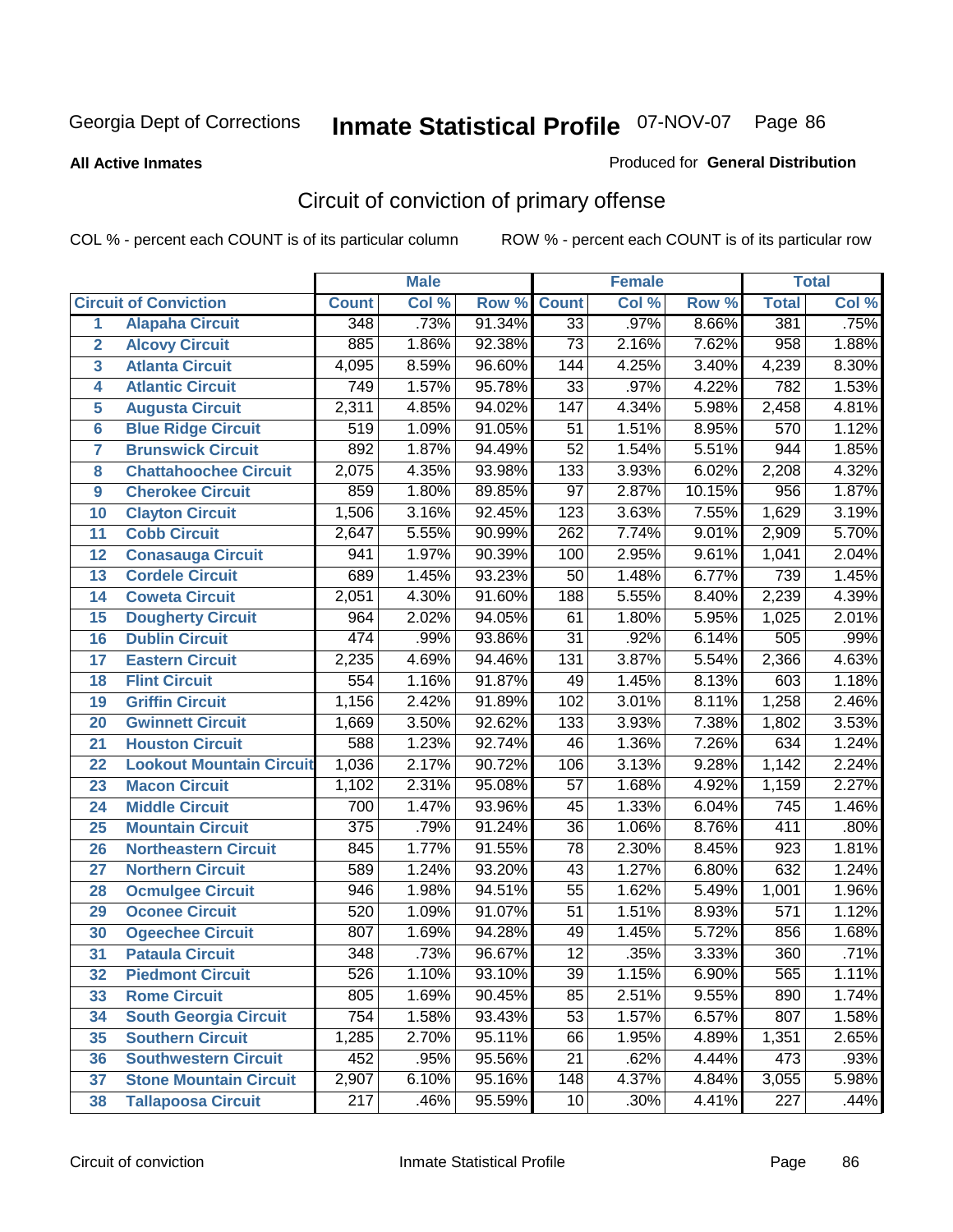**All Active Inmates**

#### Produced for **General Distribution**

# Circuit of conviction of primary offense

|    |                              |              | <b>Male</b> |        |              | <b>Female</b> |          |              | <b>Total</b> |
|----|------------------------------|--------------|-------------|--------|--------------|---------------|----------|--------------|--------------|
|    | <b>Circuit of Conviction</b> | <b>Count</b> | Col %       | Row %  | <b>Count</b> | Col %         | Row %    | <b>Total</b> | Col %        |
| 39 | <b>Tifton Circuit</b>        | 588          | 1.23%       | 95.77% | 26           | $.77\%$       | 4.23%    | 614          | 1.20%        |
| 40 | <b>Toombs Circuit</b>        | 382          | .80%        | 95.26% | 19           | .56%          | 4.74%    | 401          | .79%         |
| 41 | <b>Waycross Circuit</b>      | 781          | 1.64%       | 94.44% | 46           | 1.36%         | 5.56%    | 827          | 1.62%        |
| 42 | <b>Western Circuit</b>       | 497          | 1.04%       | 94.49% | 29           | .86%          | 5.51%    | 526          | 1.03%        |
| 43 | <b>Rockdale Circuit</b>      | 413          | .87%        | 93.65% | 28           | .83%          | 6.35%    | 441          | $.86\%$      |
| 44 | <b>Douglas Circuit</b>       | 1,111        | 2.33%       | 90.33% | 119          | 3.52%         | $9.67\%$ | 1,230        | 2.41%        |
| 45 | <b>Appalachian Circuit</b>   | 283          | .59%        | 92.18% | 24           | .71%          | 7.82%    | 307          | .60%         |
| 46 | <b>Enotah Circuit</b>        | 277          | .58%        | 90.82% | 28           | .83%          | 9.18%    | 305          | .60%         |
| 47 | <b>Bell-Forsyth Circuit</b>  | 282          | .59%        | 89.52% | 33           | .97%          | 10.48%   | 315          | .62%         |
| 48 | <b>Towaliga Circuit</b>      | 411          | $.86\%$     | 93.84% | 27           | $.80\%$       | 6.16%    | 438          | $.86\%$      |
| 49 | <b>Paulding Circuit</b>      | 226          | .47%        | 94.56% | 13           | .38%          | 5.44%    | 239          | .47%         |
|    | <b>Total Rported</b>         | 47,672       | 100%        | 93.37% | 3,385        | 100%          | 6.63%    | 51,057       | 100%         |

| TV.<br>тес | 2,284  | 193   | <b>A77</b>   |
|------------|--------|-------|--------------|
|            | 49,956 | 3,578 | r. i<br>.534 |

| M, | $+1 - - + -$<br>annu -<br>uu | ∶obb<br>- - - - - | .<br>чна<br>- --------- |
|----|------------------------------|-------------------|-------------------------|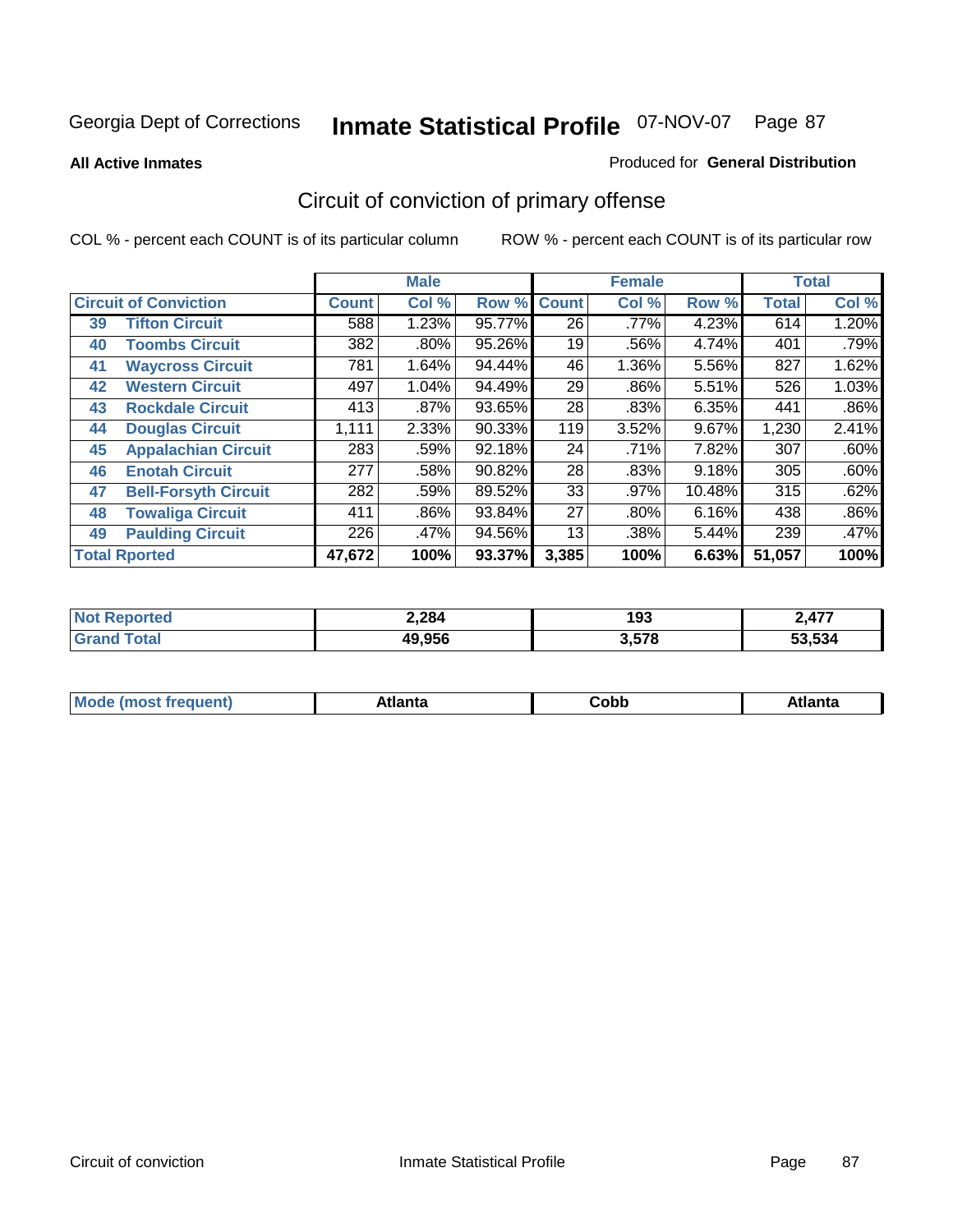### **All Active Inmates**

### Produced for **General Distribution**

## Years served (jail + prison) in this incarceration

|                              |                  | <b>Male</b> |         |                  | <b>Female</b> |        |                  | <b>Total</b> |
|------------------------------|------------------|-------------|---------|------------------|---------------|--------|------------------|--------------|
| <b>Years Served</b>          | <b>Count</b>     | Col %       | Row %   | <b>Count</b>     | Col %         | Row %  | <b>Total</b>     | Col%         |
| Less than one year           | 7,401            | 15.72%      | 88.77%  | 936              | 27.87%        | 11.23% | 8,337            | 16.53%       |
| 1 to 1.99 years              | 10,066           | 21.39%      | 90.99%  | 997              | 29.69%        | 9.01%  | 11,063           | 21.94%       |
| 2 to 2.99 years              | 6,581            | 13.98%      | 93.47%  | 460              | 13.70%        | 6.53%  | 7,041            | 13.96%       |
| 3 to 3.99 years              | 3,955            | 8.40%       | 95.03%  | $\overline{207}$ | 6.16%         | 4.97%  | 4,162            | 8.25%        |
| 4 to 4.99 years              | 2,903            | 6.17%       | 95.52%  | 136              | 4.05%         | 4.48%  | 3,039            | 6.03%        |
| 5 to 5.99 years              | 2,231            | 4.74%       | 95.18%  | 113              | 3.37%         | 4.82%  | 2,344            | 4.65%        |
| 6 to 6.99 years              | 2,015            | 4.28%       | 96.00%  | $\overline{84}$  | 2.50%         | 4.00%  | 2,099            | 4.16%        |
| $\overline{7}$ to 7.99 years | 1,662            | 3.53%       | 95.63%  | $\overline{76}$  | 2.26%         | 4.37%  | 1,738            | 3.45%        |
| 8 to 8.99 years              | 1,565            | 3.33%       | 96.01%  | 65               | 1.94%         | 3.99%  | 1,630            | 3.23%        |
| 9 to 9.99 years              | 1,548            | 3.29%       | 96.21%  | 61               | 1.82%         | 3.79%  | 1,609            | 3.19%        |
| 10 to 10.99 years            | 1,144            | 2.43%       | 96.46%  | 42               | 1.25%         | 3.54%  | 1,186            | 2.35%        |
| 11 to 11.99 years            | 910              | 1.93%       | 97.22%  | $\overline{26}$  | 0.77%         | 2.78%  | 936              | 1.86%        |
| 12 to 12.99 years            | 780              | 1.66%       | 96.65%  | $\overline{27}$  | 0.80%         | 3.35%  | 807              | 1.60%        |
| 13 to 13.99 years            | 693              | 1.47%       | 96.25%  | $\overline{27}$  | 0.80%         | 3.75%  | $\overline{720}$ | 1.43%        |
| 14 to 14.99 years            | 673              | 1.43%       | 96.70%  | $\overline{23}$  | 0.68%         | 3.30%  | 696              | 1.38%        |
| 15 to 15.99 years            | 454              | 0.96%       | 96.60%  | $\overline{16}$  | 0.48%         | 3.40%  | 470              | 0.93%        |
| 16 to 16.99 years            | 446              | 0.95%       | 97.38%  | $\overline{12}$  | 0.36%         | 2.62%  | 458              | 0.91%        |
| 17 to 17.99 years            | 362              | 0.77%       | 95.51%  | $\overline{17}$  | 0.51%         | 4.49%  | $\overline{379}$ | 0.75%        |
| 18 to 18.99 years            | 286              | 0.61%       | 98.28%  | $\overline{5}$   | 0.15%         | 1.72%  | 291              | 0.58%        |
| 19 to 19.99 years            | 269              | 0.57%       | 96.76%  | $\overline{9}$   | 0.27%         | 3.24%  | $\overline{278}$ | 0.55%        |
| 20 to 20.99 years            | $\overline{207}$ | 0.44%       | 97.64%  | $\overline{5}$   | 0.15%         | 2.36%  | $\overline{212}$ | 0.42%        |
| 21 to 21.99 years            | 155              | 0.33%       | 99.36%  | 1                | 0.03%         | 0.64%  | 156              | 0.31%        |
| 22 to 22.99 years            | 140              | 0.30%       | 98.59%  | $\overline{2}$   | 0.06%         | 1.41%  | 142              | 0.28%        |
| 23 to 23.99 years            | 119              | 0.25%       | 95.97%  | $\overline{5}$   | 0.15%         | 4.03%  | 124              | 0.25%        |
| 24 to 24.99 years            | 83               | 0.18%       | 98.81%  | 1                | 0.03%         | 1.19%  | 84               | 0.17%        |
| 25 to 25.99 years            | $\overline{76}$  | 0.16%       | 97.44%  | $\overline{2}$   | 0.06%         | 2.56%  | 78               | 0.15%        |
| 26 to 26.99 years            | $\overline{68}$  | 0.14%       | 100.00% |                  |               |        | 68               | 0.13%        |
| 27 to 27.99 years            | 60               | 0.13%       | 98.36%  | $\mathbf 1$      | 0.03%         | 1.64%  | 61               | 0.12%        |
| 28 to 28.99 years            | $\overline{40}$  | 0.08%       | 97.56%  | 1                | 0.03%         | 2.44%  | $\overline{41}$  | 0.08%        |
| 29 to 29.99 years            | 41               | 0.09%       | 100.00% |                  |               |        | 41               | 0.08%        |
| Thirty + years               | 134              | 0.28%       | 99.26%  | $\overline{1}$   | 0.03%         | 0.74%  | 135              | 0.27%        |
| <b>Total Reported</b>        | 47,067           | 100%        | 93.34%  | 3,358            | 100%          | 6.66%  | 50,425           | 100%         |

| <b>Not Reported</b>      | 2,889           | 220                | 3,109         |
|--------------------------|-----------------|--------------------|---------------|
| <b>Grand Total</b>       | 49,956          | 3,578              | 53,534        |
|                          |                 |                    |               |
| <b>Mean</b><br>(average) | 5.06            | 3.14               | 4.93          |
| <b>Median (middle)</b>   | 2.89            | 1.68               | 2.76          |
| Mode (most frequent)     | 1 to 1.99 years | Less than one year | Less than one |
|                          |                 |                    | year          |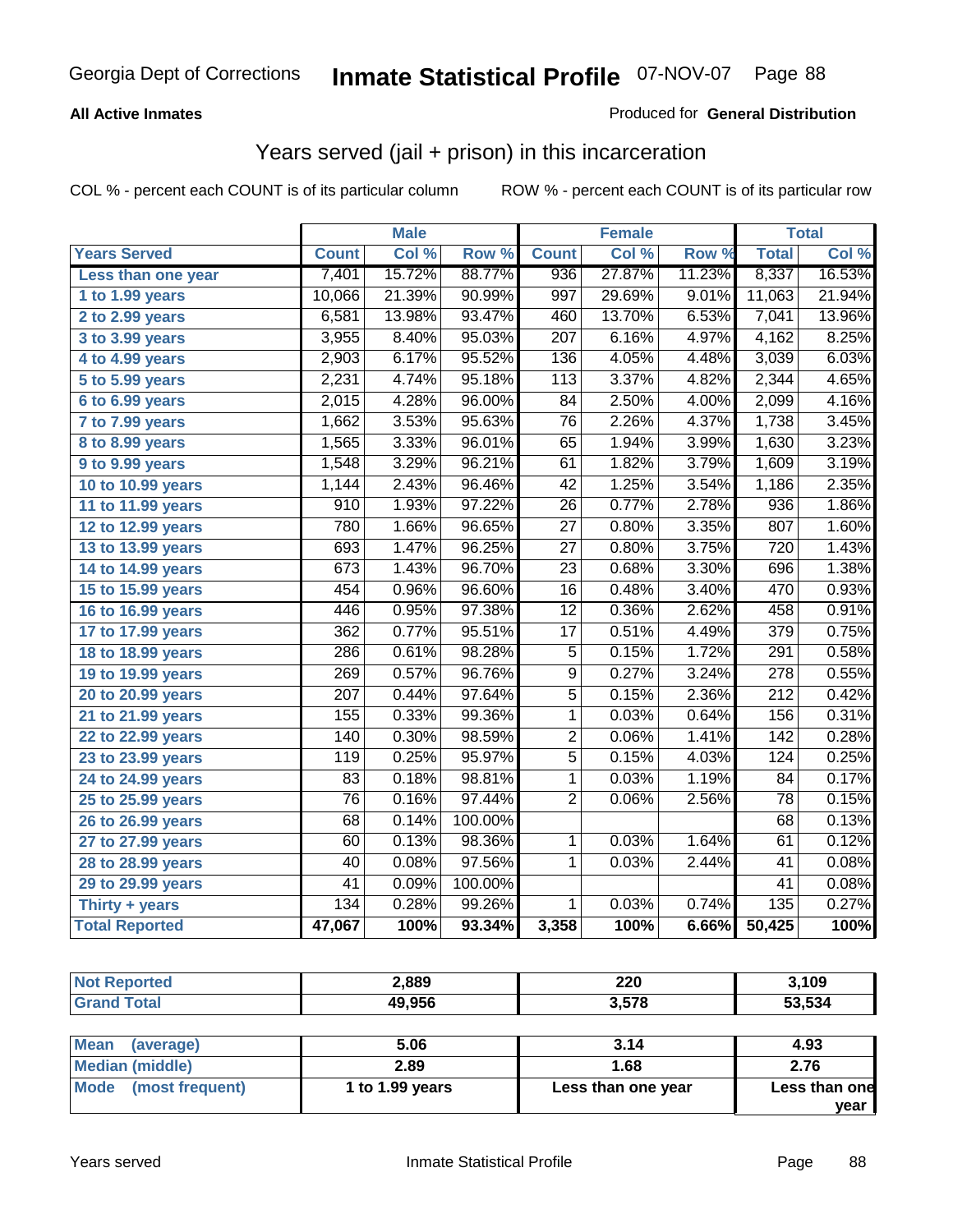#### **All Active Inmates**

Produced for **General Distribution**

### Results of most recent HIV tests

|                         |              | <b>Male</b> |           |              | <b>Female</b> |          |              | <b>Total</b> |
|-------------------------|--------------|-------------|-----------|--------------|---------------|----------|--------------|--------------|
| <b>HIV Test Results</b> | <b>Count</b> | Col %       | Row %     | <b>Count</b> | Col %         | Row %    | <b>Total</b> | Col %        |
| <b>Positive</b>         | 877          | 1.79%       | $91.07\%$ | 86           | 2.54%         | $8.93\%$ | 963          | 1.84%        |
| <b>Negative</b>         | 48,127       | 98.19%      | 93.58%    | 3,301        | 97.43%        | $6.42\%$ | 51,428       | 98.14%       |
| <b>Indeterminate</b>    | 9            | $0.02\%$    | 90.00%    |              | 0.03%         | 10.00%   | 10           | 0.02%        |
| <b>Refused</b>          |              | 0.01%       | 100.00%   |              |               |          |              | 0.01%        |
| <b>Total Reported</b>   | 49,014       | 100%        | 93.53%    | 3,388        | 100%          | 6.47%    | 52,402       | 100.0%       |

| <b>Not</b><br>Reported | 942    | 190   | ,132   |
|------------------------|--------|-------|--------|
| Гоtal<br><b>Grand</b>  | 49.956 | 3,578 | 53.534 |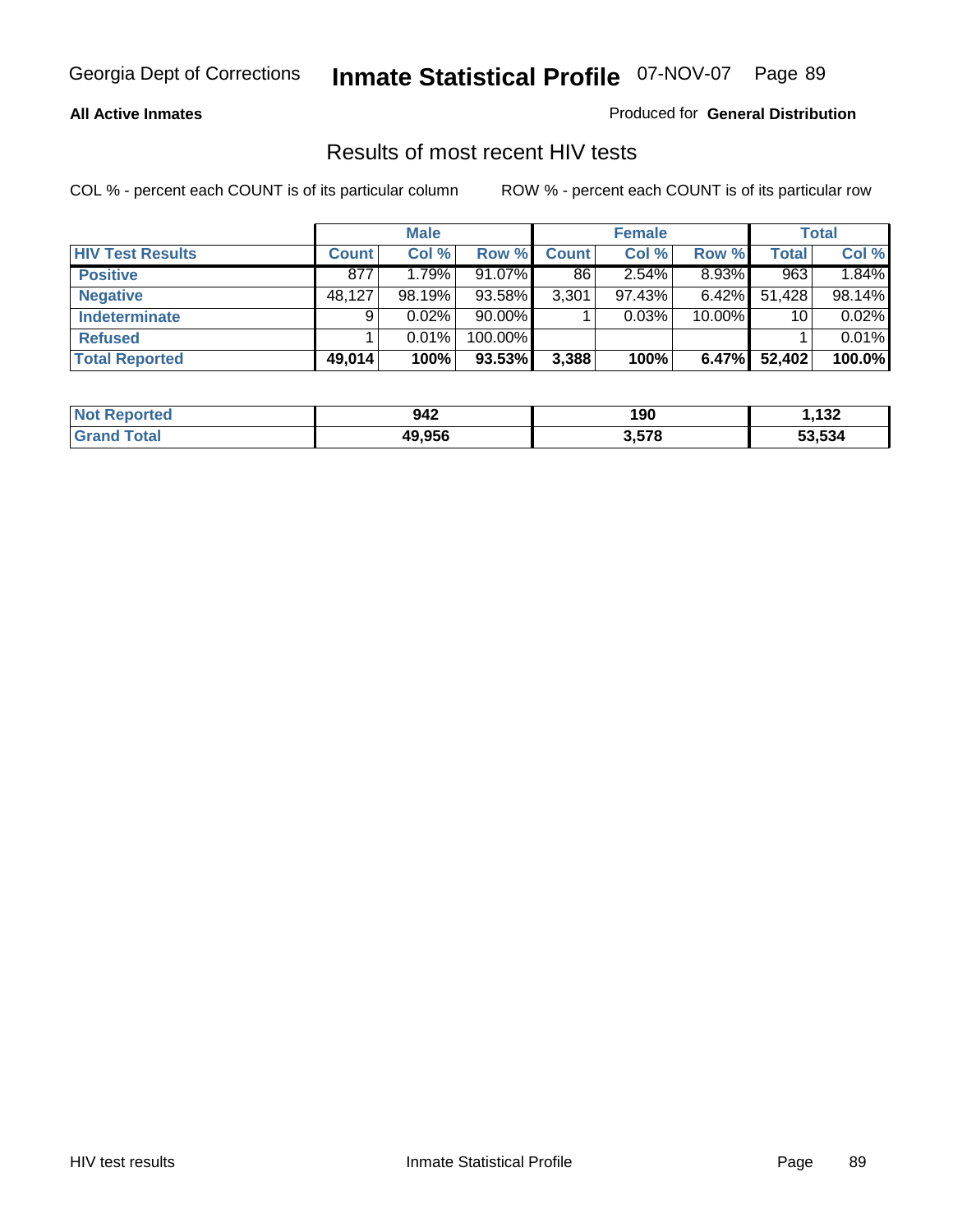#### **All Active Inmates**

#### Produced for **General Distribution**

### Results of most recent tuberculosis test

|                                  |                 | <b>Male</b> |           |              | <b>Female</b> |          |              | Total  |
|----------------------------------|-----------------|-------------|-----------|--------------|---------------|----------|--------------|--------|
| <b>Tuberculosis Test Results</b> | <b>Count</b>    | Col %       | Row %     | <b>Count</b> | Col %         | Row %    | <b>Total</b> | Col %  |
| <b>Positive on current test</b>  | 3,257           | $6.65\%$    | $97.95\%$ | 68           | $2.00\%$      | $2.05\%$ | 3,325        | 6.35%  |
| <b>Positive on previous test</b> | 5.644           | $11.52\%$   | 96.20%    | 223          | $6.55\%$      | $3.80\%$ | 5,867        | 11.20% |
| <b>Negative</b>                  | 40.073          | 81.81%      | $92.79\%$ | 3.115        | $91.46\%$     | $7.21\%$ | 43,188       | 82.43% |
| <b>Refused</b>                   | 12 <sup>°</sup> | 0.02%       | 100.00%   |              |               |          | 12           | 0.02%  |
| <b>Total Reported</b>            | 48,986          | 100%        | 93.50%    | 3,406        | 100%          | 6.50%    | 52,392       | 100%   |

| <b>Not Reported</b>   | 970    | ィラヘ<br>. <i>. .</i> | ,142   |
|-----------------------|--------|---------------------|--------|
| Гоtal<br><b>Grand</b> | 49.956 | 3,578               | 53,534 |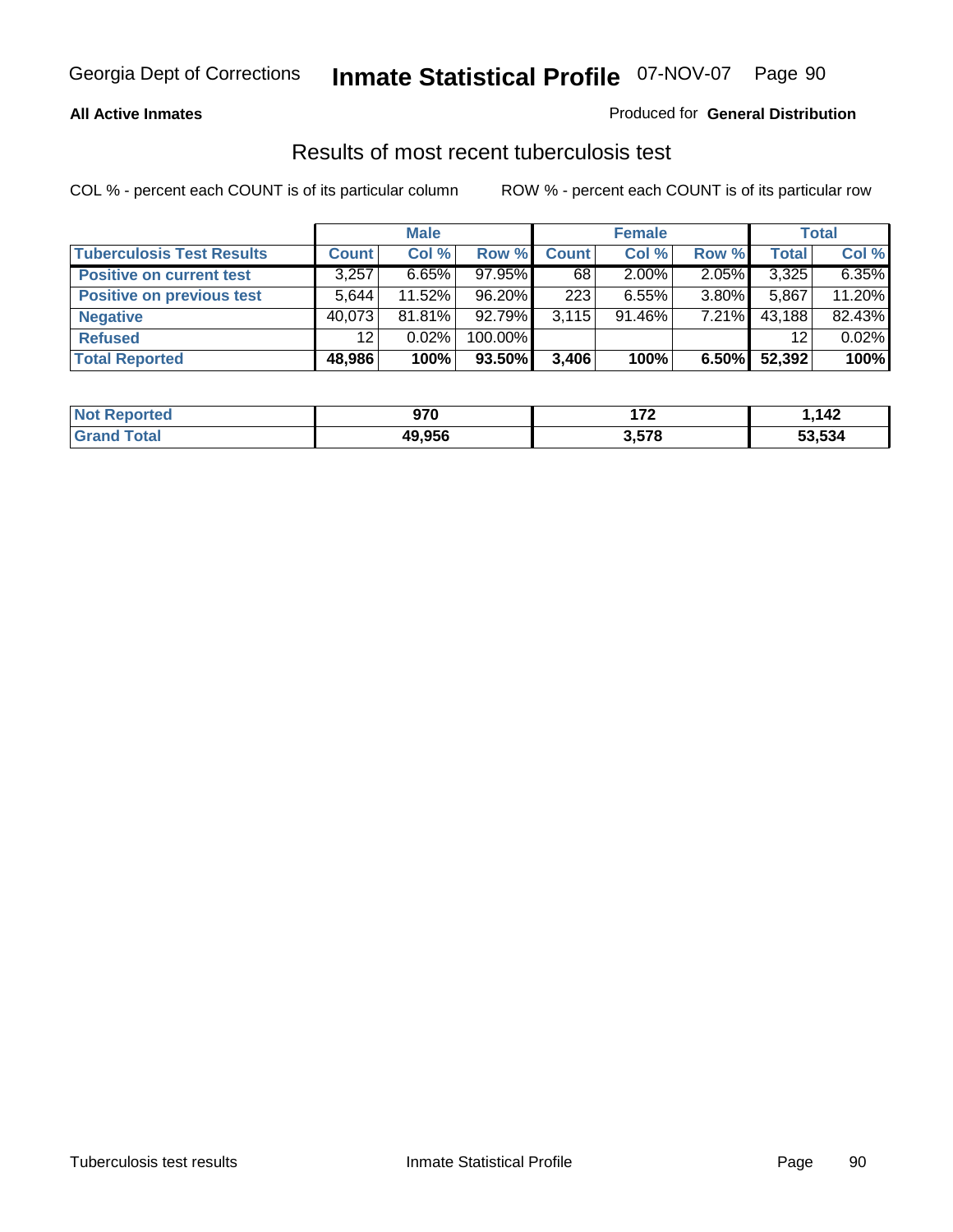#### **All Active Inmates**

Produced for **General Distribution**

### Results of most recent syphilis test

|                                 |              | <b>Male</b> |        |              | <b>Female</b> |          |              | Total  |
|---------------------------------|--------------|-------------|--------|--------------|---------------|----------|--------------|--------|
| <b>Syphilis Test Results</b>    | <b>Count</b> | Col %       | Row %  | <b>Count</b> | Col %         | Row %    | Total        | Col %  |
| <b>Positive on current test</b> | 870          | $1.80\%$    | 86.31% | 138          | $4.06\%$      | 13.69%   | 1,008        | 1.95%  |
| <b>Negative</b>                 | 47.436       | 98.20%      | 93.58% | 3,257        | $95.94\%$     | $6.42\%$ | 50,693       | 98.05% |
| <b>Total Reported</b>           | 48,306       | 100%        | 93.43% | 3,395        | 100%          |          | 6.57% 51,701 | 100%   |

| <b>Not Reported</b> | .650   | 183   | 1,833  |
|---------------------|--------|-------|--------|
| <b>Grand Total</b>  | 49,956 | 3,578 | 53,534 |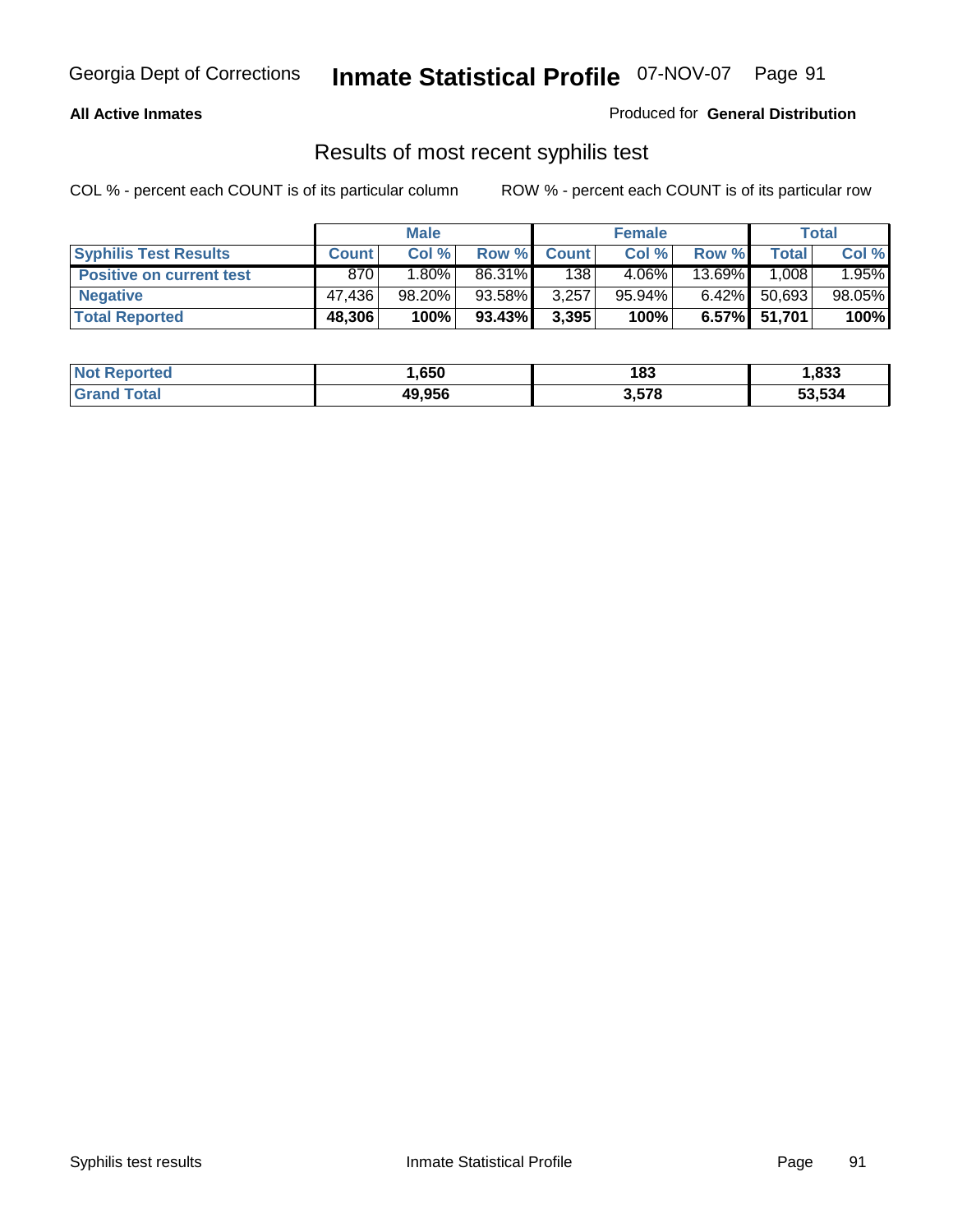#### **All Active Inmates**

Produced for **General Distribution**

### Results of most recent Hepatitis-C test

|                                 | <b>Male</b>  |        | <b>Female</b> |              |           | <b>Total</b> |       |        |
|---------------------------------|--------------|--------|---------------|--------------|-----------|--------------|-------|--------|
| <b>Hepatitis-C Test Results</b> | <b>Count</b> | Col %  | Row %         | <b>Count</b> | Col %     | Row %        | Total | Col %  |
| <b>Positive on current test</b> | 183          | 54.46% | 97.34%        |              | $62.50\%$ | $2.66\%$     | 188   | 54.65% |
| <b>Negative</b>                 | 153          | 45.54% | 98.08%        |              | 37.50%    | $1.92\%$     | 156   | 45.35% |
| <b>Total Reported</b>           | 336          | 100%   | 97.67%        |              | 100%      | 2.33%        | 344   | 100%   |

| <b>Not Reported</b> | 49,620 | 3,570 | 53,190 |
|---------------------|--------|-------|--------|
| <b>Grand Total</b>  | 49,956 | 3,578 | 53,534 |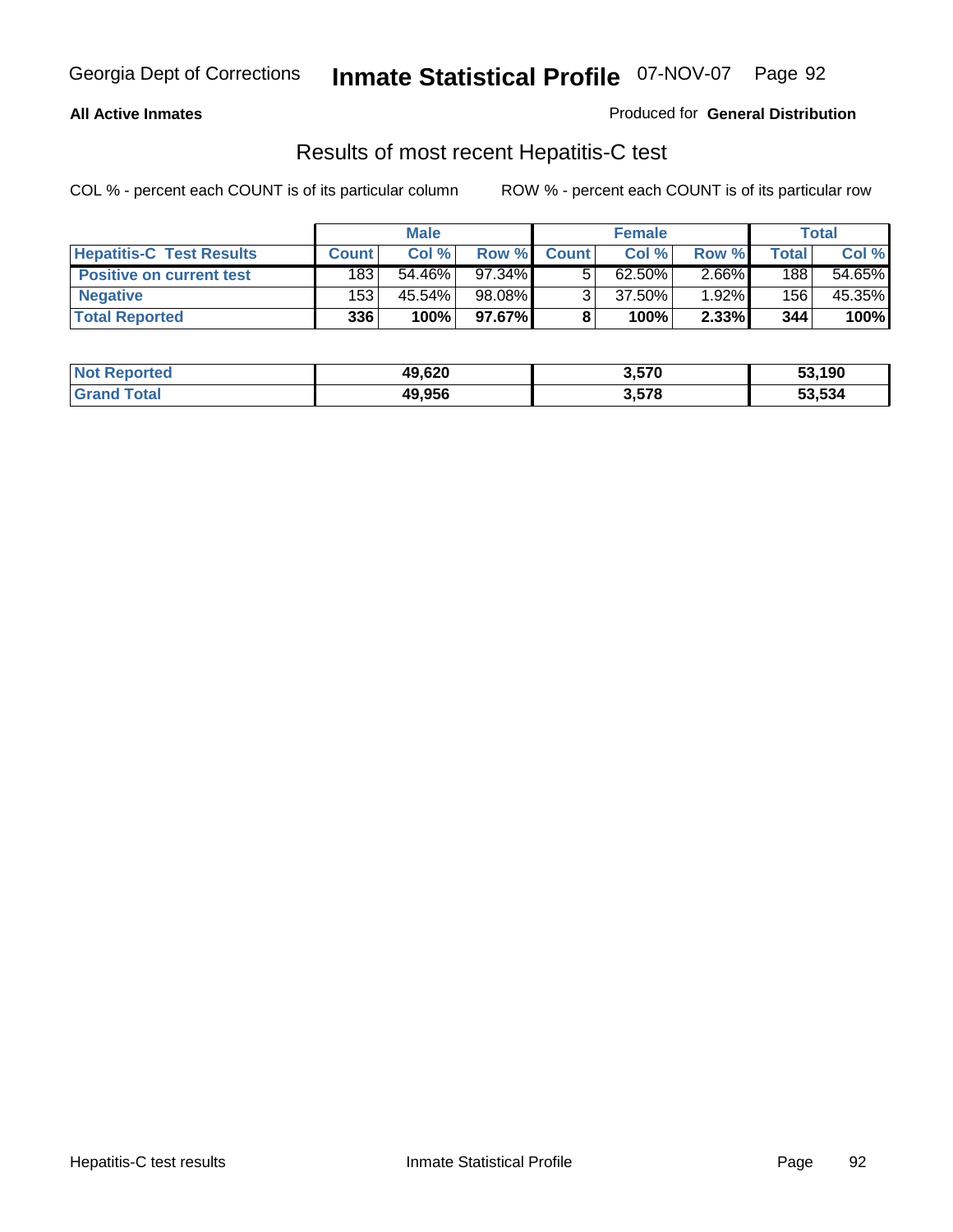#### **All Active Inmates**

#### Produced for **General Distribution**

### Results of most recent pregnancy test

|                                 | <b>Male</b>  |      | <b>Female</b> |              |          | Total   |       |        |
|---------------------------------|--------------|------|---------------|--------------|----------|---------|-------|--------|
| <b>Pregnancy Test Results</b>   | <b>Count</b> | Col% | Row %         | <b>Count</b> | Col %    | Row %   | Total | Col %  |
| <b>Positive on current test</b> |              |      |               | 63           | $1.92\%$ | 100.00% | 63    | 1.92%  |
| <b>Negative</b>                 |              |      |               | 3.216        | 98.08%   | 100.00% | 3,216 | 98.08% |
| <b>Total Reported</b>           |              | $\%$ | $0.00\%$      | 3,279        | 100%     | 100.00% | 3,279 | 100%   |

| <b>Not Reported</b> | 49,956 | 299   | 50,255 |
|---------------------|--------|-------|--------|
| <b>Grand Total</b>  | 49,956 | 3,578 | 53,534 |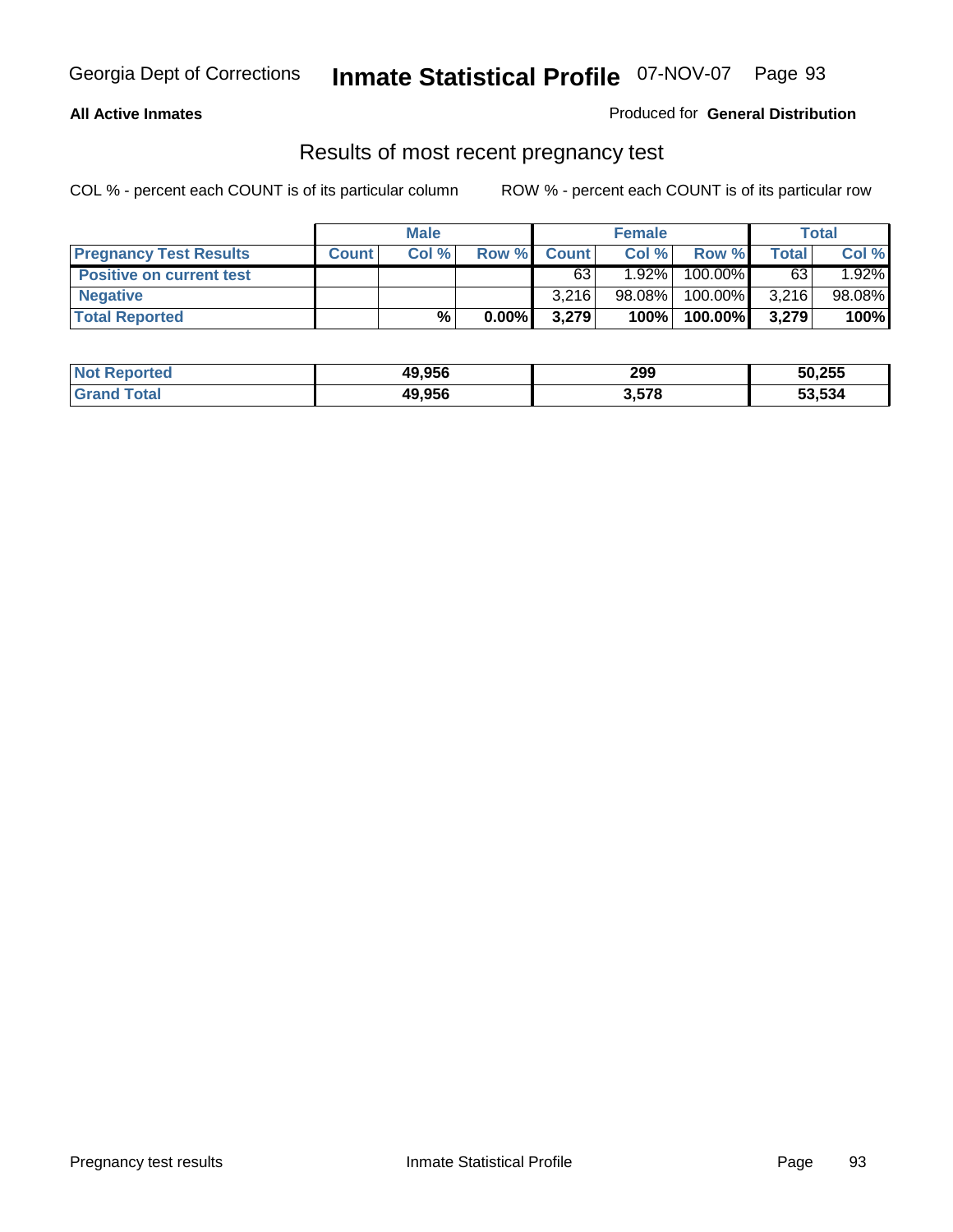#### **All Active Inmates**

#### Produced for **General Distribution**

### Results of most recent diabetes test

|                                 | <b>Male</b>     |         |         | <b>Female</b> |            |          | Total |         |
|---------------------------------|-----------------|---------|---------|---------------|------------|----------|-------|---------|
| <b>Diabetes Test Results</b>    | <b>Count</b>    | Col %   | Row %   | <b>Count</b>  | Col %      | Row %I   | Total | Col %   |
| <b>Positive on current test</b> | 72 <sub>1</sub> | 100.00% | 98.63%I |               | $100.00\%$ | $1.37\%$ | 731   | 100.00% |
| <b>Total Reported</b>           | 72 <sub>1</sub> | 100%    | 98.63%  |               | 100%       | 1.37%    | 73    | 100%    |

| <b>Reported</b><br>∣Not R | 49.884 | 3,577 | 53,461 |
|---------------------------|--------|-------|--------|
| Total<br>Grand            | 49.956 | 3,578 | 53.534 |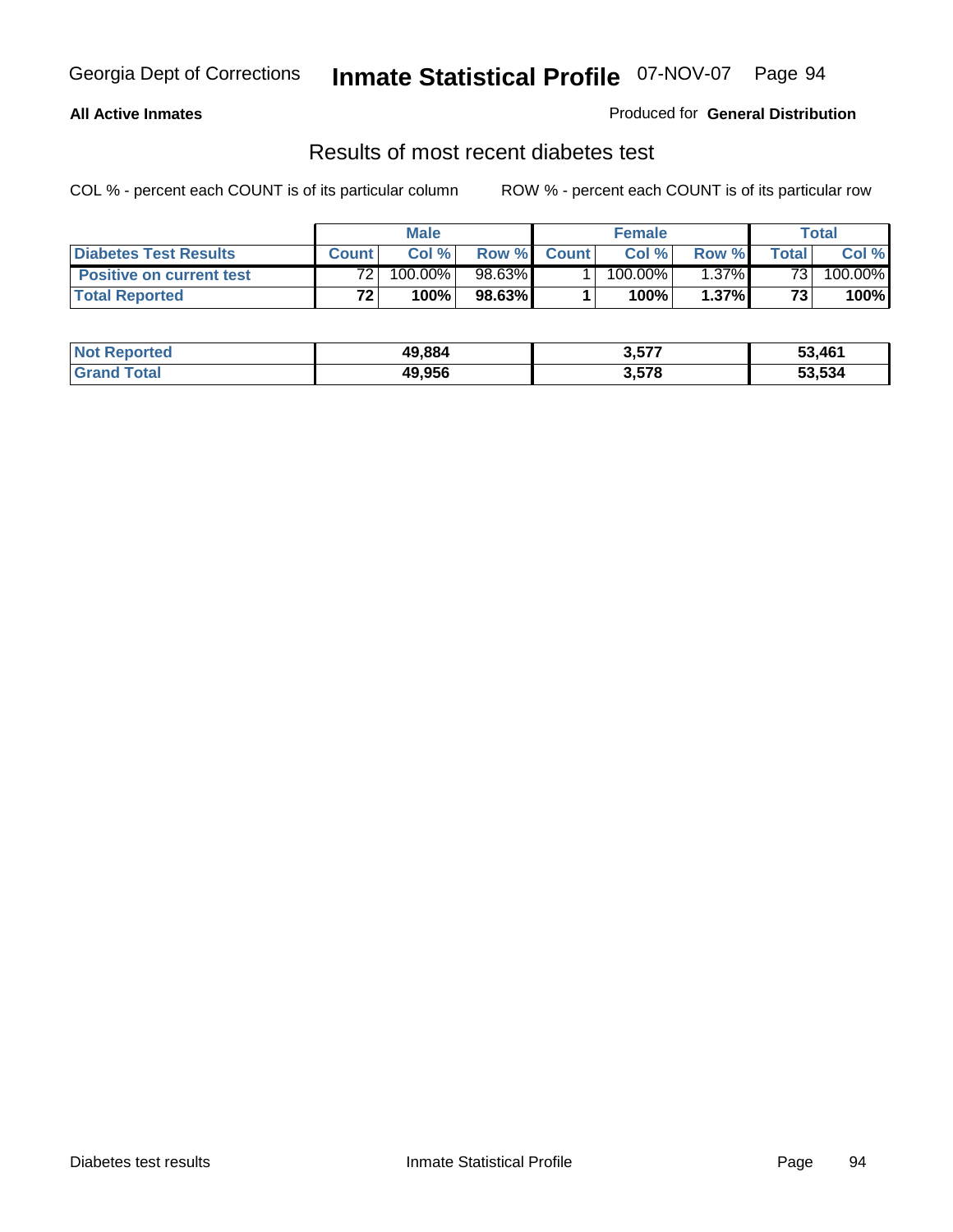#### **All Active Inmates**

#### Produced for **General Distribution**

### Results of most recent hypertension test

|                                  |              | <b>Male</b> |         |              | <b>Female</b> |          |       | Total   |
|----------------------------------|--------------|-------------|---------|--------------|---------------|----------|-------|---------|
| <b>Hypertension Test Results</b> | <b>Count</b> | Col %       | Row %   | <b>Count</b> | Col%          | Row %    | Total | Col %   |
| <b>Positive on current test</b>  | 347          | $98.02\%$   | 98.86%  |              | 100.00%       | $1.14\%$ | 351   | 98.04%  |
| <b>Negative</b>                  |              | 1.98%       | 100.00% |              |               |          |       | $.96\%$ |
| <b>Total Reported</b>            | 354          | 100%        | 98.88%  |              | 100%          | 1.12%    | 358   | 100%    |

| <b>Not Reported</b> | 49,602 | 3,574 | 53,176 |
|---------------------|--------|-------|--------|
| <b>Grand Total</b>  | 49,956 | 3,578 | 53,534 |